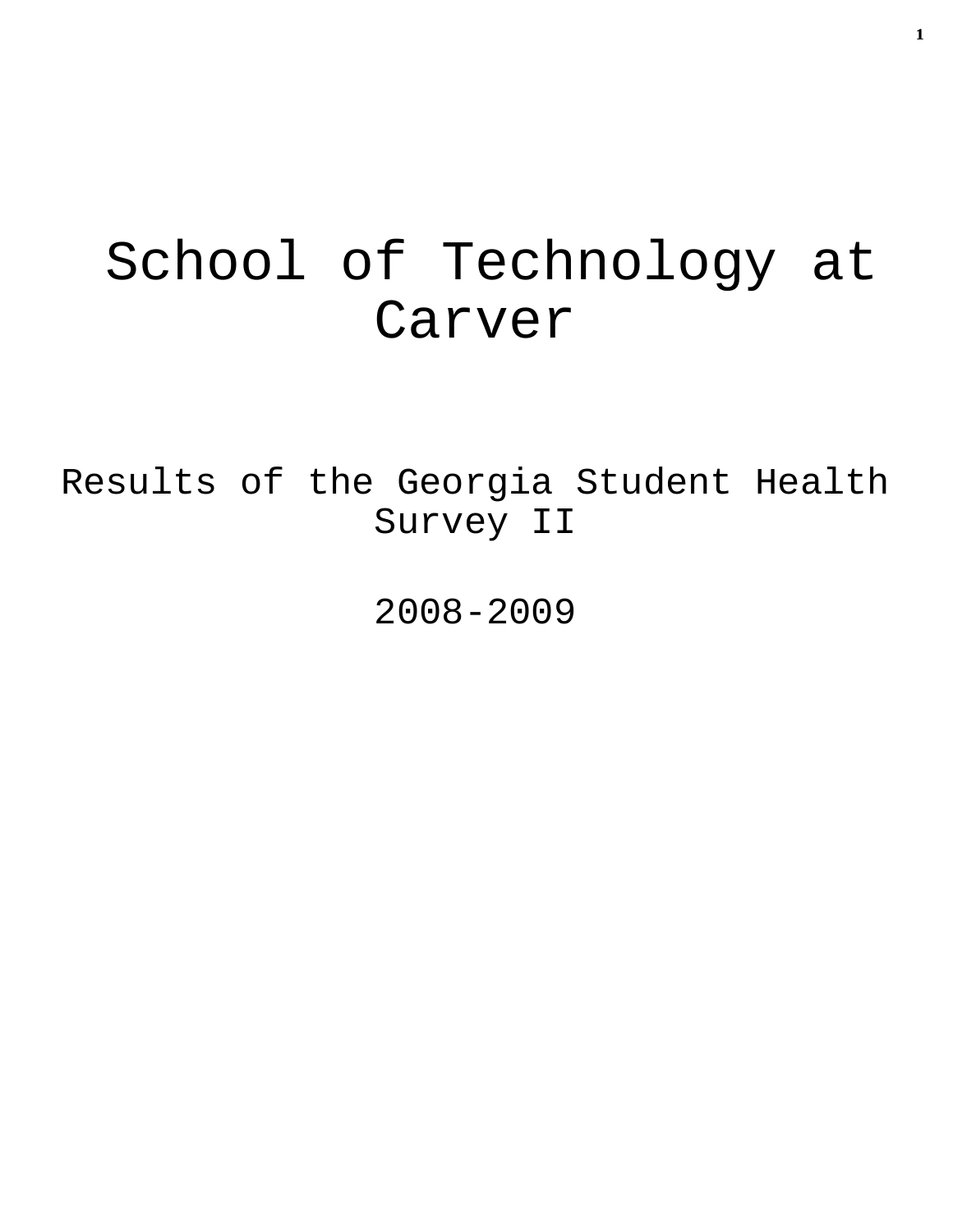### *Demographics* **2**

| Grade                    |    |  |  |  |
|--------------------------|----|--|--|--|
| <b>Grade   Frequency</b> |    |  |  |  |
| 10                       | 50 |  |  |  |
| 12                       | 30 |  |  |  |

| Frequency      | <b>Table of Gender by Grade</b> |              |             |              |
|----------------|---------------------------------|--------------|-------------|--------------|
| <b>Col Pct</b> |                                 | Grade(Grade) |             |              |
|                | Gender(Gender)                  | 10           | 12          | <b>Total</b> |
|                | <b>Female</b>                   | 29<br>58.00  | 17<br>56.67 | 46           |
|                | <b>Male</b>                     | 21<br>42.00  | 13<br>43.33 | 34           |
|                | <b>Total</b>                    | 50           | 30          | 80           |

| <b>Frequency</b> |
|------------------|
| <b>Col Pct</b>   |

| <b>Table of Ethnicity by Grade</b> |              |             |              |  |  |  |
|------------------------------------|--------------|-------------|--------------|--|--|--|
|                                    | Grade(Grade) |             |              |  |  |  |
| <b>Ethnicity</b> (Ethnicity)       | 10           | 12          | <b>Total</b> |  |  |  |
| <b>Black</b>                       | 47<br>94.00  | 29<br>96.67 | 76           |  |  |  |
| <b>Hispanic</b>                    | 2.00         | 0<br>0.00   |              |  |  |  |
| <b>White</b>                       | 2.00         | 0<br>0.00   |              |  |  |  |
| <b>Other</b>                       | 2.00         | 3.33        | 2            |  |  |  |
| <b>Total</b>                       | 50           | 30          | 80           |  |  |  |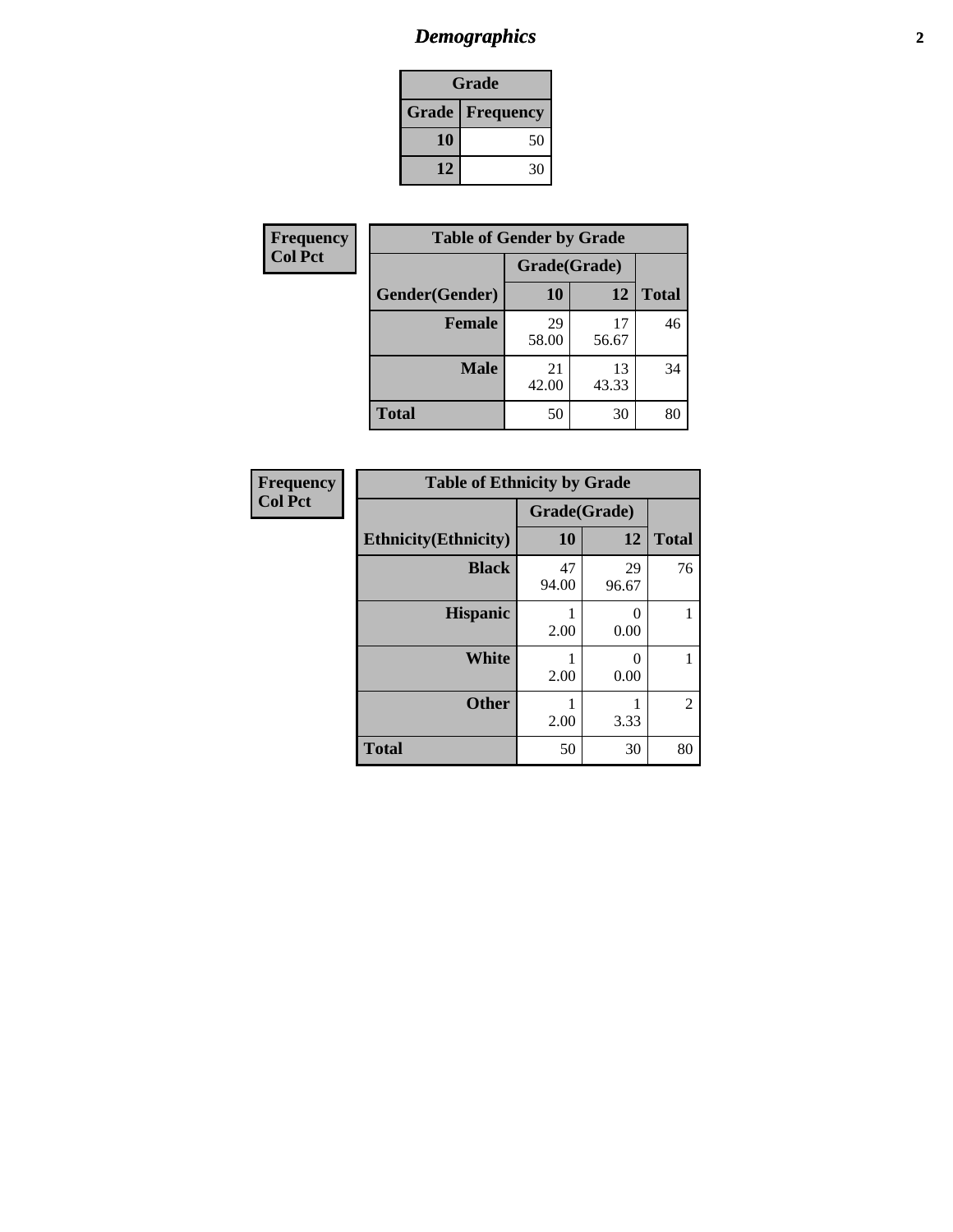#### *Title IV, Part A, Schedule A* **3** *Goal 1: Ensure that all schools are drug-free Baseline Data: Year 2008-2009 Prevalence of Drug Use*

| Frequency<br><b>Col Pct</b> | <b>Table of AlcoholAlt by Grade</b> |              |             |              |  |  |
|-----------------------------|-------------------------------------|--------------|-------------|--------------|--|--|
|                             | AlcoholAlt(Alcohol                  | Grade(Grade) |             |              |  |  |
|                             | use, past 30 days)                  | <b>10</b>    | 12          | <b>Total</b> |  |  |
|                             | Yes                                 | 5<br>10.00   | 4<br>13.33  | 9            |  |  |
|                             | N <sub>0</sub>                      | 45<br>90.00  | 26<br>86.67 | 71           |  |  |
|                             | <b>Total</b>                        | 50           | 30          | 80           |  |  |

| Frequency      | <b>Table of TobaccoAny by Grade</b> |              |             |              |  |  |
|----------------|-------------------------------------|--------------|-------------|--------------|--|--|
| <b>Col Pct</b> | TobaccoAny(Tobacco                  | Grade(Grade) |             |              |  |  |
|                | use, past 30 days)                  | 10           | 12          | <b>Total</b> |  |  |
|                | Yes                                 | 2.00         | 3.33        | 2            |  |  |
|                | N <sub>0</sub>                      | 49<br>98.00  | 29<br>96.67 | 78           |  |  |
|                | <b>Total</b>                        | 50           | 30          | 80           |  |  |

| Frequency<br><b>Col Pct</b>                  | <b>Table of MarijuanaAlt by Grade</b> |              |              |    |  |
|----------------------------------------------|---------------------------------------|--------------|--------------|----|--|
| MarijuanaAlt(Marijuana<br>use, past 30 days) |                                       | Grade(Grade) |              |    |  |
|                                              | 10                                    | 12           | <b>Total</b> |    |  |
|                                              | Yes                                   | 5<br>10.00   | 3.33         | 6  |  |
|                                              | N <sub>0</sub>                        | 45<br>90.00  | 29<br>96.67  | 74 |  |
|                                              | <b>Total</b>                          | 50           | 30           | 80 |  |

| Frequency<br><b>Col Pct</b> | <b>Table of OtherDrugAny by Grade</b>                  |             |                        |              |  |
|-----------------------------|--------------------------------------------------------|-------------|------------------------|--------------|--|
|                             | <b>OtherDrugAny(Other</b><br>Grade(Grade)<br>drug use, |             |                        |              |  |
|                             | past 30 days)                                          | 10          | 12                     | <b>Total</b> |  |
|                             | Yes                                                    | 2.00        | $\mathfrak{D}$<br>6.67 | 3            |  |
|                             | N <sub>0</sub>                                         | 49<br>98.00 | 28<br>93.33            | 77           |  |
|                             | <b>Total</b>                                           | 50          | 30                     | 80           |  |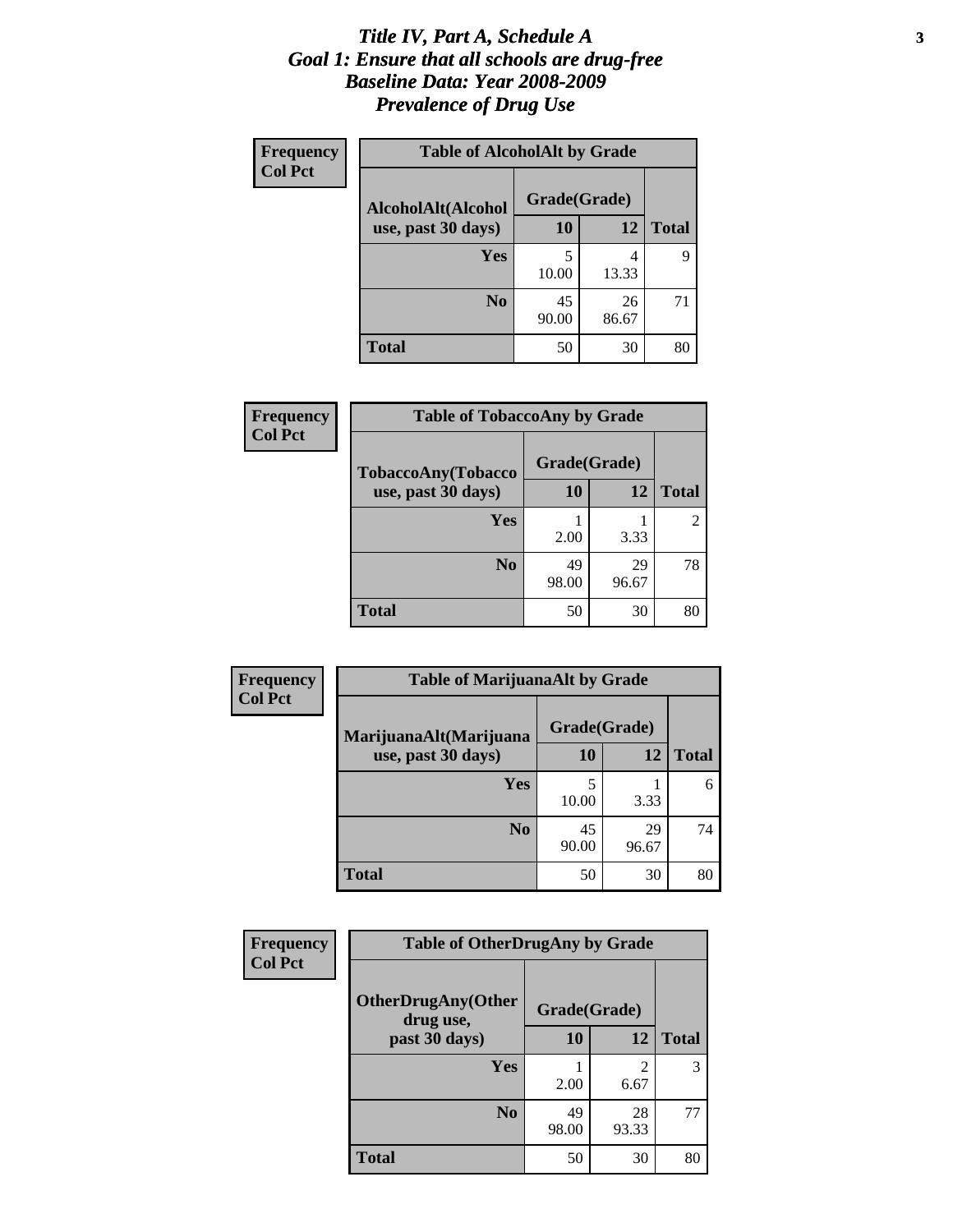#### *Average Age of Onset of Use* **4** *Results for "Average Age of Onset of Use" questions exclude students who said they did not use that substance*

| <b>Variable</b>    | Label                                                              | <b>Mean</b> |
|--------------------|--------------------------------------------------------------------|-------------|
| Alcoholinit2       | I started using alcohol when I was                                 | 12.21       |
| Cigarettesinit2    | I started smoking tobacco when I was                               | 8.50        |
| Smokelessinit2     | I started chewing tobacco when I was                               | 8.00        |
| Marijuanainit2     | I started using marijuana when I was                               | 12.77       |
| Cocaineinit2       | I started using cocaine when I was                                 | 8.00        |
| Inhalantsinit2     | I started using inhalants when I was                               | 9.67        |
| Steroidsinit2      | I started using steroids when I was                                | 8.00        |
| Ecstasyinit2       | I started using ecstasy when I was                                 | 8.00        |
| Methinit2          | I started using methamphetamines when I was                        | 8.00        |
| Hallucinogensinit2 | I started using hallucinogens when I was                           | 8.00        |
| Prescriptioninit2  | I started using prescription drugs not prescribed to me when I was | 12.20       |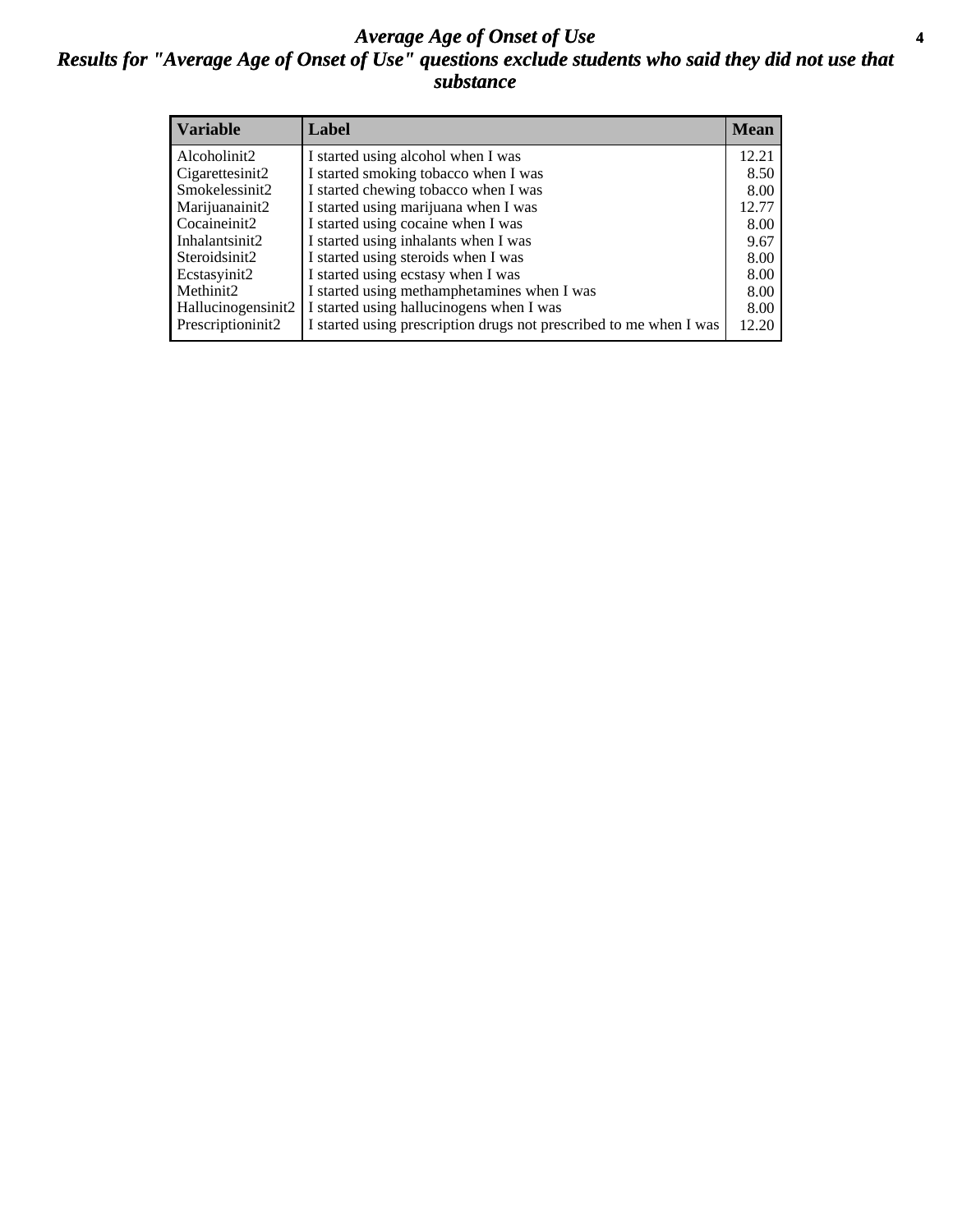### *Perception of Health Risk* **5**

| Frequency      | <b>Table of Alcoholharmdich by Grade</b> |              |             |              |  |
|----------------|------------------------------------------|--------------|-------------|--------------|--|
| <b>Col Pct</b> | Alcoholharmdich(I<br>think alcohol is    | Grade(Grade) |             |              |  |
|                | harmful)                                 | 10           | 12          | <b>Total</b> |  |
|                | <b>Yes</b>                               | 44<br>88.00  | 27<br>90.00 | 71           |  |
|                | N <sub>0</sub>                           | 6<br>12.00   | 10.00       | 9            |  |
|                | <b>Total</b>                             | 50           | 30          | 80           |  |

| <b>Frequency</b> | <b>Table of Tobaccoharmdich by Grade</b> |              |             |              |  |
|------------------|------------------------------------------|--------------|-------------|--------------|--|
| <b>Col Pct</b>   | Tobaccoharmdich(I<br>think tobacco is    | Grade(Grade) |             |              |  |
|                  | harmful)                                 | 10           | 12          | <b>Total</b> |  |
|                  | Yes                                      | 44<br>88.00  | 26<br>86.67 | 70           |  |
|                  | N <sub>0</sub>                           | 6<br>12.00   | 4<br>13.33  | 10           |  |
|                  | <b>Total</b>                             | 50           | 30          | 80           |  |

| Frequency      | <b>Table of Marijuanaharmdich by Grade</b> |              |             |              |  |  |
|----------------|--------------------------------------------|--------------|-------------|--------------|--|--|
| <b>Col Pct</b> | Marijuanaharmdich(I<br>think marijuana is  | Grade(Grade) |             |              |  |  |
|                | harmful)                                   | 10           | 12          | <b>Total</b> |  |  |
|                | Yes                                        | 35<br>70.00  | 23<br>76.67 | 58           |  |  |
|                | N <sub>0</sub>                             | 15<br>30.00  | ⇁<br>23.33  | 22           |  |  |
|                | <b>Total</b>                               | 50           | 30          | 80           |  |  |

| <b>Frequency</b> | <b>Table of Otherdrugharmdich by Grade</b>   |              |             |              |  |  |
|------------------|----------------------------------------------|--------------|-------------|--------------|--|--|
| <b>Col Pct</b>   | Otherdrugharmdich(I<br>think other drugs are | Grade(Grade) |             |              |  |  |
|                  | harmful)                                     | 10           | 12          | <b>Total</b> |  |  |
|                  | <b>Yes</b>                                   | 43<br>86.00  | 27<br>90.00 | 70           |  |  |
|                  | N <sub>0</sub>                               | 14.00        | 10.00       | 10           |  |  |
|                  | <b>Total</b>                                 | 50           | 30          | 80           |  |  |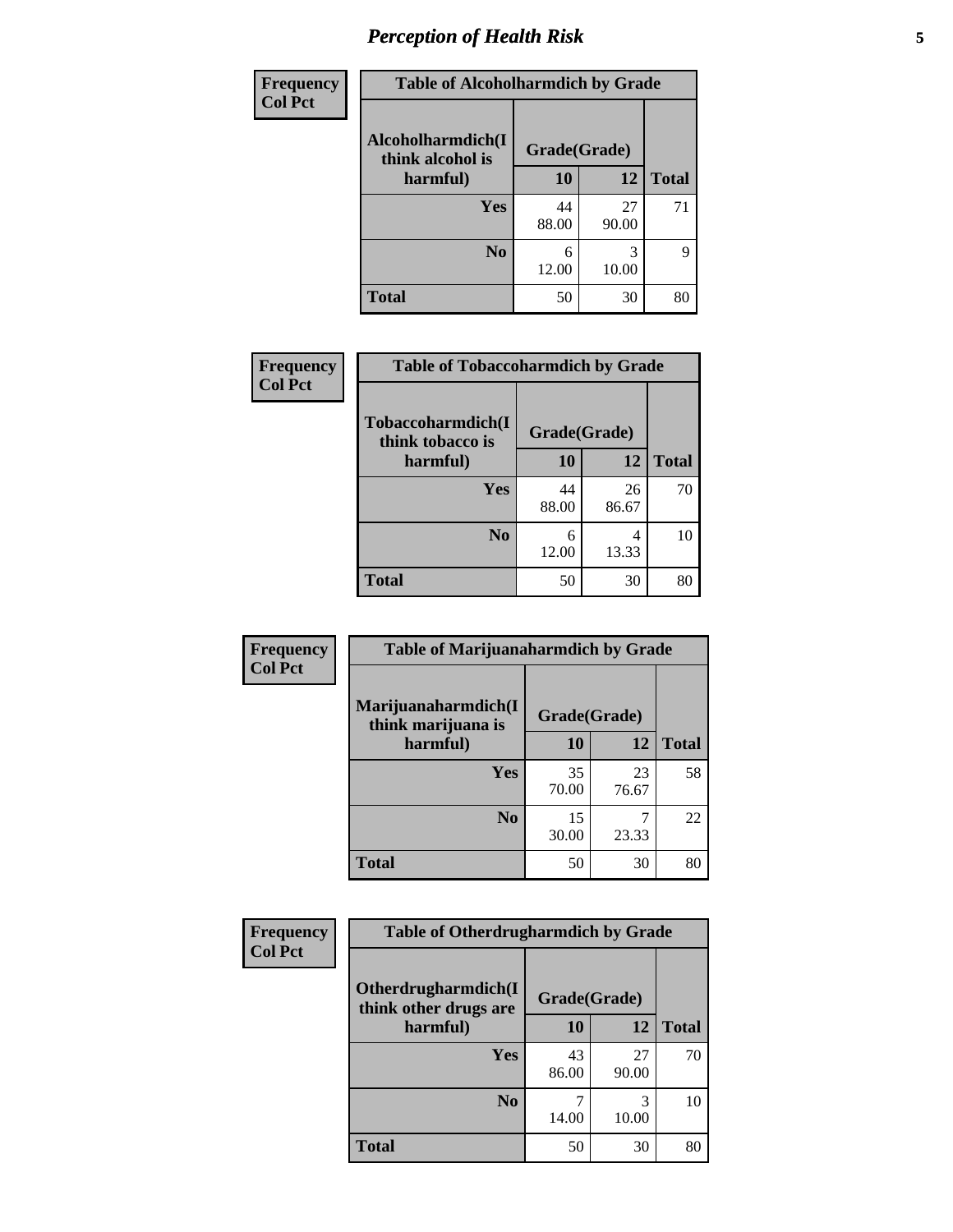### *Social Disapproval* **6**

| <b>Frequency</b> | <b>Table of Alcoholpeerdich by Grade</b>                                |              |             |              |  |
|------------------|-------------------------------------------------------------------------|--------------|-------------|--------------|--|
| <b>Col Pct</b>   | Alcoholpeerdich(My<br>friends would<br>disapprove if I used<br>alcohol) | Grade(Grade) |             |              |  |
|                  |                                                                         | 10           | 12          | <b>Total</b> |  |
|                  | <b>Yes</b>                                                              | 29<br>58.00  | 19<br>63.33 | 48           |  |
|                  | N <sub>0</sub>                                                          | 21<br>42.00  | 11<br>36.67 | 32           |  |
|                  | <b>Total</b>                                                            | 50           | 30          | 80           |  |

| <b>Frequency</b> |
|------------------|
| <b>Col Pct</b>   |

| <b>Table of Tobaccopeerdich by Grade</b>                    |              |             |              |  |  |  |
|-------------------------------------------------------------|--------------|-------------|--------------|--|--|--|
| Tobaccopeerdich(My<br>friends would<br>disapprove if I used | Grade(Grade) |             |              |  |  |  |
| tobacco)                                                    | 10           | 12          | <b>Total</b> |  |  |  |
| Yes                                                         | 34<br>68.00  | 23<br>76.67 | 57           |  |  |  |
| N <sub>0</sub>                                              | 16<br>32.00  | 23.33       | 23           |  |  |  |
| <b>Total</b>                                                | 50           | 30          | 80           |  |  |  |

| Frequency      | <b>Table of Marijuanapeerdich by Grade</b>                    |              |             |              |  |
|----------------|---------------------------------------------------------------|--------------|-------------|--------------|--|
| <b>Col Pct</b> | Marijuanapeerdich(My<br>friends would<br>disapprove if I used | Grade(Grade) |             |              |  |
|                | marijuana)                                                    | 10           | 12          | <b>Total</b> |  |
|                | <b>Yes</b>                                                    | 29<br>58.00  | 21<br>70.00 | 50           |  |
|                | N <sub>0</sub>                                                | 21<br>42.00  | q<br>30.00  | 30           |  |
|                | <b>Total</b>                                                  | 50           | 30          | 80           |  |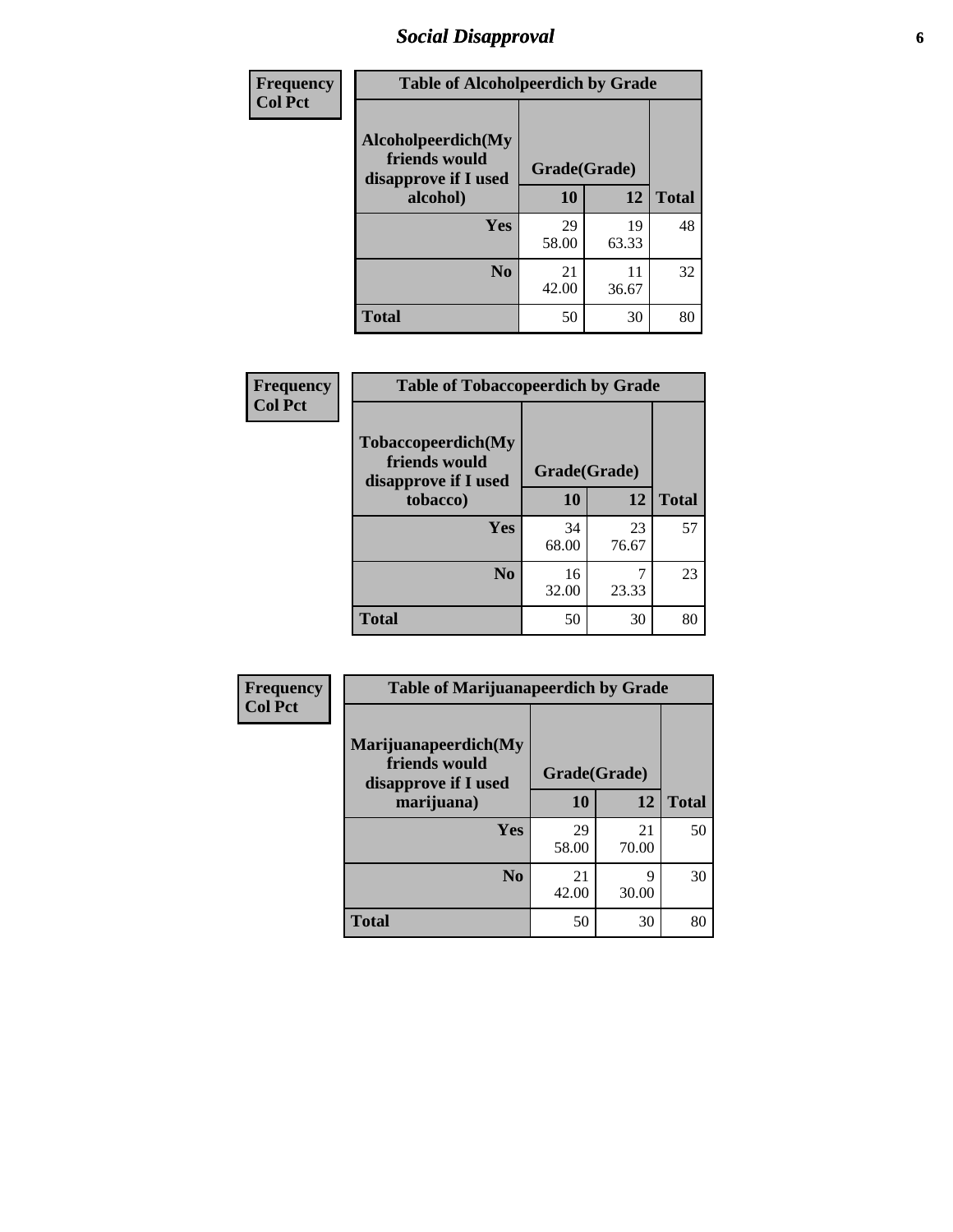### *Social Disapproval* **7**

| Frequency      | <b>Table of Otherdrugpeerdich by Grade</b>                    |              |             |              |  |
|----------------|---------------------------------------------------------------|--------------|-------------|--------------|--|
| <b>Col Pct</b> | Otherdrugpeerdich(My<br>friends would<br>disapprove if I used | Grade(Grade) |             |              |  |
|                | other drugs)                                                  | 10           | 12          | <b>Total</b> |  |
|                | Yes                                                           | 35<br>70.00  | 23<br>76.67 | 58           |  |
|                | N <sub>0</sub>                                                | 15<br>30.00  | 23.33       | 22           |  |
|                | <b>Total</b>                                                  | 50           | 30          | 80           |  |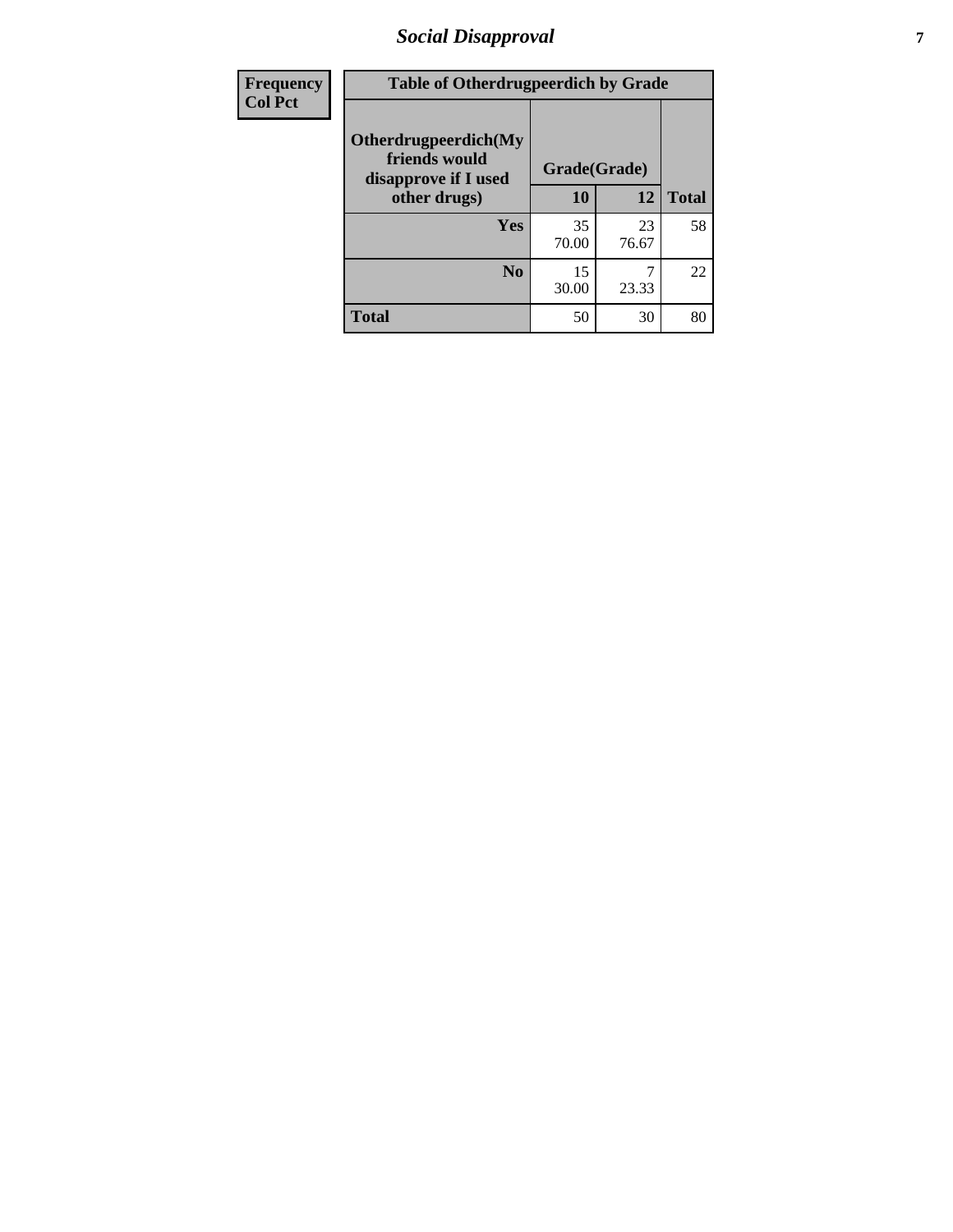#### Title IV, Part A, Schedule A **8** *Goal 2: To help ensure that all schools are safe and disciplined Baseline Data: Year 2008-2009 Student Involvement in Gang Activity*

| Frequency      | <b>Table of Gangself by Grade</b>                                                                 |                    |             |              |
|----------------|---------------------------------------------------------------------------------------------------|--------------------|-------------|--------------|
| <b>Col Pct</b> | Gangself(I<br>have<br>participated<br>in illegal<br>gang<br>activities in<br>the past 30<br>days) | Grade(Grade)<br>10 | 12          | <b>Total</b> |
|                | Yes                                                                                               | 6<br>12.00         | 1<br>3.33   | 7            |
|                | N <sub>0</sub>                                                                                    | 44<br>88.00        | 29<br>96.67 | 73           |
|                | <b>Total</b>                                                                                      | 50                 | 30          | 80           |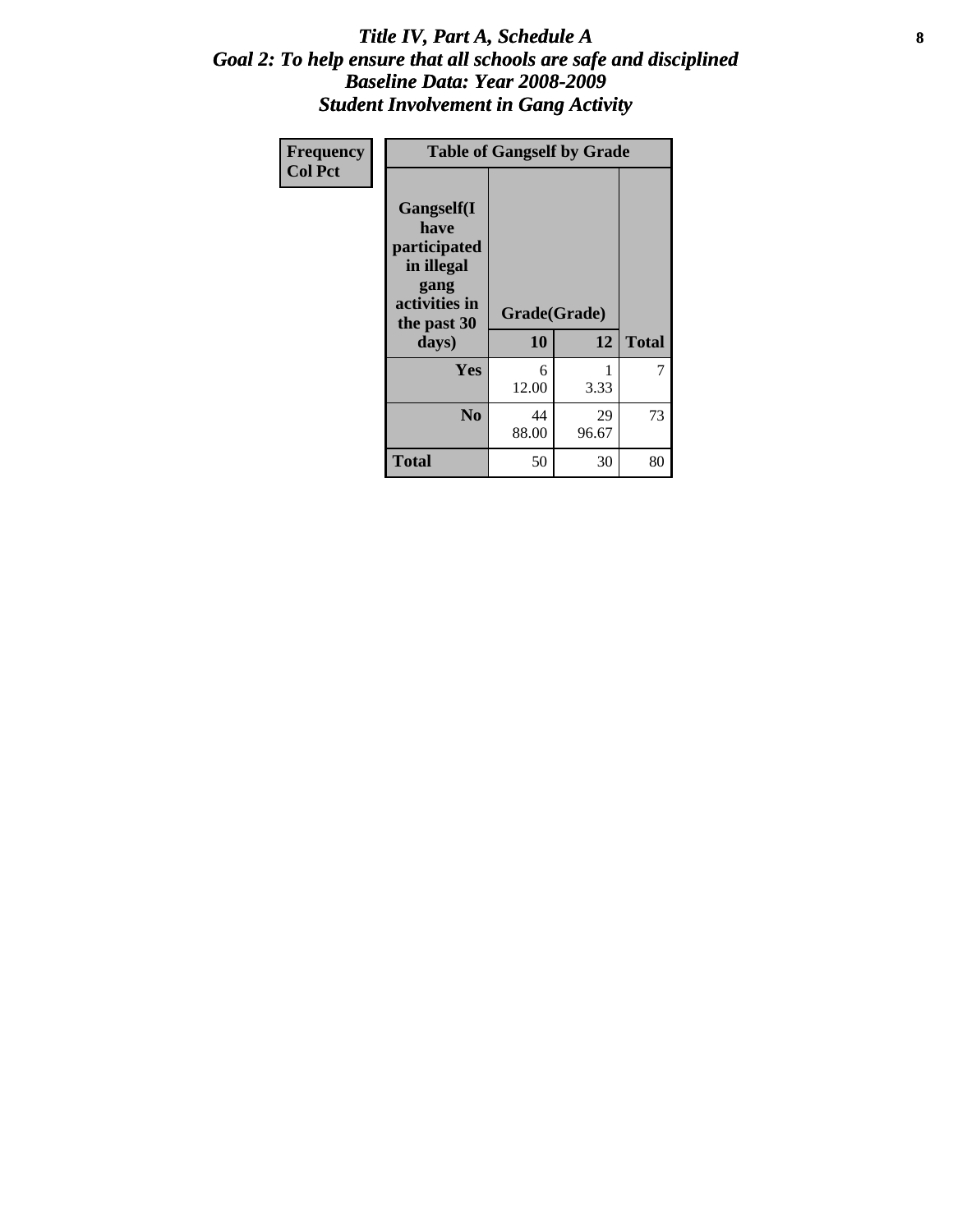### *Student Perception of School Safety* **9**

| <b>Frequency</b><br>Row Pct |
|-----------------------------|
|                             |

| <b>Table of Grade by Safeschool</b> |                          |                                                                                              |            |            |    |  |  |  |
|-------------------------------------|--------------------------|----------------------------------------------------------------------------------------------|------------|------------|----|--|--|--|
|                                     |                          | Safeschool (School is a place at which I feel<br>safe)                                       |            |            |    |  |  |  |
| Grade(Grade)                        | <b>Strongly</b><br>Agree | Somewhat Somewhat<br><b>Strongly</b><br><b>Disagree</b><br>Disagree<br><b>Total</b><br>Agree |            |            |    |  |  |  |
| 10                                  | 6<br>12.00               | 27<br>54.00                                                                                  | 8<br>16.00 | 9<br>18.00 | 50 |  |  |  |
| 12                                  | 5<br>16.67               | 18<br>60.00                                                                                  | 3<br>10.00 | 4<br>13.33 | 30 |  |  |  |
| <b>Total</b>                        |                          | 45                                                                                           | 11         | 13         | 80 |  |  |  |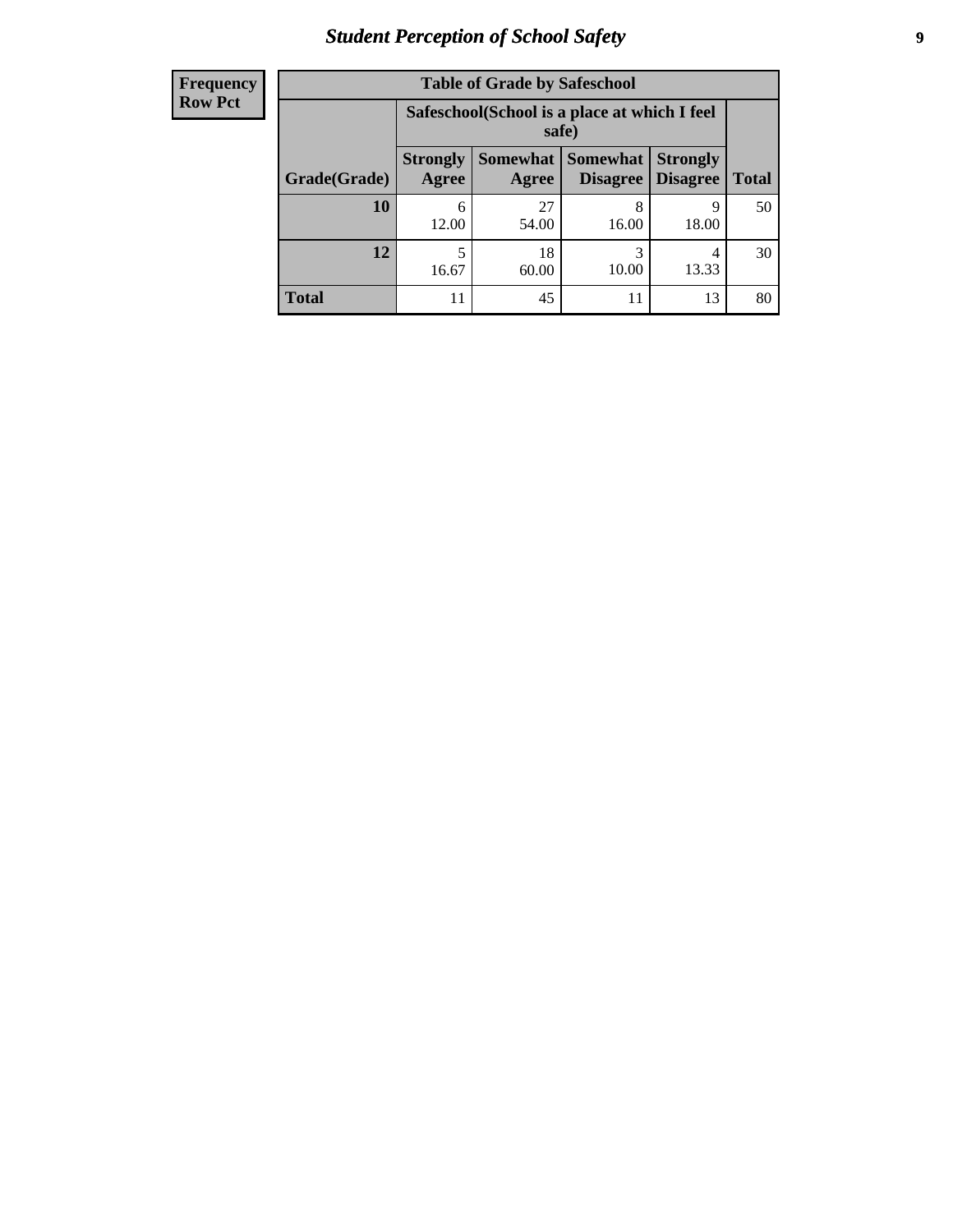### *Students Who Have Been Bullied* **10**

| <b>Frequency</b> | <b>Table of Grade by Bullied</b> |                                                                                     |                   |                   |                   |              |
|------------------|----------------------------------|-------------------------------------------------------------------------------------|-------------------|-------------------|-------------------|--------------|
| <b>Row Pct</b>   |                                  | <b>Bullied</b> (I have been<br>bullied by other<br>students in the past 30<br>days) |                   |                   |                   |              |
|                  | Grade(Grade)   Days              | $\mathbf{0}$                                                                        | 1 or<br>2<br>days | 6 to<br>9<br>days | All<br>30<br>days | <b>Total</b> |
|                  | 10                               | 48<br>96.00                                                                         | 2.00              | 0<br>0.00         | 2.00              | 50           |
|                  | 12                               | 29<br>96.67                                                                         | 0<br>0.00         | 3.33              | 0<br>0.00         | 30           |
|                  | <b>Total</b>                     | 77                                                                                  |                   | 1                 |                   | 80           |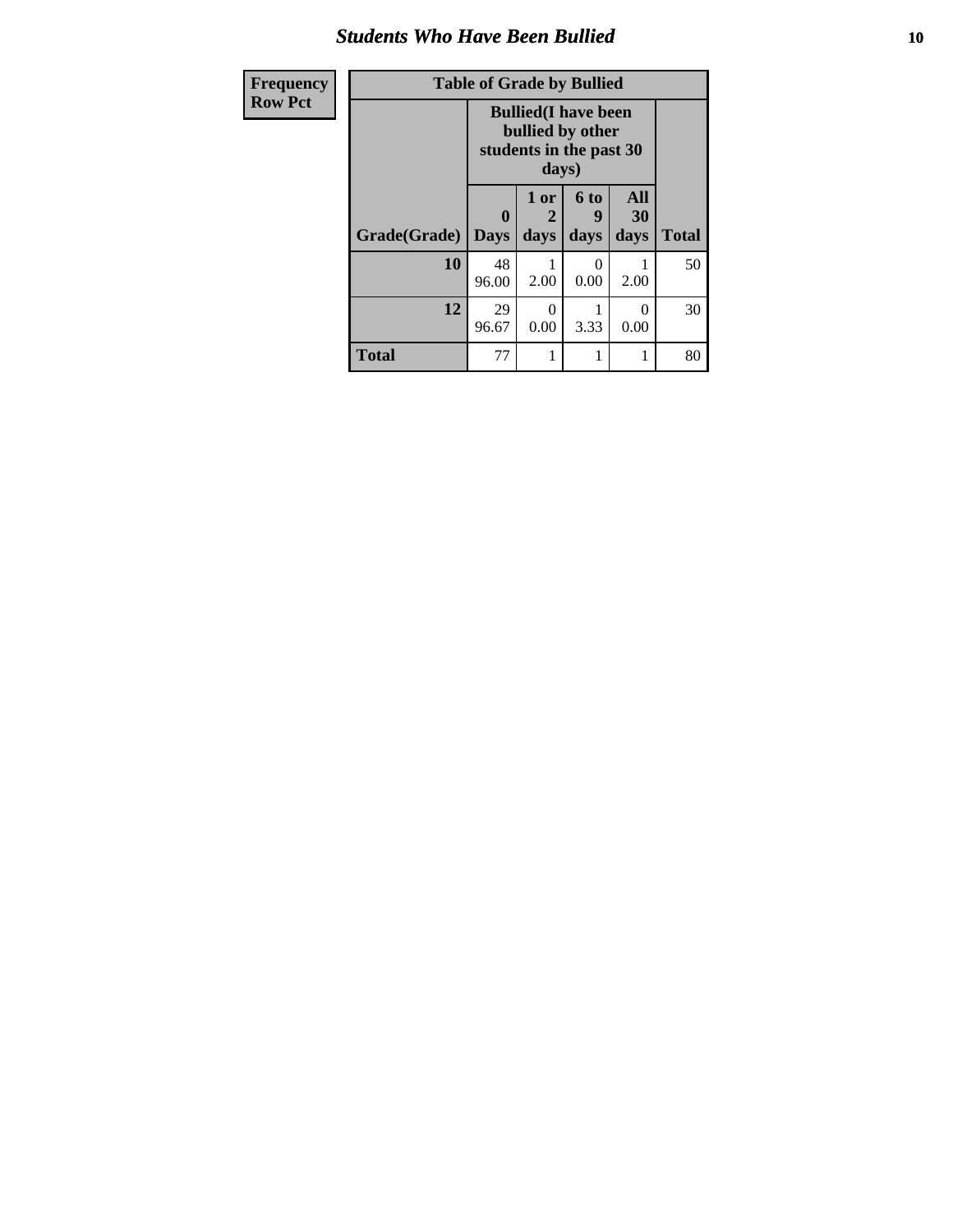### *School Climate* **11**

| Frequency      | <b>Table of SchoolClimate1 by Grade</b> |                        |                        |              |  |  |
|----------------|-----------------------------------------|------------------------|------------------------|--------------|--|--|
| <b>Col Pct</b> | SchoolClimate1(I<br>like school)        | Grade(Grade)<br>10     | 12                     | <b>Total</b> |  |  |
|                | <b>Strongly Agree</b>                   | 15<br>30.00            | 16<br>53.33            | 31           |  |  |
|                | <b>Somewhat Agree</b>                   | 28<br>56.00            | 10<br>33.33            | 38           |  |  |
|                | <b>Somewhat Disagree</b>                | 5<br>10.00             | $\mathfrak{D}$<br>6.67 | 7            |  |  |
|                | <b>Strongly Disagree</b>                | $\mathfrak{D}$<br>4.00 | $\mathfrak{D}$<br>6.67 | 4            |  |  |
|                | <b>Total</b>                            | 50                     | 30                     | 80           |  |  |

| Frequency      | <b>Table of SchoolClimate2 by Grade</b>           |                                     |             |                |  |
|----------------|---------------------------------------------------|-------------------------------------|-------------|----------------|--|
| <b>Col Pct</b> | SchoolClimate2(I<br>feel successful at<br>school) | Grade(Grade)<br>10                  | 12          | <b>Total</b>   |  |
|                | <b>Strongly Agree</b>                             | 32<br>64.00                         | 17<br>56.67 | 49             |  |
|                | <b>Somewhat Agree</b>                             | 15<br>30.00                         | 11<br>36.67 | 26             |  |
|                | <b>Somewhat Disagree</b>                          | $\mathcal{D}_{\mathcal{L}}$<br>4.00 | 3.33        | 3              |  |
|                | <b>Strongly Disagree</b>                          | 2.00                                | 3.33        | $\mathfrak{D}$ |  |
|                | <b>Total</b>                                      | 50                                  | 30          | 80             |  |

| Frequency<br><b>Col Pct</b> | <b>Table of SchoolClimate3 by Grade</b>                               |                          |                        |              |
|-----------------------------|-----------------------------------------------------------------------|--------------------------|------------------------|--------------|
|                             | SchoolClimate3(My<br>school has high<br>standards for<br>achievement) | Grade(Grade)<br>10<br>12 |                        | <b>Total</b> |
|                             | <b>Strongly Agree</b>                                                 | 24                       | 16                     | 40           |
|                             |                                                                       | 48.00                    | 53.33                  |              |
|                             | <b>Somewhat Agree</b>                                                 | 14<br>28.00              | 11<br>36.67            | 25           |
|                             | <b>Somewhat Disagree</b>                                              | 8<br>16.00               | 3.33                   | 9            |
|                             | <b>Strongly Disagree</b>                                              | 4<br>8.00                | $\mathfrak{D}$<br>6.67 | 6            |
|                             | Total                                                                 | 50                       | 30                     | 80           |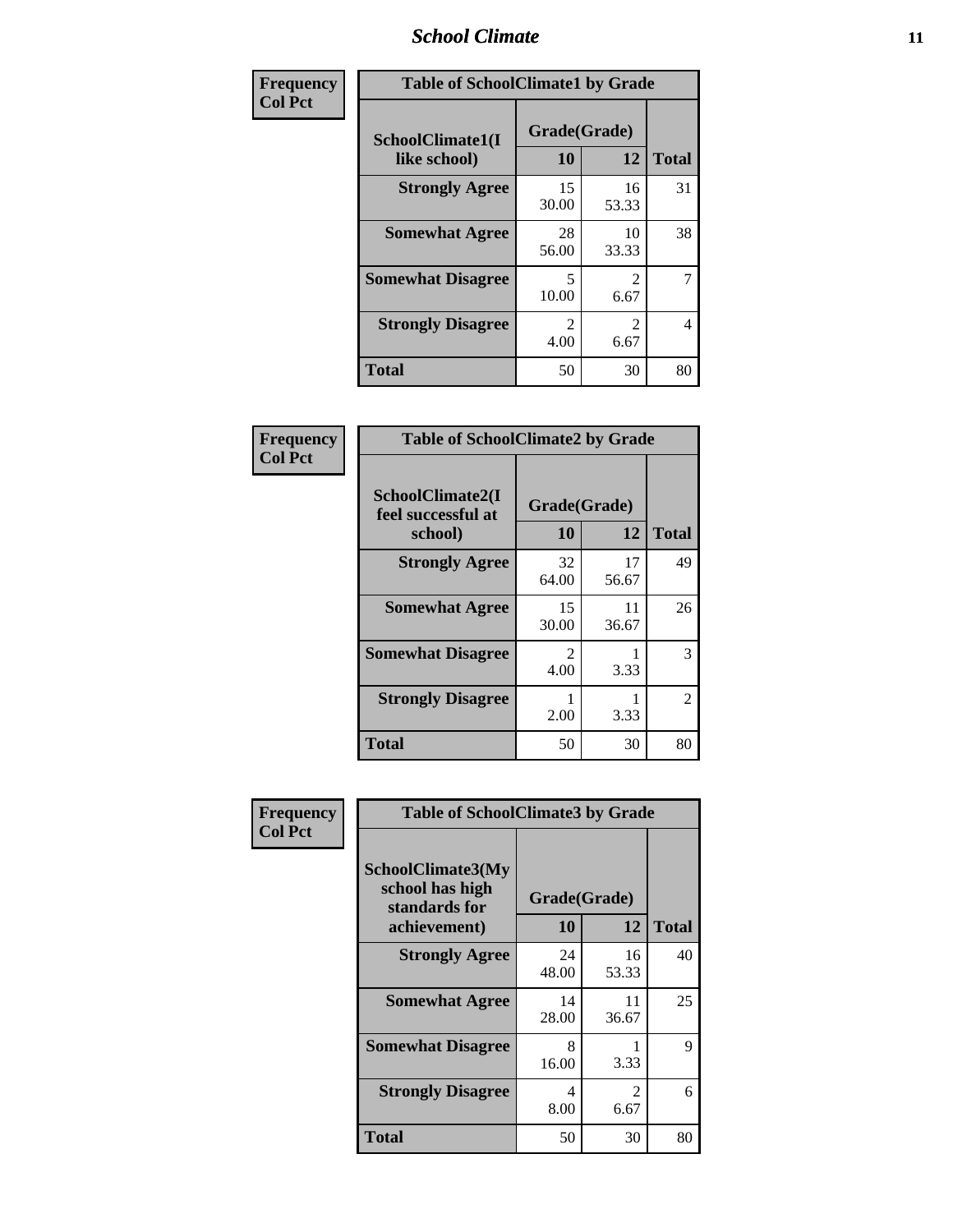### *School Climate* **12**

| Frequency      | <b>Table of SchoolClimate4 by Grade</b>                       |                    |                           |              |
|----------------|---------------------------------------------------------------|--------------------|---------------------------|--------------|
| <b>Col Pct</b> | SchoolClimate4(My<br>school sets clear<br>rules for behavior) | Grade(Grade)<br>10 | 12                        | <b>Total</b> |
|                | <b>Strongly Agree</b>                                         | 22<br>44.00        | 17<br>56.67               | 39           |
|                | <b>Somewhat Agree</b>                                         | 17<br>34.00        | 11<br>36.67               | 28           |
|                | <b>Somewhat Disagree</b>                                      | 7<br>14.00         | $\mathfrak{D}$<br>6.67    | 9            |
|                | <b>Strongly Disagree</b>                                      | 4<br>8.00          | $\mathbf{\Omega}$<br>0.00 | 4            |
|                | <b>Total</b>                                                  | 50                 | 30                        | 80           |

| <b>Table of SchoolClimate5 by Grade</b>                              |                    |              |    |  |
|----------------------------------------------------------------------|--------------------|--------------|----|--|
| SchoolClimate5(I<br>know what to do in<br>an emergency at<br>school) | Grade(Grade)<br>10 | <b>Total</b> |    |  |
| <b>Strongly Agree</b>                                                | 26<br>52.00        | 15<br>50.00  | 41 |  |
| <b>Somewhat Agree</b>                                                | 18<br>36.00        | 10<br>33.33  | 28 |  |
| <b>Somewhat Disagree</b>                                             | 4<br>8.00          | 4<br>13.33   | 8  |  |
| <b>Strongly Disagree</b>                                             | 2<br>4.00          | 3.33         | 3  |  |
| Total                                                                | 50                 | 30           | 80 |  |

| Frequency      | <b>Table of SchoolClimate6 by Grade</b>                  |                    |                        |              |
|----------------|----------------------------------------------------------|--------------------|------------------------|--------------|
| <b>Col Pct</b> | <b>SchoolClimate6(Teachers</b><br>treat me with respect) | Grade(Grade)<br>10 | 12                     | <b>Total</b> |
|                | <b>Strongly Agree</b>                                    | 15<br>30.00        | 14<br>46.67            | 29           |
|                | <b>Somewhat Agree</b>                                    | 24<br>48.00        | 13<br>43.33            | 37           |
|                | <b>Somewhat Disagree</b>                                 | 10<br>20.00        | $\mathfrak{D}$<br>6.67 | 12           |
|                | <b>Strongly Disagree</b>                                 | 2.00               | 3.33                   | 2            |
|                | <b>Total</b>                                             | 50                 | 30                     | 80           |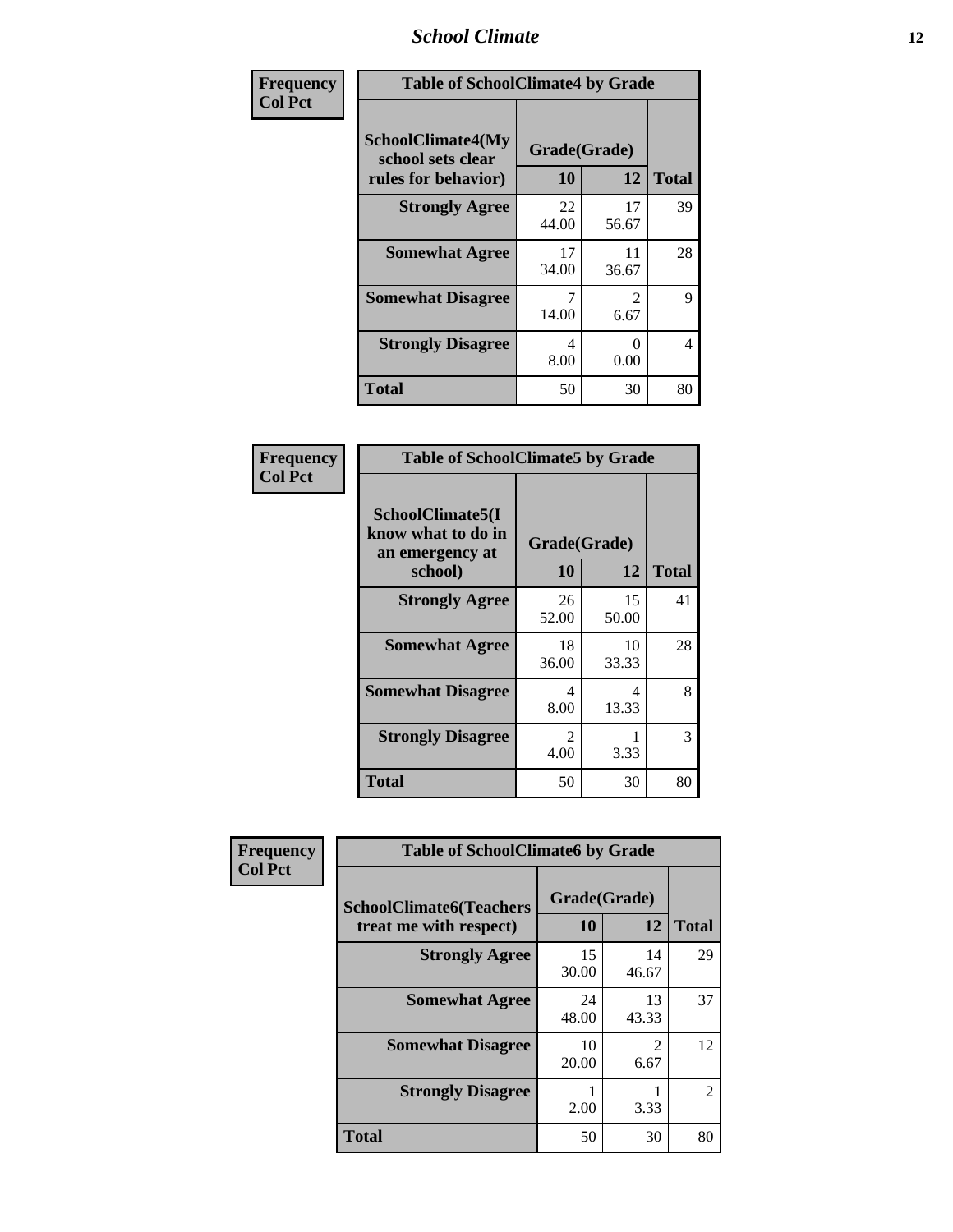### *School Climate* **13**

| Frequency      | <b>Table of SchoolClimate7 by Grade</b>                                       |                           |                        |              |
|----------------|-------------------------------------------------------------------------------|---------------------------|------------------------|--------------|
| <b>Col Pct</b> | <b>SchoolClimate7(Behaviors</b><br>in my class allow the<br>teacher to teach) | Grade(Grade)<br><b>10</b> | 12                     | <b>Total</b> |
|                | <b>Strongly Agree</b>                                                         | 6<br>12.00                | $\overline{2}$<br>6.67 | 8            |
|                | <b>Somewhat Agree</b>                                                         | 28<br>56.00               | 17<br>56.67            | 45           |
|                | <b>Somewhat Disagree</b>                                                      | $\overline{7}$<br>14.00   | 8<br>26.67             | 15           |
|                | <b>Strongly Disagree</b>                                                      | $\mathbf Q$<br>18.00      | 3<br>10.00             | 12           |
|                | <b>Total</b>                                                                  | 50                        | 30                     | 80           |

| Frequency      | <b>Table of SchoolClimate8 by Grade</b>                                              |                    |                        |              |
|----------------|--------------------------------------------------------------------------------------|--------------------|------------------------|--------------|
| <b>Col Pct</b> | <b>SchoolClimate8(Students</b><br>are frequently<br>recognized for good<br>behavior) | Grade(Grade)<br>10 | 12                     | <b>Total</b> |
|                | <b>Strongly Agree</b>                                                                | Q<br>18.00         | 23.33                  | 16           |
|                | <b>Somewhat Agree</b>                                                                | 24<br>48.00        | 12<br>40.00            | 36           |
|                | <b>Somewhat Disagree</b>                                                             | 14.00              | 9<br>30.00             | 16           |
|                | <b>Strongly Disagree</b>                                                             | 10<br>20.00        | $\mathfrak{D}$<br>6.67 | 12           |
|                | <b>Total</b>                                                                         | 50                 | 30                     | 80           |

| Frequency      | <b>Table of SchoolClimate9 by Grade</b>                                           |                                   |                        |              |
|----------------|-----------------------------------------------------------------------------------|-----------------------------------|------------------------|--------------|
| <b>Col Pct</b> | SchoolClimate9(School<br>counselor would be<br>helpful if I needed<br>assistance) | Grade(Grade)<br>10                | 12                     | <b>Total</b> |
|                | <b>Strongly Agree</b>                                                             | 21<br>42.00                       | 14<br>46.67            | 35           |
|                | <b>Somewhat Agree</b>                                                             | 19<br>38.00                       | 11<br>36.67            | 30           |
|                | <b>Somewhat Disagree</b>                                                          | $\overline{\mathcal{L}}$<br>10.00 | $\mathfrak{D}$<br>6.67 | 7            |
|                | <b>Strongly Disagree</b>                                                          | 5<br>10.00                        | 3<br>10.00             | 8            |
|                | Total                                                                             | 50                                | 30                     | 80           |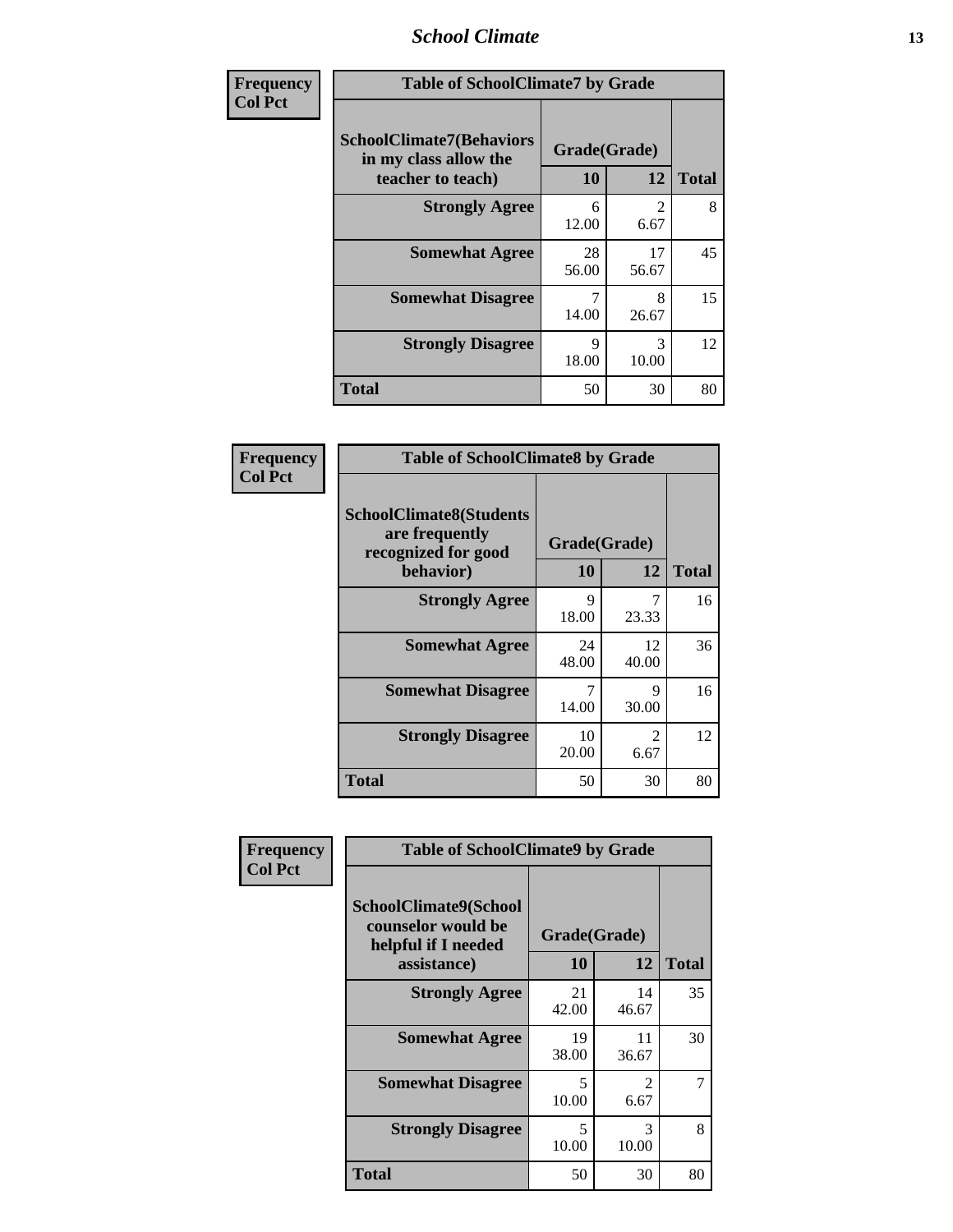### *Reasons for Dropping Out* **14**

| Frequency      | <b>Table of Dropoutreason by Grade</b>                                   |                        |                  |              |
|----------------|--------------------------------------------------------------------------|------------------------|------------------|--------------|
| <b>Col Pct</b> | Dropoutreason(If<br>I dropped out the<br>reason would<br>most likely be) | Grade(Grade)<br>10     | 12               | <b>Total</b> |
|                | Won't Drop out                                                           | 27<br>54.00            | 15<br>50.00      | 42           |
|                | <b>Bored</b>                                                             | 7<br>14.00             | 7<br>23.33       | 14           |
|                | <b>Family Reasons</b>                                                    | $\mathfrak{D}$<br>4.00 | 3<br>10.00       | 5            |
|                | <b>Being Bullied</b>                                                     | 2.00                   | $\Omega$<br>0.00 | 1            |
|                | <b>Other</b>                                                             | 13<br>26.00            | 5<br>16.67       | 18           |
|                | <b>Total</b>                                                             | 50                     | 30               | 80           |

| Frequency<br><b>Col Pct</b> | <b>Table of Dropout by Grade</b>                                       |                    |             |              |  |
|-----------------------------|------------------------------------------------------------------------|--------------------|-------------|--------------|--|
|                             | Dropout(I<br>have<br>thought<br>about<br>dropping<br>out of<br>school) | Grade(Grade)<br>10 | 12          | <b>Total</b> |  |
|                             | Yes                                                                    | 12<br>24.00        | 14<br>46.67 | 26           |  |
|                             | N <sub>0</sub>                                                         | 38<br>76.00        | 16<br>53.33 | 54           |  |
|                             | <b>Total</b>                                                           | 50                 | 30          | 80           |  |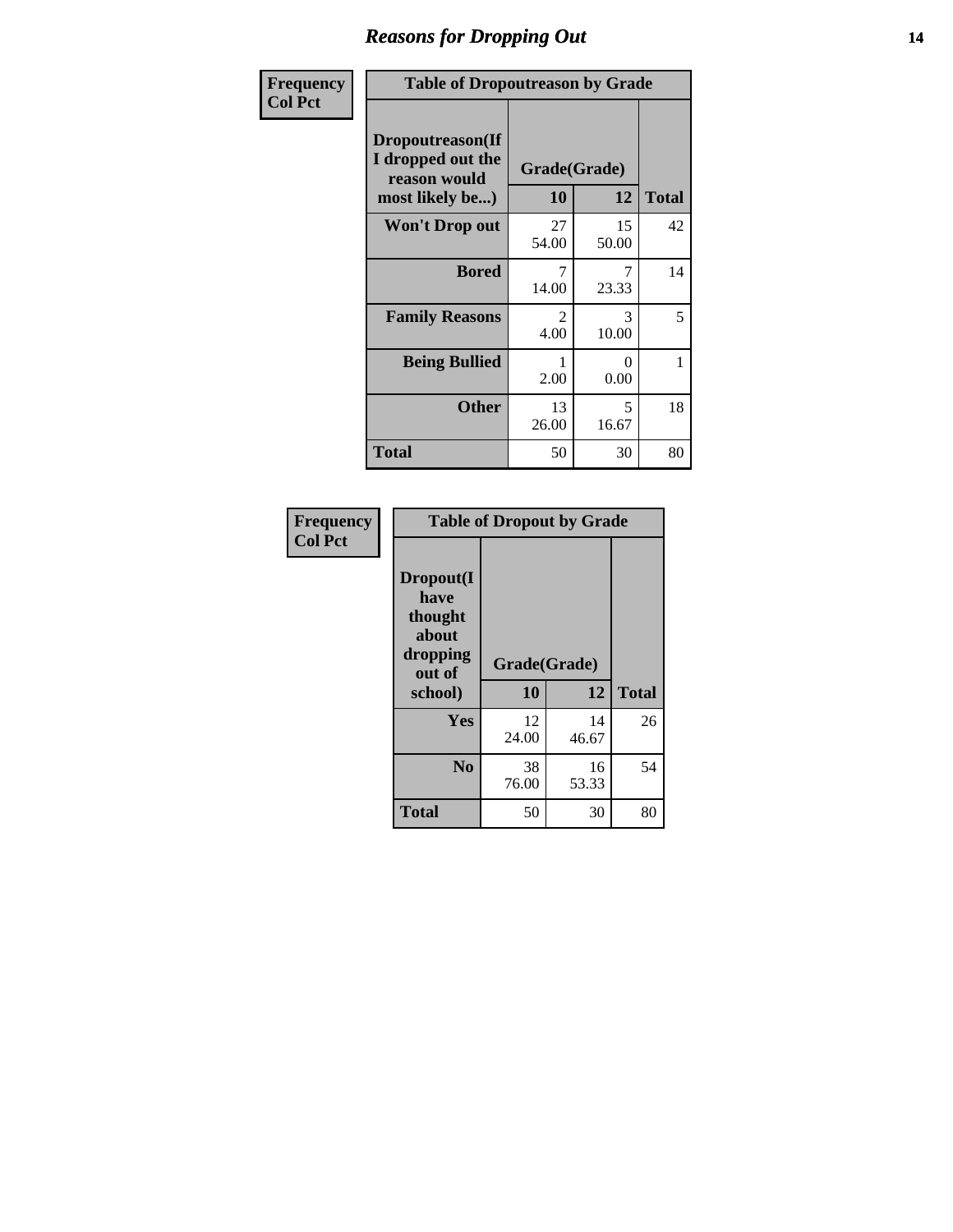*School Safety* **15**

| Frequency      | <b>Table of Gangself by Grade</b>                                                                 |                    |             |              |
|----------------|---------------------------------------------------------------------------------------------------|--------------------|-------------|--------------|
| <b>Col Pct</b> | Gangself(I<br>have<br>participated<br>in illegal<br>gang<br>activities in<br>the past 30<br>days) | Grade(Grade)<br>10 | 12          | <b>Total</b> |
|                | Yes                                                                                               | 6<br>12.00         | 1<br>3.33   | 7            |
|                | N <sub>0</sub>                                                                                    | 44<br>88.00        | 29<br>96.67 | 73           |
|                | <b>Total</b>                                                                                      | 50                 | 30          | 80           |

| Frequency<br><b>Col Pct</b> | <b>Table of Gangpeers by Grade</b>                                                                                             |                    |             |              |
|-----------------------------|--------------------------------------------------------------------------------------------------------------------------------|--------------------|-------------|--------------|
|                             | <b>Gangpeers</b> (I<br>have friends<br>who have<br>participated<br>in illegal<br>gang<br>activities in<br>the past 30<br>days) | Grade(Grade)<br>10 | 12          | <b>Total</b> |
|                             | <b>Yes</b>                                                                                                                     | 22<br>44.00        | 5<br>16.67  | 27           |
|                             | N <sub>0</sub>                                                                                                                 | 28<br>56.00        | 25<br>83.33 | 53           |
|                             | <b>Total</b>                                                                                                                   | 50                 | 30          | 80           |

| Frequency      | <b>Table of Pickedon by Grade</b>                                   |              |                        |              |
|----------------|---------------------------------------------------------------------|--------------|------------------------|--------------|
| <b>Col Pct</b> | <b>Pickedon</b> (I have<br>been picked on or<br>teased at school in | Grade(Grade) |                        |              |
|                | the past 30 days)                                                   | 10           | 12                     | <b>Total</b> |
|                | <b>Strongly Agree</b>                                               | 4<br>8.00    | $\mathfrak{D}$<br>6.67 | 6            |
|                | <b>Somewhat Agree</b>                                               | 10<br>20.00  | 4<br>13.33             | 14           |
|                | <b>Somewhat Disagree</b>                                            | 3<br>6.00    | 3<br>10.00             | 6            |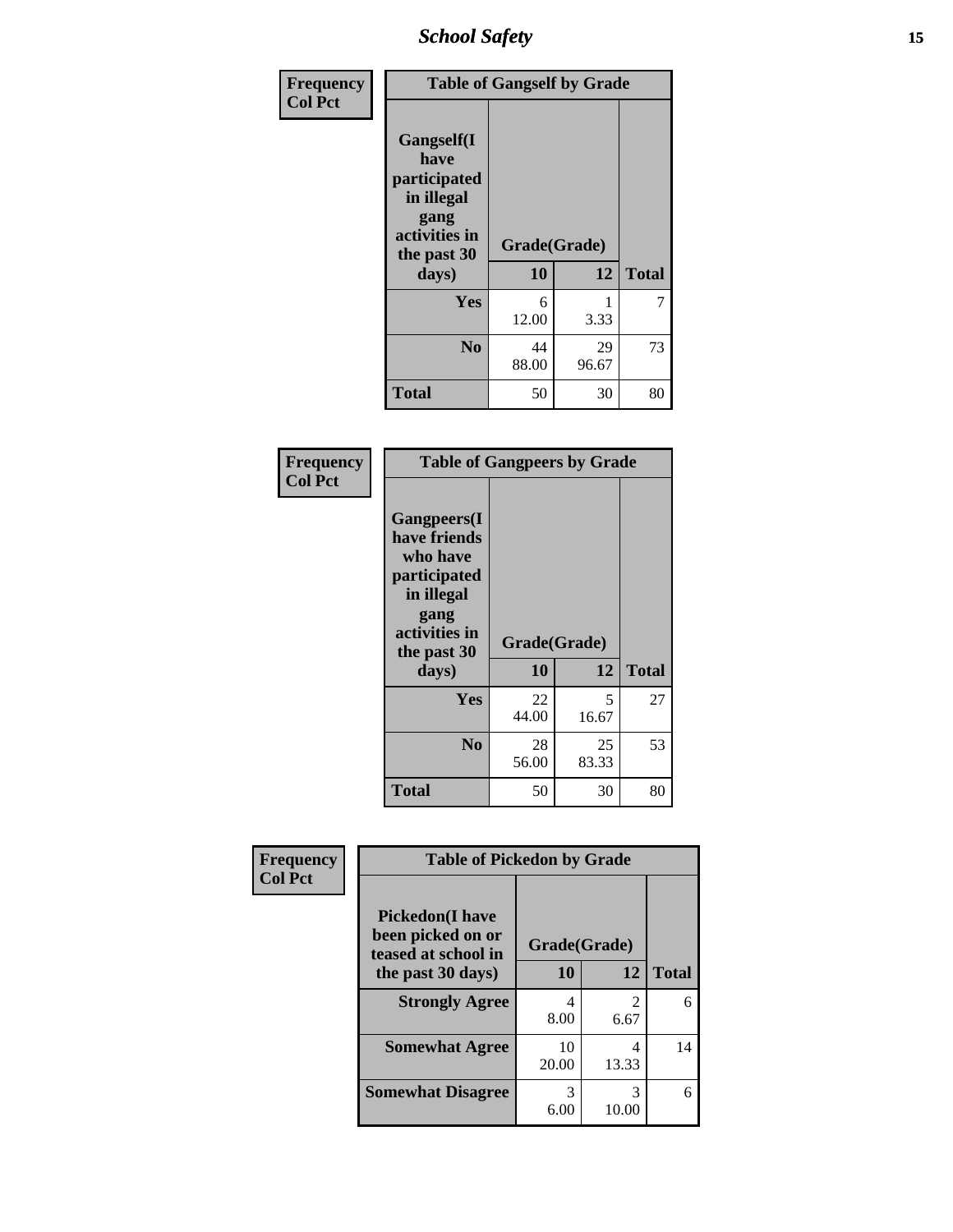### *School Safety* **16**

| <b>Frequency</b> | <b>Table of Pickedon by Grade</b>                                                        |                    |             |              |  |  |  |
|------------------|------------------------------------------------------------------------------------------|--------------------|-------------|--------------|--|--|--|
| <b>Col Pct</b>   | <b>Pickedon</b> (I have<br>been picked on or<br>teased at school in<br>the past 30 days) | Grade(Grade)<br>10 | 12          | <b>Total</b> |  |  |  |
|                  | <b>Strongly Disagree</b>                                                                 | 33<br>66.00        | 21<br>70.00 | 54           |  |  |  |
|                  | Total                                                                                    | 50                 | 30          |              |  |  |  |

| Frequency      | <b>Table of Safeschool by Grade</b>                      |                    |             |              |  |  |  |
|----------------|----------------------------------------------------------|--------------------|-------------|--------------|--|--|--|
| <b>Col Pct</b> | Safeschool(School<br>is a place at which I<br>feel safe) | Grade(Grade)<br>10 | 12          | <b>Total</b> |  |  |  |
|                | <b>Strongly Agree</b>                                    | 6<br>12.00         | 5<br>16.67  | 11           |  |  |  |
|                | <b>Somewhat Agree</b>                                    | 27<br>54.00        | 18<br>60.00 | 45           |  |  |  |
|                | <b>Somewhat Disagree</b>                                 | 8<br>16.00         | 3<br>10.00  | 11           |  |  |  |
|                | <b>Strongly Disagree</b>                                 | 9<br>18.00         | 4<br>13.33  | 13           |  |  |  |
|                | <b>Total</b>                                             | 50                 | 30          | 80           |  |  |  |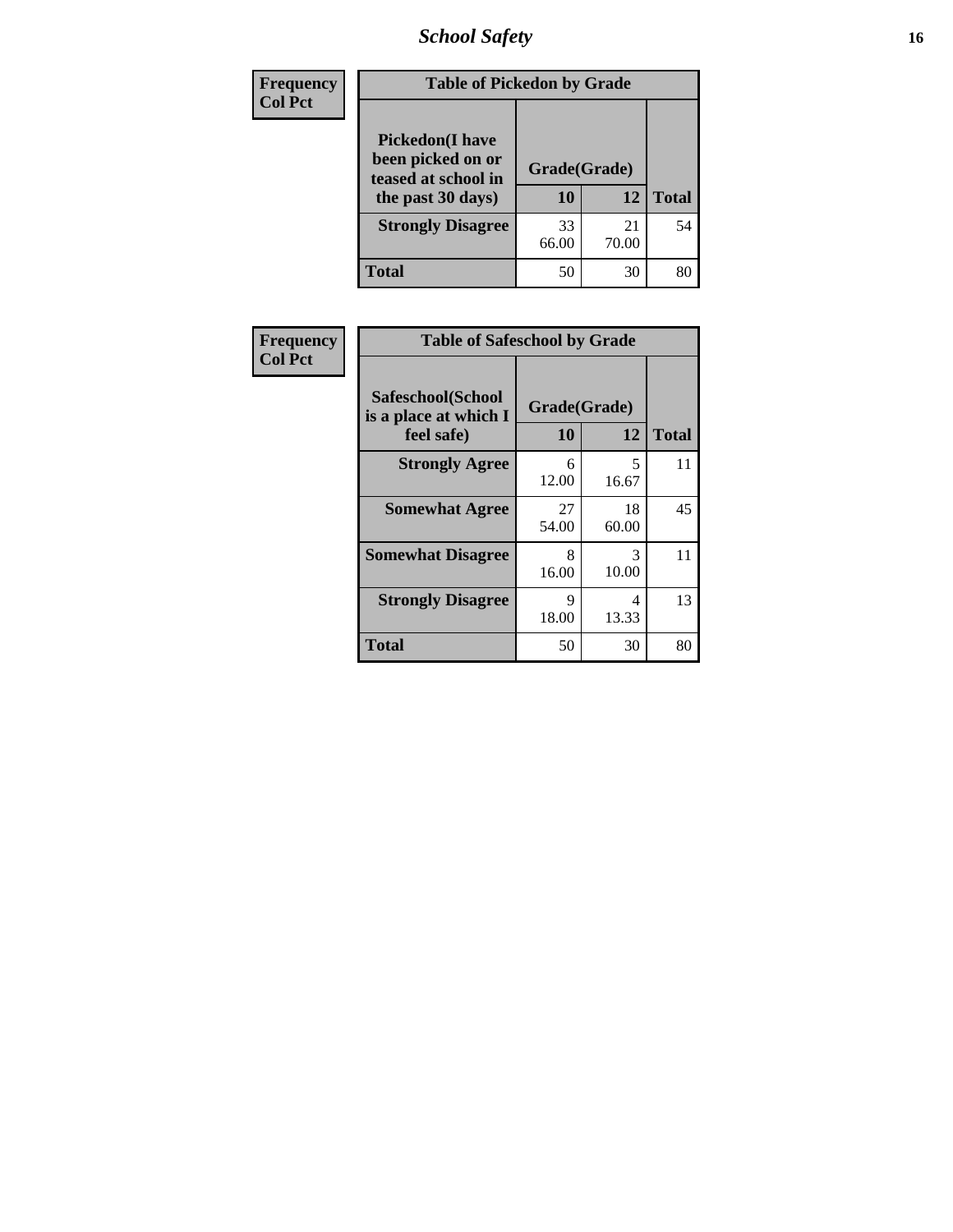*School Safety* **17**

| Frequency      | <b>Table of Grade by Bullied</b> |                                                                            |                   |                              |                   |              |  |  |
|----------------|----------------------------------|----------------------------------------------------------------------------|-------------------|------------------------------|-------------------|--------------|--|--|
| <b>Row Pct</b> |                                  | <b>Bullied</b> (I have been<br>bullied by other<br>students in the past 30 |                   |                              |                   |              |  |  |
|                | Grade(Grade)                     | 0<br><b>Days</b>                                                           | 1 or<br>2<br>days | 6 <sub>to</sub><br>9<br>days | All<br>30<br>days | <b>Total</b> |  |  |
|                | 10                               | 48<br>96.00                                                                | 2.00              | $\left( \right)$<br>0.00     | 2.00              | 50           |  |  |
|                | 12                               | 29<br>96.67                                                                | $\Omega$<br>0.00  | 3.33                         | 0<br>0.00         | 30           |  |  |
|                | <b>Total</b>                     | 77                                                                         | 1                 | 1                            | 1                 | 80           |  |  |

| Frequency      | <b>Table of Grade by Bulliedothers</b> |                                                          |              |                         |                   |              |  |  |
|----------------|----------------------------------------|----------------------------------------------------------|--------------|-------------------------|-------------------|--------------|--|--|
| <b>Row Pct</b> |                                        | <b>Bulliedothers</b> (I bullied<br>others in the past 30 |              |                         |                   |              |  |  |
|                | Grade(Grade)                           | $\mathbf 0$<br><b>Days</b>                               | 1 or<br>days | 3 <sub>to</sub><br>days | All<br>30<br>days | <b>Total</b> |  |  |
|                | 10                                     | 45<br>90.00                                              | 4<br>8.00    | 2.00                    | $\Omega$<br>0.00  | 50           |  |  |
|                | 12                                     | 28<br>93.33                                              | 3.33         | 0<br>0.00               | 3.33              | 30           |  |  |
|                | <b>Total</b>                           | 73                                                       | 5            |                         |                   | 80           |  |  |

| Frequency      | <b>Table of Grade by Weaponschool</b> |                                                                                 |                  |                   |              |  |  |  |  |
|----------------|---------------------------------------|---------------------------------------------------------------------------------|------------------|-------------------|--------------|--|--|--|--|
| <b>Row Pct</b> |                                       | <b>Weaponschool</b> (I<br>brought a weapon<br>to school in the past<br>30 days) |                  |                   |              |  |  |  |  |
|                | Grade(Grade)                          | $\bf{0}$<br><b>Days</b>                                                         | $3$ to 5<br>days | All<br>30<br>days | <b>Total</b> |  |  |  |  |
|                | 10                                    | 49<br>98.00                                                                     | 2.00             | $\Omega$<br>0.00  | 50           |  |  |  |  |
|                | 12                                    | 29<br>96.67                                                                     | 0<br>0.00        | 3.33              | 30           |  |  |  |  |
|                | <b>Total</b>                          | 78                                                                              | 1                |                   | 80           |  |  |  |  |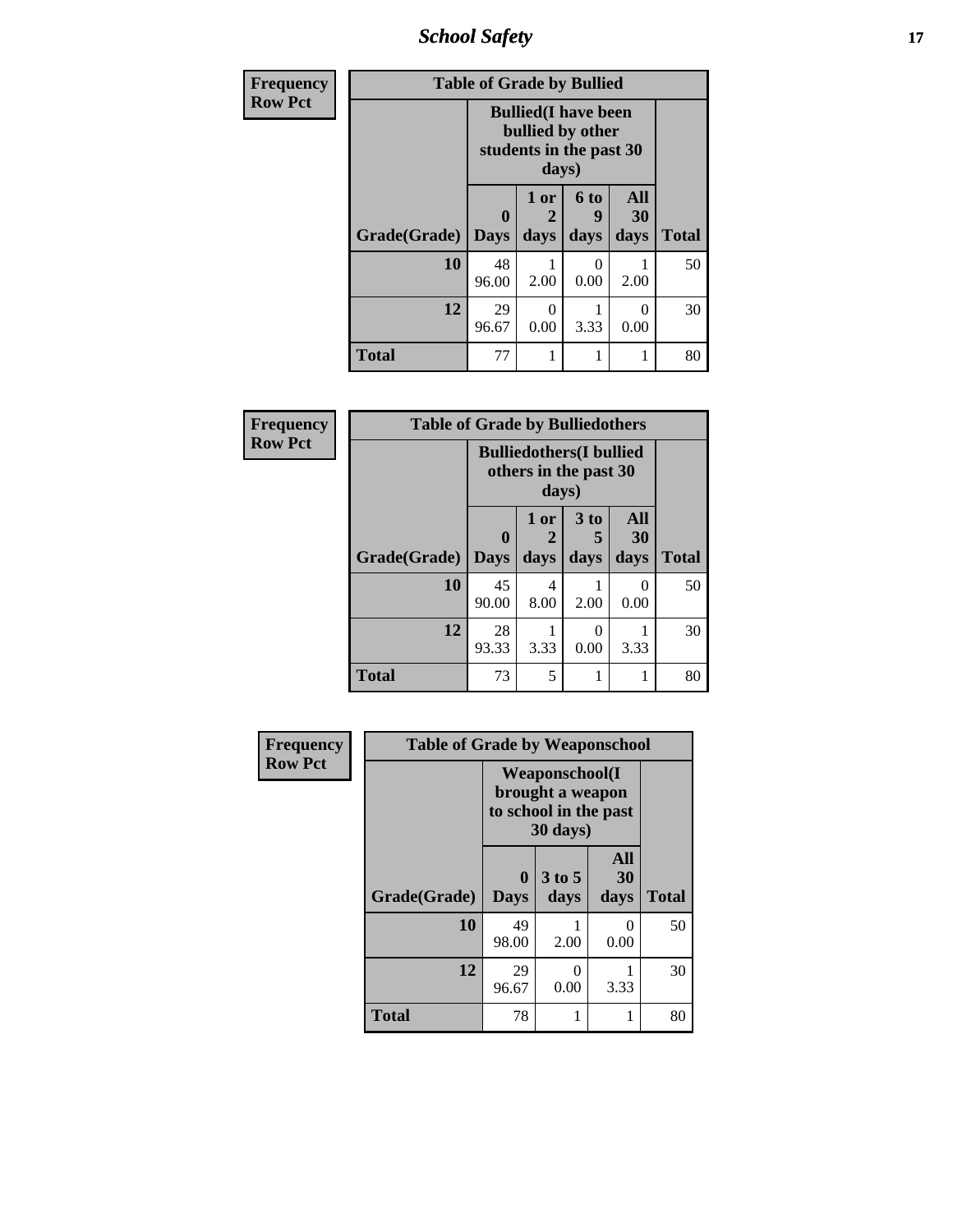*School Safety* **18**

| <b>Frequency</b> | <b>Table of Grade by Absentunsafe</b> |                  |                   |                                                                                  |                               |              |  |
|------------------|---------------------------------------|------------------|-------------------|----------------------------------------------------------------------------------|-------------------------------|--------------|--|
| <b>Row Pct</b>   |                                       |                  | 30 days)          | <b>Absentunsafe(I have</b><br>missed school because I<br>felt unsafe in the past |                               |              |  |
|                  | Grade(Grade)                          | 0<br><b>Days</b> | 1 or<br>2<br>days | 3 <sub>to</sub><br>5<br>days                                                     | <b>10</b><br>to<br>19<br>days | <b>Total</b> |  |
|                  | 10                                    | 46<br>92.00      | 2.00              | 2.00                                                                             | 2<br>4.00                     | 50           |  |
|                  | 12                                    | 29<br>96.67      | 0<br>0.00         | 0<br>0.00                                                                        | 3.33                          | 30           |  |
|                  | <b>Total</b>                          | 75               | 1                 | 1                                                                                | 3                             | 80           |  |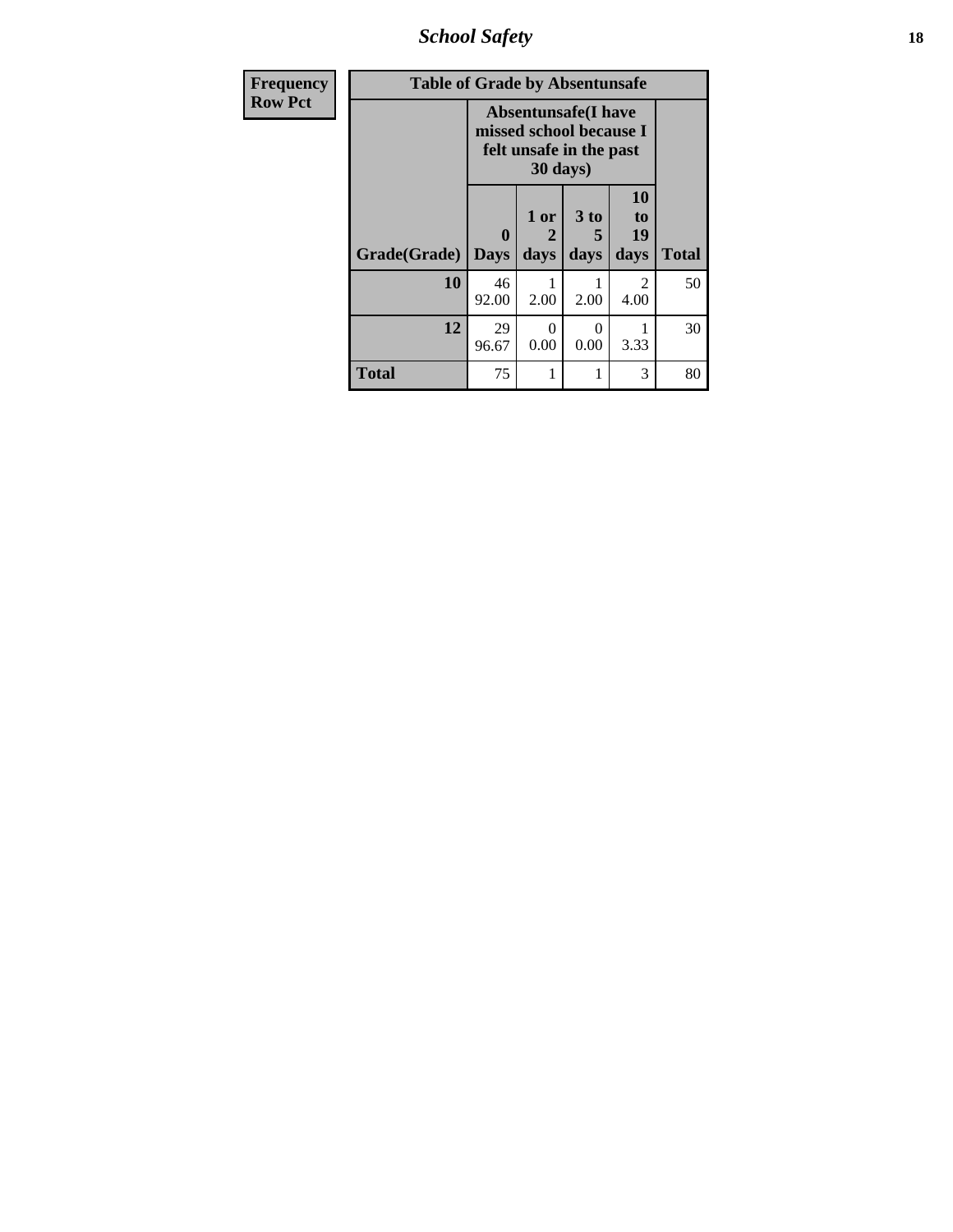### *Drug Use During Last 30 Days* **19**

**Frequency Row Pct**

| <b>Table of Grade by Alcohol</b> |                   |                                     |                 |               |               |                     |              |  |
|----------------------------------|-------------------|-------------------------------------|-----------------|---------------|---------------|---------------------|--------------|--|
|                                  |                   | Alcohol (Alcohol use, past 30 days) |                 |               |               |                     |              |  |
| Grade(Grade)                     | Did<br>not<br>use | $1 - 2$<br>days                     | $3 - 5$<br>days | $6-9$<br>days | 10-19<br>days | <b>Every</b><br>day | <b>Total</b> |  |
| 10                               | 45<br>90.00       | 3<br>6.00                           | 2<br>4.00       | 0<br>0.00     | 0<br>0.00     | 0.00                | 50           |  |
| 12                               | 26<br>86.67       | 3.33                                | 0.00            | 3.33          | 3.33          | 3.33                | 30           |  |
| <b>Total</b>                     | 71                | 4                                   | $\overline{2}$  |               |               |                     | 80           |  |

| Frequency      | <b>Table of Grade by Cigarettes</b> |                                                             |                       |                     |              |  |  |  |
|----------------|-------------------------------------|-------------------------------------------------------------|-----------------------|---------------------|--------------|--|--|--|
| <b>Row Pct</b> |                                     | <b>Cigarettes</b> (Smoking<br>tobacco use,<br>past 30 days) |                       |                     |              |  |  |  |
|                | Grade(Grade)                        | Did<br>not<br><b>use</b>                                    | $6-9$<br>days         | <b>Every</b><br>day | <b>Total</b> |  |  |  |
|                | 10                                  | 49<br>98.00                                                 | 2.00                  | 0<br>0.00           | 50           |  |  |  |
|                | 12                                  | 29<br>96.67                                                 | $\mathcal{O}$<br>0.00 | 3.33                | 30           |  |  |  |
|                | <b>Total</b>                        | 78                                                          | 1                     | 1                   | 80           |  |  |  |

| <b>Frequency</b> |
|------------------|
| <b>Row Pct</b>   |

| <b>Table of Grade by Smokeless</b> |                                                            |                     |              |  |  |  |  |
|------------------------------------|------------------------------------------------------------|---------------------|--------------|--|--|--|--|
|                                    | <b>Smokeless</b> (Chewing<br>tobacco use,<br>past 30 days) |                     |              |  |  |  |  |
| Grade(Grade)                       | Did not<br><b>use</b>                                      | <b>Every</b><br>day | <b>Total</b> |  |  |  |  |
| 10                                 | 50<br>100.00                                               | 0.00                | 50           |  |  |  |  |
| 12                                 | 29<br>96.67                                                | 3.33                | 30           |  |  |  |  |
| Total                              | 79                                                         |                     | 80           |  |  |  |  |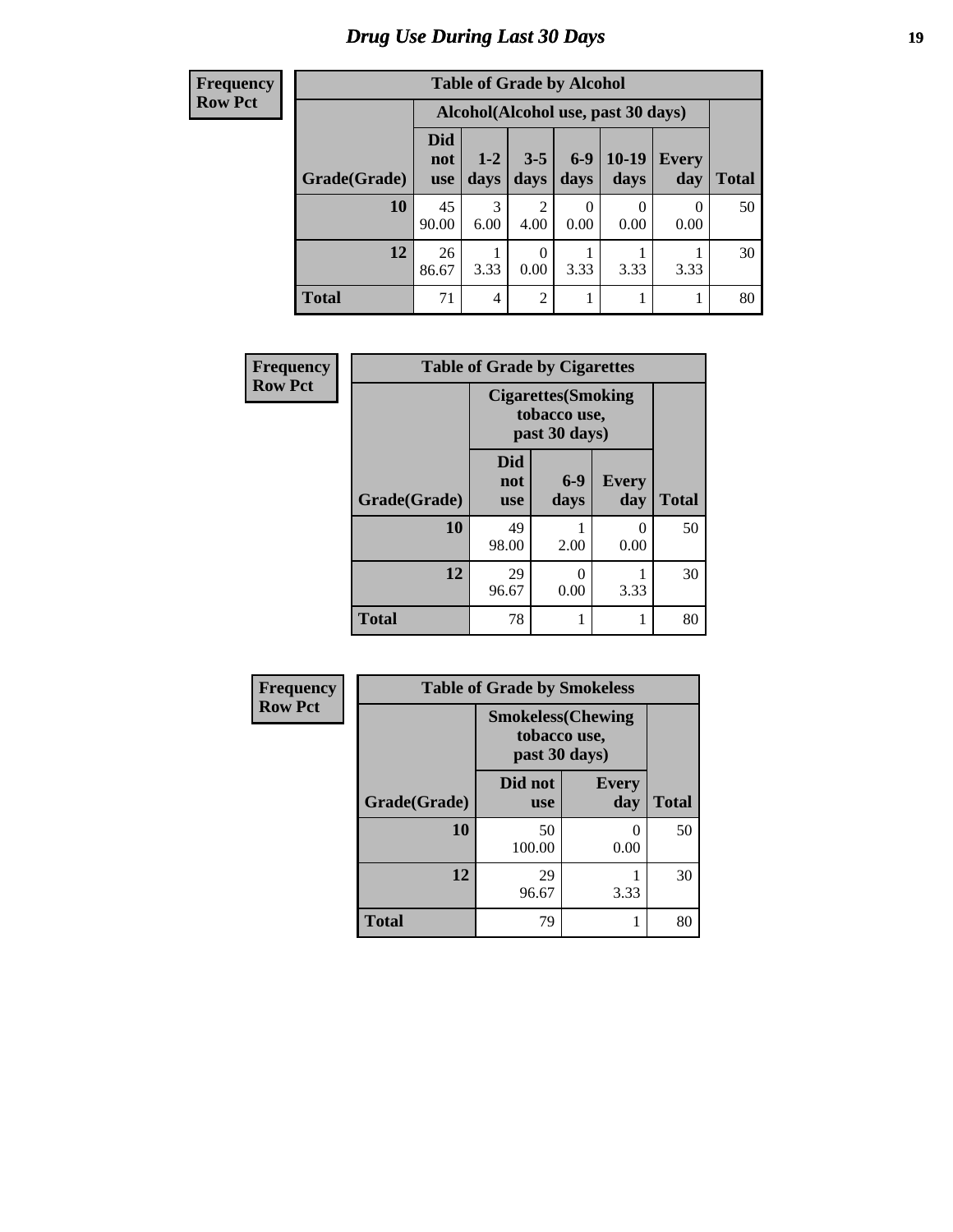### *Drug Use During Last 30 Days* 20

Г ٦

## **Table of Grade by Marijuana**

| Frequency      |              |                                            |                 |                  | <b>Table of Grade by Marijuana</b> |                     |              |
|----------------|--------------|--------------------------------------------|-----------------|------------------|------------------------------------|---------------------|--------------|
| <b>Row Pct</b> |              | Marijuana (Marijuana use,<br>past 30 days) |                 |                  |                                    |                     |              |
|                | Grade(Grade) | <b>Did</b><br>not<br><b>use</b>            | $1 - 2$<br>days | $6-9$<br>days    | $10-19$<br>days                    | <b>Every</b><br>day | <b>Total</b> |
|                | 10           | 45<br>90.00                                | 2.00            | 2<br>4.00        | 2.00                               | 2.00                | 50           |
|                | 12           | 29<br>96.67                                | 0.00            | $\Omega$<br>0.00 | 0<br>0.00                          | 3.33                | 30           |
|                | <b>Total</b> | 74                                         |                 | $\overline{2}$   |                                    | 2                   | 80           |

| Frequency      |              | <b>Table of Grade by Cocaine</b>              |              |              |
|----------------|--------------|-----------------------------------------------|--------------|--------------|
| <b>Row Pct</b> |              | <b>Cocaine</b> (Cocaine<br>use, past 30 days) |              |              |
|                | Grade(Grade) | Did not<br><b>use</b>                         | Every<br>day | <b>Total</b> |
|                | 10           | 50<br>100.00                                  | 0.00         | 50           |
|                | 12           | 29<br>96.67                                   | 3.33         | 30           |
|                | <b>Total</b> | 79                                            |              | 80           |

| Frequency      | <b>Table of Grade by Inhalants</b> |                                                  |                     |              |
|----------------|------------------------------------|--------------------------------------------------|---------------------|--------------|
| <b>Row Pct</b> |                                    | <b>Inhalants</b> (Inhalant<br>use, past 30 days) |                     |              |
|                | Grade(Grade)                       | Did not<br><b>use</b>                            | <b>Every</b><br>day | <b>Total</b> |
|                | 10                                 | 50<br>100.00                                     | 0<br>0.00           | 50           |
|                | 12                                 | 29<br>96.67                                      | 3.33                | 30           |
|                | <b>Total</b>                       | 79                                               |                     | 80           |

| Frequency      | <b>Table of Grade by Steroids</b> |                                                |                     |              |
|----------------|-----------------------------------|------------------------------------------------|---------------------|--------------|
| <b>Row Pct</b> |                                   | <b>Steroids</b> (Steroid<br>use, past 30 days) |                     |              |
|                | Grade(Grade)                      | Did not<br><b>use</b>                          | <b>Every</b><br>day | <b>Total</b> |
|                | 10                                | 50<br>100.00                                   | $\theta$<br>0.00    | 50           |
|                | 12                                | 29<br>96.67                                    | 3.33                | 30           |
|                | <b>Total</b>                      | 79                                             |                     | 80           |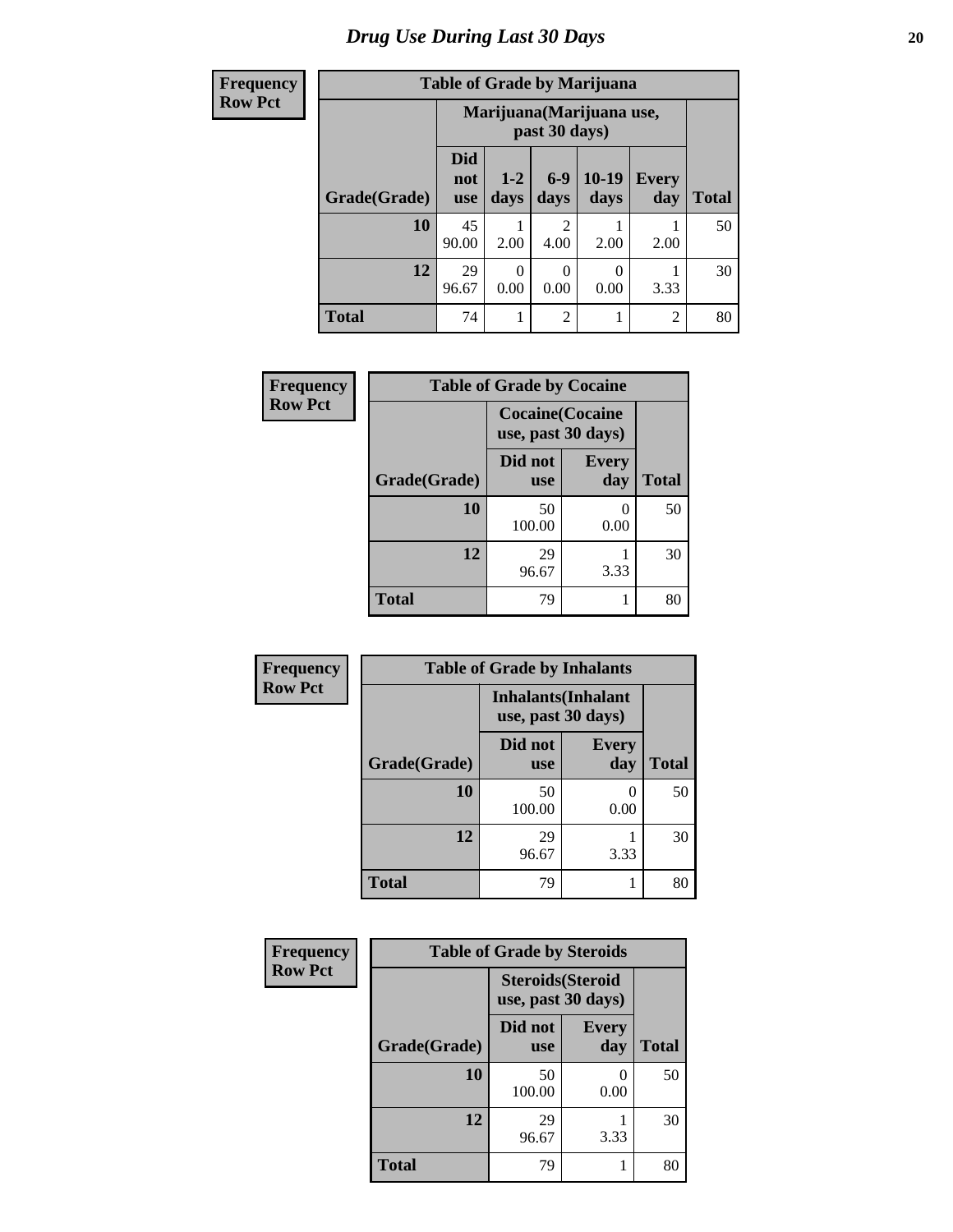### *Drug Use During Last 30 Days* **21**

| <b>Frequency</b> | <b>Table of Grade by Ecstasy</b> |                                               |                       |              |
|------------------|----------------------------------|-----------------------------------------------|-----------------------|--------------|
| <b>Row Pct</b>   |                                  | <b>Ecstasy</b> (Ecstasy<br>use, past 30 days) |                       |              |
|                  | Grade(Grade)                     | Did not<br><b>use</b>                         | <b>Every</b><br>day   | <b>Total</b> |
|                  | 10                               | 50<br>100.00                                  | $\mathcal{O}$<br>0.00 | 50           |
|                  | 12                               | 29<br>96.67                                   | 3.33                  | 30           |
|                  | <b>Total</b>                     | 79                                            |                       | 80           |

| <b>Frequency</b> | <b>Table of Grade by Meth</b> |                                                    |                  |              |  |
|------------------|-------------------------------|----------------------------------------------------|------------------|--------------|--|
| <b>Row Pct</b>   |                               | <b>Meth</b> (Methamphetamine<br>use, past 30 days) |                  |              |  |
|                  | Grade(Grade)                  | Did not use                                        | <b>Every day</b> | <b>Total</b> |  |
|                  | 10                            | 50<br>100.00                                       | 0.00             | 50           |  |
|                  | 12                            | 29<br>96.67                                        | 3.33             | 30           |  |
|                  | <b>Total</b>                  | 79                                                 |                  | 80           |  |

| <b>Frequency</b> | <b>Table of Grade by Hallucinogens</b> |                       |                                                   |                     |              |  |  |
|------------------|----------------------------------------|-----------------------|---------------------------------------------------|---------------------|--------------|--|--|
| <b>Row Pct</b>   |                                        |                       | Hallucinogens (Hallucinogen<br>use, past 30 days) |                     |              |  |  |
|                  | Grade(Grade)                           | Did not<br><b>use</b> | $1-2$ days                                        | <b>Every</b><br>day | <b>Total</b> |  |  |
|                  | 10                                     | 50<br>100.00          | 0.00                                              | 0<br>0.00           | 50           |  |  |
|                  | 12                                     | 28<br>93.33           | 3.33                                              | 3.33                | 30           |  |  |
|                  | <b>Total</b>                           | 78                    |                                                   |                     | 80           |  |  |

| Frequency      | <b>Table of Grade by Prescription</b> |                                                                                   |               |                   |                     |       |
|----------------|---------------------------------------|-----------------------------------------------------------------------------------|---------------|-------------------|---------------------|-------|
| <b>Row Pct</b> |                                       | <b>Prescription</b> (Prescription<br>drugs not prescribed to me,<br>past 30 days) |               |                   |                     |       |
|                | Grade(Grade)                          | <b>Did</b><br>not<br><b>use</b>                                                   | $1-2$<br>days | $10 - 19$<br>days | <b>Every</b><br>day | Total |
|                | 10                                    | 49<br>98.00                                                                       | 2.00          | 0<br>0.00         | $\Omega$<br>0.00    | 50    |
|                | 12                                    | 28<br>93.33                                                                       | 0<br>0.00     | 3.33              | 3.33                | 30    |
|                | <b>Total</b>                          | 77                                                                                |               |                   |                     | 80    |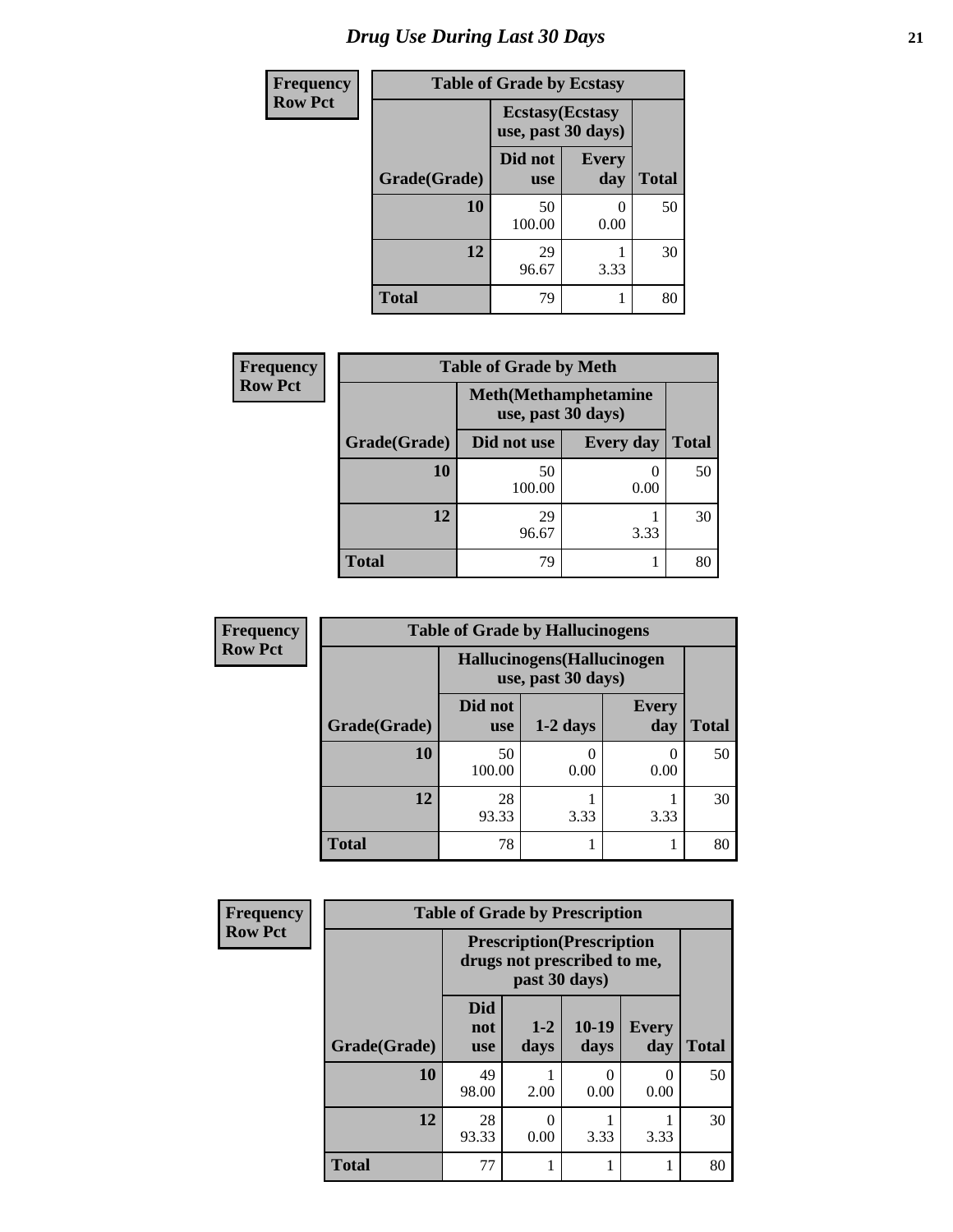| Frequency      | <b>Table of Alcoholease by Grade</b>              |                    |             |              |
|----------------|---------------------------------------------------|--------------------|-------------|--------------|
| <b>Col Pct</b> | <b>Alcoholease</b> (It is<br>easy to get alcohol) | Grade(Grade)<br>10 | 12          | <b>Total</b> |
|                | <b>Strongly Agree</b>                             | 15<br>30.00        | 23.33       | 22           |
|                | <b>Somewhat Agree</b>                             | 9<br>18.00         | 2<br>6.67   | 11           |
|                | <b>Somewhat Disagree</b>                          | 4<br>8.00          | 23.33       | 11           |
|                | <b>Strongly Disagree</b>                          | 22<br>44.00        | 14<br>46.67 | 36           |
|                | <b>Total</b>                                      | 50                 | 30          | 80           |

| Frequency<br>Col Pct |
|----------------------|

| <b>Table of Cigarettesease by Grade</b>                  |                    |             |              |  |  |
|----------------------------------------------------------|--------------------|-------------|--------------|--|--|
| Cigarettesease (It is<br>easy to get smoking<br>tobacco) | Grade(Grade)<br>10 | 12          | <b>Total</b> |  |  |
| <b>Strongly Agree</b>                                    | 14<br>28.00        | 9<br>30.00  | 23           |  |  |
| <b>Somewhat Agree</b>                                    | 3<br>6.00          | 6<br>20.00  | 9            |  |  |
| <b>Somewhat Disagree</b>                                 | 5<br>10.00         | 3<br>10.00  | 8            |  |  |
| <b>Strongly Disagree</b>                                 | 28<br>56.00        | 12<br>40.00 | 40           |  |  |
| Total                                                    | 50                 | 30          | 80           |  |  |

| Frequency      | <b>Table of Smokelessease by Grade</b>             |              |             |              |  |
|----------------|----------------------------------------------------|--------------|-------------|--------------|--|
| <b>Col Pct</b> | <b>Smokelessease</b> (It is<br>easy to get chewing | Grade(Grade) |             |              |  |
|                | tobacco)                                           | 10           | 12          | <b>Total</b> |  |
|                | <b>Strongly Agree</b>                              | 14.00        | 6<br>20.00  | 13           |  |
|                | <b>Somewhat Agree</b>                              | 4<br>8.00    | 3.33        | 5            |  |
|                | <b>Somewhat Disagree</b>                           | 6<br>12.00   | 4<br>13.33  | 10           |  |
|                | <b>Strongly Disagree</b>                           | 33<br>66.00  | 19<br>63.33 | 52           |  |
|                | <b>Total</b>                                       | 50           | 30          | 80           |  |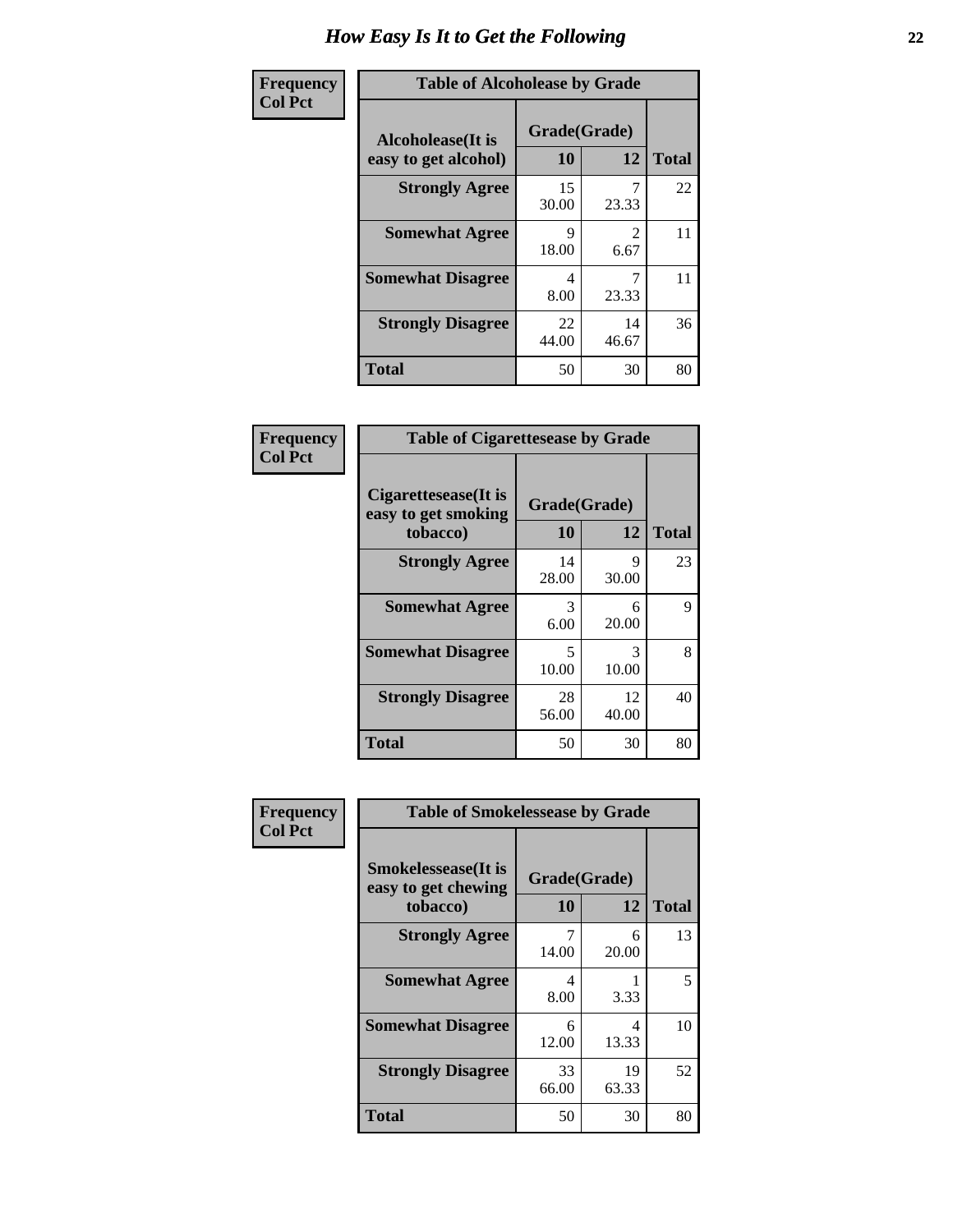| Frequency      | <b>Table of Marijuanaease by Grade</b>           |                    |             |              |
|----------------|--------------------------------------------------|--------------------|-------------|--------------|
| <b>Col Pct</b> | Marijuanaease(It is<br>easy to get<br>marijuana) | Grade(Grade)<br>10 | 12          | <b>Total</b> |
|                | <b>Strongly Agree</b>                            | 23<br>46.00        | 11<br>36.67 | 34           |
|                | <b>Somewhat Agree</b>                            | 3<br>6.00          | 6<br>20.00  | 9            |
|                | <b>Somewhat Disagree</b>                         | 4<br>8.00          | 3<br>10.00  | 7            |
|                | <b>Strongly Disagree</b>                         | 20<br>40.00        | 10<br>33.33 | 30           |
|                | <b>Total</b>                                     | 50                 | 30          | 80           |

| <b>Table of Cocaineease by Grade</b> |              |             |              |  |  |
|--------------------------------------|--------------|-------------|--------------|--|--|
| <b>Cocaineease</b> (It is            | Grade(Grade) |             |              |  |  |
| easy to get cocaine)                 | 10           | 12          | <b>Total</b> |  |  |
| <b>Strongly Agree</b>                | 10<br>20.00  | 8<br>26.67  | 18           |  |  |
| <b>Somewhat Agree</b>                | 14.00        | 3.33        | 8            |  |  |
| <b>Somewhat Disagree</b>             | 3<br>6.00    | 6<br>20.00  | 9            |  |  |
| <b>Strongly Disagree</b>             | 30<br>60.00  | 15<br>50.00 | 45           |  |  |
| <b>Total</b>                         | 50           | 30          | 80           |  |  |

| Frequency      | <b>Table of Inhalantsease by Grade</b>                   |                    |             |              |  |  |  |
|----------------|----------------------------------------------------------|--------------------|-------------|--------------|--|--|--|
| <b>Col Pct</b> | <b>Inhalantsease</b> (It is<br>easy to get<br>inhalants) | Grade(Grade)<br>10 | 12          | <b>Total</b> |  |  |  |
|                | <b>Strongly Agree</b>                                    | 10<br>20.00        | 11<br>36.67 | 21           |  |  |  |
|                | <b>Somewhat Agree</b>                                    | 4<br>8.00          | 3<br>10.00  |              |  |  |  |
|                | <b>Somewhat Disagree</b>                                 | 6<br>12.00         | 3.33        |              |  |  |  |
|                | <b>Strongly Disagree</b>                                 | 30<br>60.00        | 15<br>50.00 | 45           |  |  |  |
|                | <b>Total</b>                                             | 50                 | 30          | 80           |  |  |  |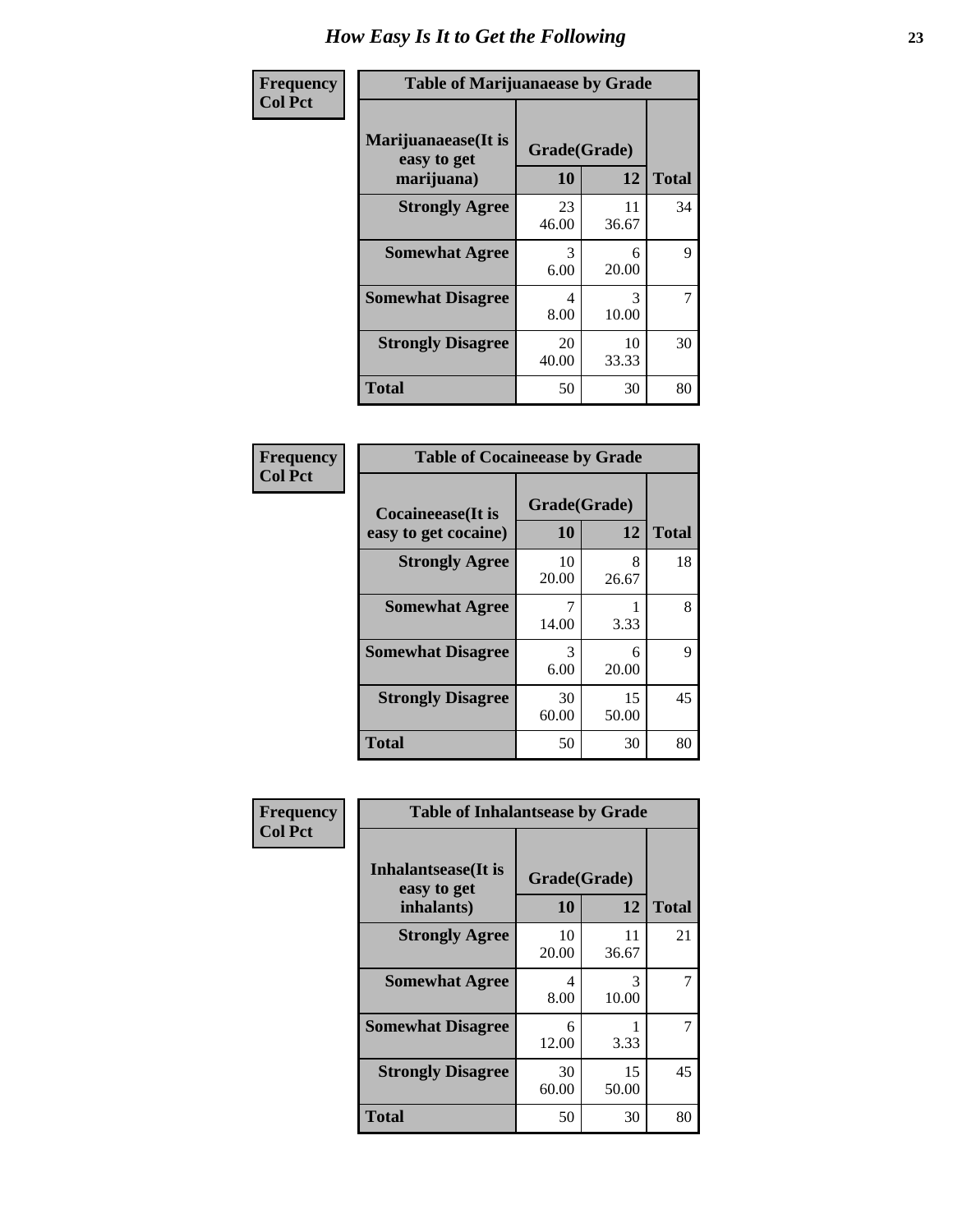| Frequency      | <b>Table of Steroidsease by Grade</b>               |                                   |                                     |              |  |  |
|----------------|-----------------------------------------------------|-----------------------------------|-------------------------------------|--------------|--|--|
| <b>Col Pct</b> | <b>Steroidsease</b> (It is<br>easy to get steroids) | Grade(Grade)<br>10<br>12          |                                     | <b>Total</b> |  |  |
|                | <b>Strongly Agree</b>                               | 4<br>8.00                         | 6<br>20.00                          | 10           |  |  |
|                | <b>Somewhat Agree</b>                               | 7<br>14.00                        | 3<br>10.00                          | 10           |  |  |
|                | <b>Somewhat Disagree</b>                            | $\overline{\phantom{0}}$<br>10.00 | $\mathcal{D}_{\mathcal{L}}$<br>6.67 | 7            |  |  |
|                | <b>Strongly Disagree</b>                            | 34<br>68.00                       | 19<br>63.33                         | 53           |  |  |
|                | Total                                               | 50                                | 30                                  | 80           |  |  |

| Frequency      | <b>Table of Ecstasyease by Grade</b>              |                                   |             |              |  |  |  |
|----------------|---------------------------------------------------|-----------------------------------|-------------|--------------|--|--|--|
| <b>Col Pct</b> | <b>Ecstasyease</b> (It is<br>easy to get ecstasy) | Grade(Grade)<br>10                | 12          | <b>Total</b> |  |  |  |
|                | <b>Strongly Agree</b>                             | 4<br>8.00                         | 6<br>20.00  | 10           |  |  |  |
|                | <b>Somewhat Agree</b>                             | $\overline{\phantom{0}}$<br>10.00 | 4<br>13.33  | $\mathbf Q$  |  |  |  |
|                | <b>Somewhat Disagree</b>                          | 6<br>12.00                        | 3<br>10.00  | 9            |  |  |  |
|                | <b>Strongly Disagree</b>                          | 35<br>70.00                       | 17<br>56.67 | 52           |  |  |  |
|                | <b>Total</b>                                      | 50                                | 30          | 80           |  |  |  |

| Frequency      | <b>Table of Methease by Grade</b>                          |                    |             |              |  |  |
|----------------|------------------------------------------------------------|--------------------|-------------|--------------|--|--|
| <b>Col Pct</b> | <b>Methease</b> (It is easy<br>to get<br>methamphetamines) | Grade(Grade)<br>10 | 12          | <b>Total</b> |  |  |
|                | <b>Strongly Agree</b>                                      | 3<br>6.00          | 7<br>23.33  | 10           |  |  |
|                | <b>Somewhat Agree</b>                                      | 14.00              | 3<br>10.00  | 10           |  |  |
|                | <b>Somewhat Disagree</b>                                   | 14.00              | 3<br>10.00  | 10           |  |  |
|                | <b>Strongly Disagree</b>                                   | 33<br>66.00        | 17<br>56.67 | 50           |  |  |
|                | <b>Total</b>                                               | 50                 | 30          | 80           |  |  |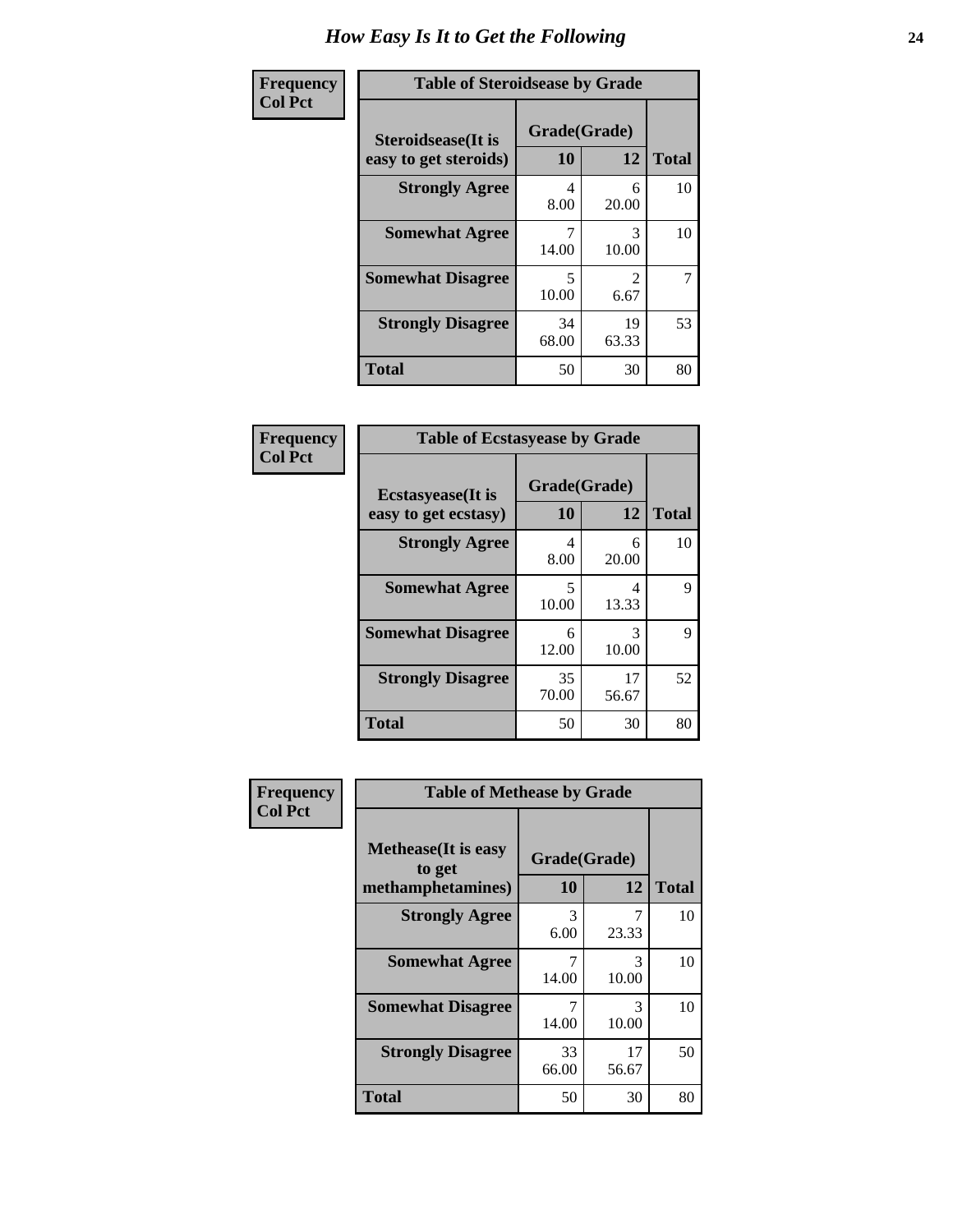| <b>Frequency</b> | <b>Table of Hallucinogensease by Grade</b>               |                                   |                        |              |  |  |  |
|------------------|----------------------------------------------------------|-----------------------------------|------------------------|--------------|--|--|--|
| <b>Col Pct</b>   | Hallucinogensease(It<br>is easy to get<br>hallucinogens) | Grade(Grade)<br>10                | 12                     | <b>Total</b> |  |  |  |
|                  | <b>Strongly Agree</b>                                    | 4<br>8.00                         | 6<br>20.00             | 10           |  |  |  |
|                  | <b>Somewhat Agree</b>                                    | 3<br>6.00                         | $\mathcal{L}$<br>6.67  | 5            |  |  |  |
|                  | <b>Somewhat Disagree</b>                                 | $\overline{\mathcal{L}}$<br>10.00 | $\mathcal{R}$<br>10.00 | 8            |  |  |  |
|                  | <b>Strongly Disagree</b>                                 | 38<br>76.00                       | 19<br>63.33            | 57           |  |  |  |
|                  | <b>Total</b>                                             | 50                                | 30                     | 80           |  |  |  |

| Frequency<br>  Col Pct |
|------------------------|

| <b>Table of Prescriptionease by Grade</b>                                                |              |                        |              |  |  |
|------------------------------------------------------------------------------------------|--------------|------------------------|--------------|--|--|
| <b>Prescriptionease</b> (It<br>is easy to get<br>prescription drugs<br>not prescribed to | Grade(Grade) |                        |              |  |  |
| me)                                                                                      | 10           | 12                     | <b>Total</b> |  |  |
| <b>Strongly Agree</b>                                                                    | 8<br>16.00   | 10<br>33.33            | 18           |  |  |
| <b>Somewhat Agree</b>                                                                    | 4<br>8.00    | $\mathfrak{D}$<br>6.67 | 6            |  |  |
| <b>Somewhat Disagree</b>                                                                 | 4<br>8.00    | Δ<br>13.33             | 8            |  |  |
| <b>Strongly Disagree</b>                                                                 | 34<br>68.00  | 14<br>46.67            | 48           |  |  |
| <b>Total</b>                                                                             | 50           | 30                     | 80           |  |  |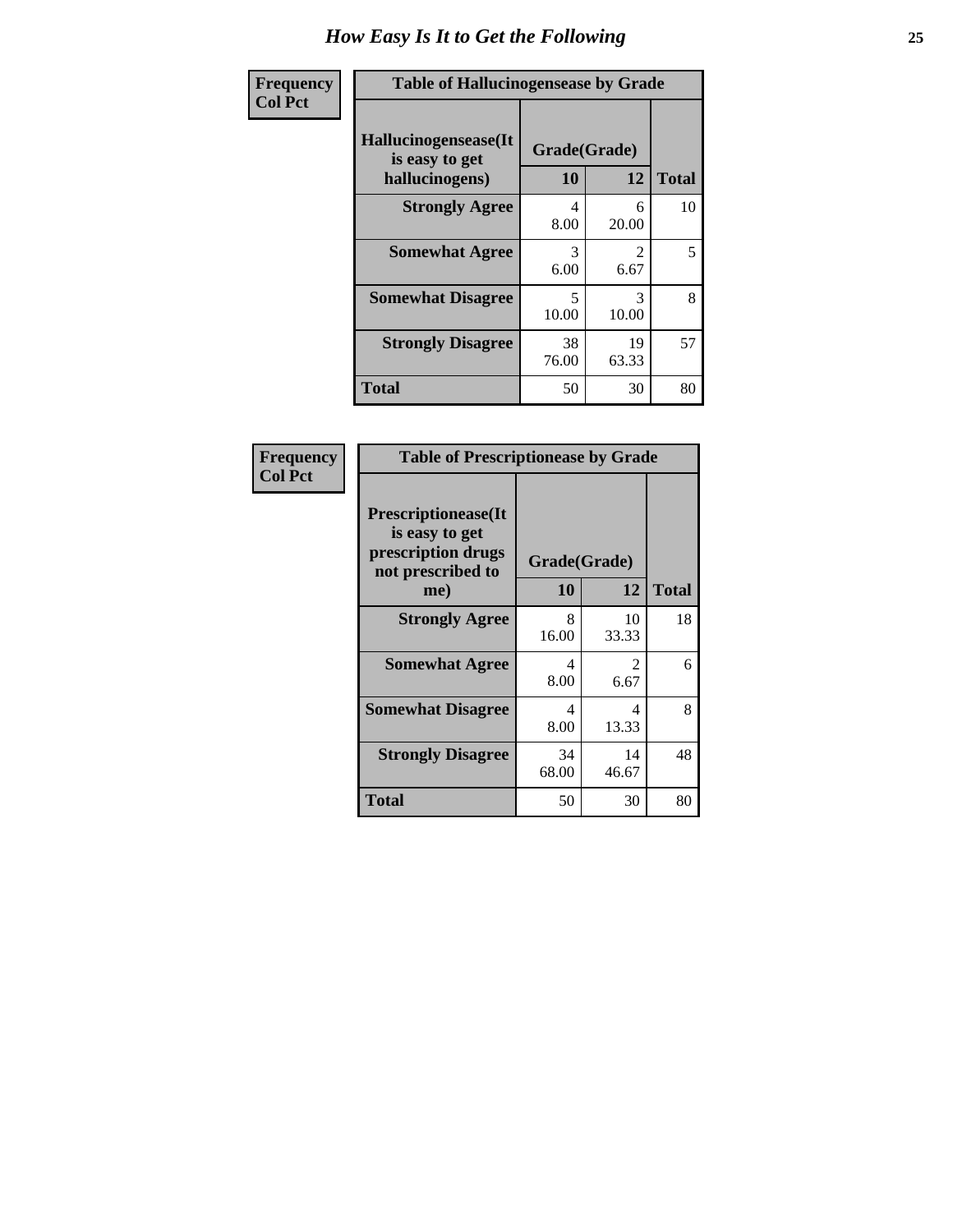#### *Age at Onset of Use* **26** *Results for "Age at Onset of Use" questions exclude students who said they did not use that substance*

| <b>Frequency</b> | <b>Table of Grade by Alcoholinit</b> |                                                  |                  |                  |                            |                  |                  |                  |                 |                |
|------------------|--------------------------------------|--------------------------------------------------|------------------|------------------|----------------------------|------------------|------------------|------------------|-----------------|----------------|
| <b>Row Pct</b>   |                                      | Alcoholinit (I started using alcohol when I was) |                  |                  |                            |                  |                  |                  |                 |                |
|                  | Grade(Grade)                         | 8 or<br>younger                                  | 9                | 10               | 11                         | 13               | 14               | 15               | 16 <sup>1</sup> | <b>Total</b>   |
|                  | 10                                   | $\theta$<br>0.00                                 | 10.00            | 10.00            | $\mathfrak{D}$<br>20.00    | 3<br>30.00       | ↑<br>20.00       | $\Omega$<br>0.00 | 10.00           | 10             |
|                  | 12                                   | 2<br>50.00                                       | $\Omega$<br>0.00 | $\Omega$<br>0.00 | $\theta$<br>$0.00^{\circ}$ | $\theta$<br>0.00 | $\Omega$<br>0.00 | 25.00            | 25.00           | $\overline{4}$ |
|                  | <b>Total</b>                         | $\mathfrak{D}$                                   |                  |                  | $\mathfrak{D}$             | 3                | $\overline{2}$   |                  | $\overline{2}$  | 14             |
|                  |                                      |                                                  |                  |                  | Frequency Missing $= 66$   |                  |                  |                  |                 |                |

| Frequency      | <b>Table of Grade by Cigarettesinit</b> |                                                               |           |              |
|----------------|-----------------------------------------|---------------------------------------------------------------|-----------|--------------|
| <b>Row Pct</b> |                                         | Cigarettesinit(I<br>started smoking<br>tobacco when I<br>was) |           |              |
|                | Grade(Grade)                            | 8 or<br>younger                                               | 9         | <b>Total</b> |
|                | 10                                      | $\mathbf{\Omega}$<br>0.00                                     | 100.00    |              |
|                | 12                                      | 100.00                                                        | 0<br>0.00 |              |
|                | <b>Total</b>                            |                                                               | 1         | 2            |
|                |                                         | Frequency Missing $= 78$                                      |           |              |

| Frequency      |              | <b>Table of Grade by Smokelessinit</b>                          |              |
|----------------|--------------|-----------------------------------------------------------------|--------------|
| <b>Row Pct</b> |              | Smokelessinit(I<br>started<br>chewing<br>tobacco when I<br>was) |              |
|                | Grade(Grade) | 8 or younger                                                    | <b>Total</b> |
|                | 10           |                                                                 | 0            |
|                | 12           | 100.00                                                          |              |
|                | <b>Total</b> |                                                                 |              |
|                |              | <b>Frequency Missing = 79</b>                                   |              |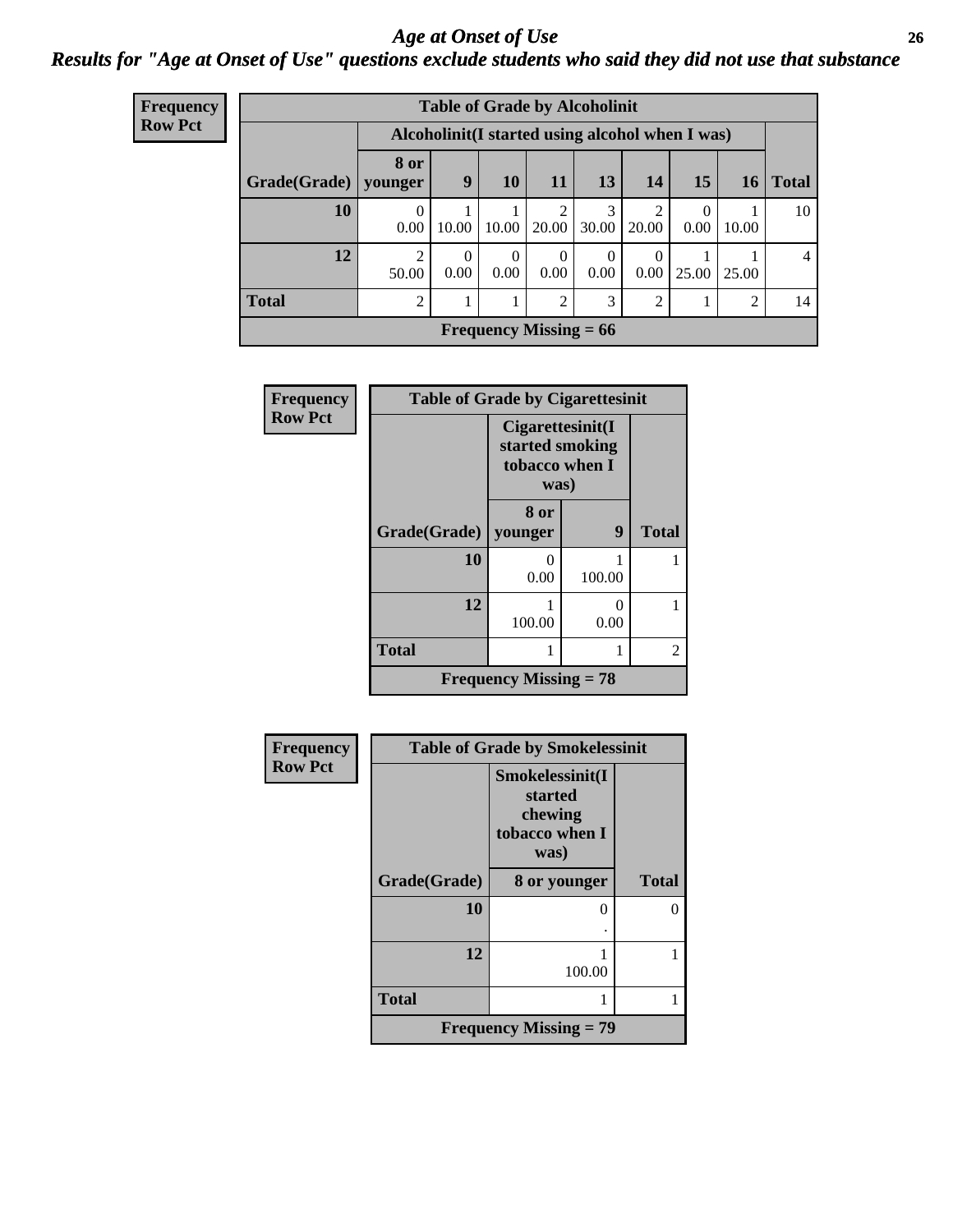#### *Age at Onset of Use* **27**

### *Results for "Age at Onset of Use" questions exclude students who said they did not use that substance*

| Frequency      | <b>Table of Grade by Marijuanainit</b> |                                                         |                  |                          |                         |                |            |                |
|----------------|----------------------------------------|---------------------------------------------------------|------------------|--------------------------|-------------------------|----------------|------------|----------------|
| <b>Row Pct</b> |                                        | Marijuanainit (I started using marijuana<br>when I was) |                  |                          |                         |                |            |                |
|                | Grade(Grade)   younger                 | 8 or                                                    | <b>10</b>        | 12                       | 13                      | 14             | <b>15</b>  | <b>Total</b>   |
|                | 10                                     | $\Omega$<br>0.00                                        | 11.11            | 3<br>33.33               | $\mathfrak{D}$<br>22.22 | 11.11          | 2<br>22.22 | 9              |
|                | 12                                     | 25.00                                                   | $\theta$<br>0.00 | $\theta$<br>0.00         | 25.00                   | 25.00          | 25.00      | $\overline{4}$ |
|                | <b>Total</b>                           |                                                         | 1                | 3                        | 3                       | $\overline{2}$ | 3          | 13             |
|                |                                        |                                                         |                  | Frequency Missing $= 67$ |                         |                |            |                |

| <b>Frequency</b> | <b>Table of Grade by Cocaineinit</b> |                                                          |              |  |  |  |
|------------------|--------------------------------------|----------------------------------------------------------|--------------|--|--|--|
| <b>Row Pct</b>   |                                      | Cocaineinit(I<br>started using<br>cocaine<br>when I was) |              |  |  |  |
|                  | Grade(Grade)                         | 8 or younger                                             | <b>Total</b> |  |  |  |
|                  | 10                                   | 0                                                        | 0            |  |  |  |
|                  | 12                                   | 100.00                                                   |              |  |  |  |
|                  | <b>Total</b>                         |                                                          |              |  |  |  |
|                  | <b>Frequency Missing = 79</b>        |                                                          |              |  |  |  |

| Frequency      | <b>Table of Grade by Inhalantsinit</b> |                                                              |       |              |
|----------------|----------------------------------------|--------------------------------------------------------------|-------|--------------|
| <b>Row Pct</b> |                                        | Inhalantsinit(I<br>started using<br>inhalants when I<br>was) |       |              |
|                | Grade(Grade)   younger                 | 8 or                                                         | 13    | <b>Total</b> |
|                | 10                                     | 0                                                            | 0     | $\Omega$     |
|                |                                        |                                                              |       |              |
|                | 12                                     | $\mathfrak{D}$<br>66.67                                      | 33.33 | 3            |
|                | <b>Total</b>                           | $\mathfrak{D}$                                               |       | 3            |
|                |                                        | <b>Frequency Missing = 77</b>                                |       |              |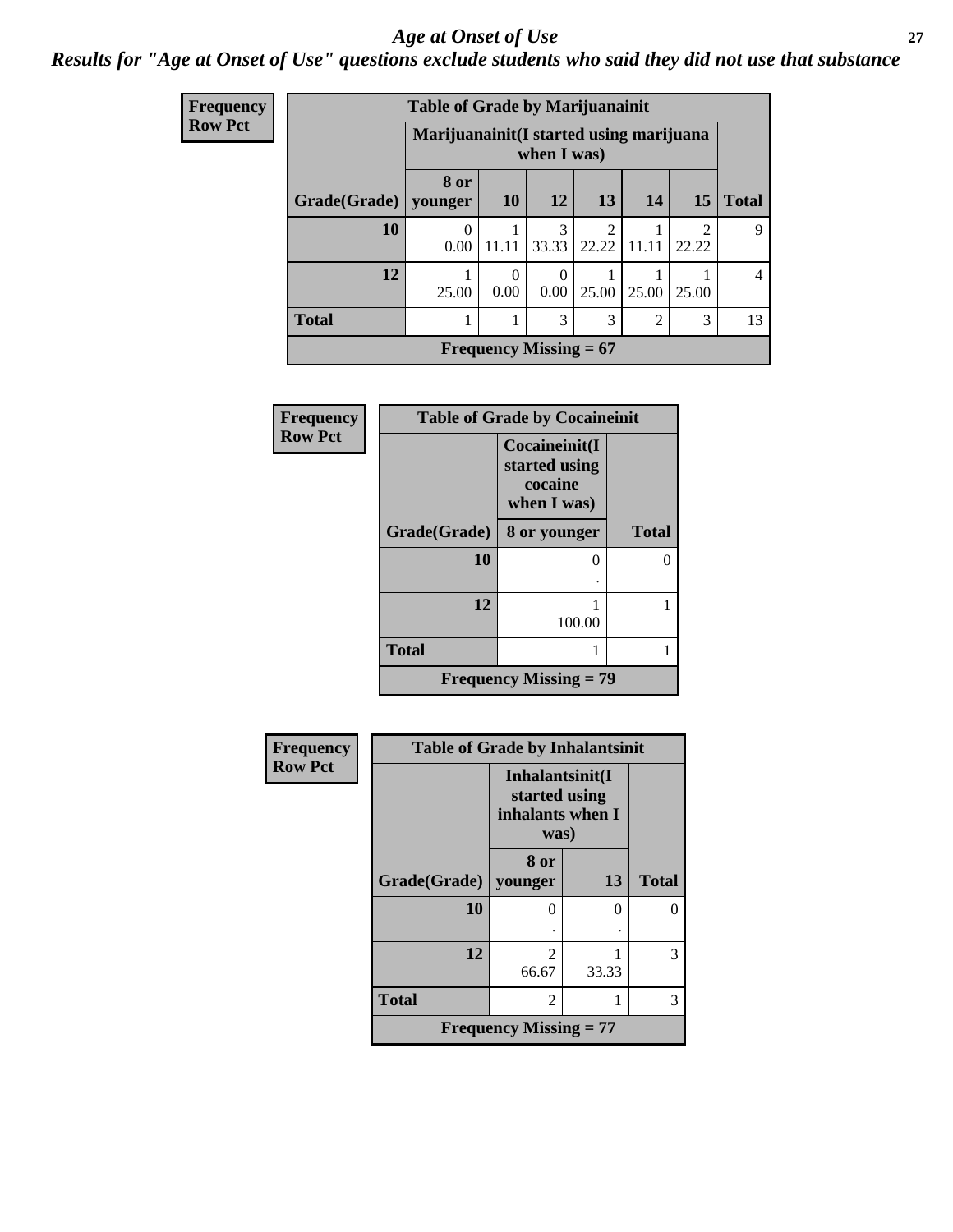#### *Age at Onset of Use* **28**

*Results for "Age at Onset of Use" questions exclude students who said they did not use that substance*

| Frequency      | <b>Table of Grade by Steroidsinit</b> |                                                            |                |  |  |
|----------------|---------------------------------------|------------------------------------------------------------|----------------|--|--|
| <b>Row Pct</b> |                                       | Steroidsinit(I<br>started using<br>steroids<br>when I was) |                |  |  |
|                | Grade(Grade)                          | 8 or younger                                               | <b>Total</b>   |  |  |
|                | 10                                    | 0                                                          | 0              |  |  |
|                |                                       |                                                            |                |  |  |
|                | 12                                    | $\mathfrak{D}$<br>100.00                                   | $\overline{2}$ |  |  |
|                | <b>Total</b>                          | 2                                                          | 2              |  |  |
|                |                                       | <b>Frequency Missing = 78</b>                              |                |  |  |

| Frequency      | <b>Table of Grade by Ecstasyinit</b> |                                                             |              |  |  |
|----------------|--------------------------------------|-------------------------------------------------------------|--------------|--|--|
| <b>Row Pct</b> |                                      | Ecstasyinit(I<br>started<br>using<br>ecstasy<br>when I was) |              |  |  |
|                | Grade(Grade)                         | 8 or<br>younger                                             | <b>Total</b> |  |  |
|                | 10                                   | $\mathbf{\Omega}$                                           | 0            |  |  |
|                | 12                                   | 100.00                                                      |              |  |  |
|                | <b>Total</b>                         |                                                             | 1            |  |  |
|                |                                      | <b>Frequency Missing <math>= 79</math></b>                  |              |  |  |

| <b>Frequency</b> | <b>Table of Grade by Methinit</b> |                                                                       |              |  |
|------------------|-----------------------------------|-----------------------------------------------------------------------|--------------|--|
| <b>Row Pct</b>   |                                   | <b>Methinit(I started</b><br>using<br>methamphetamines<br>when I was) |              |  |
|                  | Grade(Grade)                      | 8 or younger                                                          | <b>Total</b> |  |
|                  | 10                                | $\mathbf{\Omega}$                                                     |              |  |
|                  | 12                                | 100.00                                                                |              |  |
|                  | <b>Total</b>                      |                                                                       |              |  |
|                  |                                   | <b>Frequency Missing <math>= 79</math></b>                            |              |  |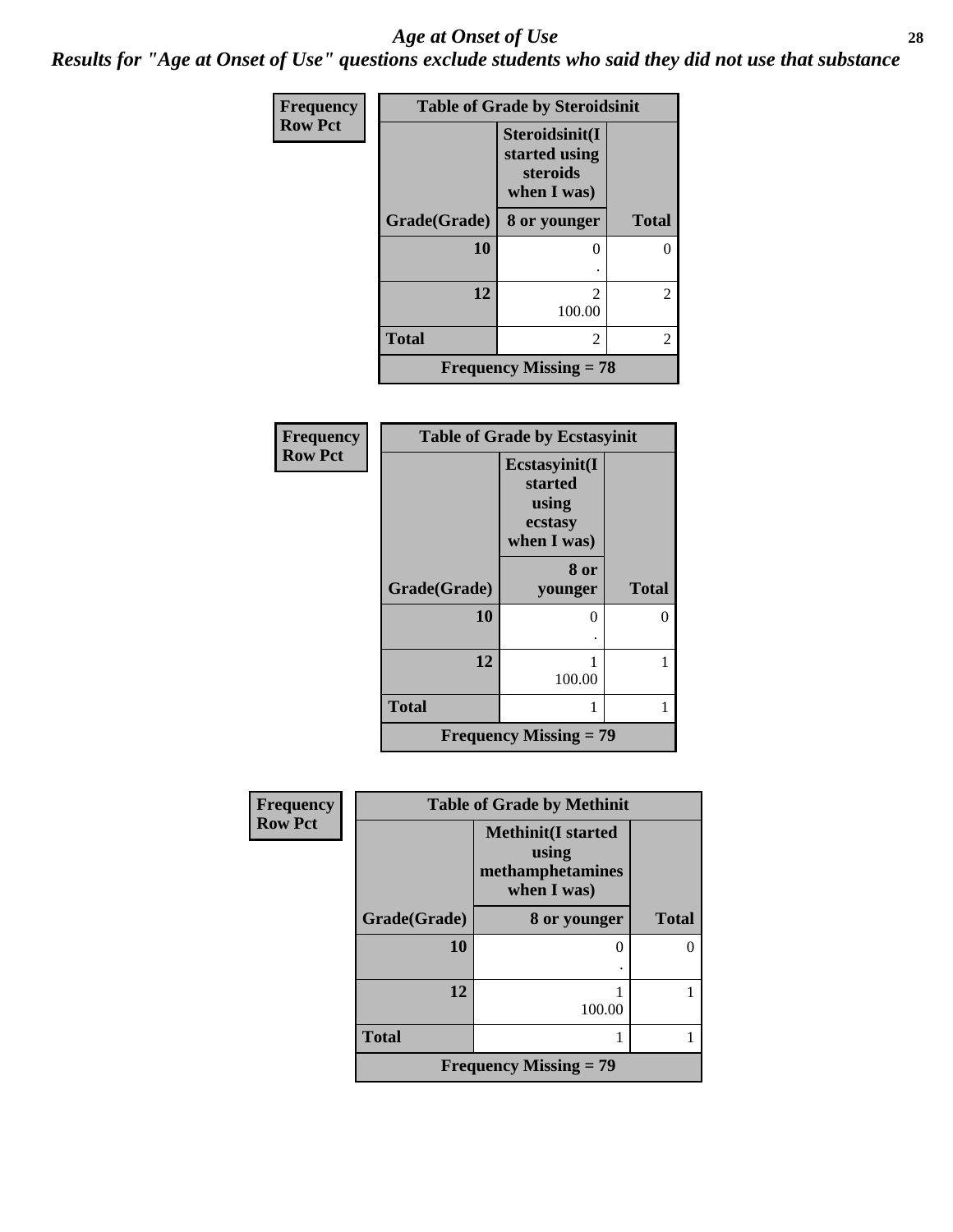#### *Age at Onset of Use* **29**

*Results for "Age at Onset of Use" questions exclude students who said they did not use that substance*

| Frequency      | <b>Table of Grade by Hallucinogensinit</b> |                                                                      |              |  |  |
|----------------|--------------------------------------------|----------------------------------------------------------------------|--------------|--|--|
| <b>Row Pct</b> |                                            | Hallucinogensinit(I<br>started using<br>hallucinogens<br>when I was) |              |  |  |
|                | Grade(Grade)                               | 8 or younger                                                         | <b>Total</b> |  |  |
|                | 10                                         | 0                                                                    | 0            |  |  |
|                | 12                                         | 100.00                                                               |              |  |  |
|                | <b>Total</b>                               |                                                                      |              |  |  |
|                |                                            | <b>Frequency Missing = 79</b>                                        |              |  |  |

| Frequency      | <b>Table of Grade by Prescriptioninit</b> |                                                                                                      |       |       |                |                |
|----------------|-------------------------------------------|------------------------------------------------------------------------------------------------------|-------|-------|----------------|----------------|
| <b>Row Pct</b> |                                           | <b>Prescriptioninit(I started</b><br>using prescription drugs<br>not prescribed to me when<br>I was) |       |       |                |                |
|                | Grade(Grade)                              | 8 or<br>younger                                                                                      | 11    | 12    | <b>15</b>      | <b>Total</b>   |
|                | 10                                        | 0<br>0.00                                                                                            | 33.33 | 33.33 | 33.33          | 3              |
|                | 12                                        | 50.00                                                                                                | 0.00  | 0.00  | 50.00          | $\mathfrak{D}$ |
|                | <b>Total</b>                              |                                                                                                      |       |       | $\mathfrak{D}$ | 5              |
|                |                                           | <b>Frequency Missing = 75</b>                                                                        |       |       |                |                |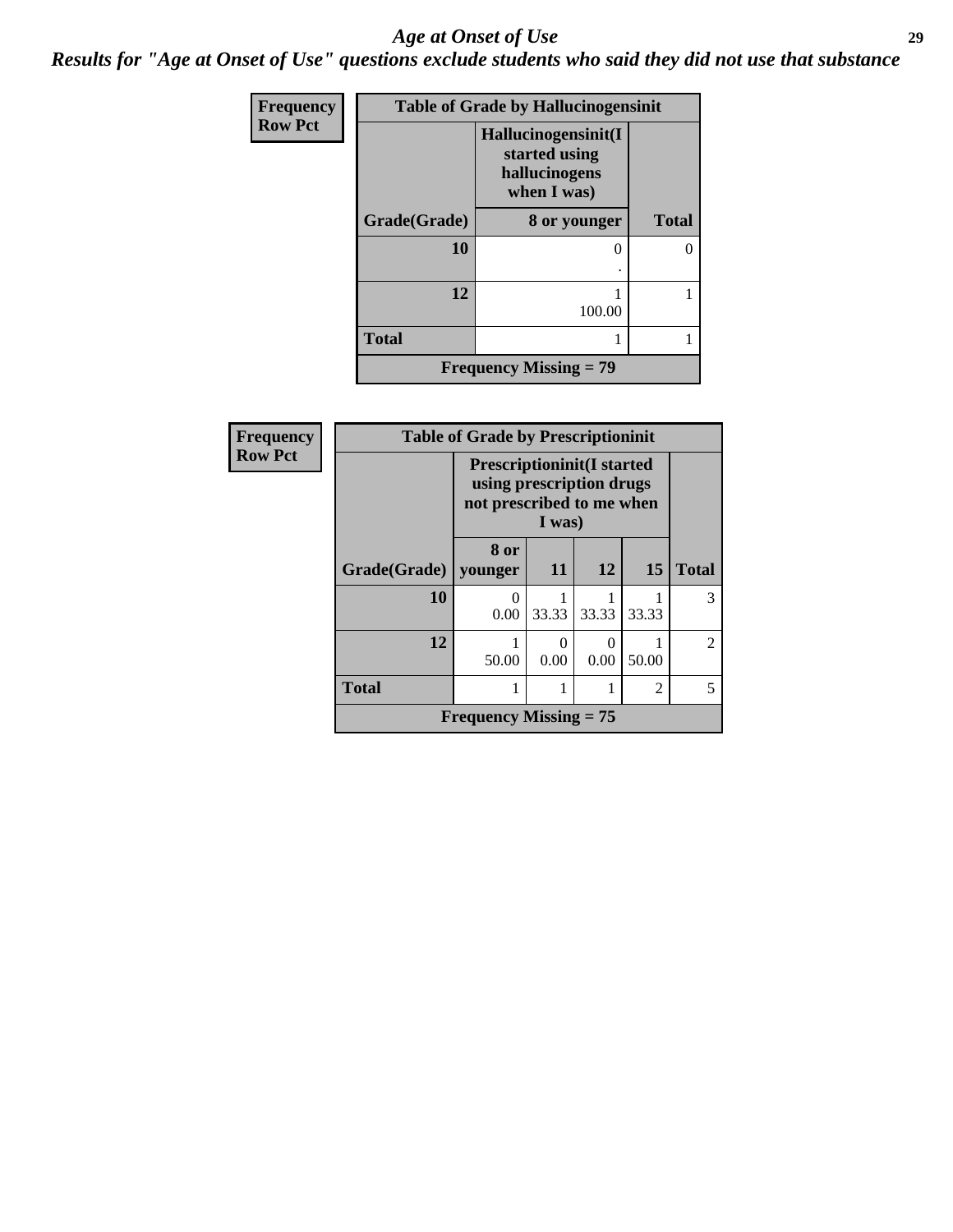| Frequency      | <b>Table of Alcoholharm by Grade</b>          |                                   |                        |                |
|----------------|-----------------------------------------------|-----------------------------------|------------------------|----------------|
| <b>Col Pct</b> | Alcoholharm(I<br>think alcohol is<br>harmful) | Grade(Grade)<br>10                | 12                     | <b>Total</b>   |
|                | <b>Strongly Agree</b>                         | 34<br>68.00                       | 21<br>70.00            | 55             |
|                | <b>Somewhat Agree</b>                         | 10<br>20.00                       | 6<br>20.00             | 16             |
|                | <b>Somewhat Disagree</b>                      | 2.00                              | 3.33                   | $\overline{2}$ |
|                | <b>Strongly Disagree</b>                      | $\overline{\phantom{0}}$<br>10.00 | $\mathfrak{D}$<br>6.67 | 7              |
|                | <b>Total</b>                                  | 50                                | 30                     | 80             |

| <b>Table of Cigarettesharm by Grade</b>                  |                        |           |              |  |
|----------------------------------------------------------|------------------------|-----------|--------------|--|
| Cigarettesharm(I<br>think smoking<br>tobacco is harmful) | Grade(Grade)<br>10     | 12        | <b>Total</b> |  |
| <b>Strongly Agree</b>                                    | 42                     | 26        | 68           |  |
|                                                          | 84.00                  | 86.67     |              |  |
| <b>Somewhat Disagree</b>                                 | $\mathfrak{D}$<br>4.00 | 2<br>6.67 | 4            |  |
| <b>Strongly Disagree</b>                                 | 6<br>12.00             | 2<br>6.67 | 8            |  |
| <b>Total</b>                                             | 50                     | 30        | 80           |  |

| Frequency      | <b>Table of Smokelessharm by Grade</b>                  |                           |                |              |
|----------------|---------------------------------------------------------|---------------------------|----------------|--------------|
| <b>Col Pct</b> | Smokelessharm(I<br>think chewing<br>tobacco is harmful) | Grade(Grade)<br>10        | 12             | <b>Total</b> |
|                | <b>Strongly Agree</b>                                   | 43<br>86.00               | 25<br>83.33    | 68           |
|                | <b>Somewhat Agree</b>                                   | 2.00                      | $_{0}$<br>0.00 |              |
|                | <b>Somewhat Disagree</b>                                | $\mathbf{\Omega}$<br>0.00 | 3<br>10.00     | 3            |
|                | <b>Strongly Disagree</b>                                | 6<br>12.00                | 2<br>6.67      | 8            |
|                | <b>Total</b>                                            | 50                        | 30             | 80           |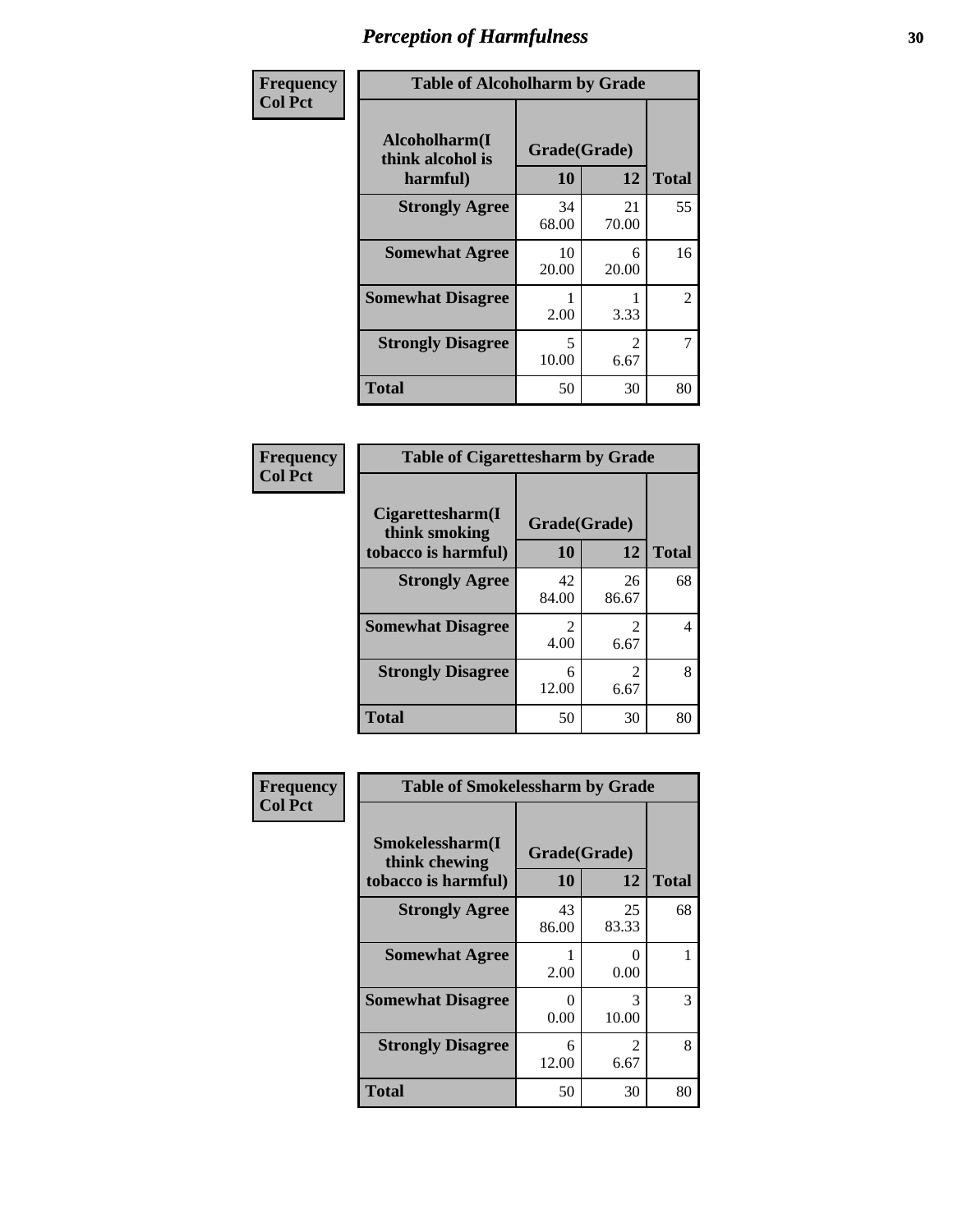| Frequency      | <b>Table of Marijuanaharm by Grade</b>            |                    |             |              |
|----------------|---------------------------------------------------|--------------------|-------------|--------------|
| <b>Col Pct</b> | Marijuanaharm(I<br>think marijuana is<br>harmful) | Grade(Grade)<br>10 | 12          | <b>Total</b> |
|                | <b>Strongly Agree</b>                             | 30<br>60.00        | 22<br>73.33 | 52           |
|                | <b>Somewhat Agree</b>                             | 5<br>10.00         | 3.33        | 6            |
|                | <b>Somewhat Disagree</b>                          | 4<br>8.00          | 4<br>13.33  | 8            |
|                | <b>Strongly Disagree</b>                          | 11<br>22.00        | 3<br>10.00  | 14           |
|                | <b>Total</b>                                      | 50                 | 30          | 80           |

| <b>Table of Cocaineharm by Grade</b> |              |                        |    |  |  |
|--------------------------------------|--------------|------------------------|----|--|--|
| Cocaineharm(I<br>think cocaine is    | Grade(Grade) |                        |    |  |  |
| harmful)                             | 12           | <b>Total</b>           |    |  |  |
| <b>Strongly Agree</b>                | 43<br>86.00  | 27<br>90.00            | 70 |  |  |
| <b>Somewhat Disagree</b>             | 2.00         | 3.33                   | 2  |  |  |
| <b>Strongly Disagree</b>             | 6<br>12.00   | $\mathfrak{D}$<br>6.67 | 8  |  |  |
| <b>Total</b>                         | 50           | 30                     | 80 |  |  |

| Frequency      | <b>Table of Inhalantsharm by Grade</b>              |                    |                                     |              |
|----------------|-----------------------------------------------------|--------------------|-------------------------------------|--------------|
| <b>Col Pct</b> | Inhalantsharm(I)<br>think inhalants are<br>harmful) | Grade(Grade)<br>10 | 12                                  | <b>Total</b> |
|                | <b>Strongly Agree</b>                               | 41<br>82.00        | 24<br>80.00                         | 65           |
|                | <b>Somewhat Agree</b>                               | 2<br>4.00          | 2<br>6.67                           | 4            |
|                | <b>Somewhat Disagree</b>                            | 2.00               | $\mathcal{D}_{\mathcal{L}}$<br>6.67 | 3            |
|                | <b>Strongly Disagree</b>                            | 6<br>12.00         | 2<br>6.67                           | 8            |
|                | <b>Total</b>                                        | 50                 | 30                                  | 80           |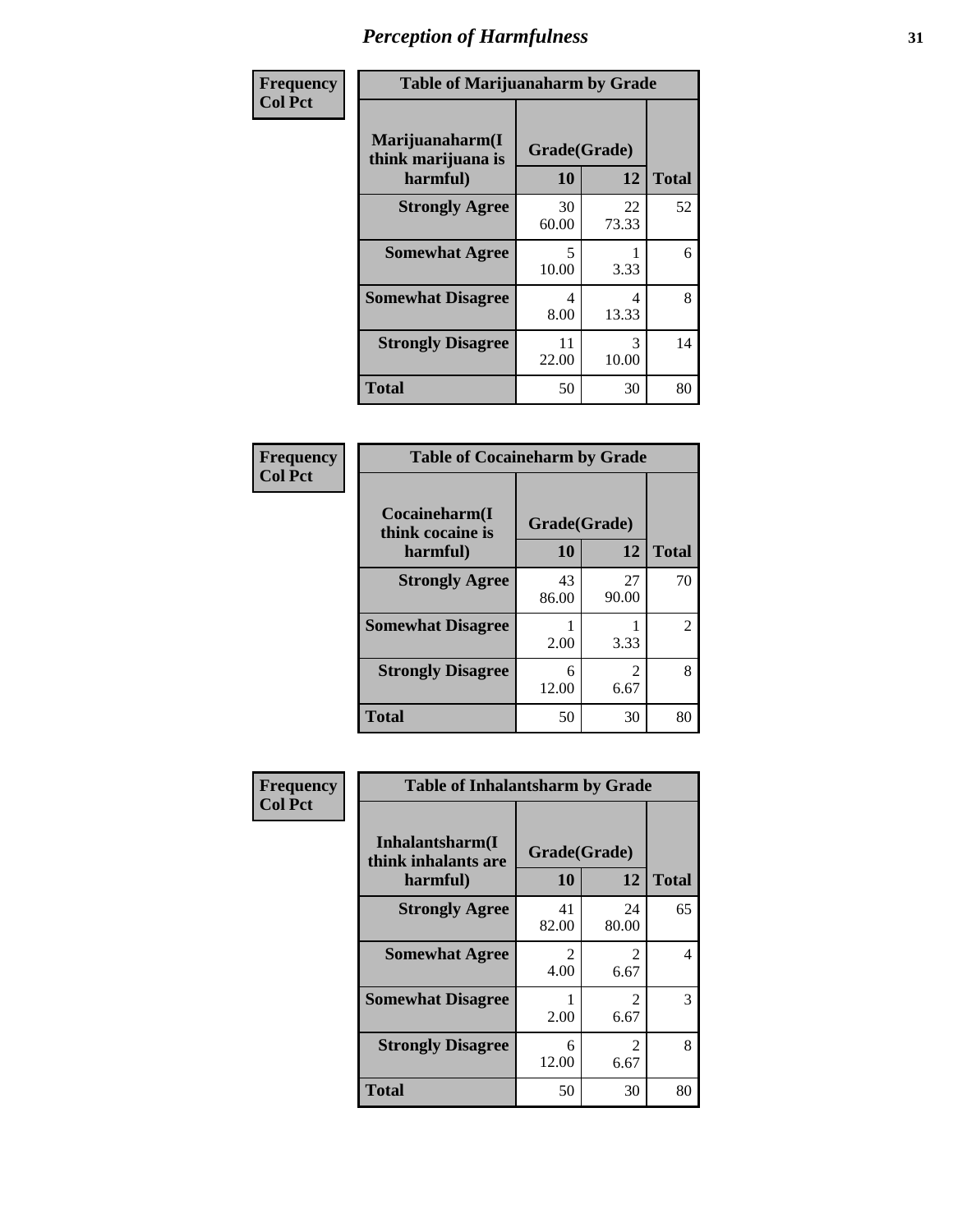| Frequency      | <b>Table of Steroidsharm by Grade</b>            |                                     |                        |              |
|----------------|--------------------------------------------------|-------------------------------------|------------------------|--------------|
| <b>Col Pct</b> | Steroidsharm(I<br>think steroids are<br>harmful) | Grade(Grade)<br>10                  | 12                     | <b>Total</b> |
|                | <b>Strongly Agree</b>                            | 40<br>80.00                         | 24<br>80.00            | 64           |
|                | <b>Somewhat Agree</b>                            | $\mathcal{D}_{\mathcal{L}}$<br>4.00 | 3.33                   | 3            |
|                | <b>Somewhat Disagree</b>                         | $\mathcal{D}_{\mathcal{L}}$<br>4.00 | 3<br>10.00             | 5            |
|                | <b>Strongly Disagree</b>                         | 6<br>12.00                          | $\mathfrak{D}$<br>6.67 | 8            |
|                | <b>Total</b>                                     | 50                                  | 30                     | 80           |

| <b>Table of Ecstasyharm by Grade</b>          |                    |                        |    |  |  |
|-----------------------------------------------|--------------------|------------------------|----|--|--|
| Ecstasyharm(I<br>think ecstasy is<br>harmful) | Grade(Grade)<br>10 | <b>Total</b>           |    |  |  |
| <b>Strongly Agree</b>                         | 40<br>80.00        | 26<br>86.67            | 66 |  |  |
| <b>Somewhat Agree</b>                         | 3<br>6.00          | 0<br>0.00              | 3  |  |  |
| <b>Somewhat Disagree</b>                      | 2.00               | $\mathfrak{D}$<br>6.67 | 3  |  |  |
| <b>Strongly Disagree</b>                      | 6<br>12.00         | $\mathfrak{D}$<br>6.67 | 8  |  |  |
| <b>Total</b>                                  | 50                 | 30                     | 80 |  |  |

| Frequency      | <b>Table of Methharm by Grade</b>            |              |             |                |
|----------------|----------------------------------------------|--------------|-------------|----------------|
| <b>Col Pct</b> | <b>Methharm</b> (I think<br>methamphetamines | Grade(Grade) |             |                |
|                | are harmful)                                 | 10           | 12          | <b>Total</b>   |
|                | <b>Strongly Agree</b>                        | 43<br>86.00  | 27<br>90.00 | 70             |
|                | <b>Somewhat Disagree</b>                     | 2.00         | 3.33        | $\overline{2}$ |
|                | <b>Strongly Disagree</b>                     | 6<br>12.00   | 6.67        | 8              |
|                | <b>Total</b>                                 | 50           | 30          | 80             |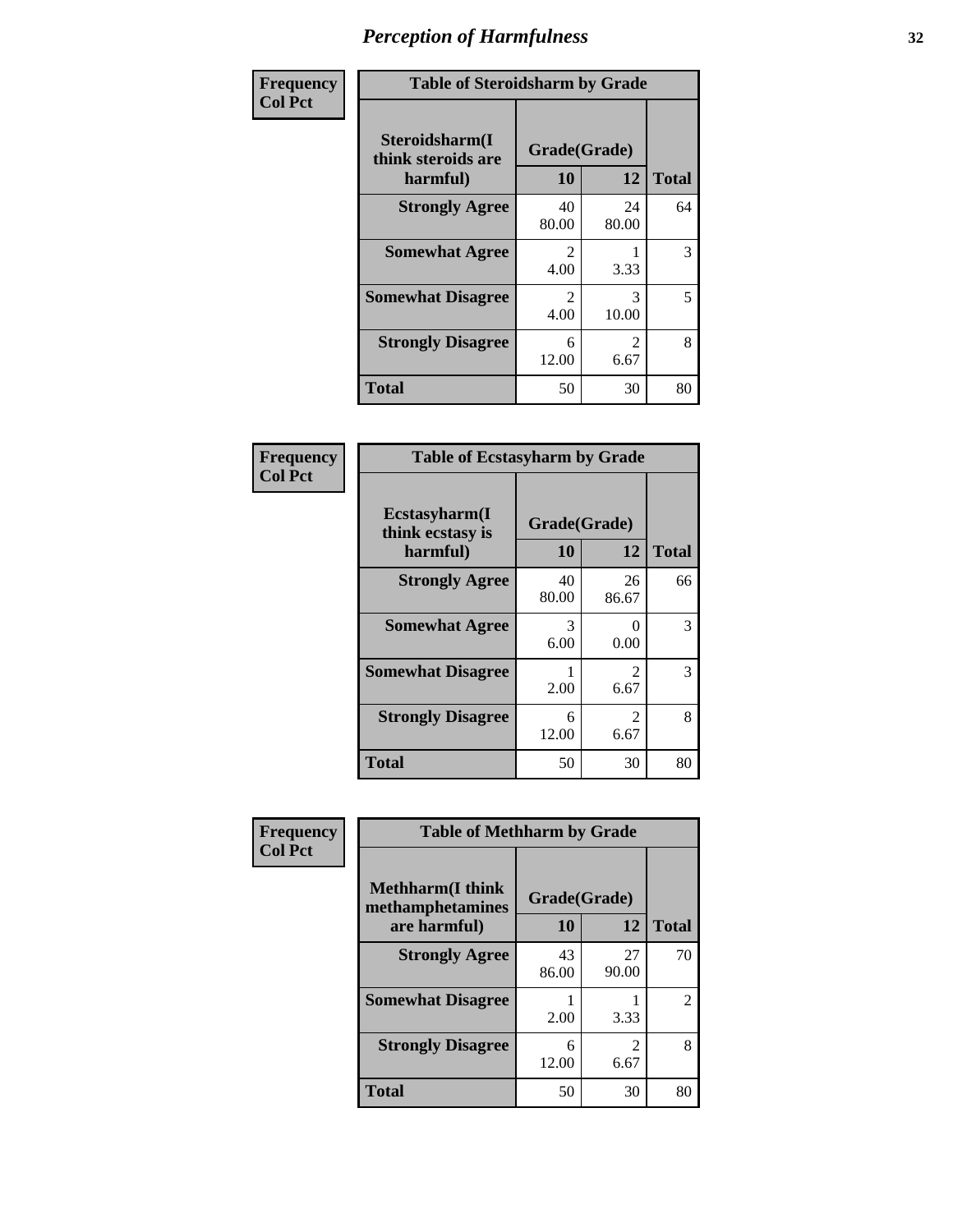| Frequency      | <b>Table of Hallucinogensharm by Grade</b>                 |                       |                        |                |
|----------------|------------------------------------------------------------|-----------------------|------------------------|----------------|
| <b>Col Pct</b> | Hallucinogensharm(I<br>think hallucinogens<br>are harmful) | Grade(Grade)<br>10    | 12                     | <b>Total</b>   |
|                | <b>Strongly Agree</b>                                      | 41<br>82.00           | 27<br>90.00            | 68             |
|                | <b>Somewhat Agree</b>                                      | $\mathcal{L}$<br>4.00 | 0<br>0.00              | $\overline{c}$ |
|                | <b>Somewhat Disagree</b>                                   | 2.00                  | 3.33                   | $\overline{2}$ |
|                | <b>Strongly Disagree</b>                                   | 6<br>12.00            | $\mathfrak{D}$<br>6.67 | 8              |
|                | <b>Total</b>                                               | 50                    | 30                     | 80             |

| <b>Table of Prescriptionharm by Grade</b>                                         |                        |             |              |  |  |
|-----------------------------------------------------------------------------------|------------------------|-------------|--------------|--|--|
| <b>Prescriptionharm</b> (I<br>think prescription<br>drugs not<br>prescribed to me | Grade(Grade)           |             |              |  |  |
| are harmful)                                                                      | 10                     | 12          | <b>Total</b> |  |  |
| <b>Strongly Agree</b>                                                             | 40<br>80.00            | 23<br>76.67 | 63           |  |  |
| <b>Somewhat Agree</b>                                                             | $\mathfrak{D}$<br>4.00 | 3.33        | 3            |  |  |
| <b>Somewhat Disagree</b>                                                          | 2.00                   | 3<br>10.00  | 4            |  |  |
| <b>Strongly Disagree</b>                                                          | 7<br>14.00             | 3<br>10.00  | 10           |  |  |
| Total                                                                             | 50                     | 30          | 80           |  |  |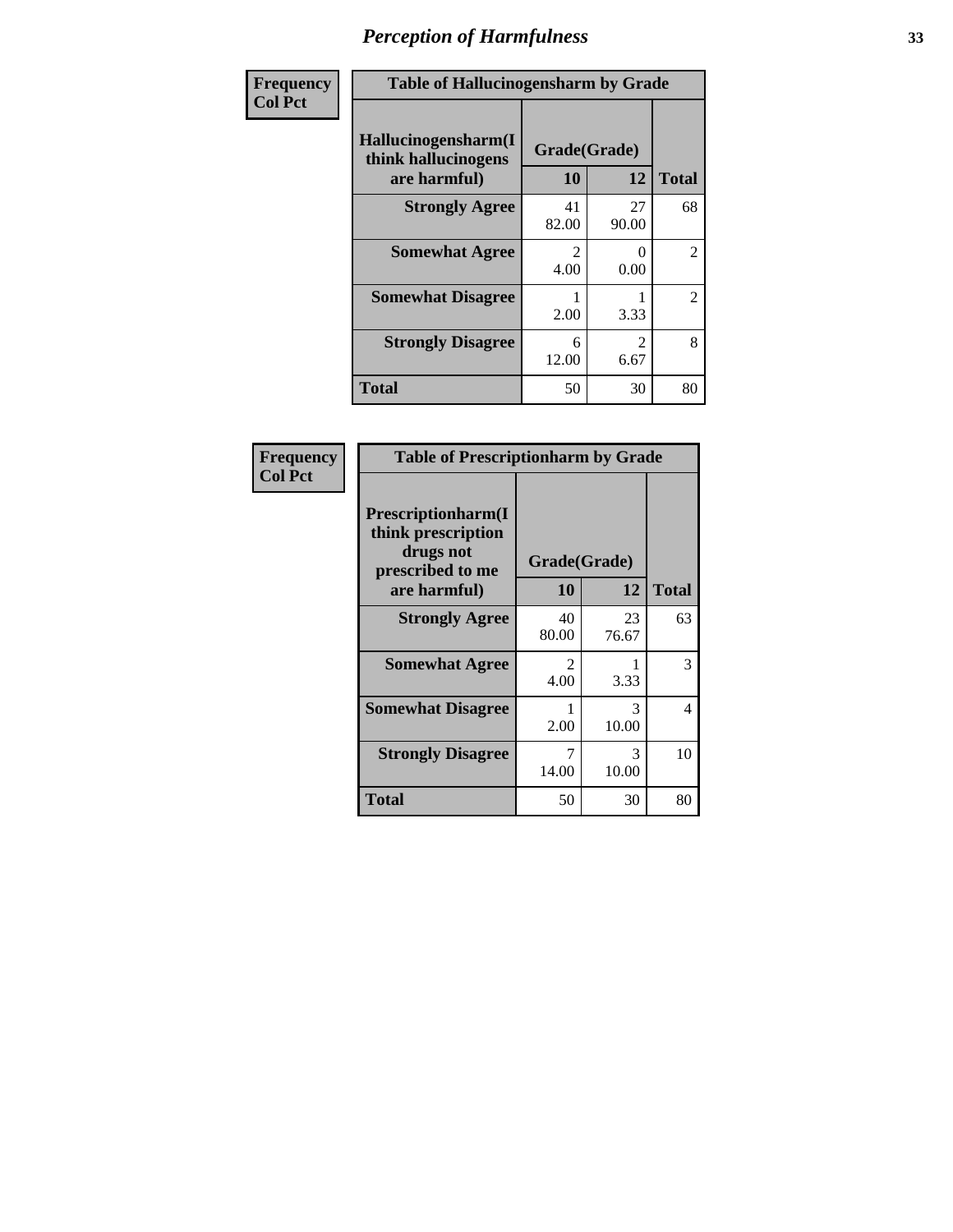### *Disapproval by Adults* **34**

| Frequency      |                                                                       | <b>Table of Alcoholadult by Grade</b> |                        |              |
|----------------|-----------------------------------------------------------------------|---------------------------------------|------------------------|--------------|
| <b>Col Pct</b> | <b>Alcoholadult</b> (Adults<br>would disapprove if<br>I used alcohol) | Grade(Grade)<br>10                    | 12                     | <b>Total</b> |
|                | <b>Strongly Agree</b>                                                 | 32<br>64.00                           | 24<br>80.00            | 56           |
|                | <b>Somewhat Agree</b>                                                 | 7<br>14.00                            | 3.33                   | 8            |
|                | <b>Somewhat Disagree</b>                                              | 5<br>10.00                            | 3<br>10.00             | 8            |
|                | <b>Strongly Disagree</b>                                              | 6<br>12.00                            | $\mathfrak{D}$<br>6.67 | 8            |
|                | <b>Total</b>                                                          | 50                                    | 30                     | 80           |

| <b>Table of Tobaccoadult by Grade</b>                                 |                    |                       |               |  |  |
|-----------------------------------------------------------------------|--------------------|-----------------------|---------------|--|--|
| <b>Tobaccoadult</b> (Adults<br>would disapprove if<br>I used tobacco) | Grade(Grade)<br>10 | 12                    | <b>Total</b>  |  |  |
| <b>Strongly Agree</b>                                                 | 38<br>76.00        | 25<br>83.33           | 63            |  |  |
| <b>Somewhat Agree</b>                                                 | 3<br>6.00          | 2<br>6.67             | 5             |  |  |
| <b>Somewhat Disagree</b>                                              | 2.00               | 3.33                  | $\mathcal{L}$ |  |  |
| <b>Strongly Disagree</b>                                              | 8<br>16.00         | $\mathcal{L}$<br>6.67 | 10            |  |  |
| <b>Total</b>                                                          | 50                 | 30                    | 80            |  |  |

| Frequency      | <b>Table of Marijuanaadult by Grade</b>                           |                        |             |              |
|----------------|-------------------------------------------------------------------|------------------------|-------------|--------------|
| <b>Col Pct</b> | Marijuanaadult(Adults<br>would disapprove if I<br>used marijuana) | Grade(Grade)<br>10     | 12          | <b>Total</b> |
|                | <b>Strongly Agree</b>                                             | 32<br>64.00            | 25<br>83.33 | 57           |
|                | <b>Somewhat Agree</b>                                             | 6<br>12.00             | 3<br>10.00  | 9            |
|                | <b>Somewhat Disagree</b>                                          | $\mathfrak{D}$<br>4.00 | 3.33        | 3            |
|                | <b>Strongly Disagree</b>                                          | 10<br>20.00            | 3.33        | 11           |
|                | <b>Total</b>                                                      | 50                     | 30          | 80           |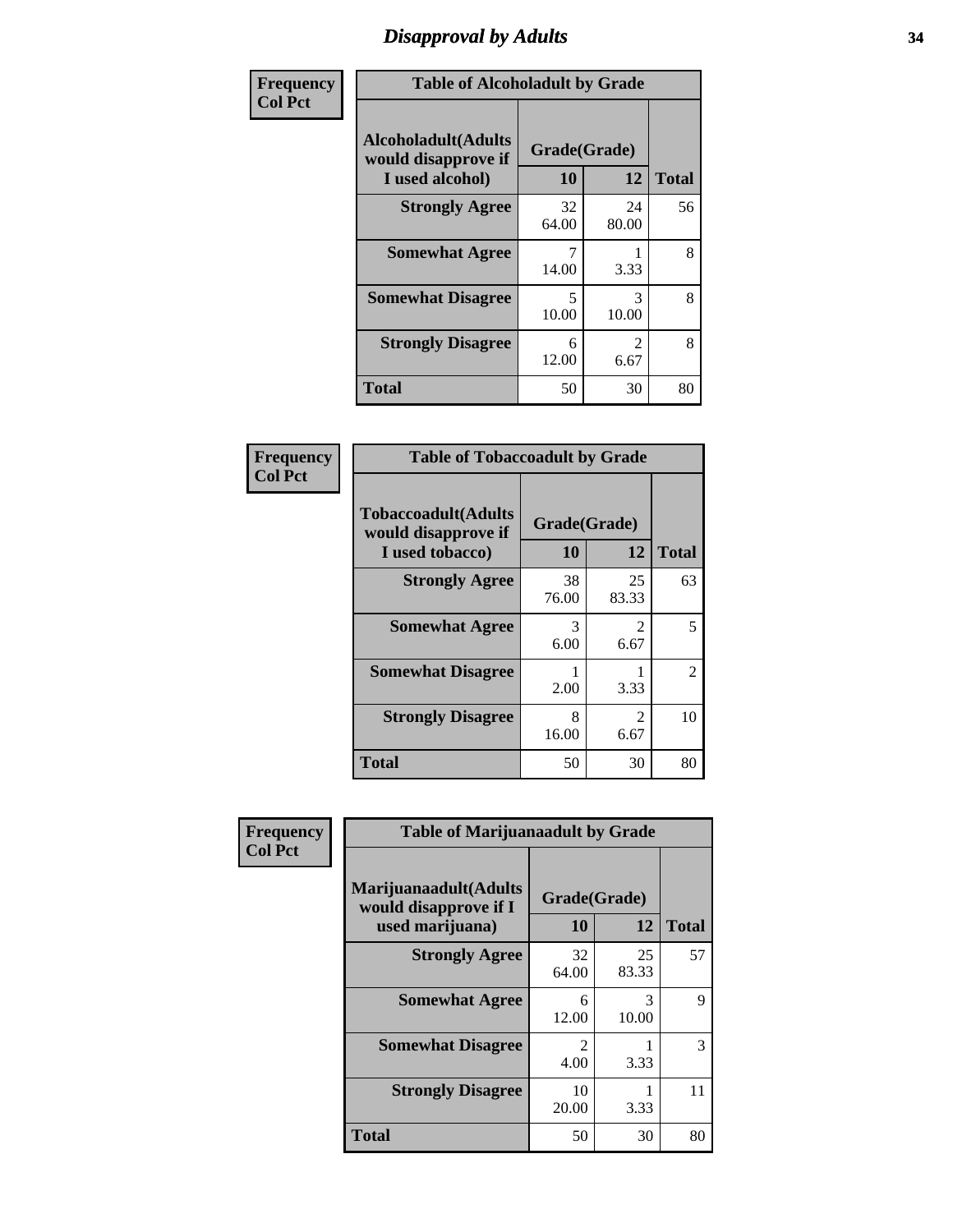### *Disapproval by Adults* **35**

| <b>Frequency</b> | <b>Table of Otherdrugadult by Grade</b>                                     |                                     |                           |                |
|------------------|-----------------------------------------------------------------------------|-------------------------------------|---------------------------|----------------|
| <b>Col Pct</b>   | <b>Otherdrugadult</b> (Adults<br>would disapprove if I<br>used other drugs) | Grade(Grade)<br>10                  | 12                        | <b>Total</b>   |
|                  | <b>Strongly Agree</b>                                                       | 39<br>78.00                         | 27<br>90.00               | 66             |
|                  | <b>Somewhat Agree</b>                                                       | $\mathcal{D}_{\mathcal{A}}$<br>4.00 | $\mathbf{\Omega}$<br>0.00 | $\overline{2}$ |
|                  | <b>Somewhat Disagree</b>                                                    | $\mathcal{D}$<br>4.00               | 3<br>10.00                | 5              |
|                  | <b>Strongly Disagree</b>                                                    | 14.00                               | ∩<br>0.00                 | 7              |
|                  | <b>Total</b>                                                                | 50                                  | 30                        | 80             |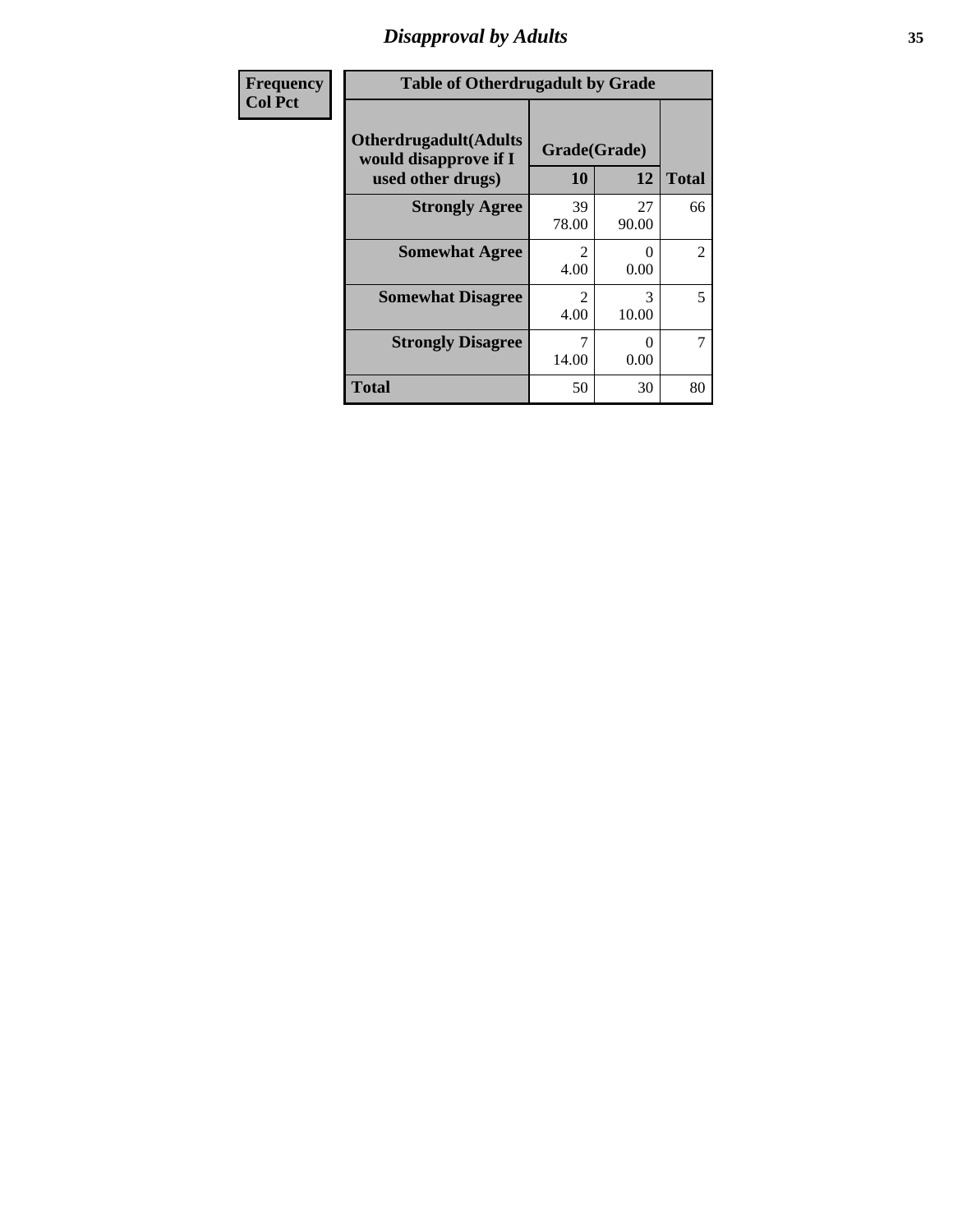### *Disapproval by Peers* **36**

| Frequency      | <b>Table of Alcoholpeer by Grade</b>                    |              |             |              |
|----------------|---------------------------------------------------------|--------------|-------------|--------------|
| <b>Col Pct</b> | Alcoholpeer(My<br>friends would<br>disapprove if I used | Grade(Grade) |             |              |
|                | alcohol)                                                | 10           | 12          | <b>Total</b> |
|                | <b>Strongly Agree</b>                                   | 17<br>34.00  | 18<br>60.00 | 35           |
|                | <b>Somewhat Agree</b>                                   | 12<br>24.00  | 3.33        | 13           |
|                | <b>Somewhat Disagree</b>                                | 11<br>22.00  | 3<br>10.00  | 14           |
|                | <b>Strongly Disagree</b>                                | 10<br>20.00  | 8<br>26.67  | 18           |
|                | Total                                                   | 50           | 30          | 80           |

| Frequency      | <b>Table of Tobaccopeer by Grade</b>                    |              |             |              |
|----------------|---------------------------------------------------------|--------------|-------------|--------------|
| <b>Col Pct</b> | Tobaccopeer(My<br>friends would<br>disapprove if I used | Grade(Grade) |             |              |
|                | tobacco)                                                | 10           | 12          | <b>Total</b> |
|                | <b>Strongly Agree</b>                                   | 28<br>56.00  | 21<br>70.00 | 49           |
|                | <b>Somewhat Agree</b>                                   | 6<br>12.00   | 2<br>6.67   | 8            |
|                | <b>Somewhat Disagree</b>                                | 8<br>16.00   | 0<br>0.00   | 8            |
|                | <b>Strongly Disagree</b>                                | 8<br>16.00   | 7<br>23.33  | 15           |
|                | Total                                                   | 50           | 30          | 80           |

| Frequency      | <b>Table of Marijuanapeer by Grade</b>                    |              |                                     |              |
|----------------|-----------------------------------------------------------|--------------|-------------------------------------|--------------|
| <b>Col Pct</b> | Marijuanapeer(My<br>friends would<br>disapprove if I used | Grade(Grade) |                                     |              |
|                | marijuana)                                                | 10           | 12                                  | <b>Total</b> |
|                | <b>Strongly Agree</b>                                     | 17<br>34.00  | 19<br>63.33                         | 36           |
|                | <b>Somewhat Agree</b>                                     | 12<br>24.00  | $\mathcal{D}_{\mathcal{L}}$<br>6.67 | 14           |
|                | <b>Somewhat Disagree</b>                                  | Q<br>18.00   | 3.33                                | 10           |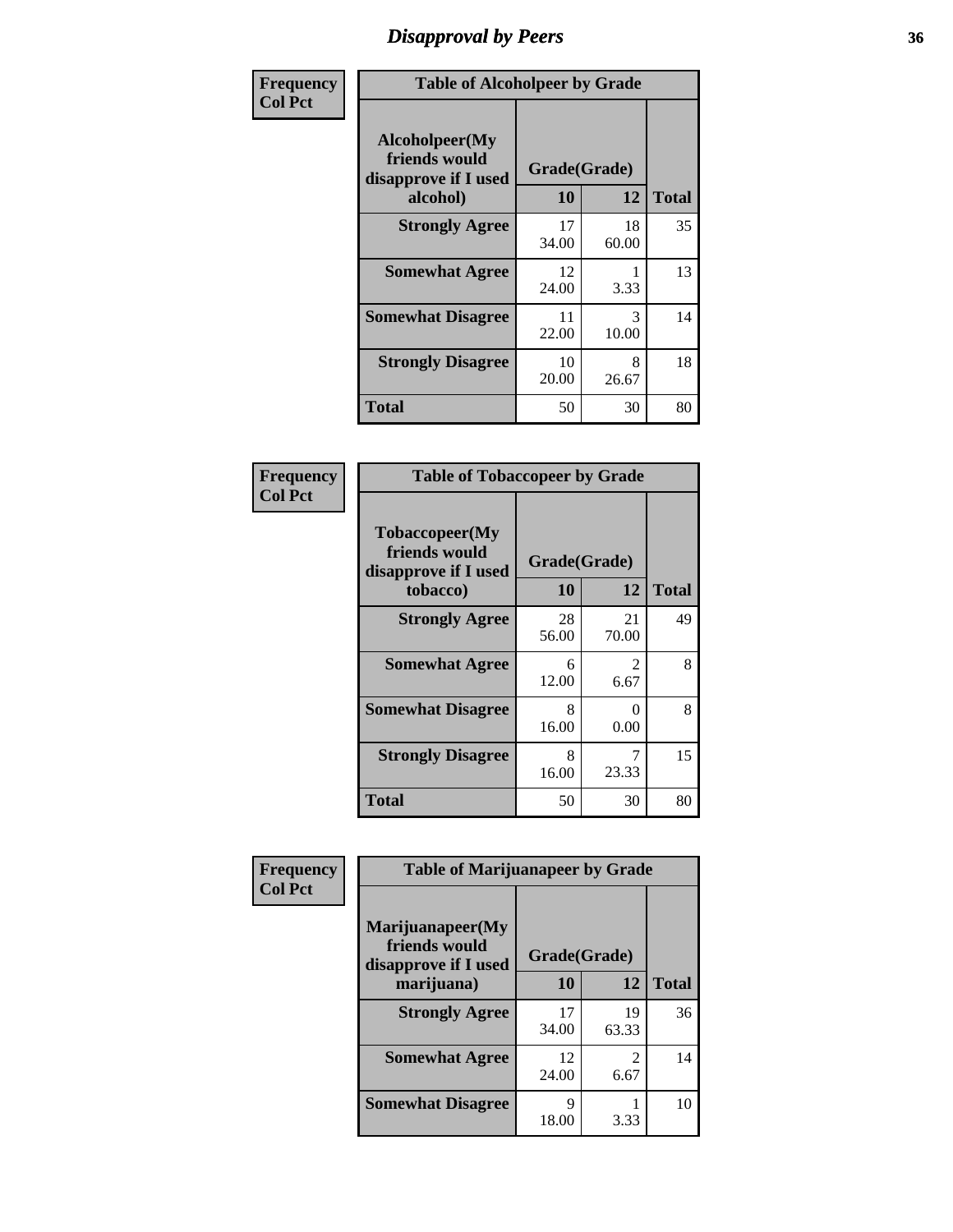# *Disapproval by Peers* **37**

| <b>Frequency</b> | <b>Table of Marijuanapeer by Grade</b>                                  |                    |            |              |
|------------------|-------------------------------------------------------------------------|--------------------|------------|--------------|
| <b>Col Pct</b>   | Marijuanapeer(My<br>friends would<br>disapprove if I used<br>marijuana) | Grade(Grade)<br>10 | 12         | <b>Total</b> |
|                  | <b>Strongly Disagree</b>                                                | 12<br>24.00        | 8<br>26.67 | 20           |
|                  | <b>Total</b>                                                            | 50                 | 30         | 80           |

| Frequency      | <b>Table of Otherdrugpeer by Grade</b>                                    |                    |                                   |              |
|----------------|---------------------------------------------------------------------------|--------------------|-----------------------------------|--------------|
| <b>Col Pct</b> | Otherdrugpeer(My<br>friends would<br>disapprove if I used<br>other drugs) | Grade(Grade)<br>10 | 12                                | <b>Total</b> |
|                | <b>Strongly Agree</b>                                                     | 29<br>58.00        | 21<br>70.00                       | 50           |
|                | <b>Somewhat Agree</b>                                                     | 6<br>12.00         | 2<br>6.67                         | 8            |
|                | <b>Somewhat Disagree</b>                                                  | 6<br>12.00         | $\mathfrak{D}$<br>6.67            | 8            |
|                | <b>Strongly Disagree</b>                                                  | 9<br>18.00         | $\overline{\phantom{0}}$<br>16.67 | 14           |
|                | <b>Total</b>                                                              | 50                 | 30                                | 80           |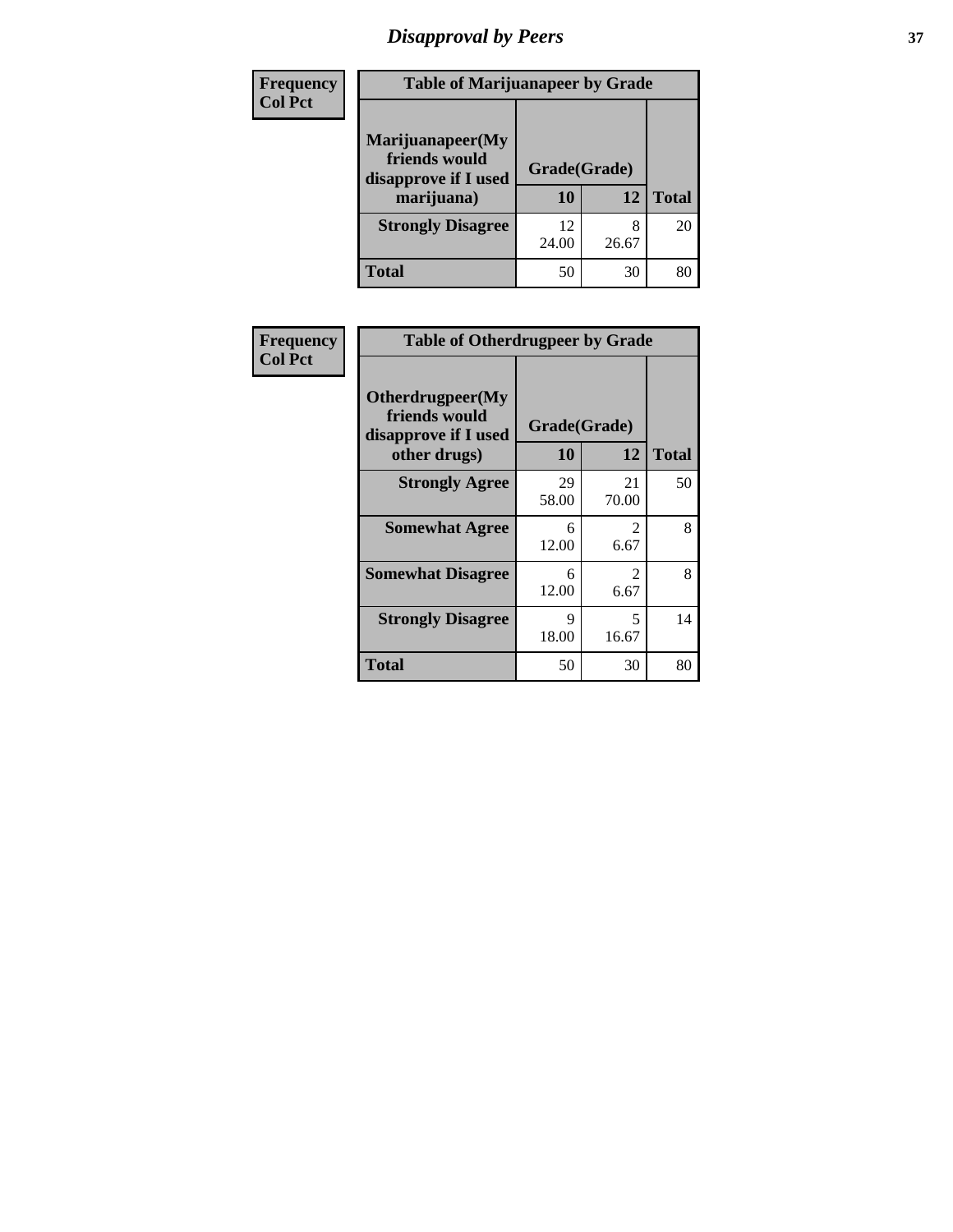| Frequency      | <b>Table of Alcohollocation1 by Grade</b> |              |             |              |
|----------------|-------------------------------------------|--------------|-------------|--------------|
| <b>Col Pct</b> | <b>Alcohollocation1(Places</b>            | Grade(Grade) |             |              |
|                | <b>Friends Use Alcohol)</b>               | 10           | 12          | <b>Total</b> |
|                |                                           | 17<br>34.00  | q<br>30.00  | 26           |
|                | Do Not Use                                | 33<br>66.00  | 21<br>70.00 | 54           |
|                | <b>Total</b>                              | 50           | 30          | 80           |

| <b>Frequency</b> | <b>Table of Alcohollocation2 by Grade</b> |              |             |              |
|------------------|-------------------------------------------|--------------|-------------|--------------|
| <b>Col Pct</b>   | <b>Alcohollocation2(Places</b>            | Grade(Grade) |             |              |
|                  | <b>Friends Use Alcohol)</b>               | 10           | 12          | <b>Total</b> |
|                  |                                           | 36<br>72.00  | 24<br>80.00 | 60           |
|                  | Home                                      | 14<br>28.00  | 6<br>20.00  | 20           |
|                  | <b>Total</b>                              | 50           | 30          | 80           |

| Frequency      | <b>Table of Alcohollocation 3 by Grade</b> |              |                        |              |
|----------------|--------------------------------------------|--------------|------------------------|--------------|
| <b>Col Pct</b> | <b>Alcohollocation3(Places</b>             | Grade(Grade) |                        |              |
|                | <b>Friends Use Alcohol)</b>                | 10           | 12                     | <b>Total</b> |
|                |                                            | 46<br>92.00  | 28<br>93.33            | 74           |
|                | <b>School</b>                              | 4<br>8.00    | $\overline{2}$<br>6.67 | 6            |
|                | <b>Total</b>                               | 50           | 30                     | 80           |

| <b>Frequency</b> | <b>Table of Alcohollocation4 by Grade</b> |              |             |              |
|------------------|-------------------------------------------|--------------|-------------|--------------|
| <b>Col Pct</b>   | <b>Alcohollocation4(Places</b>            | Grade(Grade) |             |              |
|                  | <b>Friends Use Alcohol)</b>               | 10           | 12          | <b>Total</b> |
|                  |                                           | 47<br>94.00  | 27<br>90.00 | 74           |
|                  | Car                                       | 3<br>6.00    | 3<br>10.00  | 6            |
|                  | <b>Total</b>                              | 50           | 30          | 80           |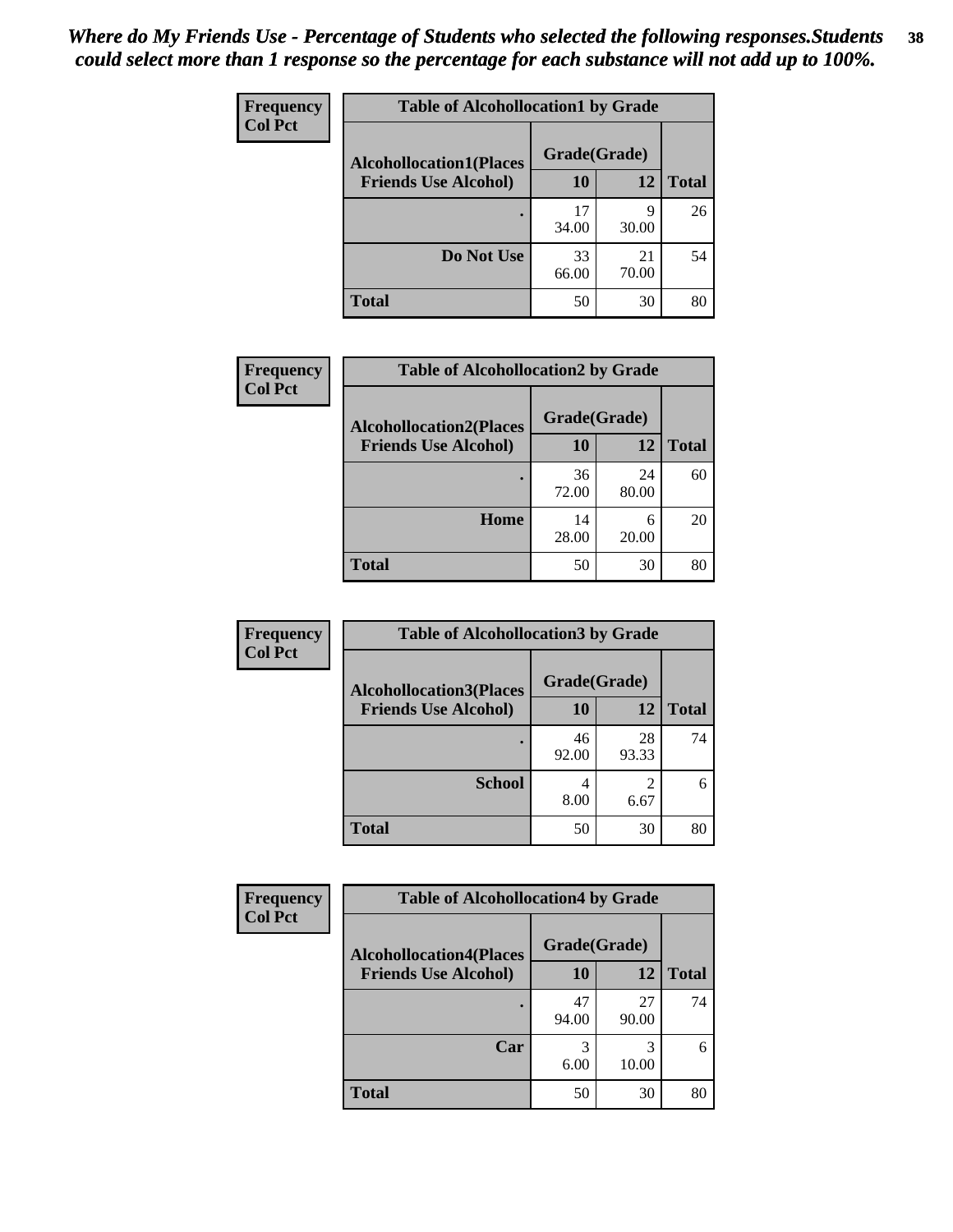| Frequency<br><b>Col Pct</b> | <b>Table of Alcohollocation5 by Grade</b> |              |             |              |  |
|-----------------------------|-------------------------------------------|--------------|-------------|--------------|--|
|                             | <b>Alcohollocation5(Places</b>            | Grade(Grade) |             |              |  |
|                             | <b>Friends Use Alcohol)</b>               | 10           | 12          | <b>Total</b> |  |
|                             |                                           | 41<br>82.00  | 22<br>73.33 | 63           |  |
|                             | <b>Friend's House</b>                     | 9<br>18.00   | 8<br>26.67  | 17           |  |
|                             | <b>Total</b>                              | 50           | 30          | 80           |  |

| <b>Frequency</b> | <b>Table of Alcohollocation6 by Grade</b>                     |                    |             |              |
|------------------|---------------------------------------------------------------|--------------------|-------------|--------------|
| <b>Col Pct</b>   | <b>Alcohollocation6(Places</b><br><b>Friends Use Alcohol)</b> | Grade(Grade)<br>10 | 12          | <b>Total</b> |
|                  |                                                               |                    |             |              |
|                  |                                                               | 40<br>80.00        | 25<br>83.33 | 65           |
|                  | <b>Other</b>                                                  | 10<br>20.00        | 5<br>16.67  | 15           |
|                  | <b>Total</b>                                                  | 50                 | 30          | 80           |

| <b>Frequency</b> | <b>Table of Tobaccolocation1 by Grade</b> |              |             |              |
|------------------|-------------------------------------------|--------------|-------------|--------------|
| <b>Col Pct</b>   | <b>Tobaccolocation1(Places</b>            | Grade(Grade) |             |              |
|                  | <b>Friends Use Tobacco)</b>               | 10           | 12          | <b>Total</b> |
|                  |                                           | 8<br>16.00   | 13.33       | 12           |
|                  | Do Not Use                                | 42<br>84.00  | 26<br>86.67 | 68           |
|                  | <b>Total</b>                              | 50           | 30          | 80           |

| <b>Frequency</b> | <b>Table of Tobaccolocation2 by Grade</b> |              |             |              |
|------------------|-------------------------------------------|--------------|-------------|--------------|
| <b>Col Pct</b>   | <b>Tobaccolocation2(Places</b>            | Grade(Grade) |             |              |
|                  | <b>Friends Use Tobacco)</b>               | 10           | 12          | <b>Total</b> |
|                  |                                           | 43<br>86.00  | 27<br>90.00 | 70           |
|                  | Home                                      | 14.00        | 3<br>10.00  | 10           |
|                  | <b>Total</b>                              | 50           | 30          | 80           |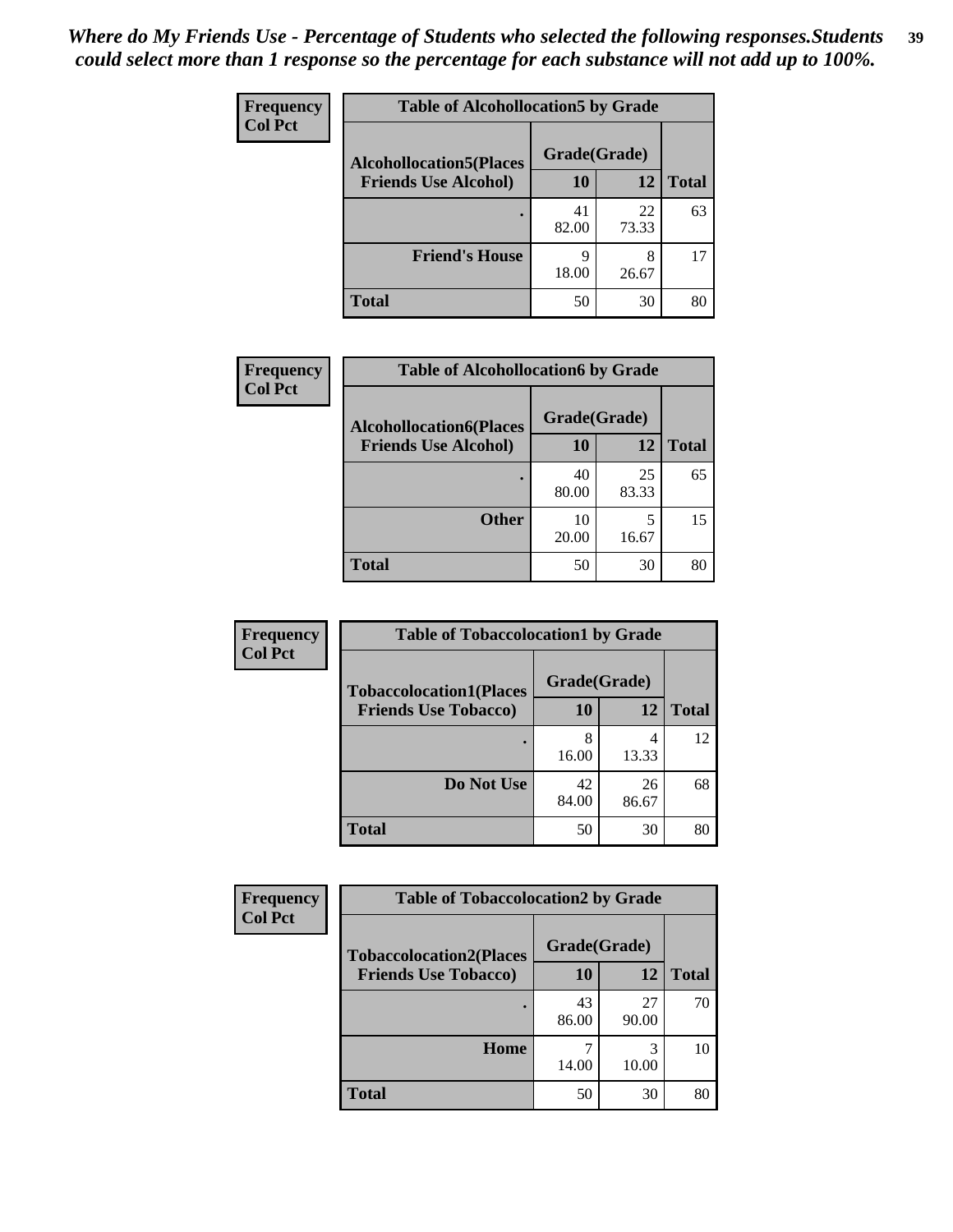| Frequency      | <b>Table of Tobaccolocation 3 by Grade</b> |              |             |              |
|----------------|--------------------------------------------|--------------|-------------|--------------|
| <b>Col Pct</b> | <b>Tobaccolocation3(Places</b>             | Grade(Grade) |             |              |
|                | <b>Friends Use Tobacco)</b>                | 10           | 12          | <b>Total</b> |
|                |                                            | 46<br>92.00  | 28<br>93.33 | 74           |
|                | <b>School</b>                              | 4<br>8.00    | 2<br>6.67   | 6            |
|                | <b>Total</b>                               | 50           | 30          | 80           |

| Frequency<br><b>Col Pct</b> | <b>Table of Tobaccolocation4 by Grade</b> |              |                        |              |
|-----------------------------|-------------------------------------------|--------------|------------------------|--------------|
|                             | <b>Tobaccolocation4(Places</b>            | Grade(Grade) |                        |              |
|                             | <b>Friends Use Tobacco)</b>               | 10           | 12                     | <b>Total</b> |
|                             |                                           | 46<br>92.00  | 28<br>93.33            | 74           |
|                             | Car                                       | 4<br>8.00    | $\mathfrak{D}$<br>6.67 | 6            |
|                             | <b>Total</b>                              | 50           | 30                     | 80           |

| Frequency      | <b>Table of Tobaccolocation5 by Grade</b> |              |             |              |  |
|----------------|-------------------------------------------|--------------|-------------|--------------|--|
| <b>Col Pct</b> | <b>Tobaccolocation5(Places</b>            | Grade(Grade) |             |              |  |
|                | <b>Friends Use Tobacco)</b>               | 10           | 12          | <b>Total</b> |  |
|                |                                           | 46<br>92.00  | 27<br>90.00 | 73           |  |
|                | <b>Friend's House</b>                     | 4<br>8.00    | 10.00       |              |  |
|                | <b>Total</b>                              | 50           | 30          | 80           |  |

| <b>Frequency</b> | <b>Table of Tobaccolocation6 by Grade</b> |              |             |              |  |
|------------------|-------------------------------------------|--------------|-------------|--------------|--|
| <b>Col Pct</b>   | <b>Tobaccolocation6(Places</b>            | Grade(Grade) |             |              |  |
|                  | <b>Friends Use Tobacco)</b>               | 10           | 12          | <b>Total</b> |  |
|                  |                                           | 48<br>96.00  | 26<br>86.67 | 74           |  |
|                  | <b>Other</b>                              | ി<br>4.00    | 4<br>13.33  | 6            |  |
|                  | <b>Total</b>                              | 50           | 30          | 80           |  |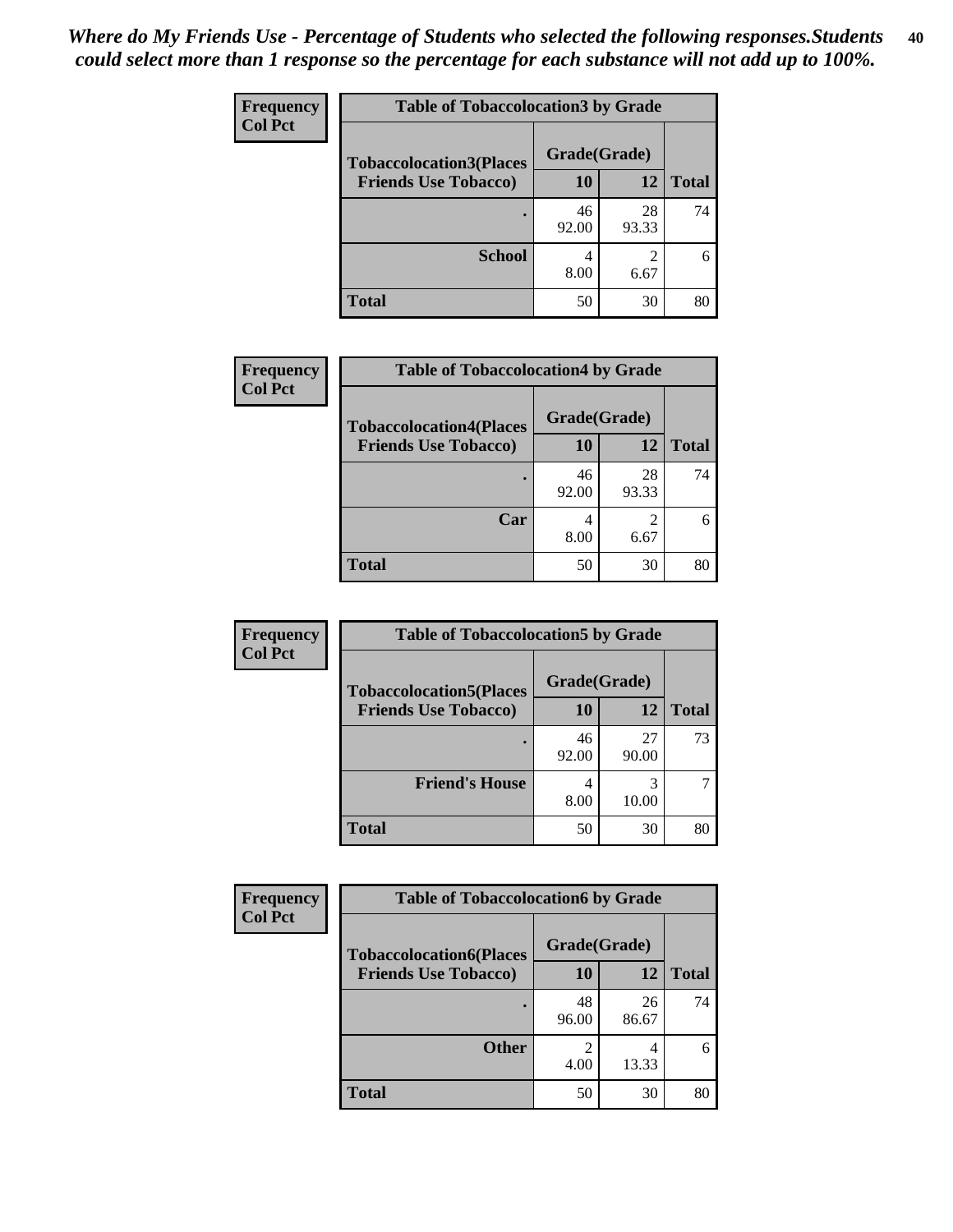| Frequency<br><b>Col Pct</b> | <b>Table of Marijuanalocation1 by Grade</b>                        |              |             |              |  |
|-----------------------------|--------------------------------------------------------------------|--------------|-------------|--------------|--|
|                             | <b>Marijuanalocation1(Places</b><br><b>Friends Use Marijuana</b> ) | Grade(Grade) |             |              |  |
|                             |                                                                    | <b>10</b>    | 12          | <b>Total</b> |  |
|                             |                                                                    | 22<br>44.00  | 9<br>30.00  | 31           |  |
|                             | Do Not Use                                                         | 28<br>56.00  | 21<br>70.00 | 49           |  |
|                             | <b>Total</b>                                                       | 50           | 30          | 80           |  |

| Frequency<br><b>Col Pct</b>    | <b>Table of Marijuanalocation2 by Grade</b> |              |              |    |
|--------------------------------|---------------------------------------------|--------------|--------------|----|
| <b>Friends Use Marijuana</b> ) | <b>Marijuanalocation2(Places</b>            | Grade(Grade) |              |    |
|                                | 10                                          | 12           | <b>Total</b> |    |
|                                |                                             | 31<br>62.00  | 24<br>80.00  | 55 |
|                                | Home                                        | 19<br>38.00  | 6<br>20.00   | 25 |
|                                | <b>Total</b>                                | 50           | 30           | 80 |

| <b>Frequency</b><br><b>Col Pct</b> | <b>Table of Marijuanalocation3 by Grade</b> |              |             |       |
|------------------------------------|---------------------------------------------|--------------|-------------|-------|
|                                    | <b>Marijuanalocation3(Places</b>            | Grade(Grade) |             |       |
|                                    | <b>Friends Use Marijuana</b> )              | 10           | 12          | Total |
|                                    |                                             | 37<br>74.00  | 26<br>86.67 | 63    |
|                                    | <b>School</b>                               | 13<br>26.00  | 4<br>13.33  | 17    |
|                                    | <b>Total</b>                                | 50           | 30          | 80    |

| <b>Frequency</b> | <b>Table of Marijuanalocation4 by Grade</b> |              |             |              |  |
|------------------|---------------------------------------------|--------------|-------------|--------------|--|
| <b>Col Pct</b>   | <b>Marijuanalocation4(Places</b>            | Grade(Grade) |             |              |  |
|                  | <b>Friends Use Marijuana</b> )              | 10           | 12          | <b>Total</b> |  |
|                  |                                             | 37<br>74.00  | 25<br>83.33 | 62           |  |
|                  | Car                                         | 13<br>26.00  | 5<br>16.67  | 18           |  |
|                  | <b>Total</b>                                | 50           | 30          | 80           |  |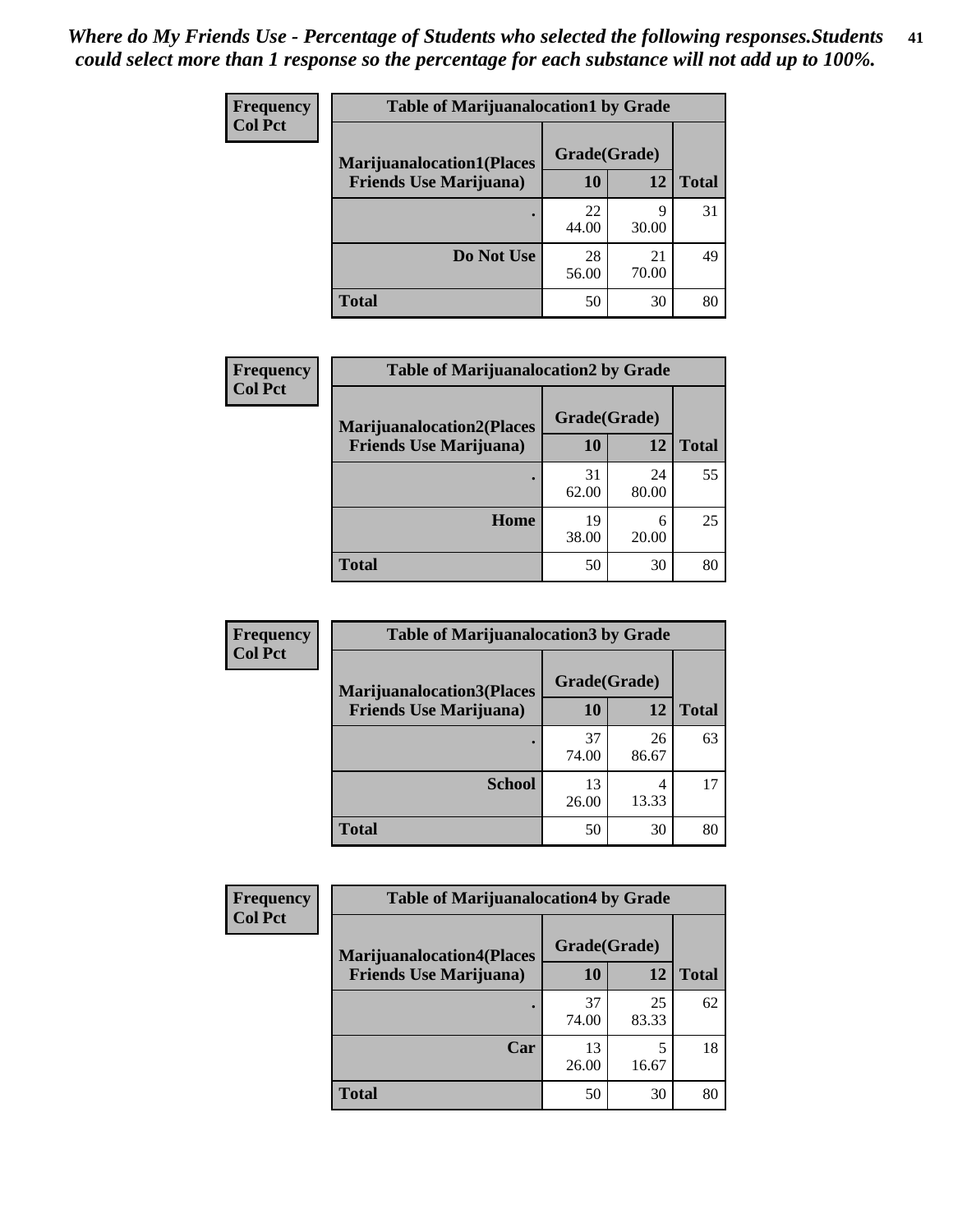| <b>Frequency</b>                                                                     | <b>Table of Marijuanalocation5 by Grade</b> |              |              |    |  |
|--------------------------------------------------------------------------------------|---------------------------------------------|--------------|--------------|----|--|
| <b>Col Pct</b><br><b>Marijuanalocation5(Places</b><br><b>Friends Use Marijuana</b> ) |                                             | Grade(Grade) |              |    |  |
|                                                                                      | 10                                          | 12           | <b>Total</b> |    |  |
|                                                                                      |                                             | 35<br>70.00  | 22<br>73.33  | 57 |  |
|                                                                                      | <b>Friend's House</b>                       | 15<br>30.00  | 8<br>26.67   | 23 |  |
|                                                                                      | <b>Total</b>                                | 50           | 30           | 80 |  |

| Frequency      | <b>Table of Marijuanalocation6 by Grade</b>                        |                           |             |              |
|----------------|--------------------------------------------------------------------|---------------------------|-------------|--------------|
| <b>Col Pct</b> | <b>Marijuanalocation6(Places</b><br><b>Friends Use Marijuana</b> ) | Grade(Grade)<br><b>10</b> | 12          | <b>Total</b> |
|                |                                                                    |                           |             |              |
|                |                                                                    | 35<br>70.00               | 26<br>86.67 | 61           |
|                | <b>Other</b>                                                       | 15<br>30.00               | 4<br>13.33  | 19           |
|                | <b>Total</b>                                                       | 50                        | 30          | 80           |

| <b>Frequency</b> | <b>Table of Otherdruglocation1 by Grade</b>                          |              |             |              |
|------------------|----------------------------------------------------------------------|--------------|-------------|--------------|
| <b>Col Pct</b>   | <b>Otherdruglocation1(Places</b><br><b>Friends Use Other Illegal</b> | Grade(Grade) |             |              |
|                  | Drugs)                                                               | 10           | 12          | <b>Total</b> |
|                  |                                                                      | 4<br>8.00    | 4<br>13.33  | 8            |
|                  | Do Not Use                                                           | 46<br>92.00  | 26<br>86.67 | 72           |
|                  | <b>Total</b>                                                         | 50           | 30          | 80           |

| Frequency      | <b>Table of Otherdruglocation2 by Grade</b>                          |              |             |              |
|----------------|----------------------------------------------------------------------|--------------|-------------|--------------|
| <b>Col Pct</b> | <b>Otherdruglocation2(Places</b><br><b>Friends Use Other Illegal</b> | Grade(Grade) |             |              |
|                | Drugs)                                                               | 10           | 12          | <b>Total</b> |
|                |                                                                      | 47<br>94.00  | 27<br>90.00 | 74           |
|                | <b>Home</b>                                                          | 3<br>6.00    | 3<br>10.00  | 6            |
|                | <b>Total</b>                                                         | 50           | 30          | 80           |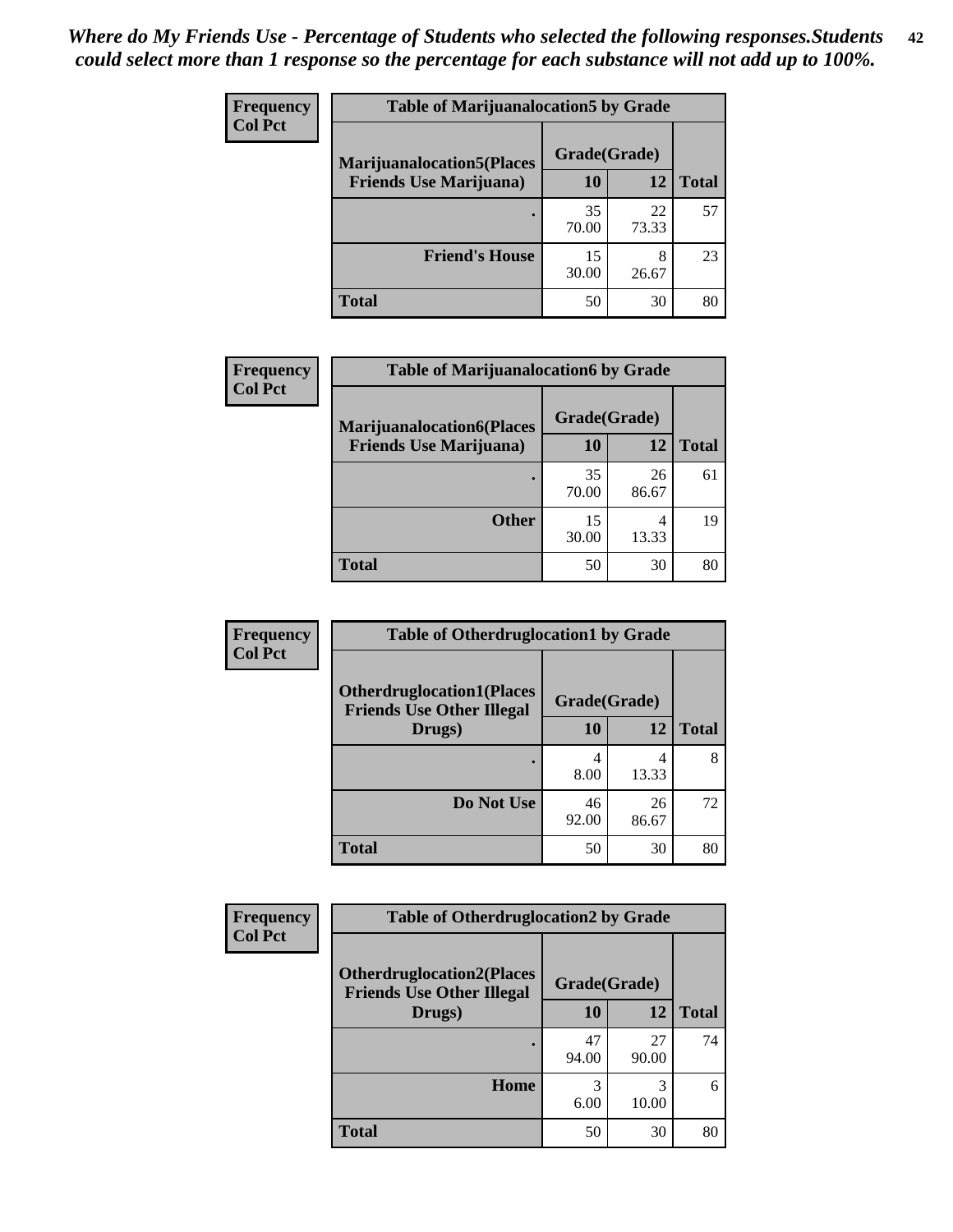| <b>Frequency</b> | <b>Table of Otherdruglocation 3 by Grade</b> |              |                        |              |
|------------------|----------------------------------------------|--------------|------------------------|--------------|
| <b>Col Pct</b>   | <b>Otherdruglocation3(Places</b>             | Grade(Grade) |                        |              |
|                  | <b>Friends Use Other Illegal</b><br>Drugs)   | 10           | 12                     | <b>Total</b> |
|                  |                                              | 46<br>92.00  | 28<br>93.33            | 74           |
|                  | <b>School</b>                                | 4<br>8.00    | $\mathfrak{D}$<br>6.67 | 6            |
|                  | <b>Total</b>                                 | 50           | 30                     | 80           |

| Frequency      | <b>Table of Otherdruglocation4 by Grade</b>                          |              |             |              |  |
|----------------|----------------------------------------------------------------------|--------------|-------------|--------------|--|
| <b>Col Pct</b> | <b>Otherdruglocation4(Places</b><br><b>Friends Use Other Illegal</b> | Grade(Grade) |             |              |  |
|                | Drugs)                                                               | <b>10</b>    | 12          | <b>Total</b> |  |
|                |                                                                      | 48<br>96.00  | 28<br>93.33 | 76           |  |
|                | Car                                                                  | 4.00         | 6.67        | 4            |  |
|                | <b>Total</b>                                                         | 50           | 30          | 80           |  |

| <b>Frequency</b> | <b>Table of Otherdruglocation5 by Grade</b>                          |                        |             |              |
|------------------|----------------------------------------------------------------------|------------------------|-------------|--------------|
| <b>Col Pct</b>   | <b>Otherdruglocation5(Places</b><br><b>Friends Use Other Illegal</b> | Grade(Grade)           |             |              |
|                  | Drugs)                                                               | 10                     | 12          | <b>Total</b> |
|                  |                                                                      | 48<br>96.00            | 26<br>86.67 | 74           |
|                  | <b>Friend's House</b>                                                | $\mathfrak{D}$<br>4.00 | 4<br>13.33  | 6            |
|                  | <b>Total</b>                                                         | 50                     | 30          | 80           |

| <b>Frequency</b> | <b>Table of Otherdruglocation6 by Grade</b>                          |              |                        |                |
|------------------|----------------------------------------------------------------------|--------------|------------------------|----------------|
| <b>Col Pct</b>   | <b>Otherdruglocation6(Places</b><br><b>Friends Use Other Illegal</b> | Grade(Grade) |                        |                |
|                  | Drugs)                                                               | 10           | 12                     | <b>Total</b>   |
|                  |                                                                      | 48<br>96.00  | 28<br>93.33            | 76             |
|                  | <b>Other</b>                                                         | 2<br>4.00    | $\mathfrak{D}$<br>6.67 | $\overline{4}$ |
|                  | <b>Total</b>                                                         | 50           | 30                     | 80             |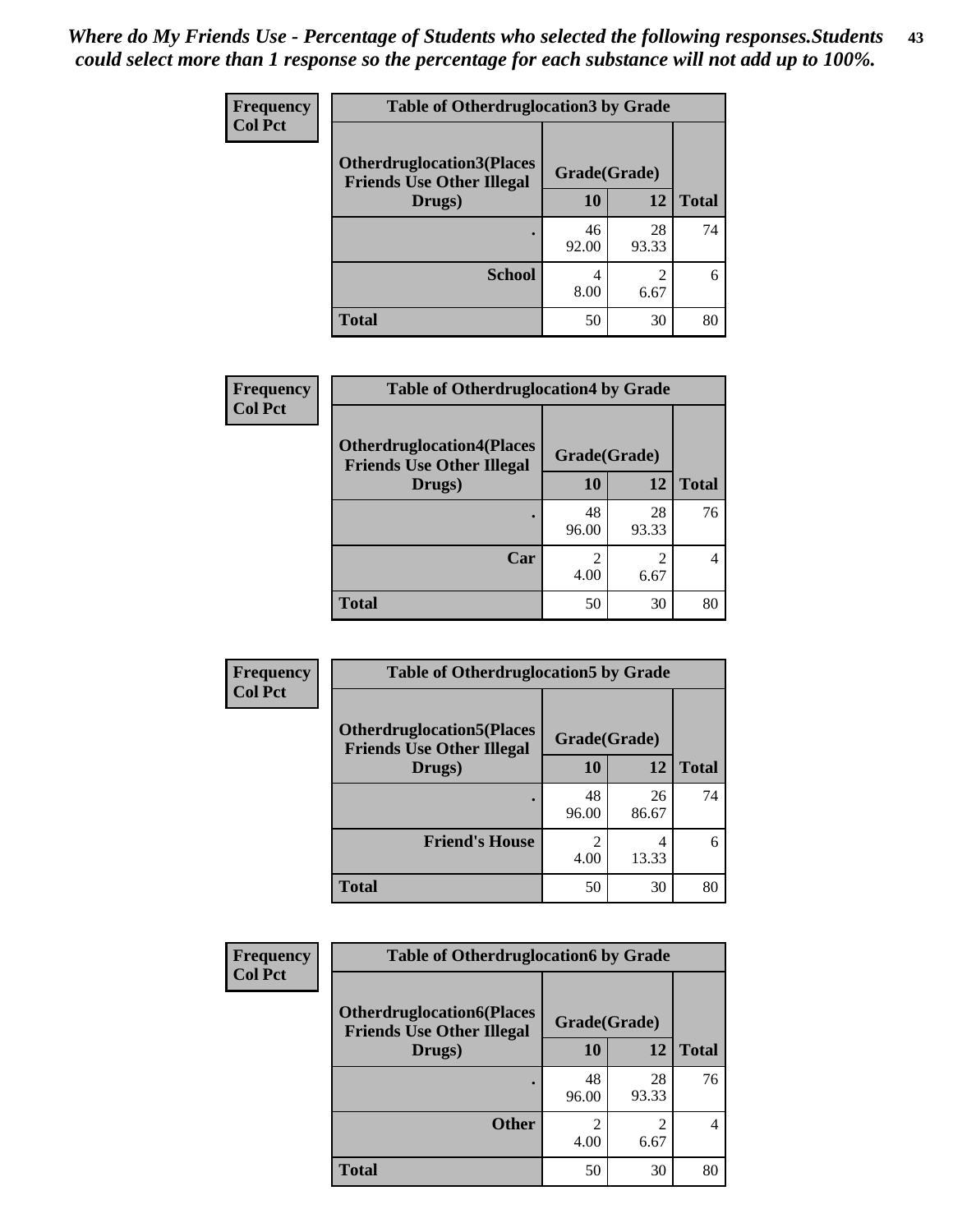| Frequency      | <b>Table of Alcoholtime1 by Grade</b>           |              |             |              |
|----------------|-------------------------------------------------|--------------|-------------|--------------|
| <b>Col Pct</b> | <b>Alcoholtime1(Times</b><br><b>Friends Use</b> | Grade(Grade) |             |              |
|                | Alcohol)                                        | 10           | 12          | <b>Total</b> |
|                | ٠                                               | 17<br>34.00  | 6<br>20.00  | 23           |
|                | Do Not Use                                      | 33<br>66.00  | 24<br>80.00 | 57           |
|                | <b>Total</b>                                    | 50           | 30          | 80           |

| Frequency      | <b>Table of Alcoholtime2 by Grade</b>           |              |             |              |
|----------------|-------------------------------------------------|--------------|-------------|--------------|
| <b>Col Pct</b> | <b>Alcoholtime2(Times</b><br><b>Friends Use</b> | Grade(Grade) |             |              |
|                | Alcohol)                                        | 10           | 12          | <b>Total</b> |
|                |                                                 | 46<br>92.00  | 28<br>93.33 | 74           |
|                | <b>On Way to School</b>                         | 4<br>8.00    | 6.67        | 6            |
|                | <b>Total</b>                                    | 50           | 30          | 80           |

| Frequency      | <b>Table of Alcoholtime3 by Grade</b>           |              |             |              |
|----------------|-------------------------------------------------|--------------|-------------|--------------|
| <b>Col Pct</b> | <b>Alcoholtime3(Times</b><br><b>Friends Use</b> | Grade(Grade) |             |              |
|                | Alcohol)                                        | 10           | <b>12</b>   | <b>Total</b> |
|                |                                                 | 47<br>94.00  | 29<br>96.67 | 76           |
|                | <b>During School</b>                            | 3<br>6.00    | 3.33        | 4            |
|                | <b>Total</b>                                    | 50           | 30          | 80           |

| <b>Frequency</b><br><b>Col Pct</b> | <b>Table of Alcoholtime4 by Grade</b> |              |             |              |
|------------------------------------|---------------------------------------|--------------|-------------|--------------|
|                                    | <b>Alcoholtime4(Times</b>             | Grade(Grade) |             |              |
|                                    | <b>Friends Use Alcohol)</b>           | 10           | 12          | <b>Total</b> |
|                                    |                                       | 47<br>94.00  | 27<br>90.00 | 74           |
|                                    | <b>On Way Home From School</b>        | 3<br>6.00    | 3<br>10.00  | 6            |
|                                    | <b>Total</b>                          | 50           | 30          | 80           |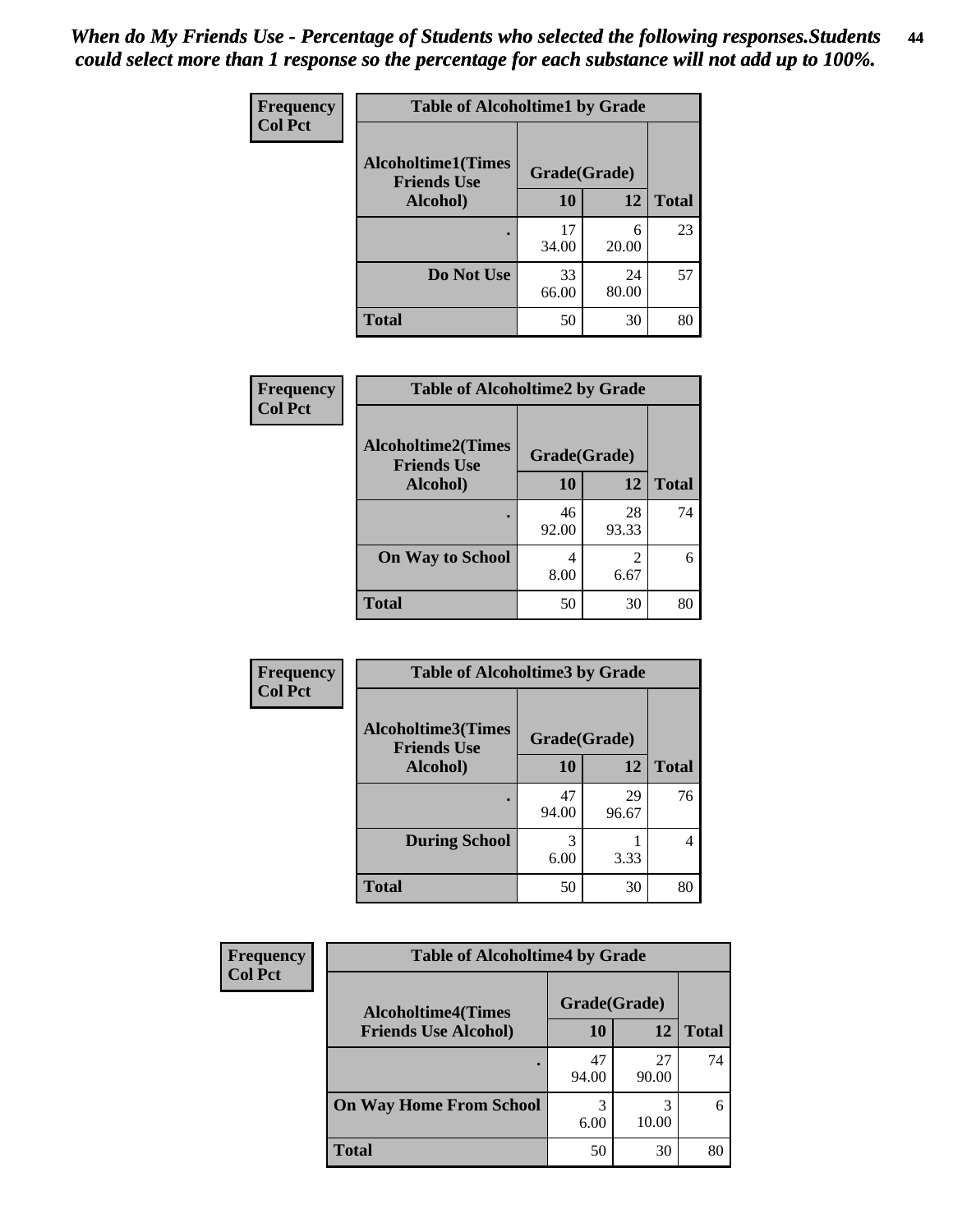*When do My Friends Use - Percentage of Students who selected the following responses.Students could select more than 1 response so the percentage for each substance will not add up to 100%.* **45**

| Frequency      | <b>Table of Alcoholtime5 by Grade</b>           |              |             |              |
|----------------|-------------------------------------------------|--------------|-------------|--------------|
| <b>Col Pct</b> | <b>Alcoholtime5(Times</b><br><b>Friends Use</b> | Grade(Grade) |             |              |
|                | Alcohol)                                        | 10           | <b>12</b>   | <b>Total</b> |
|                |                                                 | 41<br>82.00  | 26<br>86.67 | 67           |
|                | <b>Weeknights</b>                               | q<br>18.00   | 4<br>13.33  | 13           |
|                | <b>Total</b>                                    | 50           | 30          | 80           |

| Frequency      | <b>Table of Alcoholtime6 by Grade</b>           |              |             |              |
|----------------|-------------------------------------------------|--------------|-------------|--------------|
| <b>Col Pct</b> | <b>Alcoholtime6(Times</b><br><b>Friends Use</b> | Grade(Grade) |             |              |
|                | Alcohol)                                        | 10           | 12          | <b>Total</b> |
|                |                                                 | 34<br>68.00  | 22<br>73.33 | 56           |
|                | Weekends                                        | 16<br>32.00  | 8<br>26.67  | 24           |
|                | <b>Total</b>                                    | 50           | 30          | 80           |

| Frequency<br><b>Col Pct</b> | <b>Table of Tobaccotime1 by Grade</b>           |              |             |              |
|-----------------------------|-------------------------------------------------|--------------|-------------|--------------|
|                             | <b>Tobaccotime1(Times</b><br><b>Friends Use</b> | Grade(Grade) |             |              |
|                             | <b>Tobacco</b> )                                | 10           | 12          | <b>Total</b> |
|                             |                                                 | 8<br>16.00   | 4<br>13.33  | 12           |
|                             | Do Not Use                                      | 42<br>84.00  | 26<br>86.67 | 68           |
|                             | <b>Total</b>                                    | 50           | 30          | 80           |

| <b>Frequency</b> | <b>Table of Tobaccotime2 by Grade</b>           |              |             |              |
|------------------|-------------------------------------------------|--------------|-------------|--------------|
| <b>Col Pct</b>   | <b>Tobaccotime2(Times</b><br><b>Friends Use</b> | Grade(Grade) |             |              |
|                  | <b>Tobacco</b> )                                | 10           | 12          | <b>Total</b> |
|                  | ٠                                               | 44<br>88.00  | 27<br>90.00 | 71           |
|                  | <b>On Way to School</b>                         | 6<br>12.00   | 3<br>10.00  | 9            |
|                  | <b>Total</b>                                    | 50           | 30          | 80           |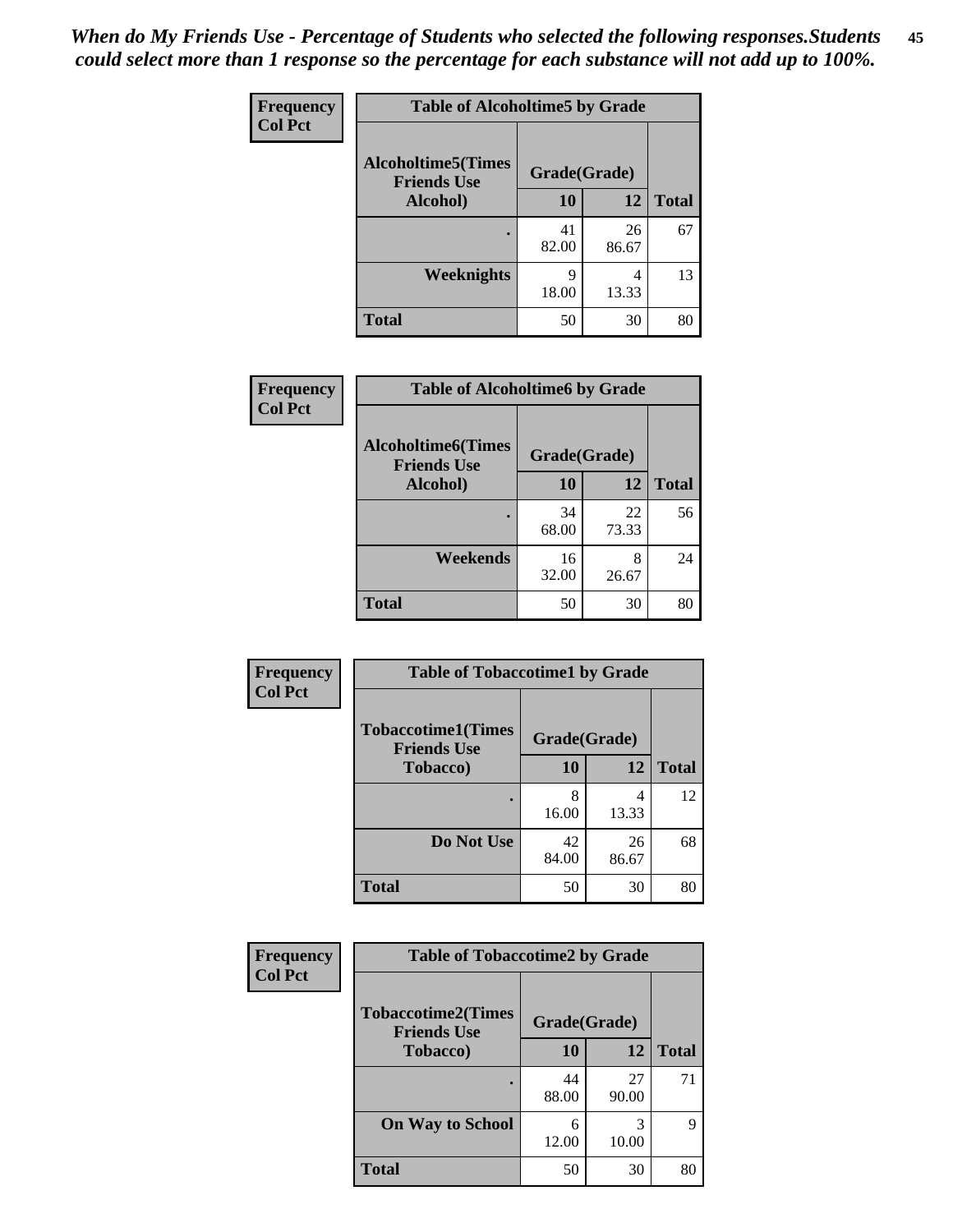| <b>Frequency</b> | <b>Table of Tobaccotime3 by Grade</b>           |              |             |              |
|------------------|-------------------------------------------------|--------------|-------------|--------------|
| <b>Col Pct</b>   | <b>Tobaccotime3(Times</b><br><b>Friends Use</b> | Grade(Grade) |             |              |
|                  | <b>Tobacco</b> )                                | 10           | 12          | <b>Total</b> |
|                  |                                                 | 45<br>90.00  | 29<br>96.67 | 74           |
|                  | <b>During School</b>                            | 10.00        | 3.33        | 6            |
|                  | <b>Total</b>                                    | 50           | 30          | 80           |

| <b>Frequency</b><br><b>Col Pct</b> | <b>Table of Tobaccotime4 by Grade</b> |              |             |              |  |
|------------------------------------|---------------------------------------|--------------|-------------|--------------|--|
|                                    | <b>Tobaccotime4(Times</b>             | Grade(Grade) |             |              |  |
|                                    | <b>Friends Use Tobacco)</b>           | 10           | 12          | <b>Total</b> |  |
|                                    |                                       | 47<br>94.00  | 27<br>90.00 | 74           |  |
|                                    | <b>On Way Home From School</b>        | 3<br>6.00    | 10.00       |              |  |
|                                    | <b>Total</b>                          | 50           | 30          | 80           |  |

| Frequency      | <b>Table of Tobaccotime5 by Grade</b>            |              |             |              |
|----------------|--------------------------------------------------|--------------|-------------|--------------|
| <b>Col Pct</b> | <b>Tobaccotime5</b> (Times<br><b>Friends Use</b> | Grade(Grade) |             |              |
|                | <b>Tobacco</b> )                                 | 10           | 12          | <b>Total</b> |
|                |                                                  | 45<br>90.00  | 25<br>83.33 | 70           |
|                | <b>Weeknights</b>                                | 5<br>10.00   | 5<br>16.67  | 10           |
|                | <b>Total</b>                                     | 50           | 30          | 80           |

| Frequency<br><b>Col Pct</b> | <b>Table of Tobaccotime6 by Grade</b>                           |             |              |    |
|-----------------------------|-----------------------------------------------------------------|-------------|--------------|----|
|                             | <b>Tobaccotime6(Times</b><br>Grade(Grade)<br><b>Friends Use</b> |             |              |    |
| <b>Tobacco</b> )            | 10                                                              | 12          | <b>Total</b> |    |
|                             |                                                                 | 45<br>90.00 | 24<br>80.00  | 69 |
|                             | Weekends                                                        | 5<br>10.00  | 6<br>20.00   | 11 |
|                             | Total                                                           | 50          | 30           | 80 |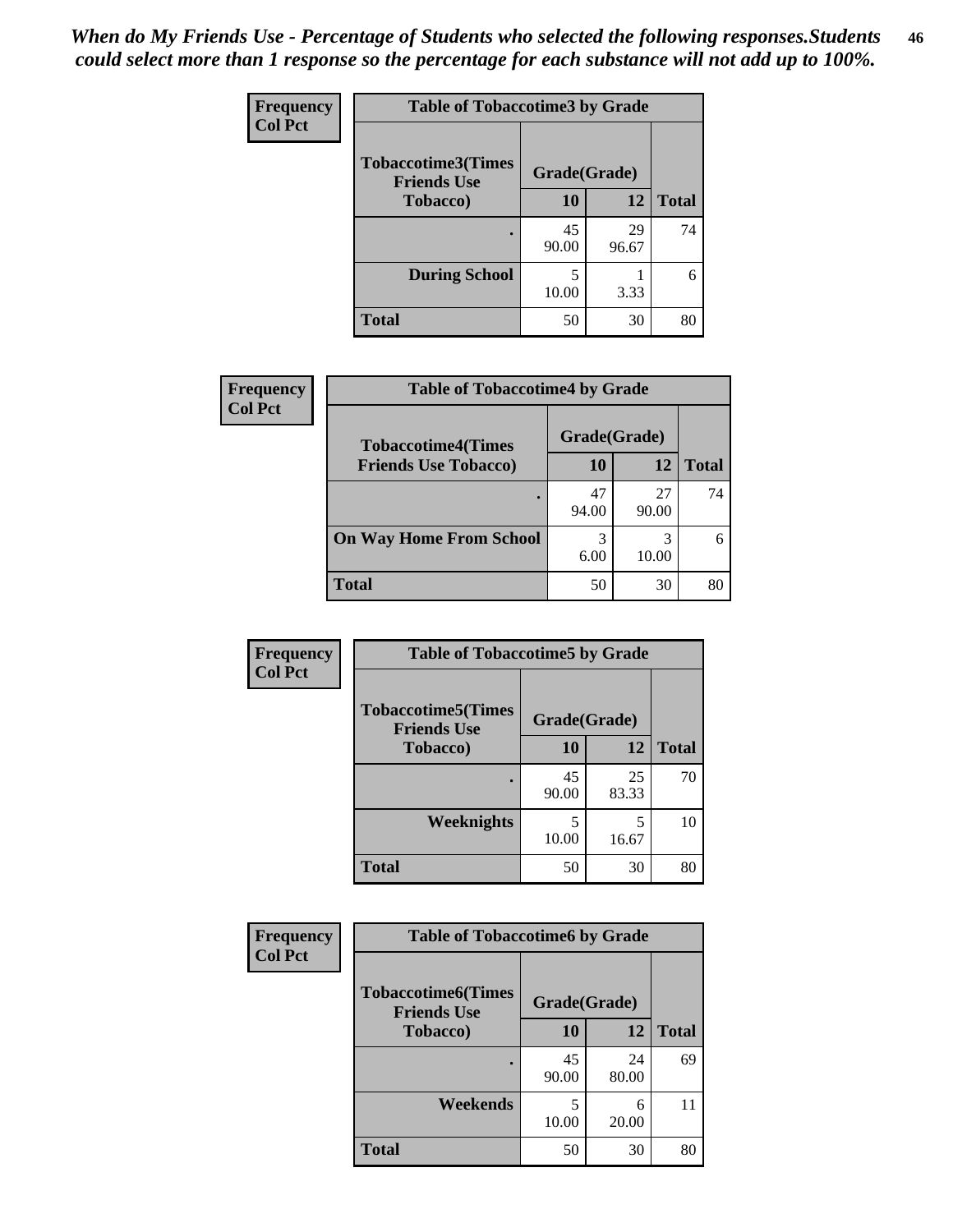| Frequency      | <b>Table of Marijuanatime1 by Grade</b>           |              |             |              |  |
|----------------|---------------------------------------------------|--------------|-------------|--------------|--|
| <b>Col Pct</b> | <b>Marijuanatime1(Times</b><br><b>Friends Use</b> | Grade(Grade) |             |              |  |
|                | Marijuana)                                        | 10           | 12          | <b>Total</b> |  |
|                |                                                   | 22<br>44.00  | 8<br>26.67  | 30           |  |
|                | Do Not Use                                        | 28<br>56.00  | 22<br>73.33 | 50           |  |
|                | <b>Total</b>                                      | 50           | 30          | 80           |  |

| Frequency      | <b>Table of Marijuanatime2 by Grade</b>           |              |             |              |
|----------------|---------------------------------------------------|--------------|-------------|--------------|
| <b>Col Pct</b> | <b>Marijuanatime2(Times</b><br><b>Friends Use</b> | Grade(Grade) |             |              |
|                | Marijuana)                                        | 10           | 12          | <b>Total</b> |
|                |                                                   | 31<br>62.00  | 24<br>80.00 | 55           |
|                | <b>On Way to School</b>                           | 19<br>38.00  | 6<br>20.00  | 25           |
|                | <b>Total</b>                                      | 50           | 30          | 80           |

| Frequency      | <b>Table of Marijuanatime3 by Grade</b>    |              |             |              |
|----------------|--------------------------------------------|--------------|-------------|--------------|
| <b>Col Pct</b> | Marijuanatime3(Times<br><b>Friends Use</b> | Grade(Grade) |             |              |
|                | Marijuana)                                 | 10           | 12          | <b>Total</b> |
|                |                                            | 37<br>74.00  | 24<br>80.00 | 61           |
|                | <b>During School</b>                       | 13<br>26.00  | 6<br>20.00  | 19           |
|                | <b>Total</b>                               | 50           | 30          | 80           |

| <b>Frequency</b> | <b>Table of Marijuanatime4 by Grade</b> |              |             |       |
|------------------|-----------------------------------------|--------------|-------------|-------|
| <b>Col Pct</b>   | <b>Marijuanatime4(Times</b>             | Grade(Grade) |             |       |
|                  | <b>Friends Use Marijuana</b> )          | 10           | 12          | Total |
|                  |                                         | 37<br>74.00  | 24<br>80.00 | 61    |
|                  | <b>On Way Home From School</b>          | 13<br>26.00  | 20.00       | 19    |
|                  | <b>Total</b>                            | 50           | 30          | 80    |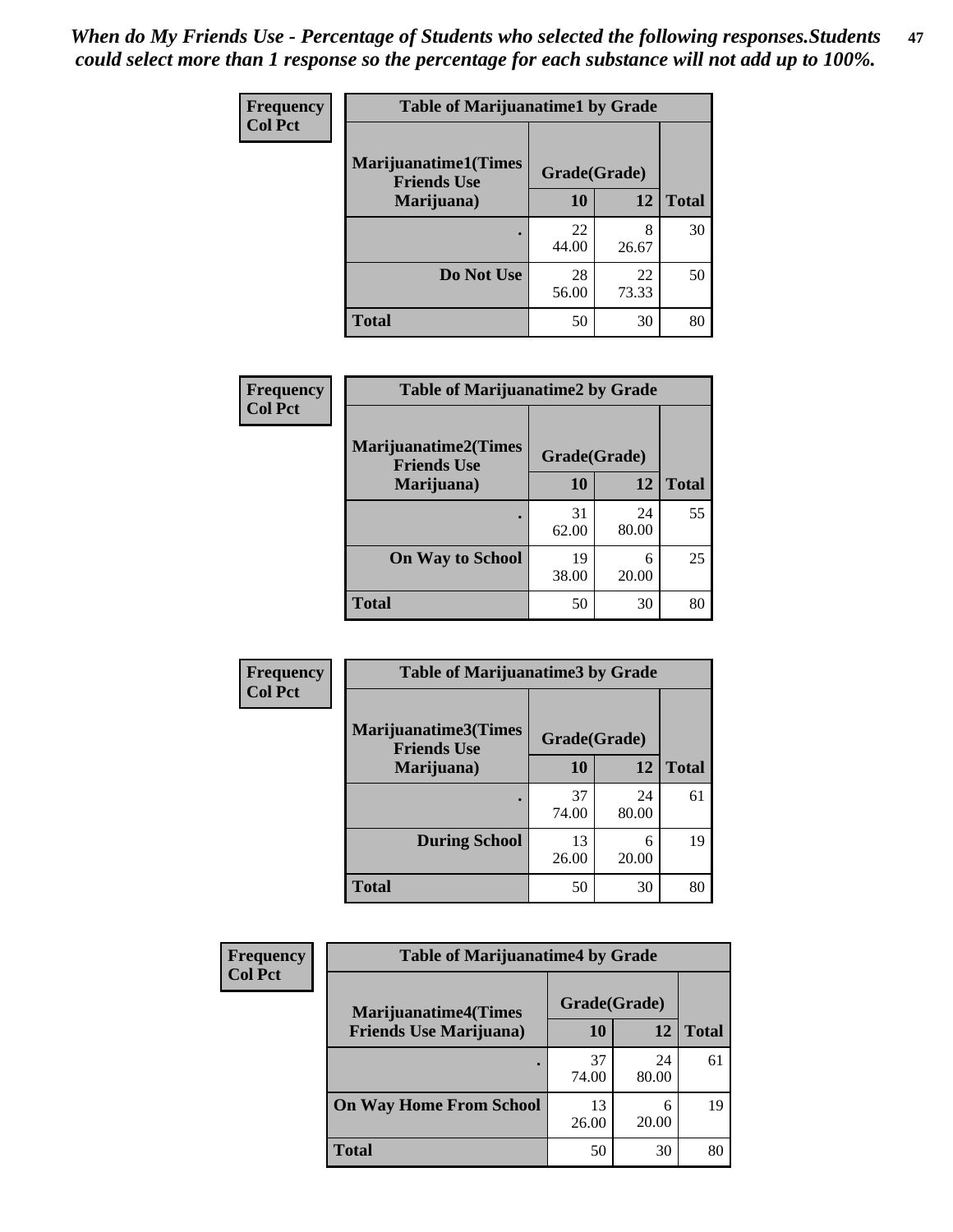| Frequency      | <b>Table of Marijuanatime5 by Grade</b>            |              |             |              |  |
|----------------|----------------------------------------------------|--------------|-------------|--------------|--|
| <b>Col Pct</b> | <b>Marijuanatime5</b> (Times<br><b>Friends Use</b> | Grade(Grade) |             |              |  |
|                | Marijuana)                                         | 10           | 12          | <b>Total</b> |  |
|                |                                                    | 33<br>66.00  | 22<br>73.33 | 55           |  |
|                | Weeknights                                         | 17<br>34.00  | 8<br>26.67  | 25           |  |
|                | <b>Total</b>                                       | 50           | 30          | 80           |  |

| Frequency      | <b>Table of Marijuanatime6 by Grade</b>           |              |             |              |
|----------------|---------------------------------------------------|--------------|-------------|--------------|
| <b>Col Pct</b> | <b>Marijuanatime6(Times</b><br><b>Friends Use</b> | Grade(Grade) |             |              |
|                | Marijuana)                                        | 10           | 12          | <b>Total</b> |
|                |                                                   | 33<br>66.00  | 21<br>70.00 | 54           |
|                | Weekends                                          | 17<br>34.00  | Q<br>30.00  | 26           |
|                | <b>Total</b>                                      | 50           | 30          | 80           |

| Frequency      | <b>Table of Otherdrugtime1 by Grade</b>                 |              |             |              |
|----------------|---------------------------------------------------------|--------------|-------------|--------------|
| <b>Col Pct</b> | <b>Otherdrugtime1(Times</b><br><b>Friends Use Other</b> | Grade(Grade) |             |              |
|                | <b>Illegal Drugs</b> )                                  | 10           | 12          | <b>Total</b> |
|                |                                                         | 4<br>8.00    | 4<br>13.33  | 8            |
|                | Do Not Use                                              | 46<br>92.00  | 26<br>86.67 | 72           |
|                | <b>Total</b>                                            | 50           | 30          | 80           |

| <b>Frequency</b><br><b>Col Pct</b> | <b>Table of Otherdrugtime2 by Grade</b>                 |              |             |              |
|------------------------------------|---------------------------------------------------------|--------------|-------------|--------------|
|                                    | <b>Otherdrugtime2(Times</b><br><b>Friends Use Other</b> | Grade(Grade) |             |              |
|                                    | <b>Illegal Drugs</b> )                                  | 10           | 12          | <b>Total</b> |
|                                    |                                                         | 48<br>96.00  | 27<br>90.00 | 75           |
|                                    | <b>On Way to School</b>                                 | 2<br>4.00    | 3<br>10.00  | 5            |
|                                    | <b>Total</b>                                            | 50           | 30          | 80           |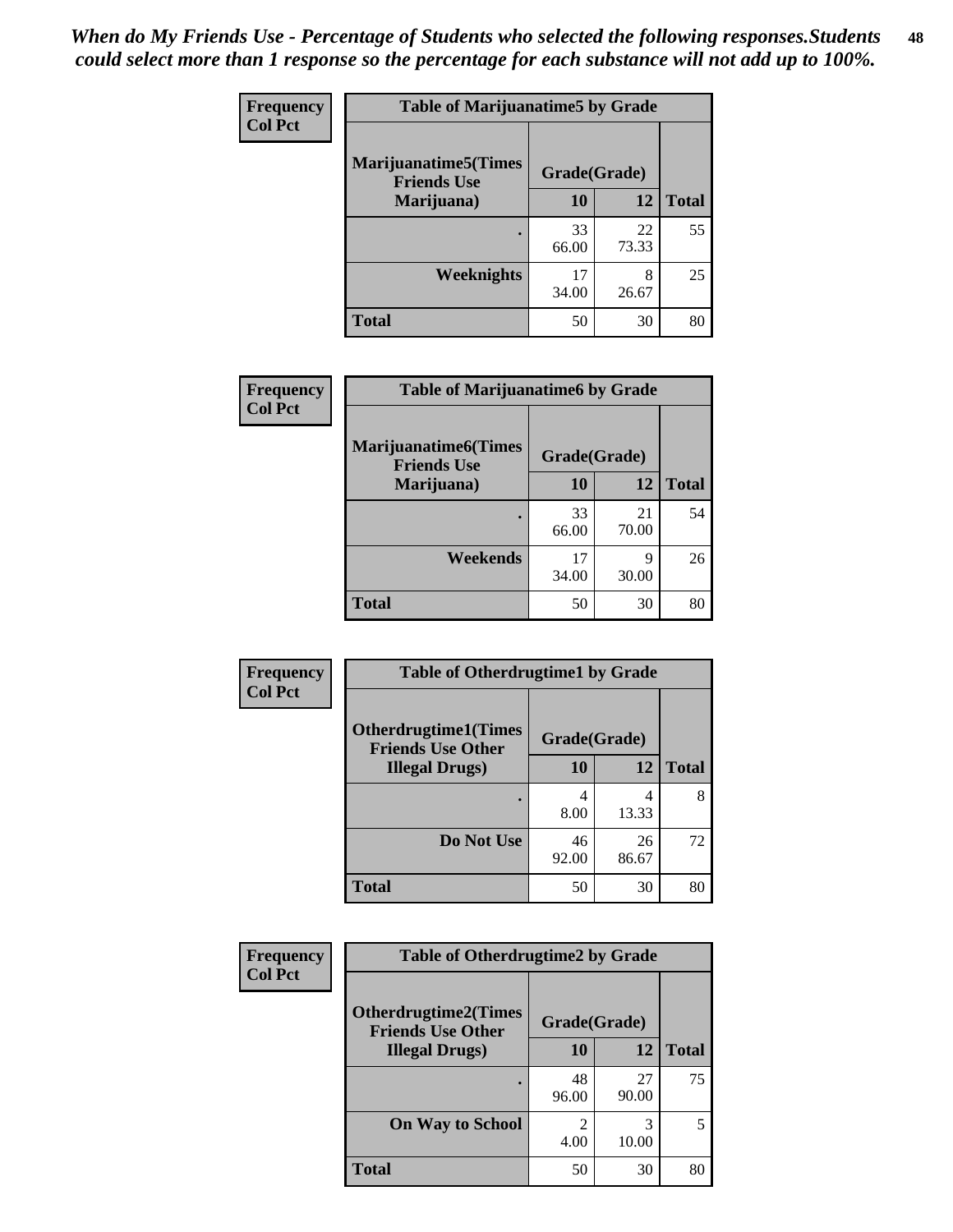| <b>Frequency</b> | <b>Table of Otherdrugtime3 by Grade</b>          |              |             |              |
|------------------|--------------------------------------------------|--------------|-------------|--------------|
| <b>Col Pct</b>   | Otherdrugtime3(Times<br><b>Friends Use Other</b> | Grade(Grade) |             |              |
|                  | <b>Illegal Drugs</b> )                           | 10           | 12          | <b>Total</b> |
|                  |                                                  | 47<br>94.00  | 29<br>96.67 | 76           |
|                  | <b>During School</b>                             | 3<br>6.00    | 3.33        | 4            |
|                  | <b>Total</b>                                     | 50           | 30          | 80           |

| Frequency<br><b>Col Pct</b> | <b>Table of Otherdrugtime4 by Grade</b>                         |              |             |              |
|-----------------------------|-----------------------------------------------------------------|--------------|-------------|--------------|
|                             | <b>Otherdrugtime4(Times</b><br><b>Friends Use Other Illegal</b> | Grade(Grade) |             |              |
|                             | Drugs)                                                          | 10           | 12          | <b>Total</b> |
|                             |                                                                 | 49<br>98.00  | 27<br>90.00 | 76           |
|                             | <b>On Way Home From School</b>                                  | 2.00         | 3<br>10.00  |              |
|                             | <b>Total</b>                                                    | 50           | 30          | 80           |

| <b>Frequency</b> | <b>Table of Otherdrugtime5 by Grade</b>                  |                        |                        |              |  |  |
|------------------|----------------------------------------------------------|------------------------|------------------------|--------------|--|--|
| <b>Col Pct</b>   | <b>Otherdrugtime5</b> (Times<br><b>Friends Use Other</b> | Grade(Grade)           |                        |              |  |  |
|                  | <b>Illegal Drugs</b> )                                   | 10                     | 12                     | <b>Total</b> |  |  |
|                  |                                                          | 48<br>96.00            | 28<br>93.33            | 76           |  |  |
|                  | Weeknights                                               | $\mathfrak{D}$<br>4.00 | $\overline{c}$<br>6.67 | 4            |  |  |
|                  | <b>Total</b>                                             | 50                     | 30                     | 80           |  |  |

| <b>Frequency</b> | <b>Table of Otherdrugtime6 by Grade</b>                 |                                  |             |              |  |
|------------------|---------------------------------------------------------|----------------------------------|-------------|--------------|--|
| <b>Col Pct</b>   | <b>Otherdrugtime6(Times</b><br><b>Friends Use Other</b> | Grade(Grade)                     |             |              |  |
|                  | <b>Illegal Drugs</b> )                                  | 10                               | 12          | <b>Total</b> |  |
|                  |                                                         | 48<br>96.00                      | 24<br>80.00 | 72           |  |
|                  | Weekends                                                | $\overline{\mathcal{L}}$<br>4.00 | 6<br>20.00  | 8            |  |
|                  | Total                                                   | 50                               | 30          | 80           |  |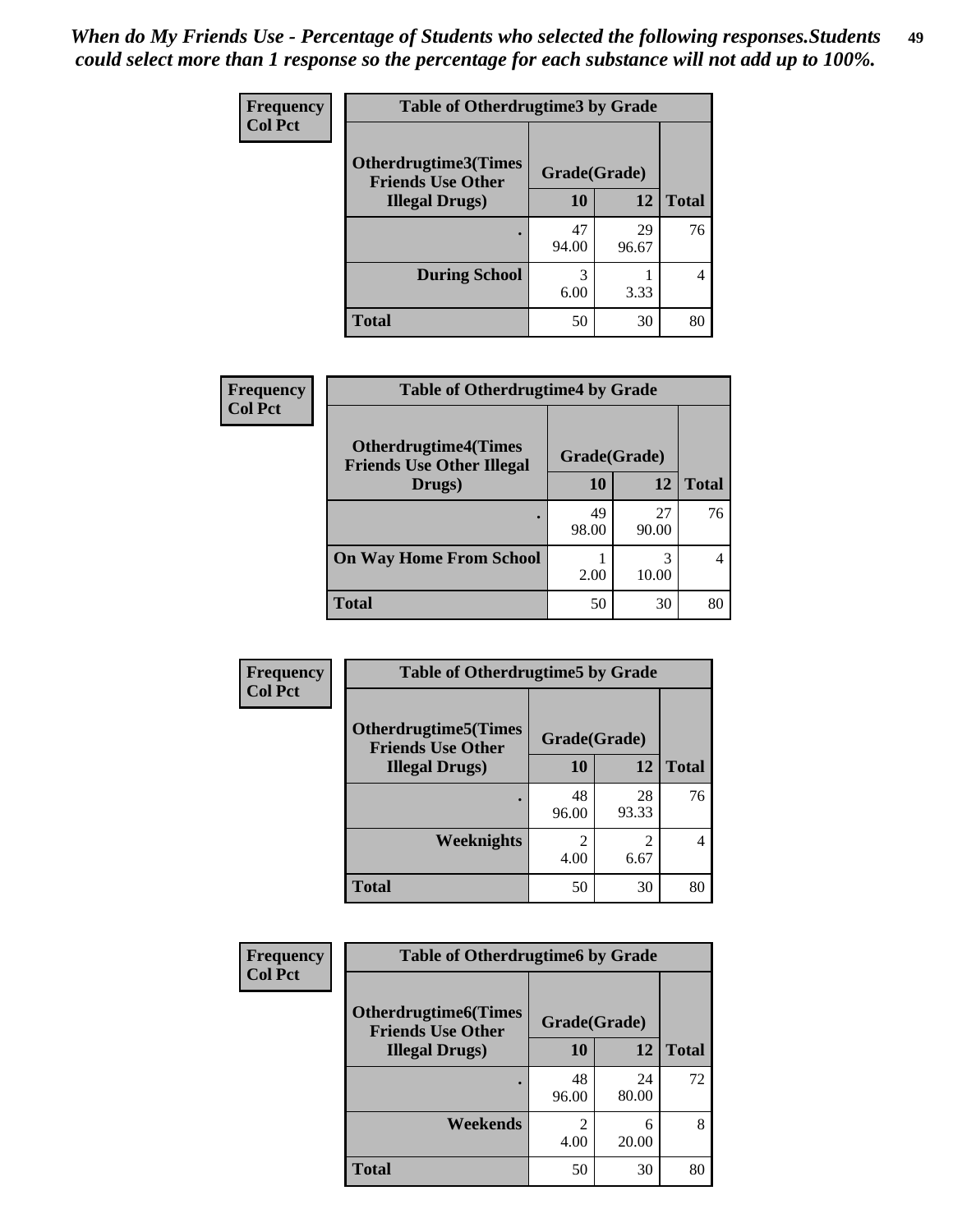| Frequency      | <b>Table of Educationalcohol by Grade</b>                                                                  |              |             |              |  |
|----------------|------------------------------------------------------------------------------------------------------------|--------------|-------------|--------------|--|
| <b>Col Pct</b> | Educationalcohol(I<br>have been taught<br>about alcohol,<br>tobacco,<br>and other drugs<br>within the last | Grade(Grade) |             |              |  |
|                | year at school)                                                                                            | 10           | 12          | <b>Total</b> |  |
|                | <b>Yes</b>                                                                                                 | 31<br>62.00  | 12<br>40.00 | 43           |  |
|                | N <sub>0</sub>                                                                                             | 19<br>38.00  | 18<br>60.00 | 37           |  |
|                | <b>Total</b>                                                                                               | 50           | 30          | 80           |  |

| Frequency      | <b>Table of Eversmoked by Grade</b> |              |             |              |  |
|----------------|-------------------------------------|--------------|-------------|--------------|--|
| <b>Col Pct</b> | Eversmoked(I<br>have smoked         | Grade(Grade) |             |              |  |
|                | a cigarette)                        | 10           | 12          | <b>Total</b> |  |
|                | Yes                                 | 6<br>12.00   | 4<br>13.33  | 10           |  |
|                | N <sub>0</sub>                      | 44<br>88.00  | 26<br>86.67 | 70           |  |
|                | <b>Total</b>                        | 50           | 30          | 80           |  |

| Frequency      | <b>Table of Drovedrinking by Grade</b>                                                                              |                      |             |              |  |  |
|----------------|---------------------------------------------------------------------------------------------------------------------|----------------------|-------------|--------------|--|--|
| <b>Col Pct</b> | Drovedrinking(In<br>the past 30 days I<br>have driven a car<br>or other vehicle<br>while I was<br>drinking alcohol) | Grade(Grade)<br>10   | 12          | <b>Total</b> |  |  |
|                | Yes                                                                                                                 | $\mathbf{0}$<br>0.00 | 3.33        |              |  |  |
|                | N <sub>0</sub>                                                                                                      | 50<br>100.00         | 29<br>96.67 | 79           |  |  |
|                | <b>Total</b>                                                                                                        | 50                   | 30          | 80           |  |  |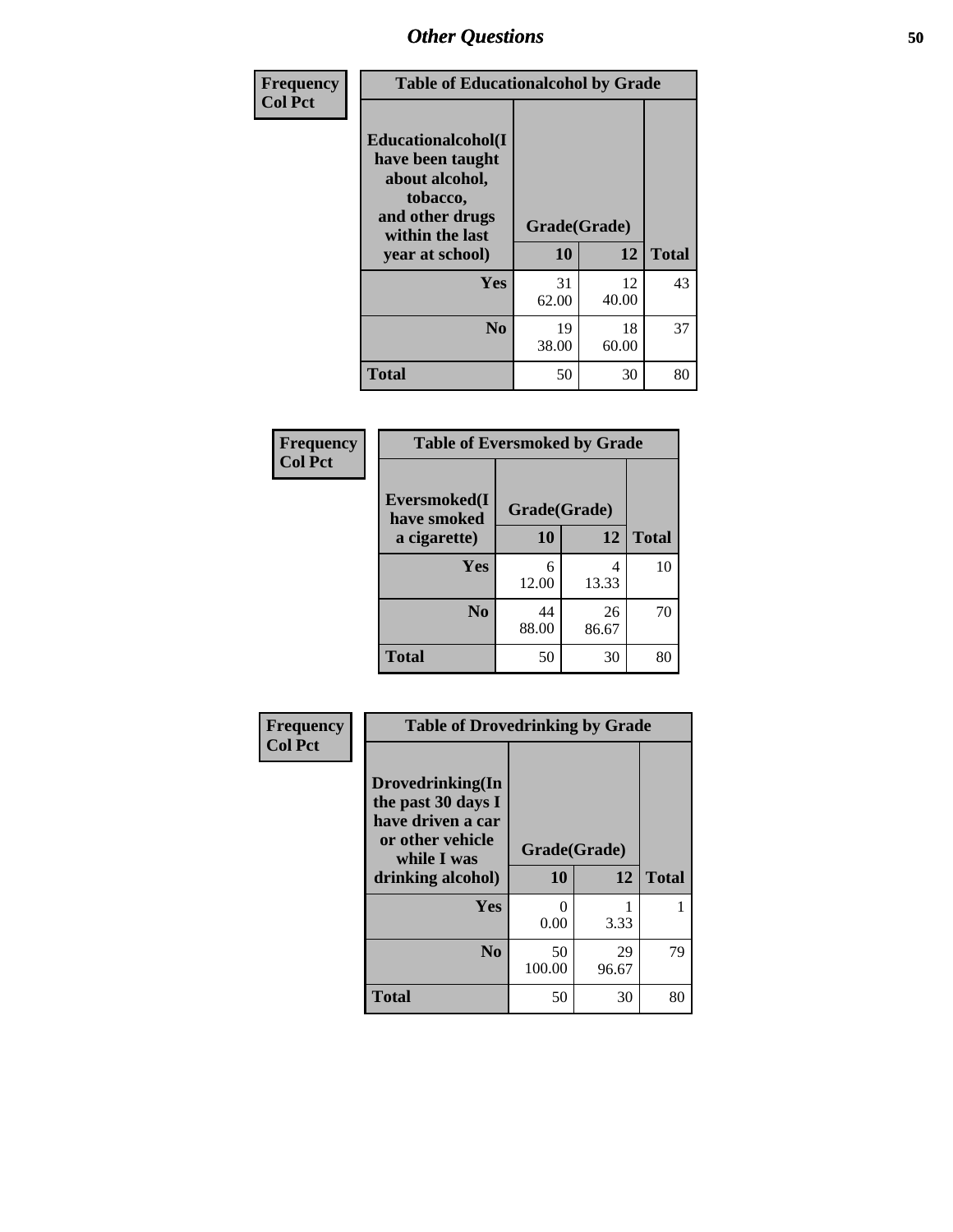| Frequency      | <b>Table of Rodedrinking by Grade</b>                                                                                  |                    |                        |              |  |  |
|----------------|------------------------------------------------------------------------------------------------------------------------|--------------------|------------------------|--------------|--|--|
| <b>Col Pct</b> | Rodedrinking(In<br>the past 30 days<br>I have ridden in<br>a car with a<br>driver who had<br>been drinking<br>alcohol) | Grade(Grade)<br>10 | 12                     | <b>Total</b> |  |  |
|                |                                                                                                                        |                    |                        |              |  |  |
|                | <b>Yes</b>                                                                                                             | 14.00              | $\overline{2}$<br>6.67 | 9            |  |  |
|                | N <sub>0</sub>                                                                                                         | 43<br>86.00        | 28<br>93.33            | 71           |  |  |
|                | <b>Total</b>                                                                                                           | 50                 | 30                     | 80           |  |  |

#### **Frequency Col Pct**

| <b>Table of Drugsschool by Grade</b>                                                                   |              |                |              |  |  |  |
|--------------------------------------------------------------------------------------------------------|--------------|----------------|--------------|--|--|--|
| <b>Drugsschool</b> (During<br>the past 12 months,<br>I have been offered,<br>sold,<br>or given illegal | Grade(Grade) |                |              |  |  |  |
| drugs on school                                                                                        |              |                |              |  |  |  |
| property)                                                                                              | 10           | 12             | <b>Total</b> |  |  |  |
| Yes                                                                                                    | 8            | $\mathfrak{D}$ | 10           |  |  |  |
|                                                                                                        | 16.00        | 6.67           |              |  |  |  |
| N <sub>0</sub>                                                                                         | 42           | 28             | 70           |  |  |  |
|                                                                                                        | 84.00        | 93.33          |              |  |  |  |

| Frequency      | <b>Table of Helpbullied by Grade</b>                                   |             |                        |              |  |  |  |
|----------------|------------------------------------------------------------------------|-------------|------------------------|--------------|--|--|--|
| <b>Col Pct</b> | $Helpb$ ullied $(I$<br>would help<br>someone who was<br>being bullied) | <b>10</b>   | Grade(Grade)<br>12     | <b>Total</b> |  |  |  |
|                |                                                                        |             |                        |              |  |  |  |
|                | <b>Strongly Agree</b>                                                  | 11<br>22.00 | 15<br>50.00            | 26           |  |  |  |
|                | <b>Somewhat Agree</b>                                                  | 21<br>42.00 | 11<br>36.67            | 32           |  |  |  |
|                | <b>Somewhat Disagree</b>                                               | 12<br>24.00 | 2<br>6.67              | 14           |  |  |  |
|                | <b>Strongly Disagree</b>                                               | 6<br>12.00  | $\mathfrak{D}$<br>6.67 | 8            |  |  |  |
|                | <b>Total</b>                                                           | 50          | 30                     | 80           |  |  |  |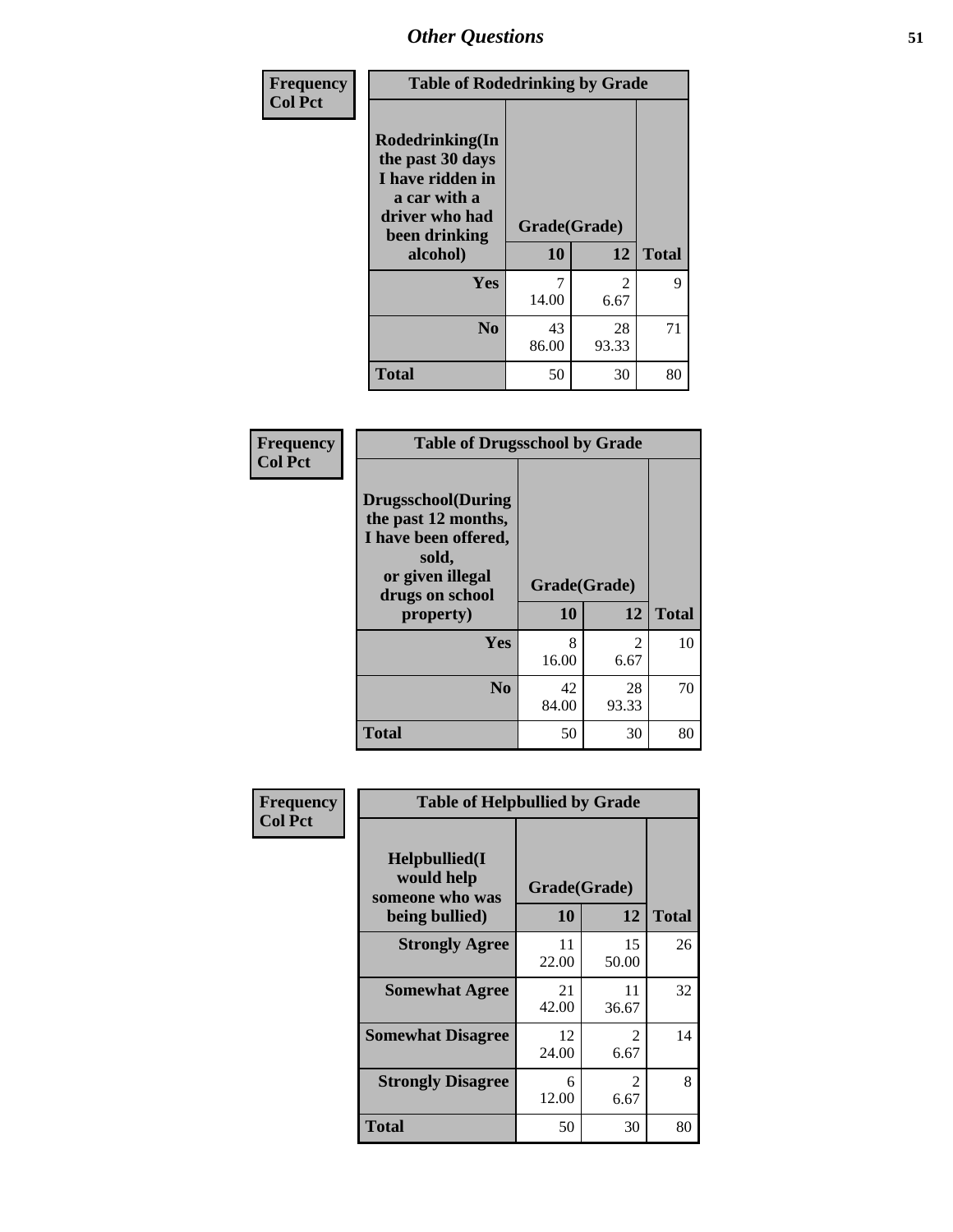*Other Questions* **52**

| <b>Frequency</b> | <b>Table of Grade by Bingedrinking</b> |                                                                                                                       |                   |                               |                   |              |
|------------------|----------------------------------------|-----------------------------------------------------------------------------------------------------------------------|-------------------|-------------------------------|-------------------|--------------|
| <b>Row Pct</b>   |                                        | <b>Bingedrinking</b> (I have<br>drunk five or more<br>drinks of alcohol at one<br>sitting during the last<br>30 days) |                   |                               |                   |              |
|                  | Grade(Grade)                           | 0<br><b>Days</b>                                                                                                      | 1 or<br>2<br>days | <b>10</b><br>to<br>19<br>days | All<br>30<br>days | <b>Total</b> |
|                  | 10                                     | 49<br>98.00                                                                                                           | 2.00              | 0<br>0.00                     | 0<br>0.00         | 50           |
|                  | 12                                     | 28<br>93.33                                                                                                           | 0<br>0.00         | 3.33                          | 3.33              | 30           |
|                  | <b>Total</b>                           | 77                                                                                                                    | 1                 | 1                             | 1                 | 80           |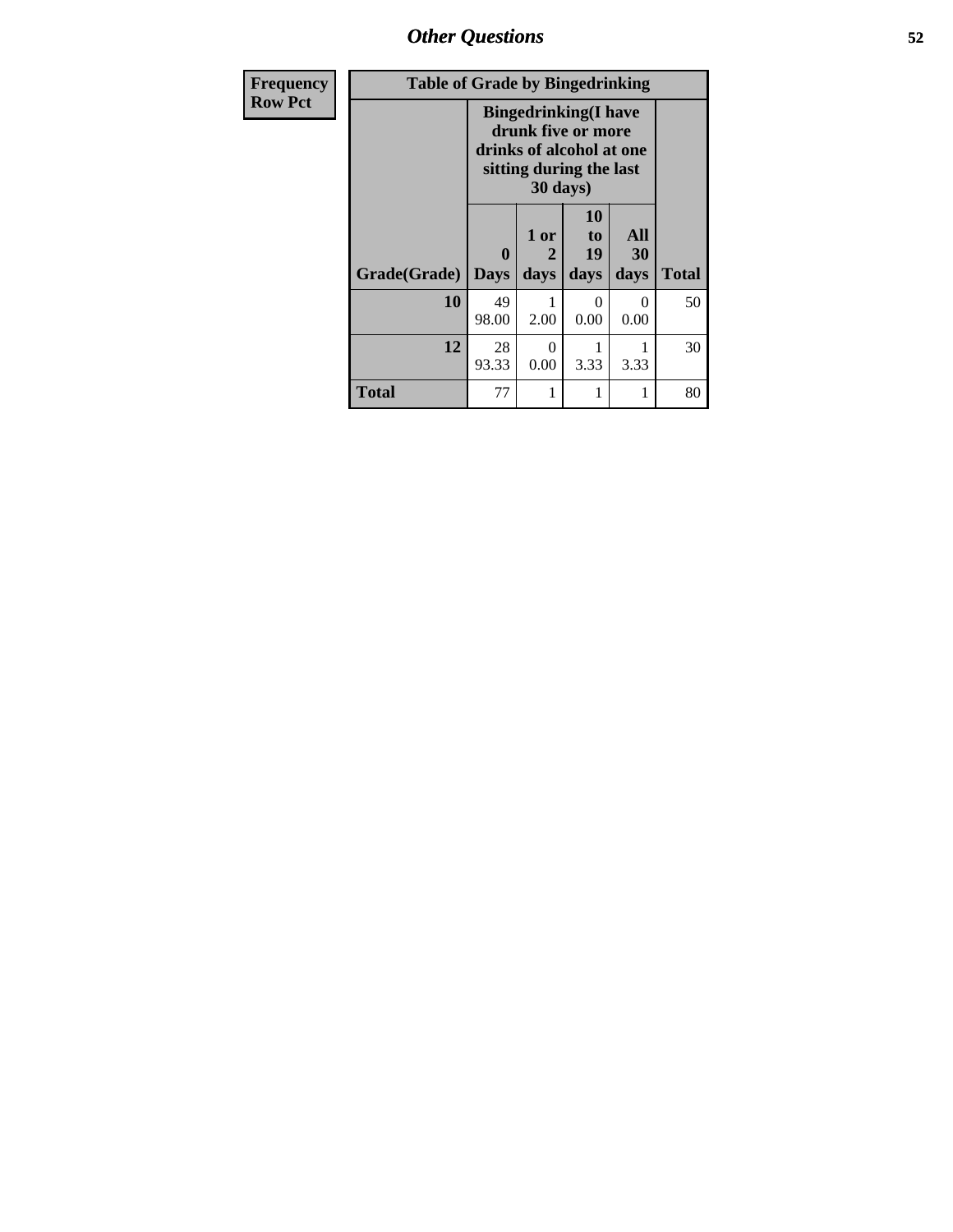### *Nutrition* **53**

| Frequency      |  |
|----------------|--|
| <b>Row Pct</b> |  |
|                |  |

| <b>Table of Grade by Dairy</b> |                                                                                                                                  |                                                                 |            |            |    |  |  |
|--------------------------------|----------------------------------------------------------------------------------------------------------------------------------|-----------------------------------------------------------------|------------|------------|----|--|--|
|                                |                                                                                                                                  | Dairy (I eat at least 3 servings of dairy<br>products each day) |            |            |    |  |  |
| Grade(Grade)                   | <b>Somewhat</b><br><b>Somewhat</b><br><b>Strongly</b><br><b>Strongly</b><br><b>Disagree</b><br>Agree<br><b>Disagree</b><br>Agree |                                                                 |            |            |    |  |  |
| 10                             | 15<br>30.00                                                                                                                      | 22<br>44.00                                                     | 5<br>10.00 | 8<br>16.00 | 50 |  |  |
| 12                             | 8<br>26.67                                                                                                                       | 14<br>46.67                                                     | 5<br>16.67 | 3<br>10.00 | 30 |  |  |
| Total                          | 23                                                                                                                               | 36                                                              | 10         | 11         | 80 |  |  |

| <b>Frequency</b> | <b>Table of Grade by Fruitveg</b> |                                                                          |             |                                      |                                    |              |  |
|------------------|-----------------------------------|--------------------------------------------------------------------------|-------------|--------------------------------------|------------------------------------|--------------|--|
| <b>Row Pct</b>   |                                   | Fruitveg(I eat at least 5 servings of fruits<br>and vegetables each day) |             |                                      |                                    |              |  |
|                  | Grade(Grade)                      | <b>Strongly</b><br>Agree                                                 | Agree       | Somewhat Somewhat<br><b>Disagree</b> | <b>Strongly</b><br><b>Disagree</b> | <b>Total</b> |  |
|                  | 10                                | 10<br>20.00                                                              | 14<br>28.00 | 34.00                                | 9<br>18.00                         | 50           |  |
|                  | 12                                | 6<br>20.00                                                               | 8<br>26.67  | 12<br>40.00                          | 4<br>13.33                         | 30           |  |
|                  | <b>Total</b>                      | 16                                                                       | 22          | 29                                   | 13                                 | 80           |  |

| Frequency      | <b>Table of Grade by Cafeteriahealthy</b> |                          |                                                                       |                                        |                                    |              |  |
|----------------|-------------------------------------------|--------------------------|-----------------------------------------------------------------------|----------------------------------------|------------------------------------|--------------|--|
| <b>Row Pct</b> |                                           |                          | Cafeteriahealthy (School meals in my<br>school cafeteria are healthy) |                                        |                                    |              |  |
|                | Grade(Grade)                              | <b>Strongly</b><br>Agree | Agree                                                                 | Somewhat   Somewhat<br><b>Disagree</b> | <b>Strongly</b><br><b>Disagree</b> | <b>Total</b> |  |
|                | 10                                        | 10.00                    | 23<br>46.00                                                           | 14.00                                  | 15<br>30.00                        | 50           |  |
|                | 12                                        | $\overline{2}$<br>6.67   | 12<br>40.00                                                           | 30.00                                  | 23.33                              | 30           |  |
|                | <b>Total</b>                              | ⇁                        | 35                                                                    | 16                                     | 22                                 | 80           |  |

| <b>Frequency</b> |
|------------------|
| <b>Row Pct</b>   |

| <b>Table of Grade by Cafeterianutrition</b> |                                                                                                                            |                                                                                           |            |             |    |  |
|---------------------------------------------|----------------------------------------------------------------------------------------------------------------------------|-------------------------------------------------------------------------------------------|------------|-------------|----|--|
|                                             |                                                                                                                            | <b>Cafeterianutrition</b> (Facts about nutrition<br>are available in my school cafeteria) |            |             |    |  |
| Grade(Grade)                                | Somewhat   Somewhat<br><b>Strongly</b><br><b>Strongly</b><br><b>Disagree</b><br>Agree<br>Disagree<br><b>Total</b><br>Agree |                                                                                           |            |             |    |  |
| 10                                          | 11<br>22.00                                                                                                                | 13<br>26.00                                                                               | 9<br>18.00 | 17<br>34.00 | 50 |  |
| 12                                          | 8<br>26.67                                                                                                                 | 10<br>33.33                                                                               | 23.33      | 5<br>16.67  | 30 |  |
| <b>Total</b>                                | 19                                                                                                                         | 23                                                                                        | 16         | 22          | 80 |  |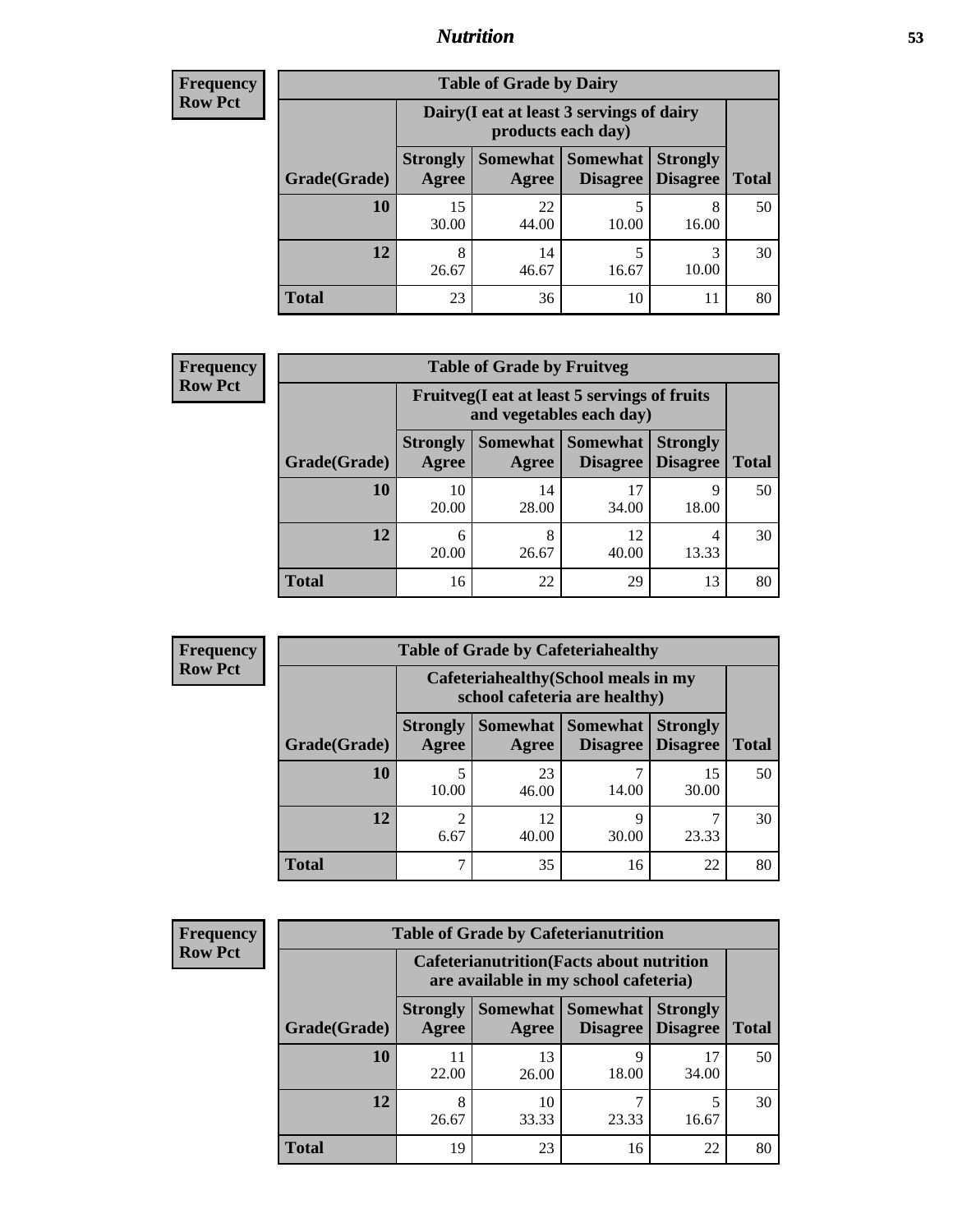### *Nutrition* **54**

| <b>Frequency</b> |
|------------------|
| Row Pct          |

| <b>Table of Grade by Schoollunch</b> |                          |                                                                                                  |           |       |    |  |  |
|--------------------------------------|--------------------------|--------------------------------------------------------------------------------------------------|-----------|-------|----|--|--|
|                                      |                          | Schoollunch(I eat school lunch three or<br>more times per week)                                  |           |       |    |  |  |
| Grade(Grade)                         | <b>Strongly</b><br>Agree | Somewhat   Somewhat  <br><b>Strongly</b><br><b>Disagree</b><br>Disagree<br><b>Total</b><br>Agree |           |       |    |  |  |
| 10                                   | 23<br>46.00              | 13<br>26.00                                                                                      | 3<br>6.00 | 22.00 | 50 |  |  |
| 12                                   | 11<br>36.67              | 6<br>20.00                                                                                       | 2<br>6.67 | 36.67 | 30 |  |  |
| <b>Total</b>                         | 34                       | 19                                                                                               | 5         | 22    | 80 |  |  |

| <b>Frequency</b> |  |
|------------------|--|
| <b>Row Pct</b>   |  |

| V | <b>Table of Grade by Foodchoices</b> |                          |                                                                     |                               |                                    |              |
|---|--------------------------------------|--------------------------|---------------------------------------------------------------------|-------------------------------|------------------------------------|--------------|
|   |                                      |                          | Foodchoices (I make healthy food choices in<br>my school cafeteria) |                               |                                    |              |
|   | Grade(Grade)                         | <b>Strongly</b><br>Agree | Agree                                                               | Somewhat Somewhat<br>Disagree | <b>Strongly</b><br><b>Disagree</b> | <b>Total</b> |
|   | 10                                   | 14.00                    | 22<br>44.00                                                         | 14.00                         | 14<br>28.00                        | 50           |
|   | 12                                   | 6<br>20.00               | 8<br>26.67                                                          | 23.33                         | 9<br>30.00                         | 30           |
|   | <b>Total</b>                         | 13                       | 30                                                                  | 14                            | 23                                 | 80           |

| <b>Frequency</b> | <b>Table of Grade by Wholewheat</b> |                                                                                     |             |                                      |                                    |              |
|------------------|-------------------------------------|-------------------------------------------------------------------------------------|-------------|--------------------------------------|------------------------------------|--------------|
| <b>Row Pct</b>   |                                     | Wholewheat (There are whole wheat and<br>multigrain breads and cereals available in |             |                                      |                                    |              |
|                  | Grade(Grade)                        | <b>Strongly</b><br>Agree                                                            | Agree       | Somewhat Somewhat<br><b>Disagree</b> | <b>Strongly</b><br><b>Disagree</b> | <b>Total</b> |
|                  | 10                                  | 12<br>24.00                                                                         | 23<br>46.00 | 14.00                                | 8<br>16.00                         | 50           |
|                  | 12                                  | 23.33                                                                               | 11<br>36.67 | 23.33                                | 16.67                              | 30           |
|                  | <b>Total</b>                        | 19                                                                                  | 34          | 14                                   | 13                                 | 80           |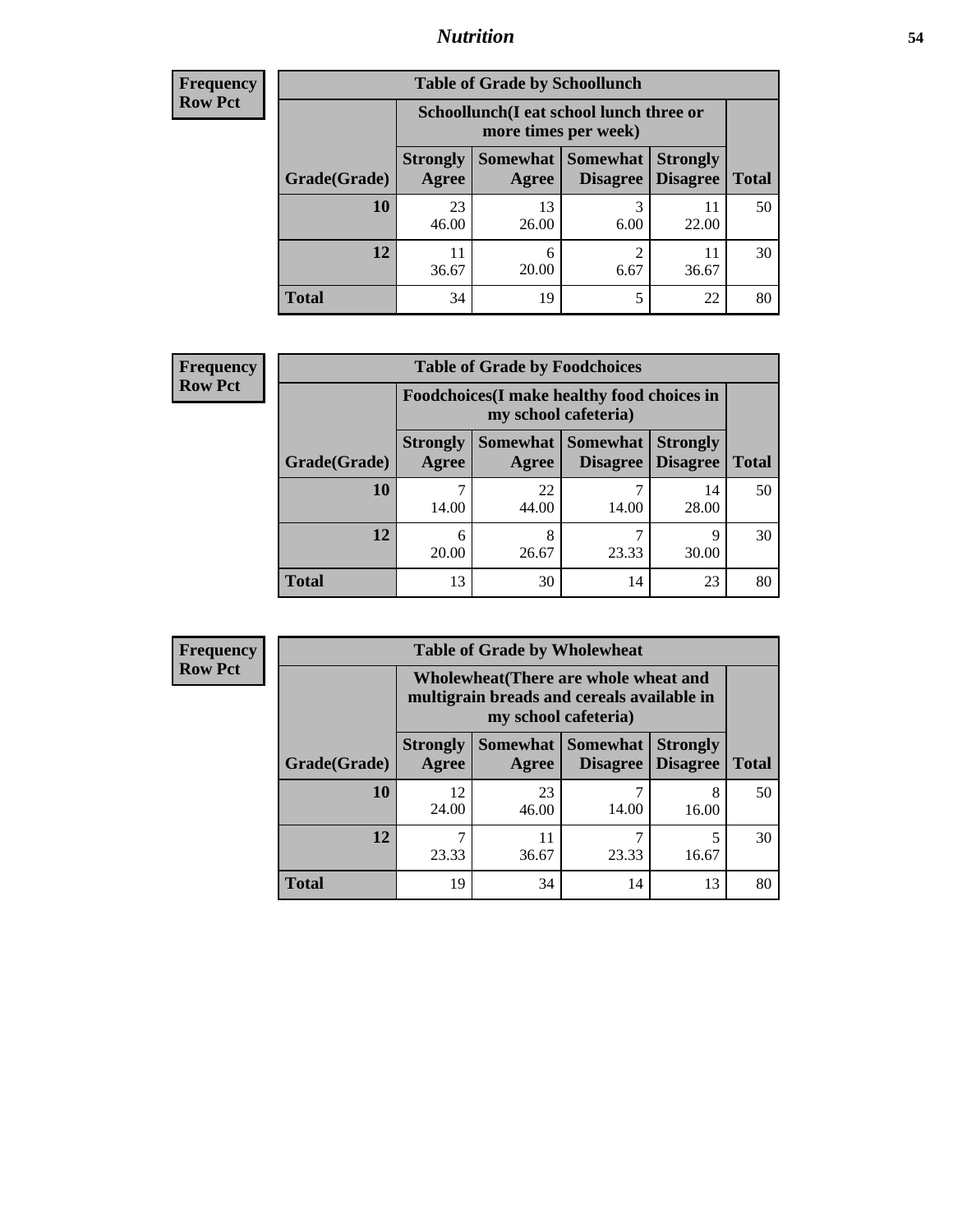### *Nutrition* **55**

**Frequency Row Pct**

| <b>Table of Grade by Healthyvending</b> |                                                                                                                                               |                     |                                    |                                    |              |  |
|-----------------------------------------|-----------------------------------------------------------------------------------------------------------------------------------------------|---------------------|------------------------------------|------------------------------------|--------------|--|
|                                         | Healthyvending (If only healthy snacks and<br>beverages were available in the vending<br>machines during the school day,<br>I would buy them) |                     |                                    |                                    |              |  |
| Grade(Grade)                            | <b>Strongly</b><br>Agree                                                                                                                      | Somewhat  <br>Agree | <b>Somewhat</b><br><b>Disagree</b> | <b>Strongly</b><br><b>Disagree</b> | <b>Total</b> |  |
| 10                                      | 14<br>28.00                                                                                                                                   | 14<br>28.00         | 10<br>20.00                        | 12<br>24.00                        | 50           |  |
| 12                                      | 11<br>36.67                                                                                                                                   | 10<br>33.33         | 4<br>13.33                         | 5<br>16.67                         | 30           |  |
| <b>Total</b>                            | 25                                                                                                                                            | 24                  | 14                                 | 17                                 | 80           |  |

**Frequency Row Pct**

| <b>Table of Grade by Schoolbreakfast</b> |                                                                                                                                         |             |                                        |                                    |              |  |
|------------------------------------------|-----------------------------------------------------------------------------------------------------------------------------------------|-------------|----------------------------------------|------------------------------------|--------------|--|
|                                          | Schoolbreakfast (If breakfast were<br>available at school,<br>but outside the cafeteria,<br>I would eat breakfast at school more often) |             |                                        |                                    |              |  |
| Grade(Grade)                             | <b>Strongly</b><br>Agree                                                                                                                | Agree       | Somewhat   Somewhat<br><b>Disagree</b> | <b>Strongly</b><br><b>Disagree</b> | <b>Total</b> |  |
| 10                                       | 16<br>32.00                                                                                                                             | 14<br>28.00 | 6<br>12.00                             | 14<br>28.00                        | 50           |  |
| 12                                       | 16<br>53.33                                                                                                                             | 6<br>20.00  | 5<br>16.67                             | 3<br>10.00                         | 30           |  |
| <b>Total</b>                             | 32                                                                                                                                      | 20          | 11                                     | 17                                 | 80           |  |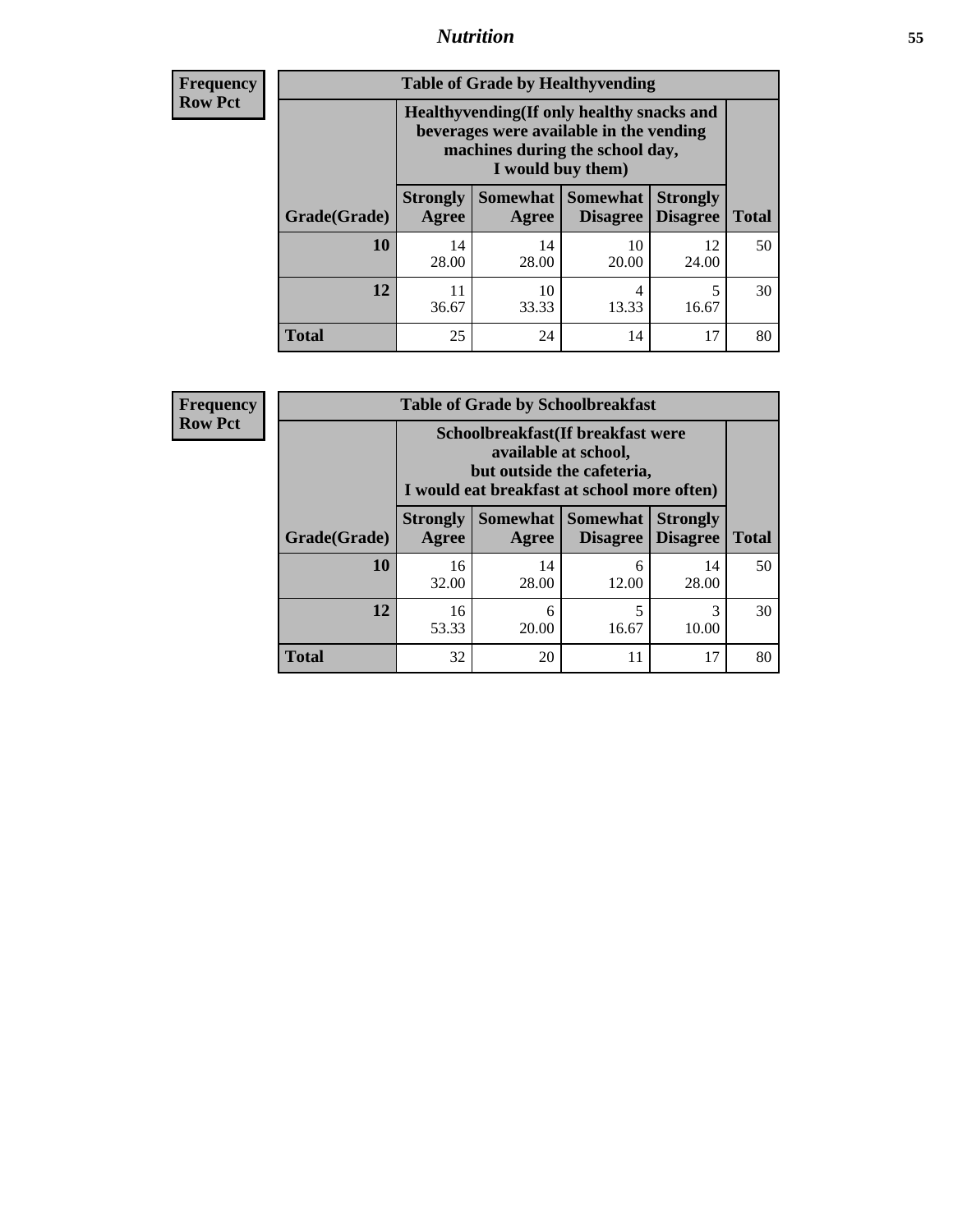| Frequency<br><b>Col Pct</b> | <b>Table of Educationaids by Grade</b>                                                      |              |             |              |  |  |
|-----------------------------|---------------------------------------------------------------------------------------------|--------------|-------------|--------------|--|--|
|                             | <b>Educationaids</b> (I<br>have been<br>taught about<br><b>HIV/AIDS</b> at<br>school in the | Grade(Grade) |             |              |  |  |
|                             | past year)                                                                                  | 10           | 12          | <b>Total</b> |  |  |
|                             | Yes                                                                                         | 36<br>72.00  | 18<br>60.00 | 54           |  |  |
|                             | N <sub>0</sub>                                                                              | 14<br>28.00  | 12<br>40.00 | 26           |  |  |
|                             | <b>Total</b>                                                                                | 50           | 30          | 80           |  |  |

| Frequency      | <b>Table of Educationcharacter by Grade</b>                 |              |             |              |  |  |
|----------------|-------------------------------------------------------------|--------------|-------------|--------------|--|--|
| <b>Col Pct</b> | Educationcharacter(I<br>have been taught<br>about character |              |             |              |  |  |
|                | education in the past                                       | Grade(Grade) |             |              |  |  |
|                | year at school)                                             | 10           | 12          | <b>Total</b> |  |  |
|                | Yes                                                         | 35<br>70.00  | 21<br>70.00 | 56           |  |  |
|                | N <sub>0</sub>                                              | 15<br>30.00  | 9<br>30.00  | 24           |  |  |
|                | <b>Total</b>                                                | 50           | 30          | 80           |  |  |

| Frequency      | <b>Table of Gradcoach1 by Grade</b>              |              |             |              |
|----------------|--------------------------------------------------|--------------|-------------|--------------|
| <b>Col Pct</b> | Gradcoach1(I<br>know who my<br><b>Graduation</b> | Grade(Grade) |             |              |
|                | Coach is)                                        | 10           | 12          | <b>Total</b> |
|                | Yes                                              | 10<br>20.00  | 25<br>83.33 | 35           |
|                | N <sub>0</sub>                                   | 40<br>80.00  | 5<br>16.67  | 45           |
|                | <b>Total</b>                                     | 50           | 30          | 80           |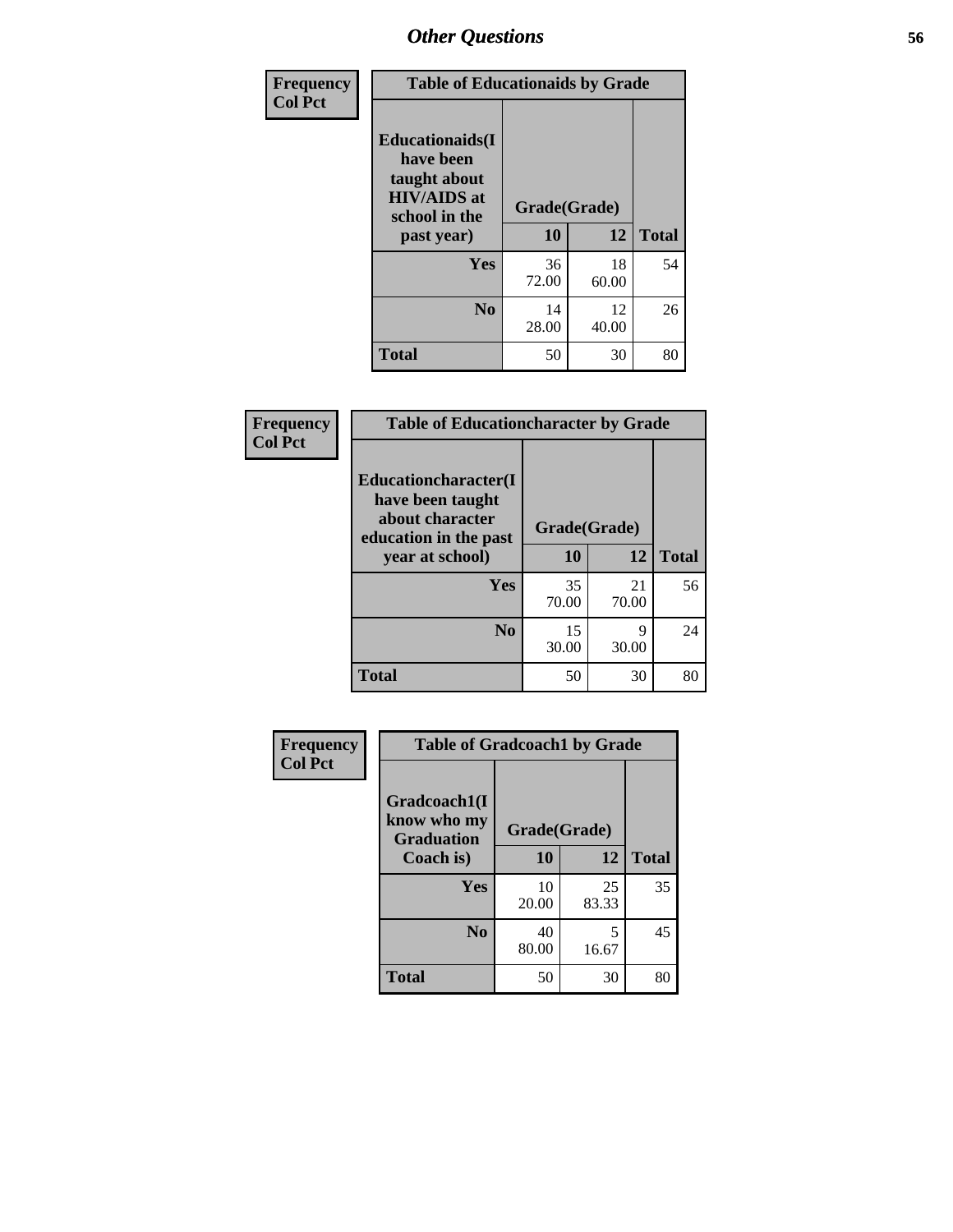| Frequency      | <b>Table of Gradcoach2 by Grade</b> |              |             |              |
|----------------|-------------------------------------|--------------|-------------|--------------|
| <b>Col Pct</b> | Gradcoach2(I<br>have                |              |             |              |
|                | contacted my<br><b>Graduation</b>   | Grade(Grade) |             |              |
|                | Coach)                              | 10           | 12          | <b>Total</b> |
|                | Yes                                 | 3<br>6.00    | 19<br>63.33 | 22           |
|                | N <sub>0</sub>                      | 47<br>94.00  | 11<br>36.67 | 58           |
|                | <b>Total</b>                        | 50           | 30          | 80           |

| Frequency<br><b>Col Pct</b> | <b>Table of Gradcoach3 by Grade</b>                                         |              |             |              |
|-----------------------------|-----------------------------------------------------------------------------|--------------|-------------|--------------|
|                             | Gradcoach3(I<br>have received<br>assistance<br>from my<br><b>Graduation</b> | Grade(Grade) |             |              |
|                             | Coach)                                                                      | 10           | 12          | <b>Total</b> |
|                             | Yes                                                                         | 4<br>8.00    | 18<br>60.00 | 22           |
|                             | N <sub>0</sub>                                                              | 15<br>30.00  | 3<br>10.00  | 18           |
|                             | Don't know                                                                  | 31<br>62.00  | 9<br>30.00  | 40           |
|                             | <b>Total</b>                                                                | 50           | 30          | 80           |

| Frequency      | <b>Table of Selfharm by Grade</b>                                                                                                                                                      |                    |             |              |
|----------------|----------------------------------------------------------------------------------------------------------------------------------------------------------------------------------------|--------------------|-------------|--------------|
| <b>Col Pct</b> | <b>Selfharm</b> (During<br>the past 12<br>months,<br>I harmed myself<br>on purpose<br><b>Suicideconsider</b><br>During the past<br>12 months,<br>I seriously<br>considered<br>suicide) | Grade(Grade)<br>10 | 12          | <b>Total</b> |
|                | Yes                                                                                                                                                                                    | 2.00               | 3.33        | 2            |
|                | N <sub>0</sub>                                                                                                                                                                         | 49<br>98.00        | 29<br>96.67 | 78           |
|                | Total                                                                                                                                                                                  | 50                 | 30          | 80           |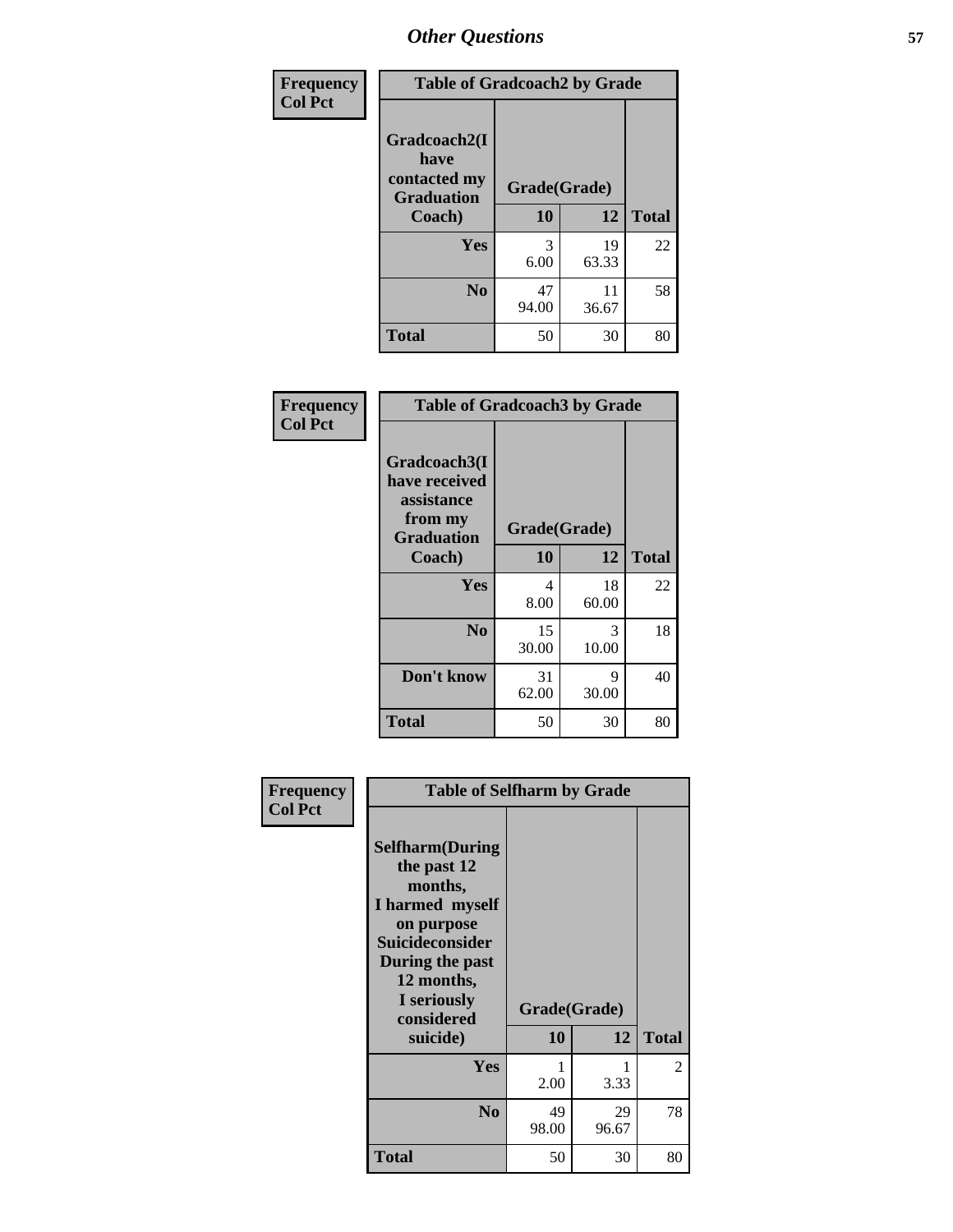| <b>Frequency</b> | <b>Table of Suicideconsider by Grade</b> |              |             |              |
|------------------|------------------------------------------|--------------|-------------|--------------|
| <b>Col Pct</b>   |                                          | Grade(Grade) |             |              |
|                  | Suicideconsider                          | <b>10</b>    | 12          | <b>Total</b> |
|                  | Yes                                      | 2<br>4.00    | 10.00       | 5            |
|                  | N <sub>0</sub>                           | 48<br>96.00  | 27<br>90.00 | 75           |
|                  | <b>Total</b>                             | 50           | 30          | 80           |

| Frequency      | <b>Table of Suicideattempt by Grade</b>              |                        |                                                                                                                                                                         |              |
|----------------|------------------------------------------------------|------------------------|-------------------------------------------------------------------------------------------------------------------------------------------------------------------------|--------------|
| <b>Col Pct</b> | Suicideattempt(I<br>have attempted<br>suicide in the | Grade(Grade)           |                                                                                                                                                                         |              |
|                | last year)                                           | 10                     | 12                                                                                                                                                                      | <b>Total</b> |
|                | Yes                                                  | $\mathfrak{D}$<br>4.00 | $\mathcal{D}_{\mathcal{A}}^{\mathcal{A}}(\mathcal{A})=\mathcal{D}_{\mathcal{A}}^{\mathcal{A}}(\mathcal{A})\mathcal{D}_{\mathcal{A}}^{\mathcal{A}}(\mathcal{A})$<br>6.67 | 4            |
|                | N <sub>0</sub>                                       | 48<br>96.00            | 28<br>93.33                                                                                                                                                             | 76           |
|                | <b>Total</b>                                         | 50                     | 30                                                                                                                                                                      | 80           |

| Frequency      | <b>Table of Instantmessaged by Grade</b>               |              |             |              |  |  |
|----------------|--------------------------------------------------------|--------------|-------------|--------------|--|--|
| <b>Col Pct</b> | Instantmessaged(I<br>have instant<br>messaged people I | Grade(Grade) |             |              |  |  |
|                | do not even know)                                      | 10           | 12          | <b>Total</b> |  |  |
|                | Yes                                                    | 8<br>16.00   | 5<br>16.67  | 13           |  |  |
|                | N <sub>0</sub>                                         | 42<br>84.00  | 25<br>83.33 | 67           |  |  |
|                | <b>Total</b>                                           | 50           | 30          | 80           |  |  |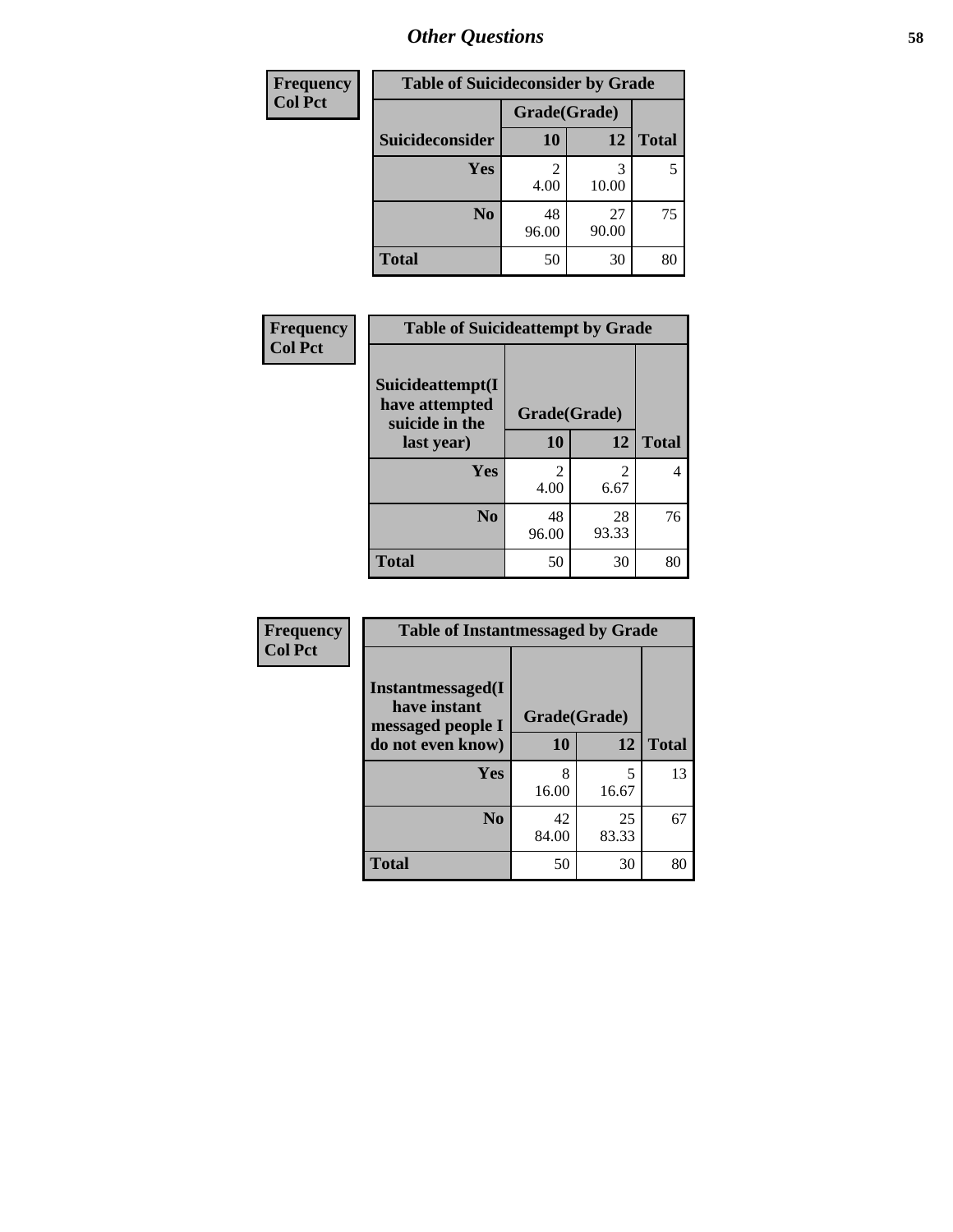| Frequency      | <b>Table of Getsalong by Grade</b>                          |                                     |                        |              |  |  |  |
|----------------|-------------------------------------------------------------|-------------------------------------|------------------------|--------------|--|--|--|
| <b>Col Pct</b> | <b>Getsalong</b> (I get<br>along with other<br>students and | Grade(Grade)                        |                        |              |  |  |  |
|                | adults)                                                     | 10                                  | 12                     | <b>Total</b> |  |  |  |
|                | <b>Strongly Agree</b>                                       | 18<br>36.00                         | 17<br>56.67            | 35           |  |  |  |
|                | <b>Somewhat Agree</b>                                       | 27<br>54.00                         | 11<br>36.67            | 38           |  |  |  |
|                | <b>Somewhat Disagree</b>                                    | 3<br>6.00                           | 0<br>0.00              | 3            |  |  |  |
|                | <b>Strongly Disagree</b>                                    | $\mathcal{D}_{\mathcal{L}}$<br>4.00 | $\mathfrak{D}$<br>6.67 | 4            |  |  |  |
|                | <b>Total</b>                                                | 50                                  | 30                     | 80           |  |  |  |

| Frequency      |                                  | <b>Table of Safehome by Grade</b> |             |              |  |
|----------------|----------------------------------|-----------------------------------|-------------|--------------|--|
| <b>Col Pct</b> | Safehome(I feel<br>safe at home) | Grade(Grade)<br>10                | 12          | <b>Total</b> |  |
|                | <b>Strongly Agree</b>            | 35<br>70.00                       | 20<br>66.67 | 55           |  |
|                | <b>Somewhat Agree</b>            | 9<br>18.00                        | 8<br>26.67  | 17           |  |
|                | <b>Somewhat Disagree</b>         | 4<br>8.00                         | 3.33        | 5            |  |
|                | <b>Strongly Disagree</b>         | $\mathfrak{D}$<br>4.00            | 3.33        | 3            |  |
|                | <b>Total</b>                     | 50                                | 30          | 80           |  |

| Frequency<br><b>Col Pct</b> | <b>Table of Adulttalk by Grade</b>                                                   |              |             |              |  |  |
|-----------------------------|--------------------------------------------------------------------------------------|--------------|-------------|--------------|--|--|
|                             | <b>Adulttalk</b> (I<br>know an<br>adult at<br>school that<br>I can talk<br>with if I | Grade(Grade) |             |              |  |  |
|                             | need help)                                                                           | 10           | 12          | <b>Total</b> |  |  |
|                             | Yes                                                                                  | 29<br>58.00  | 26<br>86.67 | 55           |  |  |
|                             | N <sub>0</sub>                                                                       | 21<br>42.00  | 4<br>13.33  | 25           |  |  |
|                             | <b>Total</b>                                                                         | 50           | 30          | 80           |  |  |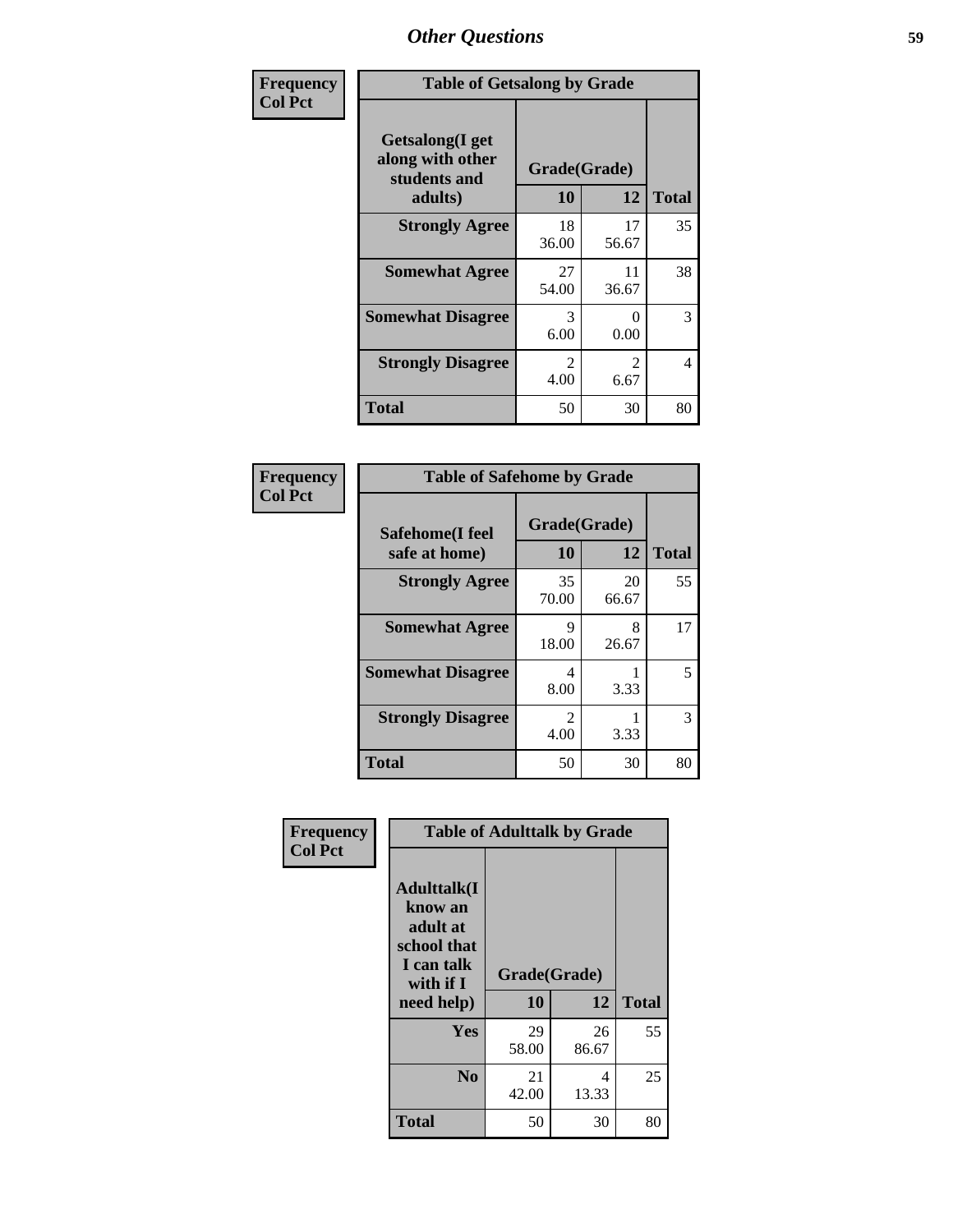**Frequency Row Pct**

| <b>Table of Grade by Tytime</b> |            |                                                                                        |       |                                            |                                    |             |              |  |
|---------------------------------|------------|----------------------------------------------------------------------------------------|-------|--------------------------------------------|------------------------------------|-------------|--------------|--|
|                                 |            | Tvtime(On an average school day,<br>how much unsupervised time do I spend watching TV) |       |                                            |                                    |             |              |  |
| Grade(Grade)   None             |            | <b>Less that</b>                                                                       |       | $2 - 3$<br>hour/day   hour/day   hours/day | $4 - 5$<br>  hours/day   hours/day | $6+$        | <b>Total</b> |  |
| 10                              | 14.00      | 4<br>8.00                                                                              | 4.00  | 16<br>32.00                                | 22.00                              | 10<br>20.00 | 50           |  |
| 12                              | 3<br>10.00 | 6<br>20.00                                                                             | 16.67 | 20.00                                      | 20.00                              | 13.33       | 30           |  |
| <b>Total</b>                    | 10         | 10                                                                                     | ┑     | 22                                         |                                    | 14          | 80           |  |

**Frequency Row Pct**

| <b>Table of Grade by Computertime</b> |             |                                                                                                   |            |                      |                      |                   |              |  |
|---------------------------------------|-------------|---------------------------------------------------------------------------------------------------|------------|----------------------|----------------------|-------------------|--------------|--|
|                                       |             | Computertime (On an average school day,<br>how much unsupervised time do I spend on the computer) |            |                      |                      |                   |              |  |
| Grade(Grade)                          | None        | <b>Less that</b><br>hour/day                                                                      | hour/day   | $2 - 3$<br>hours/day | $4 - 5$<br>hours/day | $6+$<br>hours/day | <b>Total</b> |  |
| 10                                    | 11<br>22.00 | 10.00                                                                                             | 8<br>16.00 | 12<br>24.00          | 6<br>12.00           | 16.00             | 50           |  |
| 12                                    | 23.33       | 16.67                                                                                             | 16.67      | 23.33                | 3.33                 | 16.67             | 30           |  |
| <b>Total</b>                          | 18          | 10                                                                                                | 13         | 19                   |                      | 13                | 80           |  |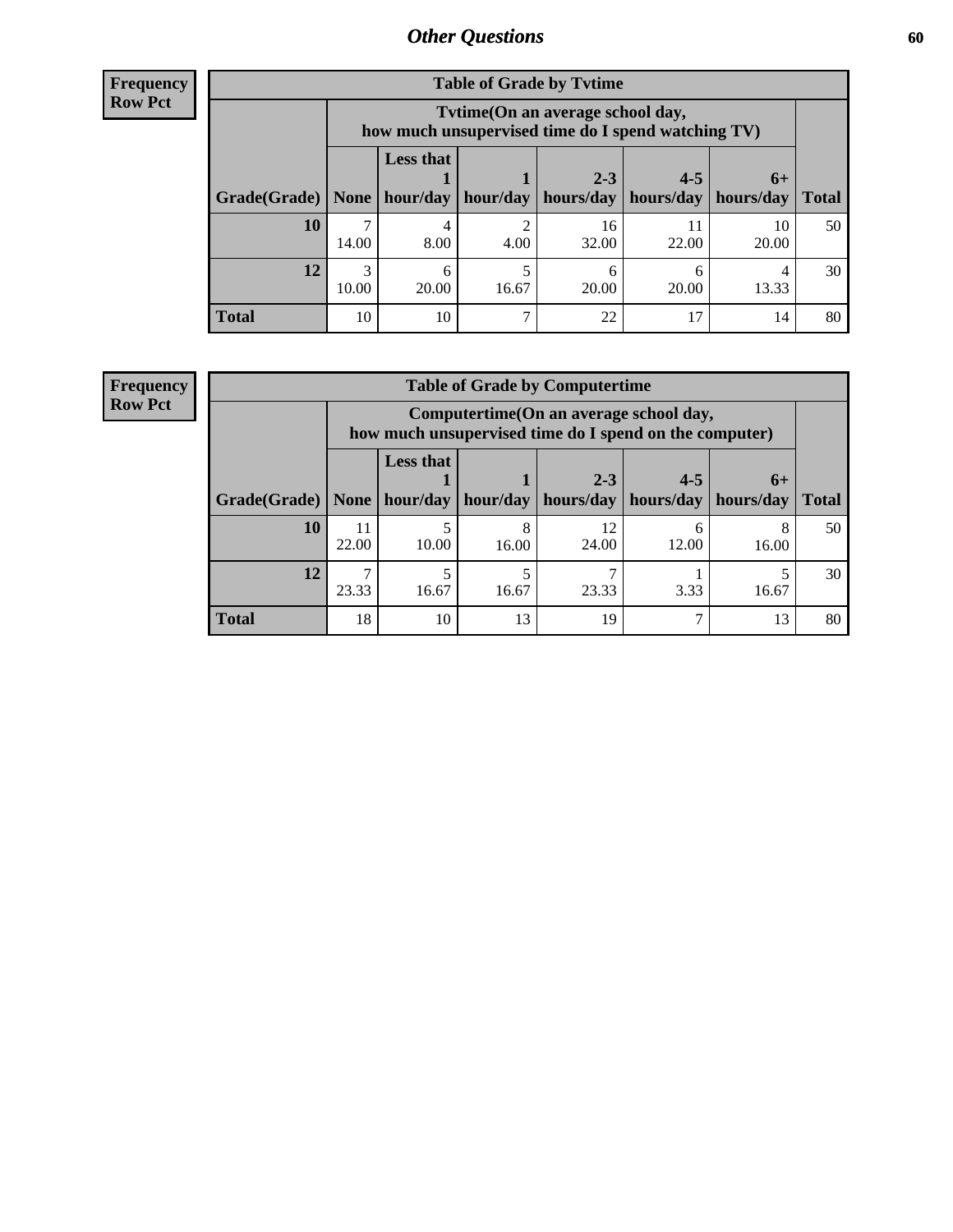### *Questions about Driving Laws* **61** *Driving Questions were asked only of high school students.*

| <b>Frequency</b> |
|------------------|
| <b>Row Pct</b>   |

| <b>Table of Grade by License1</b> |                                                                                                                                           |                            |                        |               |                      |              |  |  |  |
|-----------------------------------|-------------------------------------------------------------------------------------------------------------------------------------------|----------------------------|------------------------|---------------|----------------------|--------------|--|--|--|
|                                   | License1(During the first 6 months of driving<br>with a provisional license,<br>the only passengers who can ride with the<br>driver are:) |                            |                        |               |                      |              |  |  |  |
| Grade(Grade)                      | <b>Parent or</b><br><b>Guardian</b>                                                                                                       | <b>Family</b><br>  Members | <b>Friends</b>         | <b>Anyone</b> | Don't<br><b>Know</b> | <b>Total</b> |  |  |  |
| 10                                | 19<br>38.00                                                                                                                               | 14.00                      | $\mathfrak{D}$<br>4.00 | 8<br>16.00    | 14<br>28.00          | 50           |  |  |  |
| 12                                | 11<br>36.67                                                                                                                               | 10<br>33.33                | 0<br>0.00              | 2<br>6.67     | 23.33                | 30           |  |  |  |
| <b>Total</b>                      | 30                                                                                                                                        | 17                         | $\overline{2}$         | 10            | 21                   | 80           |  |  |  |

| <b>Frequency</b> | <b>Table of Grade by License2</b> |                                                                                                          |                        |                         |                                                      |                      |              |  |  |
|------------------|-----------------------------------|----------------------------------------------------------------------------------------------------------|------------------------|-------------------------|------------------------------------------------------|----------------------|--------------|--|--|
| <b>Row Pct</b>   |                                   | License2(17 yr old drivers with a<br>provisional driver's license cannot<br>drive between the hours of:) |                        |                         |                                                      |                      |              |  |  |
|                  | Grade(Grade)                      | <b>Midnight</b><br>to 6am                                                                                | 1am<br>to<br>5am       | 1am<br>to<br><b>6am</b> | N <sub>0</sub><br>curfew<br>for $17$<br>year<br>olds | Don't<br><b>Know</b> | <b>Total</b> |  |  |
|                  | 10                                | 13<br>26.00                                                                                              | 3<br>6.00              | 6<br>12.00              | $\overline{2}$<br>4.00                               | 26<br>52.00          | 50           |  |  |
|                  | 12                                | 19<br>63.33                                                                                              | $\overline{2}$<br>6.67 | $\Omega$<br>0.00        | $\overline{c}$<br>6.67                               | 7<br>23.33           | 30           |  |  |
|                  | <b>Total</b>                      | 32                                                                                                       | 5                      | 6                       | $\overline{4}$                                       | 33                   | 80           |  |  |

| Frequency      | <b>Table of Grade by License3</b> |                                                                                        |       |       |                       |           |               |              |
|----------------|-----------------------------------|----------------------------------------------------------------------------------------|-------|-------|-----------------------|-----------|---------------|--------------|
| <b>Row Pct</b> |                                   | License3(For drivers under the age of 21,<br>what level of alcohol is considered DUI?) |       |       |                       |           |               |              |
|                | Grade(Grade)                      | Any<br><b>Amount</b>                                                                   | 0.02  | 0.04  | 0.06                  | 0.08      | Don't<br>know | <b>Total</b> |
|                | <b>10</b>                         | 10.00                                                                                  | 10.00 | 10.00 | $\mathcal{D}$<br>4.00 | 10.00     | 28<br>56.00   | 50           |
|                | 12                                | 10<br>33.33                                                                            | 6.67  | 6.67  | 3.33                  | 2<br>6.67 | 13<br>43.33   | 30           |
|                | <b>Total</b>                      | 15                                                                                     | ⇁     | 7     | 3                     | 7         | 41            | 80           |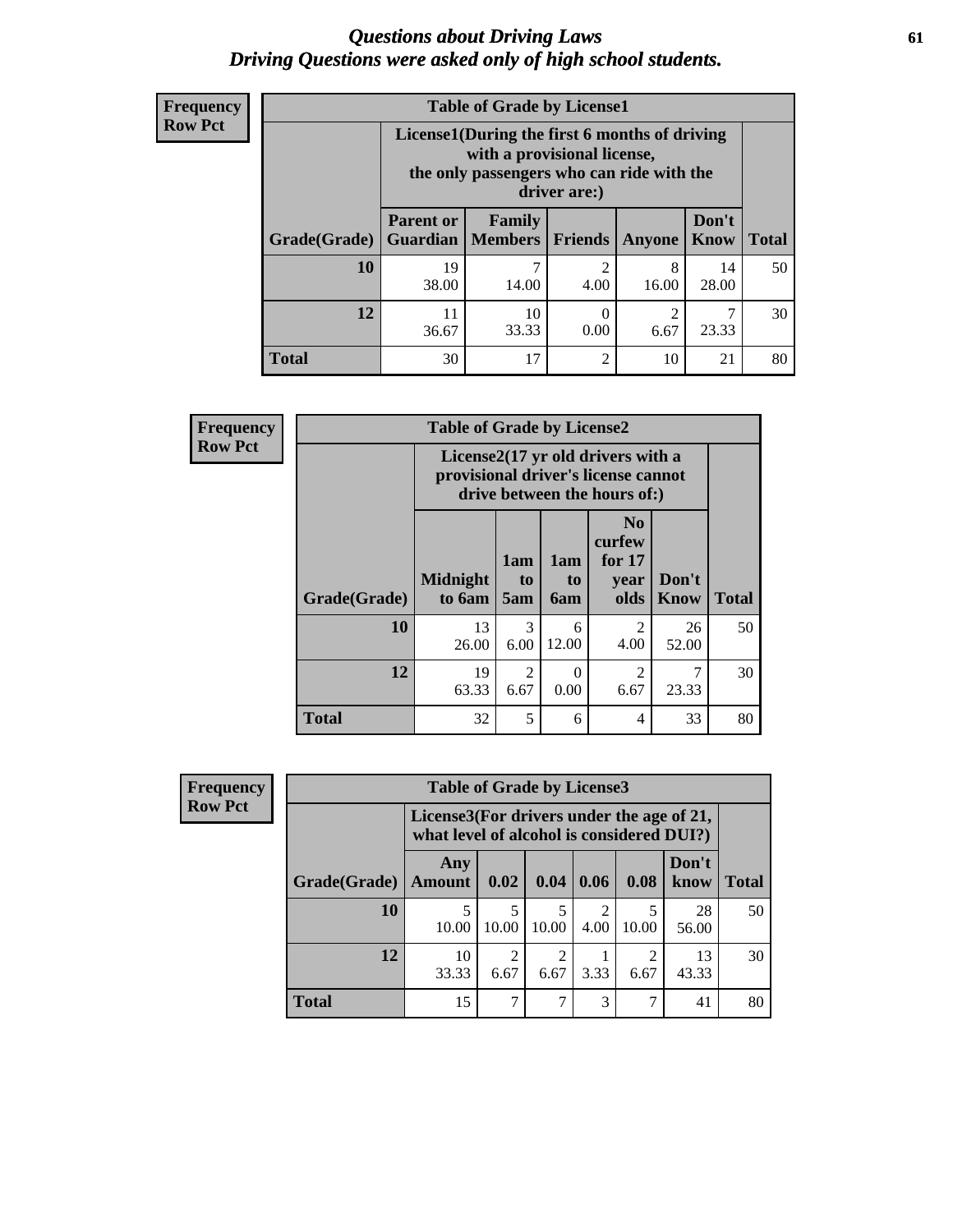### *Questions about Driving Laws* **62** *Driving Questions were asked only of high school students.*

**Frequency Row Pct**

| <b>Table of Grade by License4</b> |                |                                                                                                                      |                        |                                          |                                             |               |              |  |
|-----------------------------------|----------------|----------------------------------------------------------------------------------------------------------------------|------------------------|------------------------------------------|---------------------------------------------|---------------|--------------|--|
|                                   |                | License4(A driver under 21 automatically<br>loses his/her license if caught exceeding the<br>posted speet limit by:) |                        |                                          |                                             |               |              |  |
| Grade(Grade)                      | $15+$<br>mph   | $25+$<br>mph                                                                                                         | $35+$<br>mph           | <b>Depends</b><br>$\mathbf{on}$<br>judge | Can't<br>lose<br>license<br>for<br>speeding | Don't<br>know | <b>Total</b> |  |
| 10                                | 4<br>8.00      | 3<br>6.00                                                                                                            | 4<br>8.00              | 7<br>14.00                               | 3<br>6.00                                   | 29<br>58.00   | 50           |  |
| 12                                | 3<br>10.00     | 4<br>13.33                                                                                                           | $\mathfrak{D}$<br>6.67 | 3<br>10.00                               | $\mathfrak{D}$<br>6.67                      | 16<br>53.33   | 30           |  |
| <b>Total</b>                      | $\overline{7}$ | 7                                                                                                                    | 6                      | 10                                       | 5                                           | 45            | 80           |  |

| Frequency      | <b>Table of Grade by License5</b> |                                                                                                                                                             |                |               |       |  |  |
|----------------|-----------------------------------|-------------------------------------------------------------------------------------------------------------------------------------------------------------|----------------|---------------|-------|--|--|
| <b>Row Pct</b> |                                   | License5(A)<br>Georgia teenager<br>with family<br>connections or a<br>good lawyer can<br>break a teen<br>driving law and<br>keep their driver's<br>license) |                |               |       |  |  |
|                | Grade(Grade)                      | <b>Yes</b>                                                                                                                                                  | N <sub>0</sub> | Don't<br>know | Total |  |  |
|                | 10                                | 2<br>4.00                                                                                                                                                   | 20<br>40.00    | 28<br>56.00   | 50    |  |  |
|                | 12                                | 4<br>13.33                                                                                                                                                  | 13<br>43.33    | 13<br>43.33   | 30    |  |  |
|                | <b>Total</b>                      | 6                                                                                                                                                           | 33             | 41            | 80    |  |  |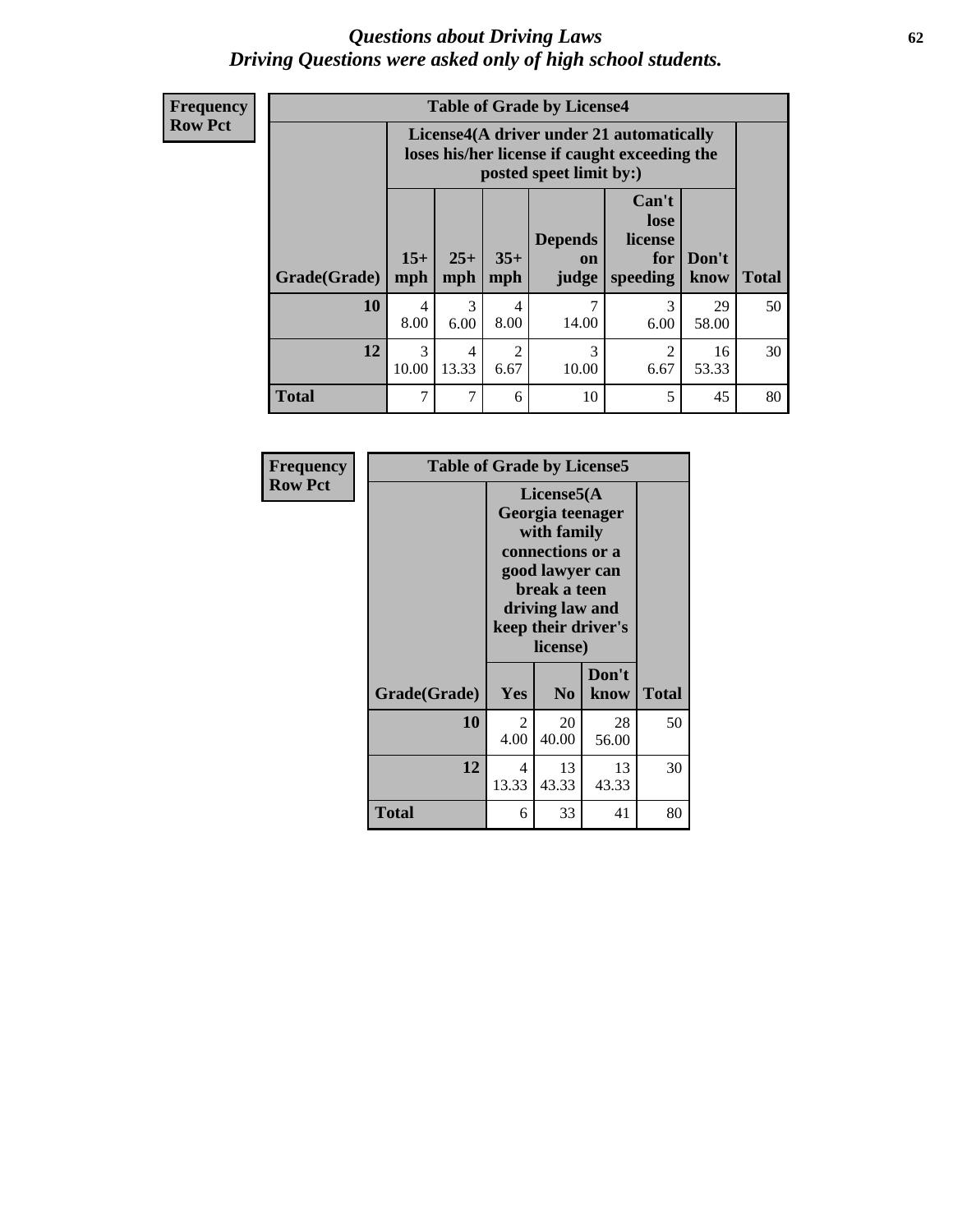### *Questions about Driving Laws* **63** *Driving Questions were asked only of high school students.*

| <b>Frequency</b> | <b>Table of Grade by License6</b> |                                                                                                                                                 |                |               |              |
|------------------|-----------------------------------|-------------------------------------------------------------------------------------------------------------------------------------------------|----------------|---------------|--------------|
| <b>Row Pct</b>   |                                   | License <sub>6</sub> (I know a<br>friend or<br>classmate that<br>broke a teen<br>driving law,<br>but was allowed to<br>keep his/her<br>license) |                |               |              |
|                  | Grade(Grade)                      | Yes                                                                                                                                             | N <sub>0</sub> | Don't<br>know | <b>Total</b> |
|                  | 10                                | 6<br>12.00                                                                                                                                      | 19<br>38.00    | 25<br>50.00   | 50           |
|                  | 12                                | 2<br>6.67                                                                                                                                       | 22<br>73.33    | 6<br>20.00    | 30           |
|                  | <b>Total</b>                      | 8                                                                                                                                               | 41             | 31            | 80           |

| <b>Frequency</b> |              |                                                                             | <b>Table of Grade by License7</b>                                                             |                                                   |                        |              |  |  |
|------------------|--------------|-----------------------------------------------------------------------------|-----------------------------------------------------------------------------------------------|---------------------------------------------------|------------------------|--------------|--|--|
| <b>Row Pct</b>   |              |                                                                             | License7(A student under the age of 18 cam loser<br>his/her driving privileges if he or she:) |                                                   |                        |              |  |  |
|                  | Grade(Grade) | <b>Have</b><br>more than<br>10<br>unexcused<br>absences<br>per school<br>yr | Drop out<br>without  <br>graduating                                                           | <b>Bring</b><br>alcohol/drugs/weapon<br>to school | All of<br>the<br>above | <b>Total</b> |  |  |
|                  | 10           | 5<br>10.00                                                                  | $\mathcal{P}$<br>4.00                                                                         | 10.00                                             | 38<br>76.00            | 50           |  |  |
|                  | 12           | 6<br>20.00                                                                  | 0<br>0.00                                                                                     | 3.33                                              | 23<br>76.67            | 30           |  |  |
|                  | <b>Total</b> | 11                                                                          | $\overline{2}$                                                                                | 6                                                 | 61                     | 80           |  |  |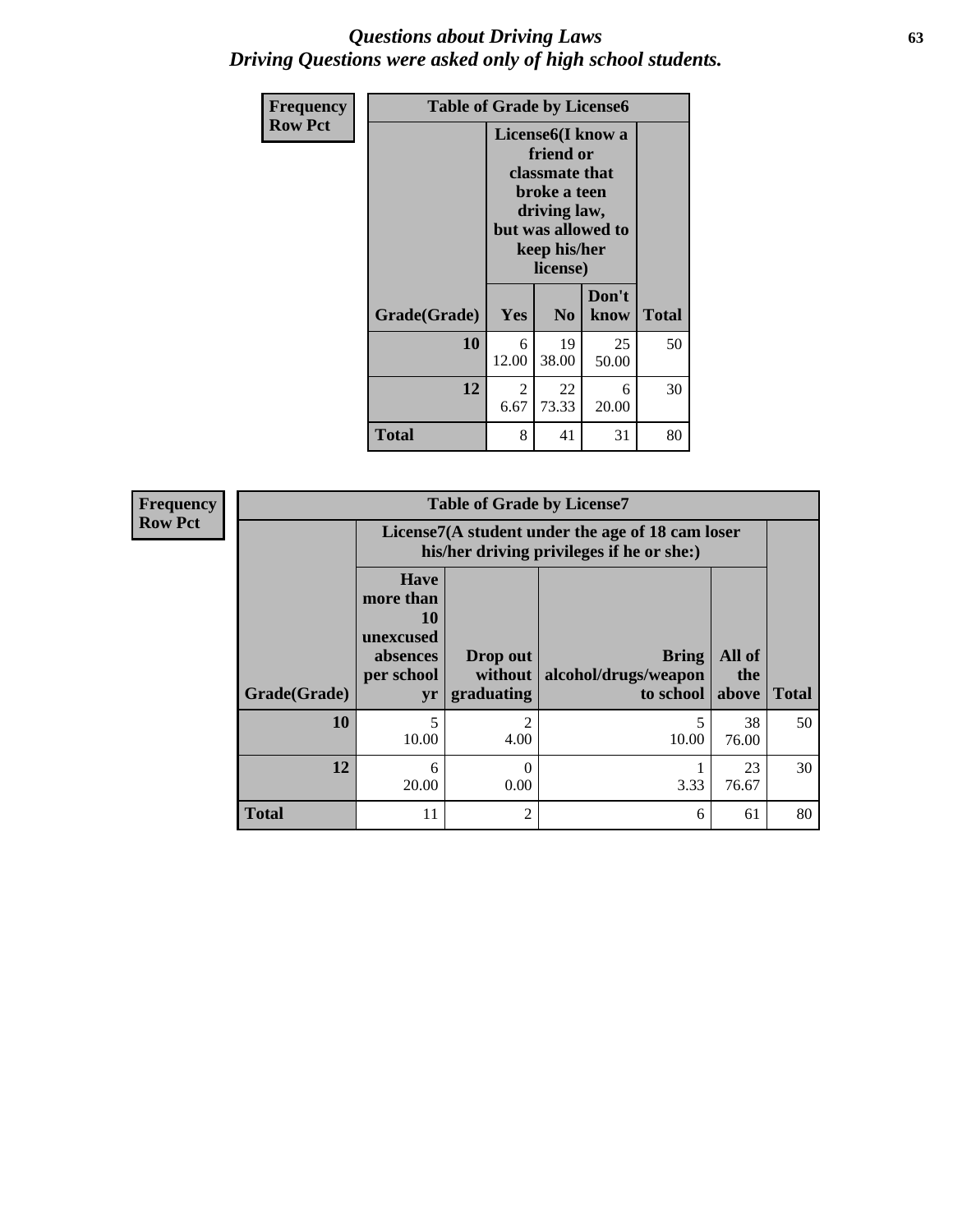# *Select Results by Gender* **64**

| Frequency      |                                                   | <b>Table of SchoolClimate2 by Gender</b> |                       |                |  |  |
|----------------|---------------------------------------------------|------------------------------------------|-----------------------|----------------|--|--|
| <b>Col Pct</b> | SchoolClimate2(I<br>feel successful at<br>school) | Gender(Gender)<br><b>Female</b>          | <b>Male</b>           | <b>Total</b>   |  |  |
|                | <b>Strongly Agree</b>                             | 28<br>60.87                              | 21<br>61.76           | 49             |  |  |
|                | <b>Somewhat Agree</b>                             | 17<br>36.96                              | 9<br>26.47            | 26             |  |  |
|                | <b>Somewhat Disagree</b>                          | 2.17                                     | $\mathcal{D}$<br>5.88 | 3              |  |  |
|                | <b>Strongly Disagree</b>                          | 0<br>0.00                                | $\mathcal{L}$<br>5.88 | $\overline{2}$ |  |  |
|                | <b>Total</b>                                      | 46                                       | 34                    | 80             |  |  |

| <b>Frequency</b> | <b>Table of SchoolClimate6 by Gender</b>                 |                                 |                  |                |
|------------------|----------------------------------------------------------|---------------------------------|------------------|----------------|
| <b>Col Pct</b>   | <b>SchoolClimate6(Teachers</b><br>treat me with respect) | Gender(Gender)<br><b>Female</b> | <b>Total</b>     |                |
|                  | <b>Strongly Agree</b>                                    | 14<br>30.43                     | 15<br>44.12      | 29             |
|                  | <b>Somewhat Agree</b>                                    | 21<br>45.65                     | 16<br>47.06      | 37             |
|                  | <b>Somewhat Disagree</b>                                 | 9<br>19.57                      | 3<br>8.82        | 12             |
|                  | <b>Strongly Disagree</b>                                 | $\mathfrak{D}$<br>4.35          | $\theta$<br>0.00 | $\mathfrak{D}$ |
|                  | <b>Total</b>                                             | 46                              | 34               | 80             |

| <b>Frequency</b> | <b>Table of SchoolClimate8 by Gender</b>                                             |                                 |              |    |
|------------------|--------------------------------------------------------------------------------------|---------------------------------|--------------|----|
| <b>Col Pct</b>   | <b>SchoolClimate8(Students</b><br>are frequently<br>recognized for good<br>behavior) | Gender(Gender)<br><b>Female</b> | <b>Total</b> |    |
|                  |                                                                                      |                                 | <b>Male</b>  |    |
|                  | <b>Strongly Agree</b>                                                                | 8<br>17.39                      | 8<br>23.53   | 16 |
|                  | <b>Somewhat Agree</b>                                                                | 25<br>54.35                     | 11<br>32.35  | 36 |
|                  | <b>Somewhat Disagree</b>                                                             | 8<br>17.39                      | 8<br>23.53   | 16 |
|                  | <b>Strongly Disagree</b>                                                             | 5<br>10.87                      | 7<br>20.59   | 12 |
|                  | Total                                                                                | 46                              | 34           | 80 |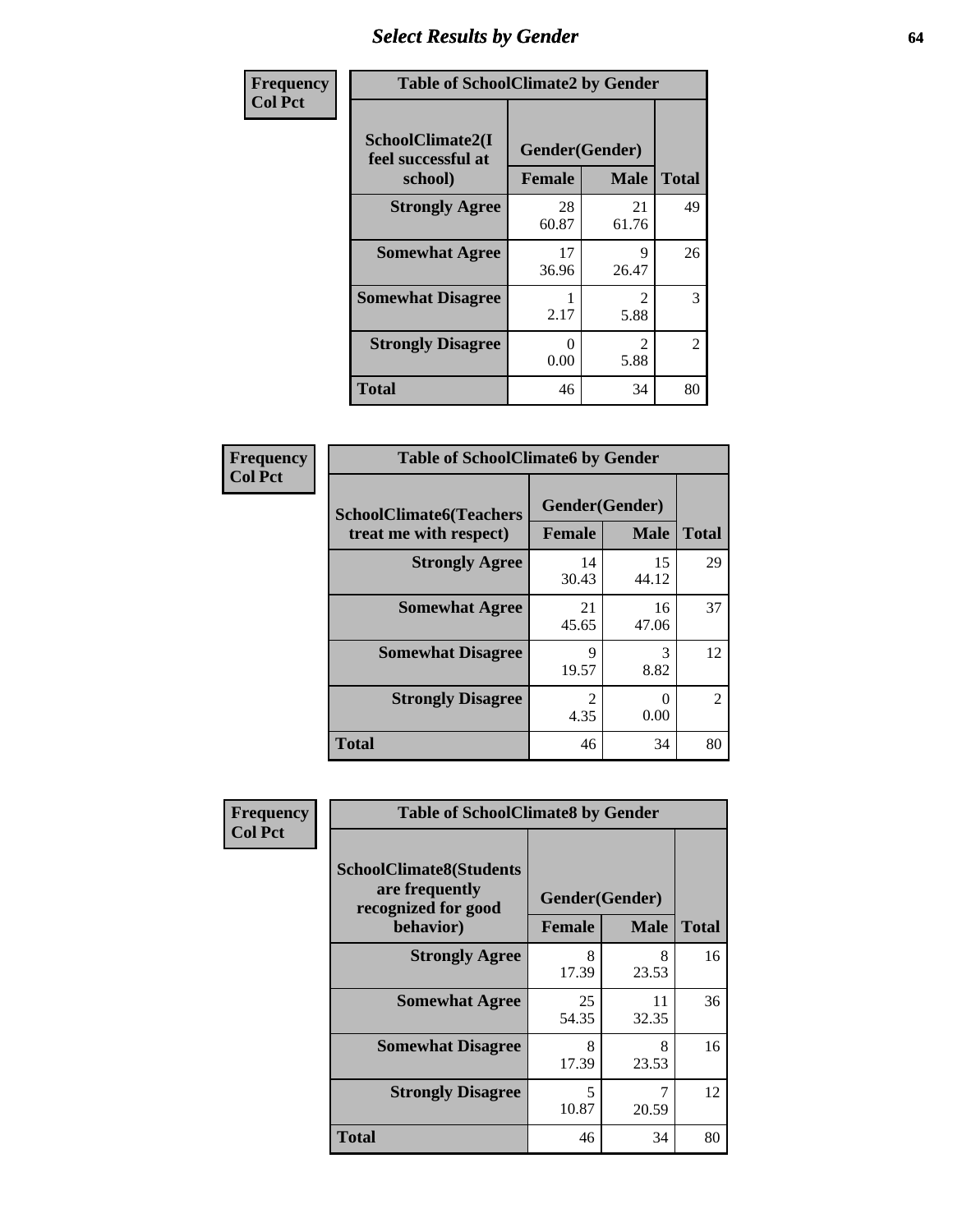## *Select Results by Gender* **65**

| Frequency      | <b>Table of Gender by Dropout</b> |                                                                        |                |              |  |
|----------------|-----------------------------------|------------------------------------------------------------------------|----------------|--------------|--|
| <b>Row Pct</b> |                                   | Dropout(I<br>have<br>thought<br>about<br>dropping<br>out of<br>school) |                |              |  |
|                | Gender(Gender)                    | Yes                                                                    | N <sub>0</sub> | <b>Total</b> |  |
|                | <b>Female</b>                     | 15<br>32.61                                                            | 31<br>67.39    | 46           |  |
|                | <b>Male</b>                       | 11<br>32.35                                                            | 23<br>67.65    | 34           |  |
|                | <b>Total</b>                      | 26                                                                     | 54             | 80           |  |

| <b>Frequency</b> | <b>Table of Gender by Dropoutreason</b> |                      |                                                                    |                          |                                |              |              |
|------------------|-----------------------------------------|----------------------|--------------------------------------------------------------------|--------------------------|--------------------------------|--------------|--------------|
| <b>Row Pct</b>   |                                         |                      | Dropoutreason(If I dropped out the<br>reason would most likely be) |                          |                                |              |              |
|                  | Gender(Gender)                          | Won't<br>Drop<br>out | <b>Bored</b>                                                       | Family<br><b>Reasons</b> | <b>Being</b><br><b>Bullied</b> | <b>Other</b> | <b>Total</b> |
|                  | <b>Female</b>                           | 24<br>52.17          | ┑<br>15.22                                                         | 3<br>6.52                | 2.17                           | 11<br>23.91  | 46           |
|                  | <b>Male</b>                             | 18<br>52.94          | 7<br>20.59                                                         | ∍<br>5.88                | 0.00                           | 20.59        | 34           |
|                  | <b>Total</b>                            | 42                   | 14                                                                 | 5                        |                                | 18           | 80           |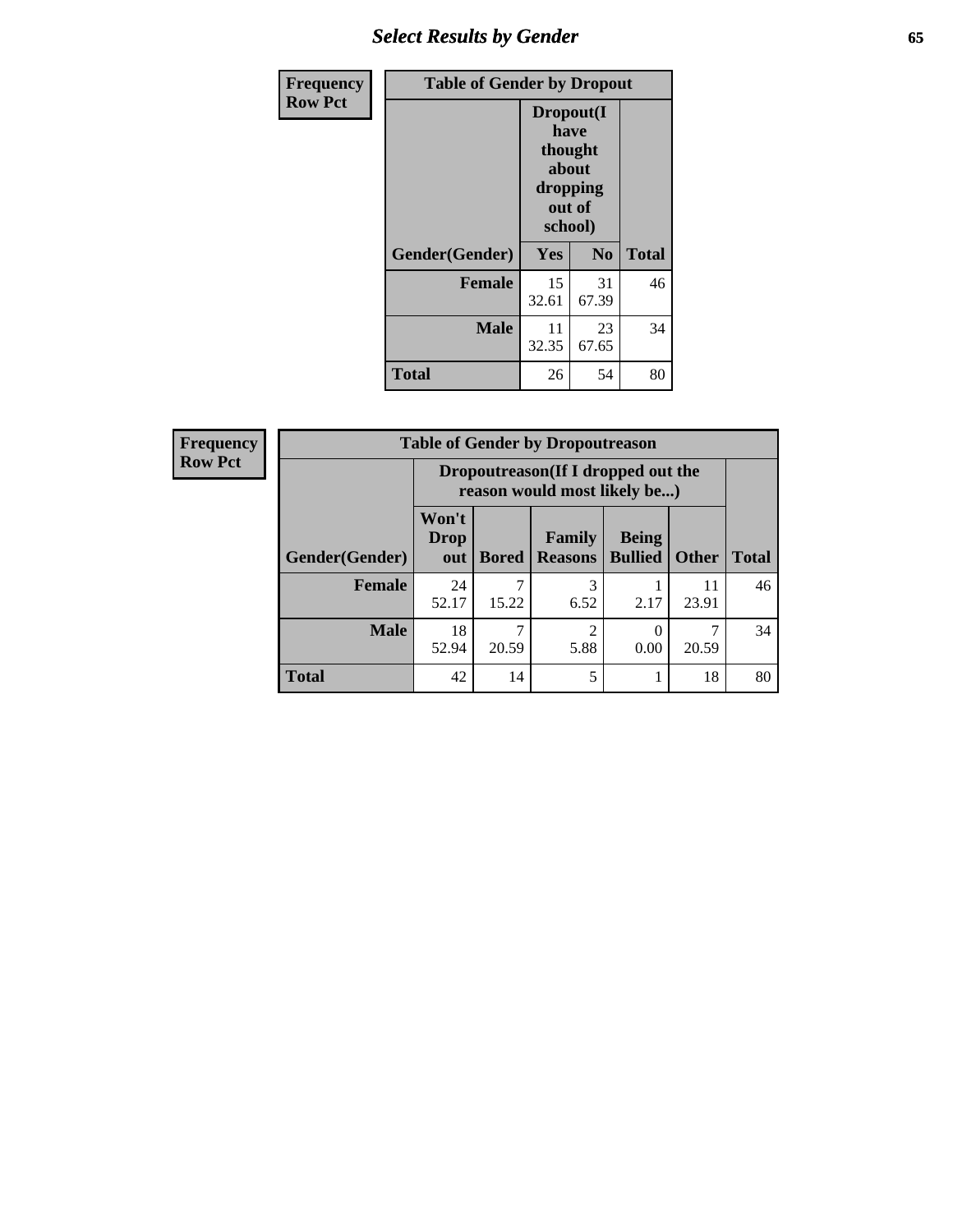*School Safety* **66**

| Frequency      | <b>Table of Gender by Bullied2</b> |                 |                |              |
|----------------|------------------------------------|-----------------|----------------|--------------|
| <b>Row Pct</b> |                                    | <b>Bullied2</b> |                |              |
|                | Gender(Gender)                     | Yes             | N <sub>0</sub> | <b>Total</b> |
|                | <b>Female</b>                      | 2<br>4.35       | 44<br>95.65    | 46           |
|                | <b>Male</b>                        | 2.94            | 33<br>97.06    | 34           |
|                | <b>Total</b>                       | 3               | 77             | 80           |

| <b>Frequency</b> | <b>Table of Gender by Bulliedothers2</b> |                       |                |              |
|------------------|------------------------------------------|-----------------------|----------------|--------------|
| <b>Row Pct</b>   |                                          | <b>Bulliedothers2</b> |                |              |
|                  | Gender(Gender)                           | Yes                   | N <sub>0</sub> | <b>Total</b> |
|                  | <b>Female</b>                            | 6<br>13.04            | 40<br>86.96    | 46           |
|                  | <b>Male</b>                              | 2.94                  | 33<br>97.06    | 34           |
|                  | <b>Total</b>                             |                       | 73             | 80           |

| Frequency      | <b>Table of Gender by Weaponschool2</b> |                      |                |              |
|----------------|-----------------------------------------|----------------------|----------------|--------------|
| <b>Row Pct</b> |                                         | <b>Weaponschool2</b> |                |              |
|                | Gender(Gender)                          | Yes                  | N <sub>0</sub> | <b>Total</b> |
|                | <b>Female</b>                           | 2.17                 | 45<br>97.83    | 46           |
|                | <b>Male</b>                             | 2.94                 | 33<br>97.06    | 34           |
|                | <b>Total</b>                            | 2                    | 78             |              |

| Frequency      | <b>Table of Gender by Absentunsafe2</b> |               |                |              |
|----------------|-----------------------------------------|---------------|----------------|--------------|
| <b>Row Pct</b> |                                         | Absentunsafe2 |                |              |
|                | Gender(Gender)                          | Yes           | N <sub>0</sub> | <b>Total</b> |
|                | <b>Female</b>                           | 6.52          | 43<br>93.48    | 46           |
|                | <b>Male</b>                             | 5.88          | 32<br>94.12    | 34           |
|                | <b>Total</b>                            |               | 75             | 80           |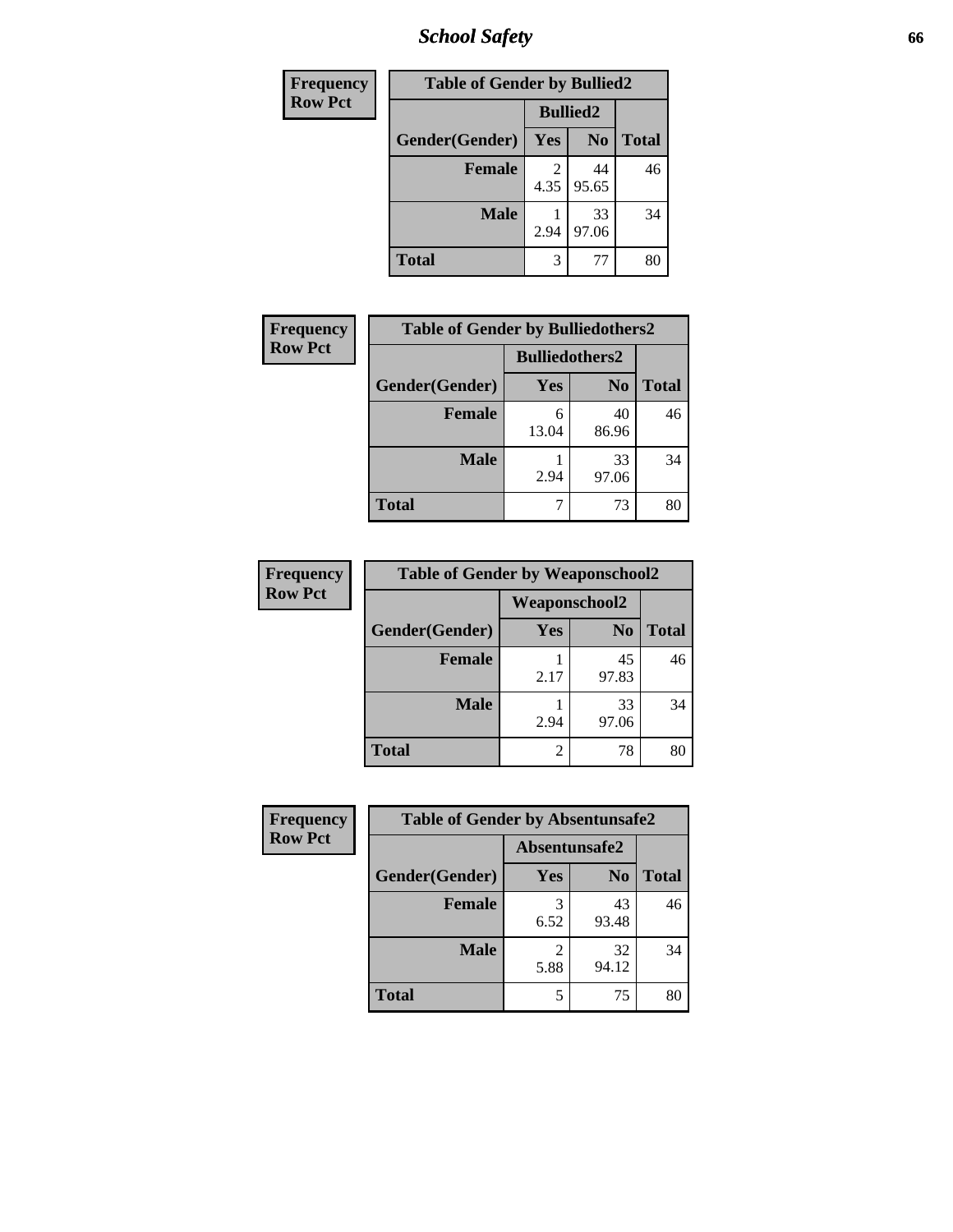*School Safety* **67**

| Frequency      | <b>Table of Gender by Gangself</b> |                                                                                                        |                |              |
|----------------|------------------------------------|--------------------------------------------------------------------------------------------------------|----------------|--------------|
| <b>Row Pct</b> |                                    | <b>Gangself</b> (I<br>have<br>participated<br>in illegal gang<br>activities in<br>the past 30<br>days) |                |              |
|                | Gender(Gender)                     | Yes                                                                                                    | N <sub>0</sub> | <b>Total</b> |
|                | <b>Female</b>                      | 2<br>4.35                                                                                              | 44<br>95.65    | 46           |
|                | <b>Male</b>                        | 5<br>14.71                                                                                             | 29<br>85.29    | 34           |
|                | <b>Total</b>                       | 7                                                                                                      | 73             | 80           |

| Frequency      | <b>Table of Gender by Gangpeers</b> |                                                                                                                             |                |              |
|----------------|-------------------------------------|-----------------------------------------------------------------------------------------------------------------------------|----------------|--------------|
| <b>Row Pct</b> |                                     | <b>Gangpeers</b> (I<br>have friends<br>who have<br>participated<br>in illegal gang<br>activities in<br>the past 30<br>days) |                |              |
|                | Gender(Gender)                      | <b>Yes</b>                                                                                                                  | N <sub>0</sub> | <b>Total</b> |
|                | <b>Female</b>                       | 17<br>36.96                                                                                                                 | 29<br>63.04    | 46           |
|                | <b>Male</b>                         | 10<br>29.41                                                                                                                 | 24<br>70.59    | 34           |
|                | Total                               | 27                                                                                                                          | 53             | 80           |

| Frequency      | <b>Table of Gender by Pickedon2</b> |             |                |              |
|----------------|-------------------------------------|-------------|----------------|--------------|
| <b>Row Pct</b> |                                     | Pickedon2   |                |              |
|                | Gender(Gender)                      | <b>Yes</b>  | N <sub>0</sub> | <b>Total</b> |
|                | <b>Female</b>                       | 12<br>26.09 | 34<br>73.91    | 46           |
|                | <b>Male</b>                         | 8<br>23.53  | 26<br>76.47    | 34           |
|                | <b>Total</b>                        | 20          | 60             | 80           |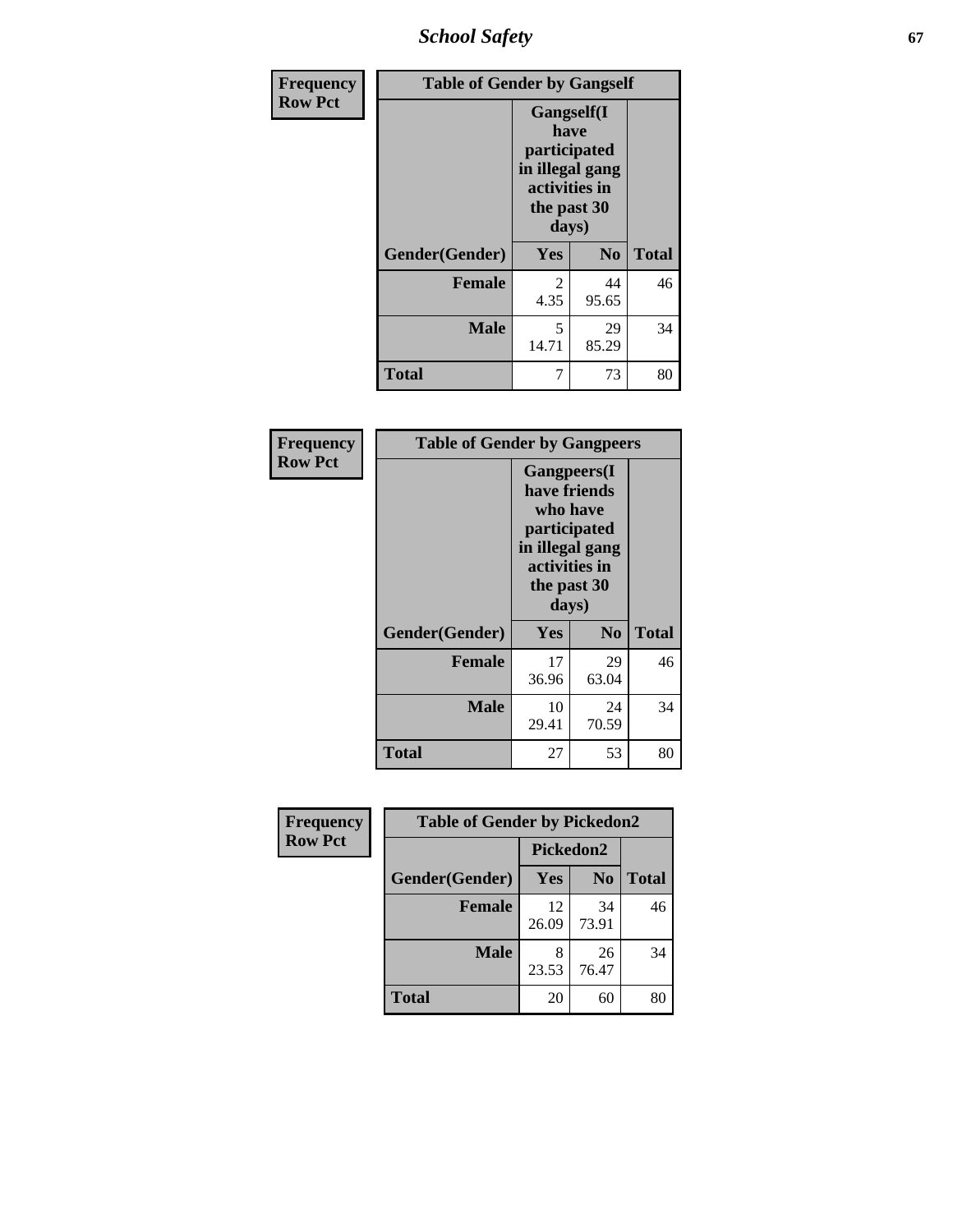*School Safety* **68**

| Frequency      | <b>Table of Gender by Safeschool2</b> |             |                |              |
|----------------|---------------------------------------|-------------|----------------|--------------|
| <b>Row Pct</b> |                                       | Safeschool2 |                |              |
|                | Gender(Gender)                        | <b>Yes</b>  | N <sub>0</sub> | <b>Total</b> |
|                | <b>Female</b>                         | 32<br>69.57 | 14<br>30.43    | 46           |
|                | <b>Male</b>                           | 24<br>70.59 | 10<br>29.41    | 34           |
|                | <b>Total</b>                          | 56          | 24             | 80           |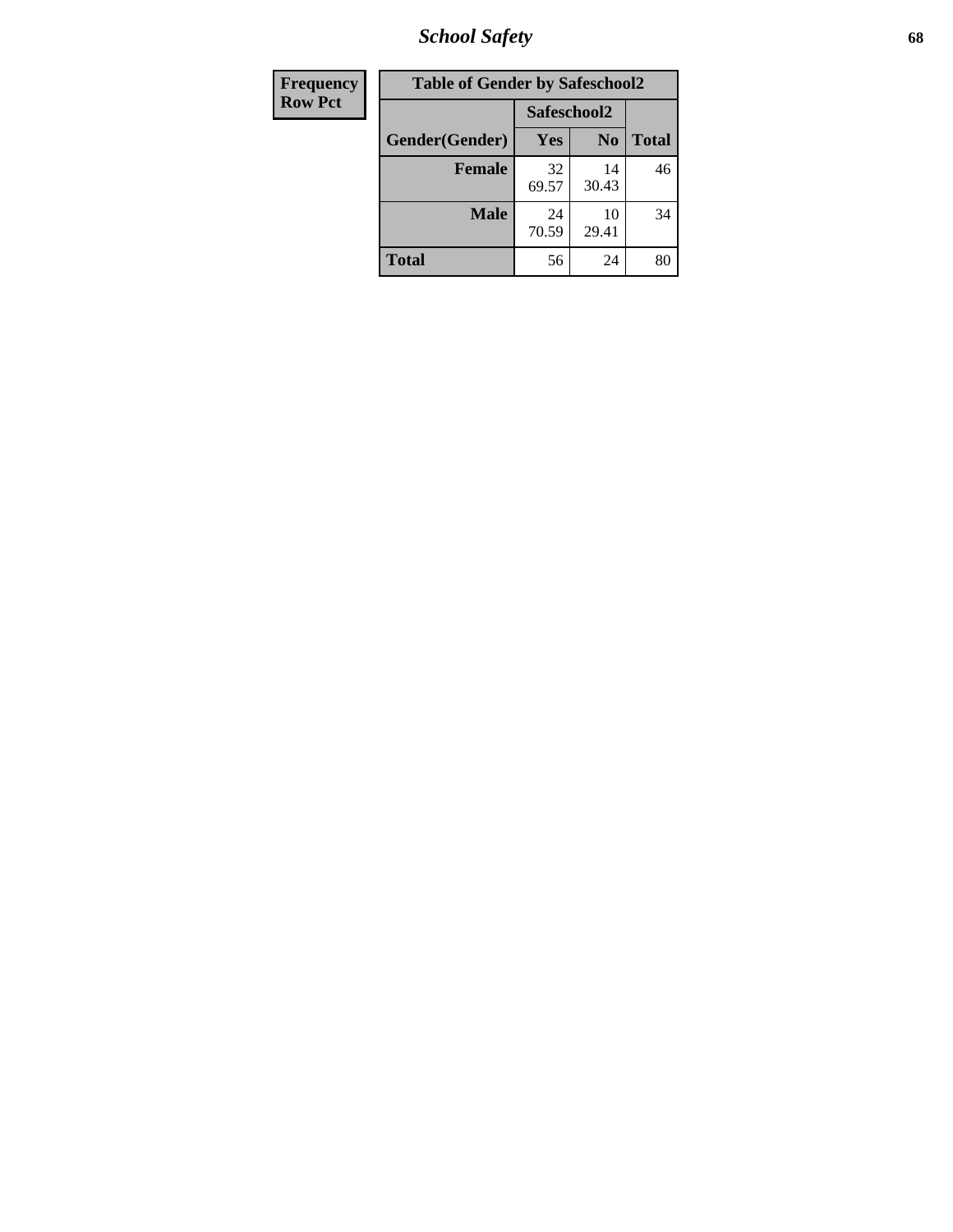# *Incidence of Drug Use* 69

| <b>Frequency</b> | <b>Table of Gender by AlcoholAlt</b> |                                          |                |              |  |
|------------------|--------------------------------------|------------------------------------------|----------------|--------------|--|
| <b>Row Pct</b>   |                                      | AlcoholAlt(Alcohol<br>use, past 30 days) |                |              |  |
|                  | Gender(Gender)                       | Yes                                      | N <sub>0</sub> | <b>Total</b> |  |
|                  | <b>Female</b>                        | 15.22                                    | 39<br>84.78    | 46           |  |
|                  | <b>Male</b>                          | $\mathfrak{D}$<br>5.88                   | 32<br>94.12    | 34           |  |
|                  | <b>Total</b>                         | q                                        | 71             | 80           |  |

| Frequency      | <b>Table of Gender by TobaccoAny</b> |                                          |                |              |  |
|----------------|--------------------------------------|------------------------------------------|----------------|--------------|--|
| <b>Row Pct</b> |                                      | TobaccoAny(Tobacco<br>use, past 30 days) |                |              |  |
|                | Gender(Gender)                       | Yes                                      | N <sub>0</sub> | <b>Total</b> |  |
|                | <b>Female</b>                        | 2.17                                     | 45<br>97.83    | 46           |  |
|                | <b>Male</b>                          | 2.94                                     | 33<br>97.06    | 34           |  |
|                | <b>Total</b>                         | 2                                        | 78             | 80           |  |

| <b>Frequency</b> | <b>Table of Gender by MarijuanaAlt</b> |                                              |                |              |
|------------------|----------------------------------------|----------------------------------------------|----------------|--------------|
| <b>Row Pct</b>   |                                        | MarijuanaAlt(Marijuana<br>use, past 30 days) |                |              |
|                  | Gender(Gender)                         | <b>Yes</b>                                   | N <sub>0</sub> | <b>Total</b> |
|                  | <b>Female</b>                          | 2<br>4.35                                    | 44<br>95.65    | 46           |
|                  | <b>Male</b>                            | 4<br>11.76                                   | 30<br>88.24    | 34           |
|                  | <b>Total</b>                           | 6                                            | 74             | 80           |

| <b>Frequency</b> | <b>Table of Gender by OtherDrugAny</b> |                                                      |                |              |  |
|------------------|----------------------------------------|------------------------------------------------------|----------------|--------------|--|
| <b>Row Pct</b>   |                                        | <b>OtherDrugAny(Other</b><br>drug use, past 30 days) |                |              |  |
|                  | Gender(Gender)                         | <b>Yes</b>                                           | N <sub>0</sub> | <b>Total</b> |  |
|                  | <b>Female</b>                          | 2<br>4.35                                            | 44<br>95.65    | 46           |  |
|                  | <b>Male</b>                            | 2.94                                                 | 33<br>97.06    | 34           |  |
|                  | <b>Total</b>                           | 3                                                    | 77             | 80           |  |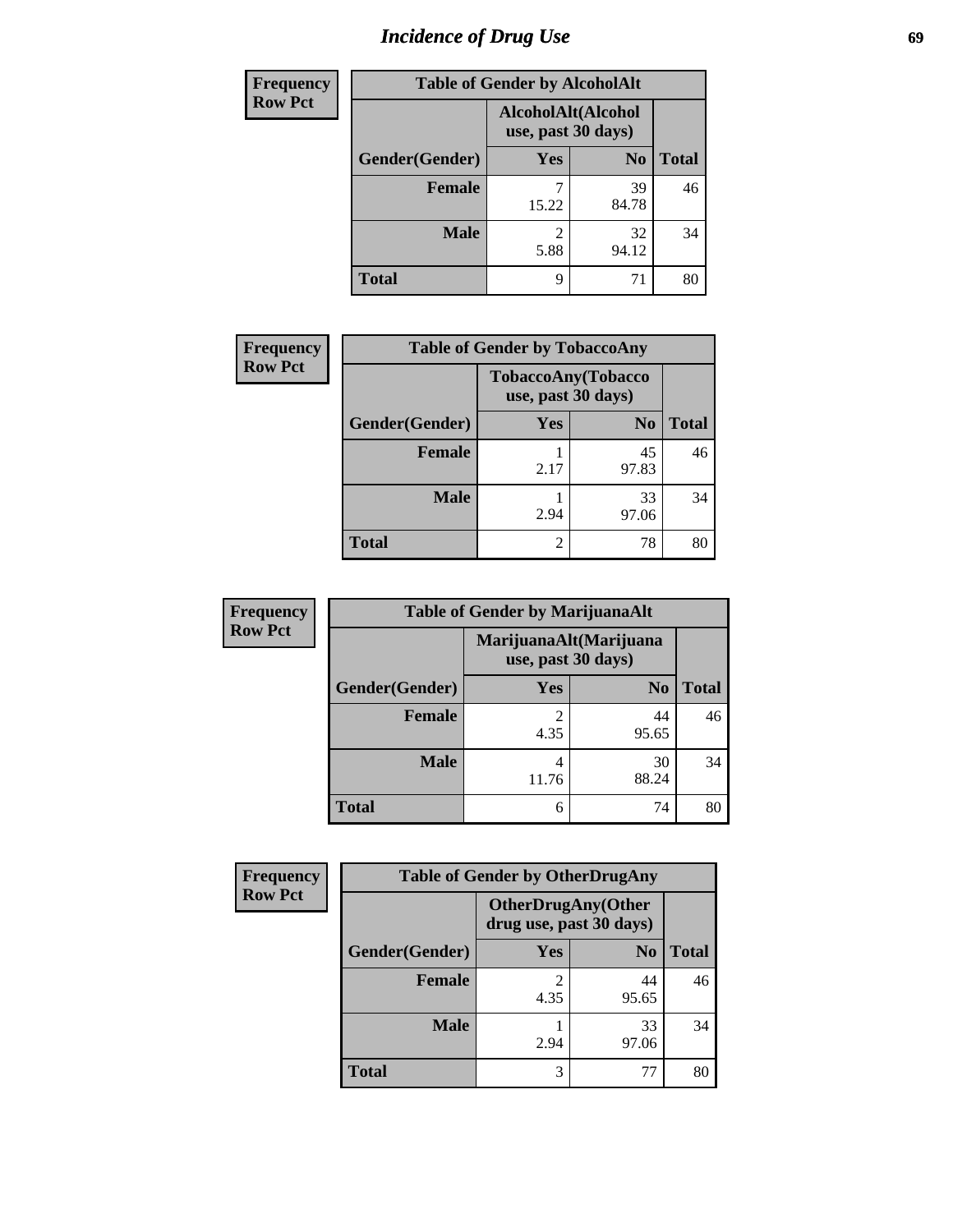### *Average Age at Onset of Use* 70 *Results for "Average Age at Onset of Use" questions exclude students who said they did not use that substance*

#### **Gender=Female**

| <b>Variable</b>                 | Label                                                              | <b>Mean</b> |
|---------------------------------|--------------------------------------------------------------------|-------------|
| Alcoholinit2                    | I started using alcohol when I was                                 | 12.70       |
| Cigarettesinit2                 | I started smoking tobacco when I was                               | 9.00        |
| Smokelessinit2                  | I started chewing tobacco when I was                               |             |
| Marijuanainit2                  | I started using marijuana when I was                               | 12.83       |
| Cocaineinit2                    | I started using cocaine when I was                                 |             |
| Inhalantsinit2                  | I started using inhalants when I was                               | 10.50       |
| Steroidsinit2                   | I started using steroids when I was                                | 8.00        |
| Ecstasyinit2                    | I started using ecstasy when I was                                 |             |
| Methinit2                       | I started using methamphetamines when I was                        |             |
| Hallucinogensinit2              | I started using hallucinogens when I was                           |             |
| Prescription in it <sub>2</sub> | I started using prescription drugs not prescribed to me when I was | 13.25       |

#### **Gender=Male**

| <b>Variable</b>                 | Label                                                              | <b>Mean</b> |
|---------------------------------|--------------------------------------------------------------------|-------------|
| Alcoholinit2                    | I started using alcohol when I was                                 | 11.00       |
| Cigarettesinit2                 | I started smoking tobacco when I was                               | 8.00        |
| Smokelessinit2                  | I started chewing tobacco when I was                               | 8.00        |
| Marijuanainit2                  | I started using marijuana when I was                               | 12.71       |
| Cocaineinit2                    | I started using cocaine when I was                                 | 8.00        |
| Inhalantsinit2                  | I started using inhalants when I was                               | 8.00        |
| Steroidsinit2                   | I started using steroids when I was                                | 8.00        |
| Ecstasyinit2                    | I started using ecstasy when I was                                 | 8.00        |
| Methinit2                       | I started using methamphetamines when I was                        | 8.00        |
| Hallucinogensinit2              | I started using hallucinogens when I was                           | 8.00        |
| Prescription in it <sub>2</sub> | I started using prescription drugs not prescribed to me when I was | 8.00        |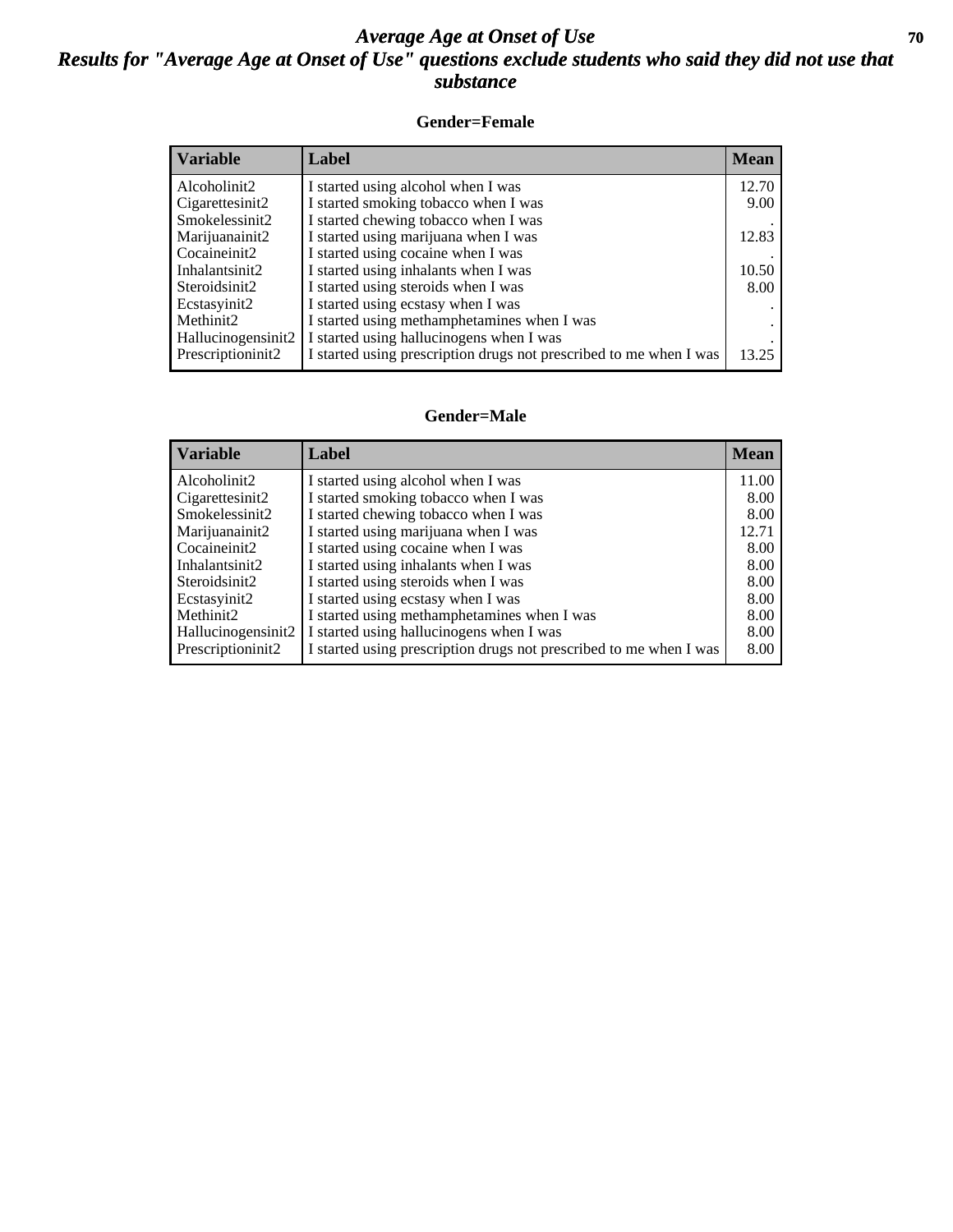# *I Think These Drugs are Harmful* **71**

| Frequency      | <b>Table of Gender by Alcoholharmdich</b> |                                                   |                |              |  |
|----------------|-------------------------------------------|---------------------------------------------------|----------------|--------------|--|
| <b>Row Pct</b> |                                           | Alcoholharmdich(I<br>think alcohol is<br>harmful) |                |              |  |
|                | Gender(Gender)                            | <b>Yes</b>                                        | N <sub>0</sub> | <b>Total</b> |  |
|                | Female                                    | 41<br>89.13                                       | 5<br>10.87     | 46           |  |
|                | <b>Male</b>                               | 30<br>88.24                                       | 4<br>11.76     | 34           |  |
|                | <b>Total</b>                              | 71                                                | 9              | 80           |  |

| Frequency      | <b>Table of Gender by Tobaccoharmdich</b> |                  |                               |              |  |
|----------------|-------------------------------------------|------------------|-------------------------------|--------------|--|
| <b>Row Pct</b> |                                           | think tobacco is | Tobaccoharmdich(I<br>harmful) |              |  |
|                | Gender(Gender)                            | Yes              | N <sub>0</sub>                | <b>Total</b> |  |
|                | <b>Female</b>                             | 41<br>89.13      | 5<br>10.87                    | 46           |  |
|                | <b>Male</b>                               | 29<br>85.29      | 5<br>14.71                    | 34           |  |
|                | <b>Total</b>                              | 70               | 10                            | 80           |  |

| Frequency      | <b>Table of Gender by Marijuanaharmdich</b> |                                                       |                |              |  |
|----------------|---------------------------------------------|-------------------------------------------------------|----------------|--------------|--|
| <b>Row Pct</b> |                                             | Marijuanaharmdich(I<br>think marijuana is<br>harmful) |                |              |  |
|                | Gender(Gender)                              | <b>Yes</b>                                            | N <sub>0</sub> | <b>Total</b> |  |
|                | <b>Female</b>                               | 35<br>76.09                                           | 11<br>23.91    | 46           |  |
|                | <b>Male</b>                                 | 23<br>67.65                                           | 11<br>32.35    | 34           |  |
|                | <b>Total</b>                                | 58                                                    | 22             | 80           |  |

| Frequency      | <b>Table of Gender by Otherdrugharmdich</b> |             |                                              |              |  |
|----------------|---------------------------------------------|-------------|----------------------------------------------|--------------|--|
| <b>Row Pct</b> |                                             | harmful)    | Otherdrugharmdich(I<br>think other drugs are |              |  |
|                | Gender(Gender)                              | <b>Yes</b>  | N <sub>0</sub>                               | <b>Total</b> |  |
|                | <b>Female</b>                               | 41<br>89.13 | 5<br>10.87                                   | 46           |  |
|                | <b>Male</b>                                 | 29<br>85.29 | 5<br>14.71                                   | 34           |  |
|                | <b>Total</b>                                | 70          | 10                                           | 80           |  |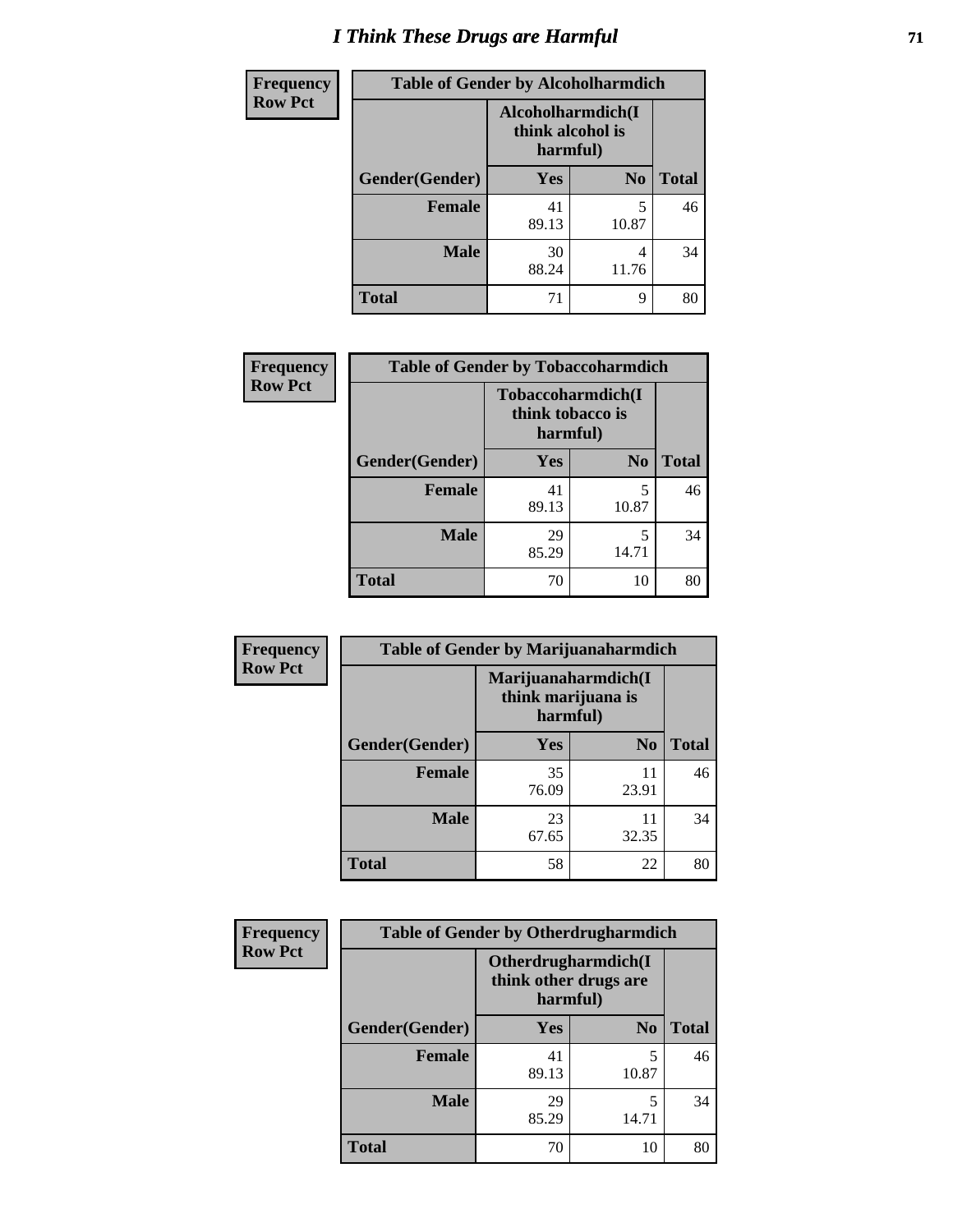| <b>Frequency</b> | <b>Table of Gender by Alcohollocation1</b> |                                                               |             |              |  |
|------------------|--------------------------------------------|---------------------------------------------------------------|-------------|--------------|--|
| <b>Row Pct</b>   |                                            | <b>Alcohollocation1(Places</b><br><b>Friends Use Alcohol)</b> |             |              |  |
|                  | Gender(Gender)                             |                                                               | Do Not Use  | <b>Total</b> |  |
|                  | <b>Female</b>                              | 17<br>36.96                                                   | 29<br>63.04 | 46           |  |
|                  | <b>Male</b>                                | Q<br>26.47                                                    | 25<br>73.53 | 34           |  |
|                  | <b>Total</b>                               | 26                                                            | 54          | 80           |  |

| <b>Frequency</b> | <b>Table of Gender by Alcohollocation2</b> |                                                               |             |              |  |
|------------------|--------------------------------------------|---------------------------------------------------------------|-------------|--------------|--|
| <b>Row Pct</b>   |                                            | <b>Alcohollocation2(Places</b><br><b>Friends Use Alcohol)</b> |             |              |  |
|                  | Gender(Gender)                             |                                                               | Home        | <b>Total</b> |  |
|                  | <b>Female</b>                              | 32<br>69.57                                                   | 14<br>30.43 | 46           |  |
|                  | <b>Male</b>                                | 28<br>82.35                                                   | 6<br>17.65  | 34           |  |
|                  | <b>Total</b>                               | 60                                                            | 20          | 80           |  |

| Frequency      | <b>Table of Gender by Alcohollocation3</b> |                                                               |               |              |
|----------------|--------------------------------------------|---------------------------------------------------------------|---------------|--------------|
| <b>Row Pct</b> |                                            | <b>Alcohollocation3(Places</b><br><b>Friends Use Alcohol)</b> |               |              |
|                | Gender(Gender)                             |                                                               | <b>School</b> | <b>Total</b> |
|                | <b>Female</b>                              | 43<br>93.48                                                   | 6.52          | 46           |
|                | <b>Male</b>                                | 31<br>91.18                                                   | 8.82          | 34           |
|                | <b>Total</b>                               | 74                                                            | 6             | 80           |

| Frequency      | <b>Table of Gender by Alcohollocation4</b> |                                                               |           |              |
|----------------|--------------------------------------------|---------------------------------------------------------------|-----------|--------------|
| <b>Row Pct</b> |                                            | <b>Alcohollocation4(Places</b><br><b>Friends Use Alcohol)</b> |           |              |
|                | Gender(Gender)                             |                                                               | Car       | <b>Total</b> |
|                | <b>Female</b>                              | 43<br>93.48                                                   | 6.52      | 46           |
|                | <b>Male</b>                                | 31<br>91.18                                                   | 3<br>8.82 | 34           |
|                | <b>Total</b>                               | 74                                                            | 6         | 80           |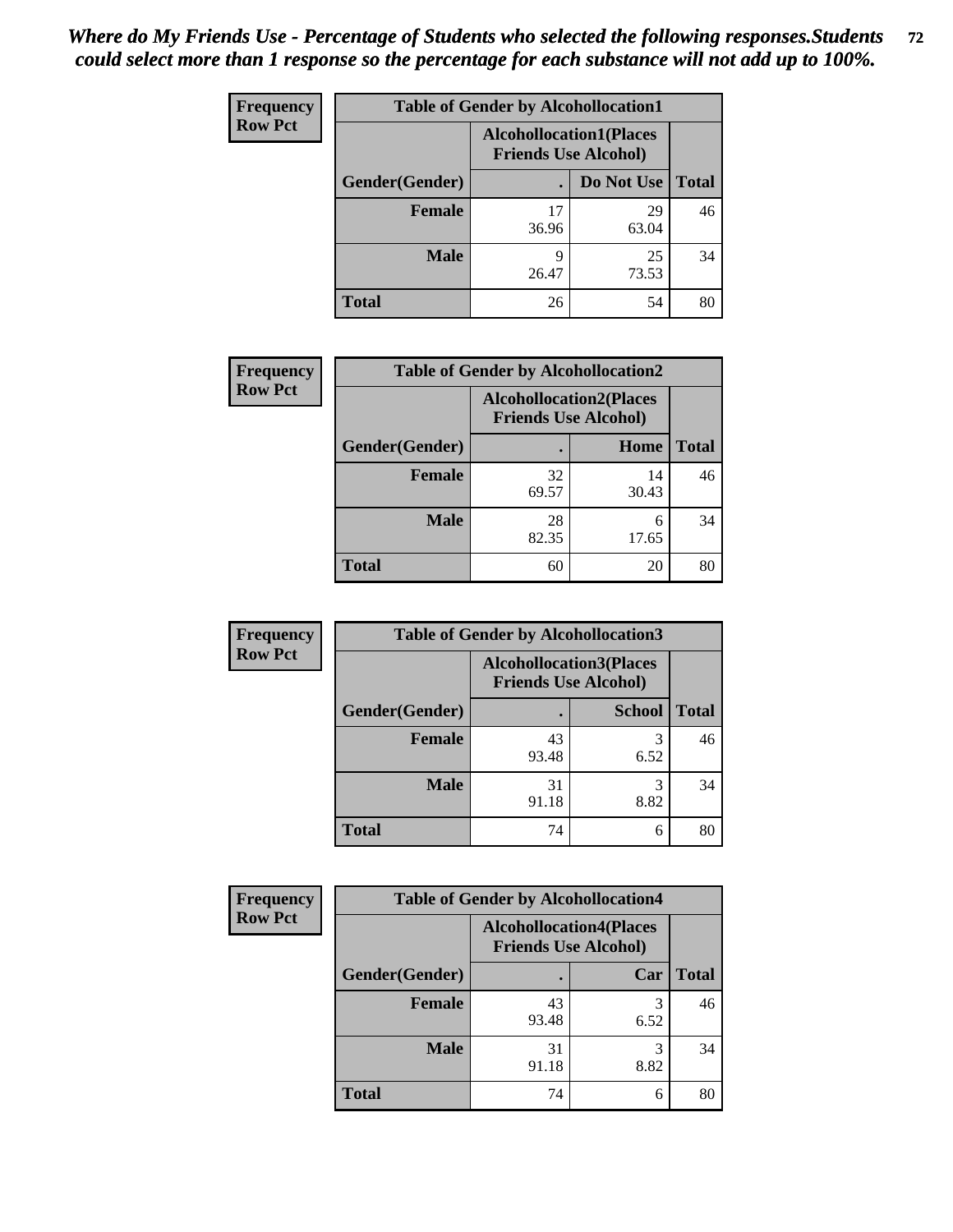| <b>Frequency</b> | <b>Table of Gender by Alcohollocation5</b> |                                                               |                                 |              |
|------------------|--------------------------------------------|---------------------------------------------------------------|---------------------------------|--------------|
| <b>Row Pct</b>   |                                            | <b>Alcohollocation5(Places</b><br><b>Friends Use Alcohol)</b> |                                 |              |
|                  | Gender(Gender)                             |                                                               | <b>Friend's</b><br><b>House</b> | <b>Total</b> |
|                  | <b>Female</b>                              | 35<br>76.09                                                   | 11<br>23.91                     | 46           |
|                  | <b>Male</b>                                | 28<br>82.35                                                   | 6<br>17.65                      | 34           |
|                  | <b>Total</b>                               | 63                                                            | 17                              | 80           |

| <b>Frequency</b> |                | <b>Table of Gender by Alcohollocation6</b>                    |              |              |
|------------------|----------------|---------------------------------------------------------------|--------------|--------------|
| <b>Row Pct</b>   |                | <b>Alcohollocation6(Places</b><br><b>Friends Use Alcohol)</b> |              |              |
|                  | Gender(Gender) |                                                               | <b>Other</b> | <b>Total</b> |
|                  | <b>Female</b>  | 39<br>84.78                                                   | 15.22        | 46           |
|                  | <b>Male</b>    | 26<br>76.47                                                   | 8<br>23.53   | 34           |
|                  | <b>Total</b>   | 65                                                            | 15           | 80           |

| Frequency      | <b>Table of Gender by Tobaccolocation1</b> |                                                               |             |              |  |
|----------------|--------------------------------------------|---------------------------------------------------------------|-------------|--------------|--|
| <b>Row Pct</b> |                                            | <b>Tobaccolocation1(Places</b><br><b>Friends Use Tobacco)</b> |             |              |  |
|                | Gender(Gender)                             |                                                               | Do Not Use  | <b>Total</b> |  |
|                | <b>Female</b>                              | 6.52                                                          | 43<br>93.48 | 46           |  |
|                | <b>Male</b>                                | 26.47                                                         | 25<br>73.53 | 34           |  |
|                | <b>Total</b>                               | 12                                                            | 68          | 80           |  |

| <b>Frequency</b> | <b>Table of Gender by Tobaccolocation2</b> |                             |                                |              |
|------------------|--------------------------------------------|-----------------------------|--------------------------------|--------------|
| <b>Row Pct</b>   |                                            | <b>Friends Use Tobacco)</b> | <b>Tobaccolocation2(Places</b> |              |
|                  | Gender(Gender)                             |                             | Home                           | <b>Total</b> |
|                  | Female                                     | 44<br>95.65                 | 2<br>4.35                      | 46           |
|                  | <b>Male</b>                                | 26<br>76.47                 | 23.53                          | 34           |
|                  | <b>Total</b>                               | 70                          | 10                             | 80           |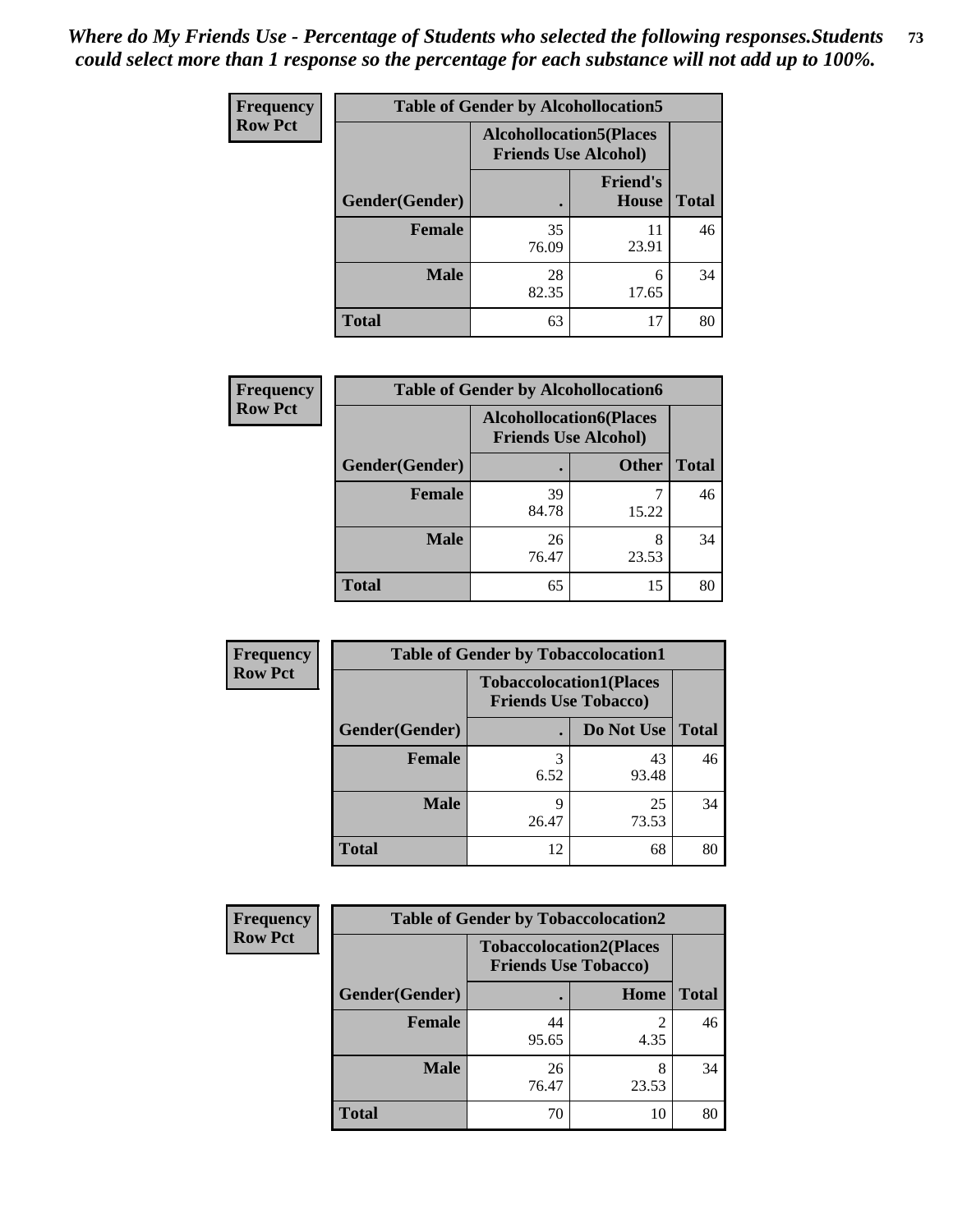| <b>Frequency</b> | <b>Table of Gender by Tobaccolocation3</b> |             |                                                               |              |
|------------------|--------------------------------------------|-------------|---------------------------------------------------------------|--------------|
| <b>Row Pct</b>   |                                            |             | <b>Tobaccolocation3(Places</b><br><b>Friends Use Tobacco)</b> |              |
|                  | Gender(Gender)                             |             | <b>School</b>                                                 | <b>Total</b> |
|                  | <b>Female</b>                              | 45<br>97.83 | 2.17                                                          | 46           |
|                  | <b>Male</b>                                | 29<br>85.29 | 14.71                                                         | 34           |
|                  | <b>Total</b>                               | 74          | 6                                                             | 80           |

| <b>Frequency</b> | <b>Table of Gender by Tobaccolocation4</b> |                             |                                |              |
|------------------|--------------------------------------------|-----------------------------|--------------------------------|--------------|
| <b>Row Pct</b>   |                                            | <b>Friends Use Tobacco)</b> | <b>Tobaccolocation4(Places</b> |              |
|                  | Gender(Gender)                             |                             | Car                            | <b>Total</b> |
|                  | <b>Female</b>                              | 45<br>97.83                 | 2.17                           | 46           |
|                  | <b>Male</b>                                | 29<br>85.29                 | 14.71                          | 34           |
|                  | <b>Total</b>                               | 74                          | 6                              | 80           |

| Frequency      | <b>Table of Gender by Tobaccolocation5</b> |                                                               |                                 |              |
|----------------|--------------------------------------------|---------------------------------------------------------------|---------------------------------|--------------|
| <b>Row Pct</b> |                                            | <b>Tobaccolocation5(Places</b><br><b>Friends Use Tobacco)</b> |                                 |              |
|                | Gender(Gender)                             |                                                               | <b>Friend's</b><br><b>House</b> | <b>Total</b> |
|                | Female                                     | 44<br>95.65                                                   | 4.35                            | 46           |
|                | <b>Male</b>                                | 29<br>85.29                                                   | 14.71                           | 34           |
|                | <b>Total</b>                               | 73                                                            |                                 | 80           |

| <b>Frequency</b> | <b>Table of Gender by Tobaccolocation6</b> |                                                               |              |              |
|------------------|--------------------------------------------|---------------------------------------------------------------|--------------|--------------|
| <b>Row Pct</b>   |                                            | <b>Tobaccolocation6(Places</b><br><b>Friends Use Tobacco)</b> |              |              |
|                  | Gender(Gender)                             |                                                               | <b>Other</b> | <b>Total</b> |
|                  | Female                                     | 45<br>97.83                                                   | 2.17         | 46           |
|                  | <b>Male</b>                                | 29<br>85.29                                                   | 14.71        | 34           |
|                  | <b>Total</b>                               | 74                                                            | 6            | 80           |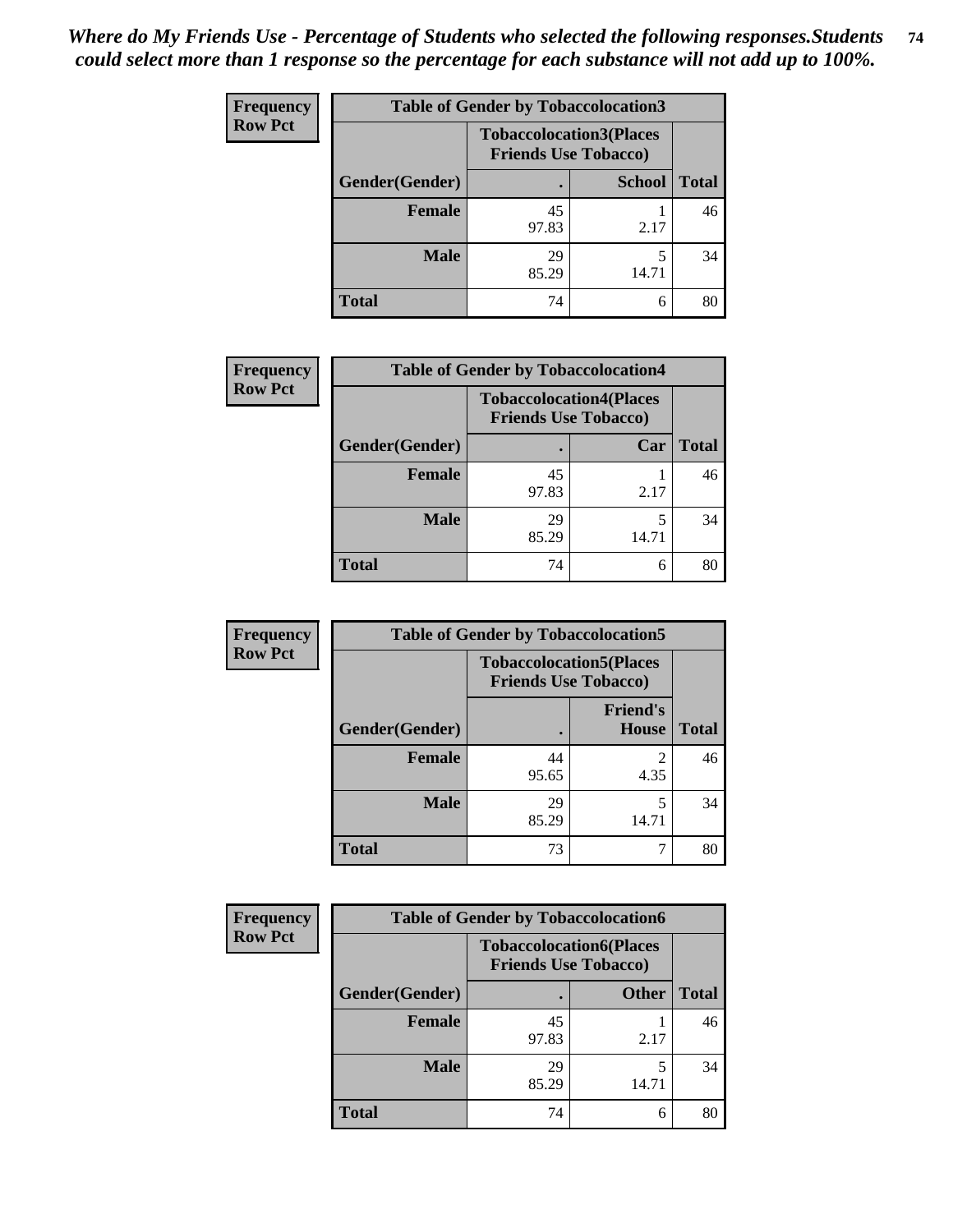| <b>Frequency</b> | <b>Table of Gender by Marijuanalocation1</b> |                                                                    |             |              |  |
|------------------|----------------------------------------------|--------------------------------------------------------------------|-------------|--------------|--|
| <b>Row Pct</b>   |                                              | <b>Marijuanalocation1(Places</b><br><b>Friends Use Marijuana</b> ) |             |              |  |
|                  | <b>Gender</b> (Gender)                       |                                                                    | Do Not Use  | <b>Total</b> |  |
|                  | <b>Female</b>                                | 17<br>36.96                                                        | 29<br>63.04 | 46           |  |
|                  | <b>Male</b>                                  | 14<br>41.18                                                        | 20<br>58.82 | 34           |  |
|                  | <b>Total</b>                                 | 31                                                                 | 49          | 80           |  |

| <b>Frequency</b> | <b>Table of Gender by Marijuanalocation2</b> |                                                                    |             |              |
|------------------|----------------------------------------------|--------------------------------------------------------------------|-------------|--------------|
| <b>Row Pct</b>   |                                              | <b>Marijuanalocation2(Places</b><br><b>Friends Use Marijuana</b> ) |             |              |
|                  | Gender(Gender)                               |                                                                    | Home        | <b>Total</b> |
|                  | <b>Female</b>                                | 31<br>67.39                                                        | 15<br>32.61 | 46           |
|                  | <b>Male</b>                                  | 24<br>70.59                                                        | 10<br>29.41 | 34           |
|                  | <b>Total</b>                                 | 55                                                                 | 25          | 80           |

| Frequency      | <b>Table of Gender by Marijuanalocation3</b> |                                                                    |               |              |
|----------------|----------------------------------------------|--------------------------------------------------------------------|---------------|--------------|
| <b>Row Pct</b> |                                              | <b>Marijuanalocation3(Places</b><br><b>Friends Use Marijuana</b> ) |               |              |
|                | Gender(Gender)                               |                                                                    | <b>School</b> | <b>Total</b> |
|                | Female                                       | 36<br>78.26                                                        | 10<br>21.74   | 46           |
|                | <b>Male</b>                                  | 27<br>79.41                                                        | 20.59         | 34           |
|                | <b>Total</b>                                 | 63                                                                 | 17            | 80           |

| <b>Frequency</b> | <b>Table of Gender by Marijuanalocation4</b> |                                |                                  |              |
|------------------|----------------------------------------------|--------------------------------|----------------------------------|--------------|
| <b>Row Pct</b>   |                                              | <b>Friends Use Marijuana</b> ) | <b>Marijuanalocation4(Places</b> |              |
|                  | Gender(Gender)                               |                                | Car                              | <b>Total</b> |
|                  | <b>Female</b>                                | 34<br>73.91                    | 12<br>26.09                      | 46           |
|                  | <b>Male</b>                                  | 28<br>82.35                    | 6<br>17.65                       | 34           |
|                  | <b>Total</b>                                 | 62                             | 18                               | 80           |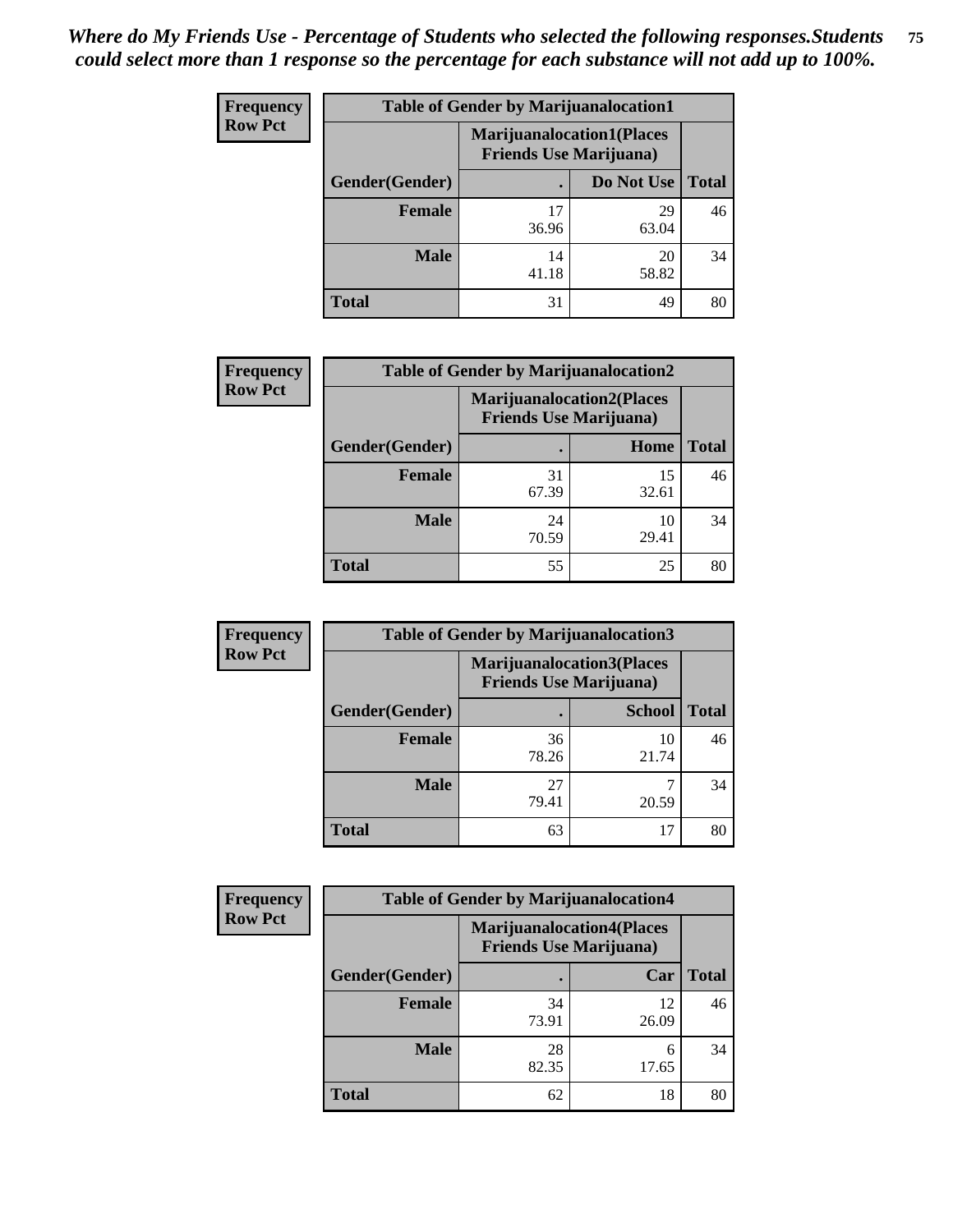| <b>Frequency</b> | <b>Table of Gender by Marijuanalocation5</b> |                                                                     |                          |              |
|------------------|----------------------------------------------|---------------------------------------------------------------------|--------------------------|--------------|
| <b>Row Pct</b>   |                                              | <b>Marijuanalocation5</b> (Places<br><b>Friends Use Marijuana</b> ) |                          |              |
|                  | Gender(Gender)                               |                                                                     | <b>Friend's</b><br>House | <b>Total</b> |
|                  | Female                                       | 33<br>71.74                                                         | 13<br>28.26              | 46           |
|                  | <b>Male</b>                                  | 24<br>70.59                                                         | 10<br>29.41              | 34           |
|                  | <b>Total</b>                                 | 57                                                                  | 23                       | 80           |

| <b>Frequency</b> | <b>Table of Gender by Marijuanalocation6</b> |                                                                    |              |              |
|------------------|----------------------------------------------|--------------------------------------------------------------------|--------------|--------------|
| <b>Row Pct</b>   |                                              | <b>Marijuanalocation6(Places</b><br><b>Friends Use Marijuana</b> ) |              |              |
|                  | Gender(Gender)                               |                                                                    | <b>Other</b> | <b>Total</b> |
|                  | <b>Female</b>                                | 38<br>82.61                                                        | 8<br>17.39   | 46           |
|                  | <b>Male</b>                                  | 23<br>67.65                                                        | 32.35        | 34           |
|                  | <b>Total</b>                                 | 61                                                                 | 19           | 80           |

| Frequency      | <b>Table of Gender by Otherdruglocation1</b> |                                                                                |             |              |
|----------------|----------------------------------------------|--------------------------------------------------------------------------------|-------------|--------------|
| <b>Row Pct</b> |                                              | <b>Otherdruglocation1(Places</b><br><b>Friends Use Other Illegal</b><br>Drugs) |             |              |
|                | Gender(Gender)                               |                                                                                | Do Not Use  | <b>Total</b> |
|                | Female                                       | 10.87                                                                          | 41<br>89.13 | 46           |
|                | <b>Male</b>                                  | 8.82                                                                           | 31<br>91.18 | 34           |
|                | <b>Total</b>                                 | 8                                                                              | 72          | 80           |

| Frequency      | <b>Table of Gender by Otherdruglocation2</b>                                   |             |           |              |
|----------------|--------------------------------------------------------------------------------|-------------|-----------|--------------|
| <b>Row Pct</b> | <b>Otherdruglocation2(Places</b><br><b>Friends Use Other Illegal</b><br>Drugs) |             |           |              |
|                | Gender(Gender)                                                                 |             | Home      | <b>Total</b> |
|                | Female                                                                         | 42<br>91.30 | 4<br>8.70 | 46           |
|                | <b>Male</b>                                                                    | 32<br>94.12 | 5.88      | 34           |
|                | <b>Total</b>                                                                   | 74          | 6         | 80           |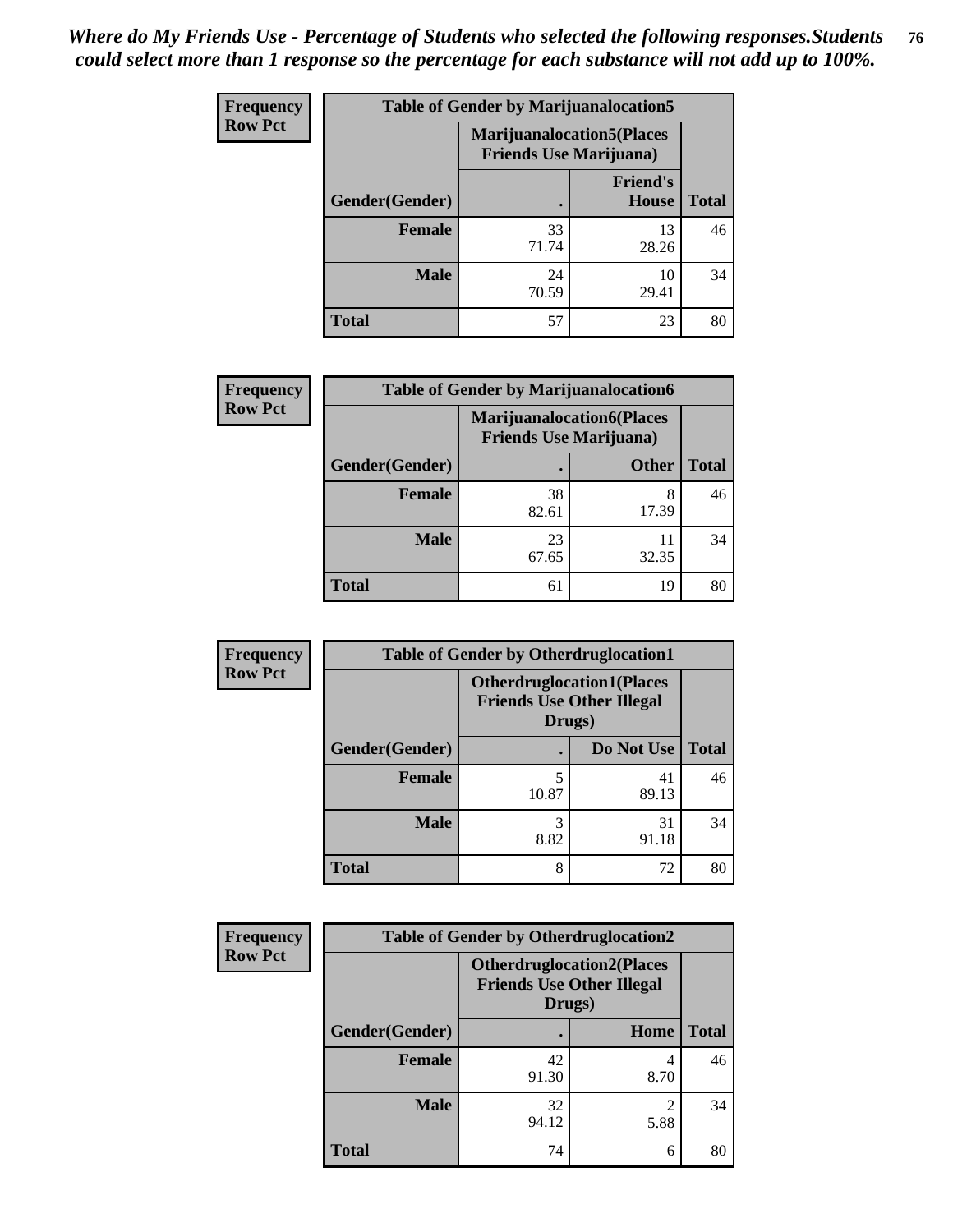| <b>Frequency</b> | <b>Table of Gender by Otherdruglocation3</b> |                                                                                |               |              |
|------------------|----------------------------------------------|--------------------------------------------------------------------------------|---------------|--------------|
| <b>Row Pct</b>   |                                              | <b>Otherdruglocation3(Places</b><br><b>Friends Use Other Illegal</b><br>Drugs) |               |              |
|                  | Gender(Gender)                               |                                                                                | <b>School</b> | <b>Total</b> |
|                  | Female                                       | 42<br>91.30                                                                    | 8.70          | 46           |
|                  | <b>Male</b>                                  | 32<br>94.12                                                                    | ◠<br>5.88     | 34           |
|                  | <b>Total</b>                                 | 74                                                                             | 6             | 80           |

| Frequency      | <b>Table of Gender by Otherdruglocation4</b> |                                                                                |                                     |              |
|----------------|----------------------------------------------|--------------------------------------------------------------------------------|-------------------------------------|--------------|
| <b>Row Pct</b> |                                              | <b>Otherdruglocation4(Places</b><br><b>Friends Use Other Illegal</b><br>Drugs) |                                     |              |
|                | Gender(Gender)                               |                                                                                | Car                                 | <b>Total</b> |
|                | Female                                       | 44<br>95.65                                                                    | 4.35                                | 46           |
|                | <b>Male</b>                                  | 32<br>94.12                                                                    | $\mathcal{D}_{\mathcal{L}}$<br>5.88 | 34           |
|                | <b>Total</b>                                 | 76                                                                             | 4                                   | 80           |

| <b>Frequency</b> | <b>Table of Gender by Otherdruglocation5</b> |             |                                                                      |              |
|------------------|----------------------------------------------|-------------|----------------------------------------------------------------------|--------------|
| <b>Row Pct</b>   |                                              | Drugs)      | <b>Otherdruglocation5(Places</b><br><b>Friends Use Other Illegal</b> |              |
|                  | Gender(Gender)                               |             | <b>Friend's</b><br><b>House</b>                                      | <b>Total</b> |
|                  | <b>Female</b>                                | 42<br>91.30 | 4<br>8.70                                                            | 46           |
|                  | <b>Male</b>                                  | 32<br>94.12 | ി<br>5.88                                                            | 34           |
|                  | <b>Total</b>                                 | 74          | 6                                                                    | 80           |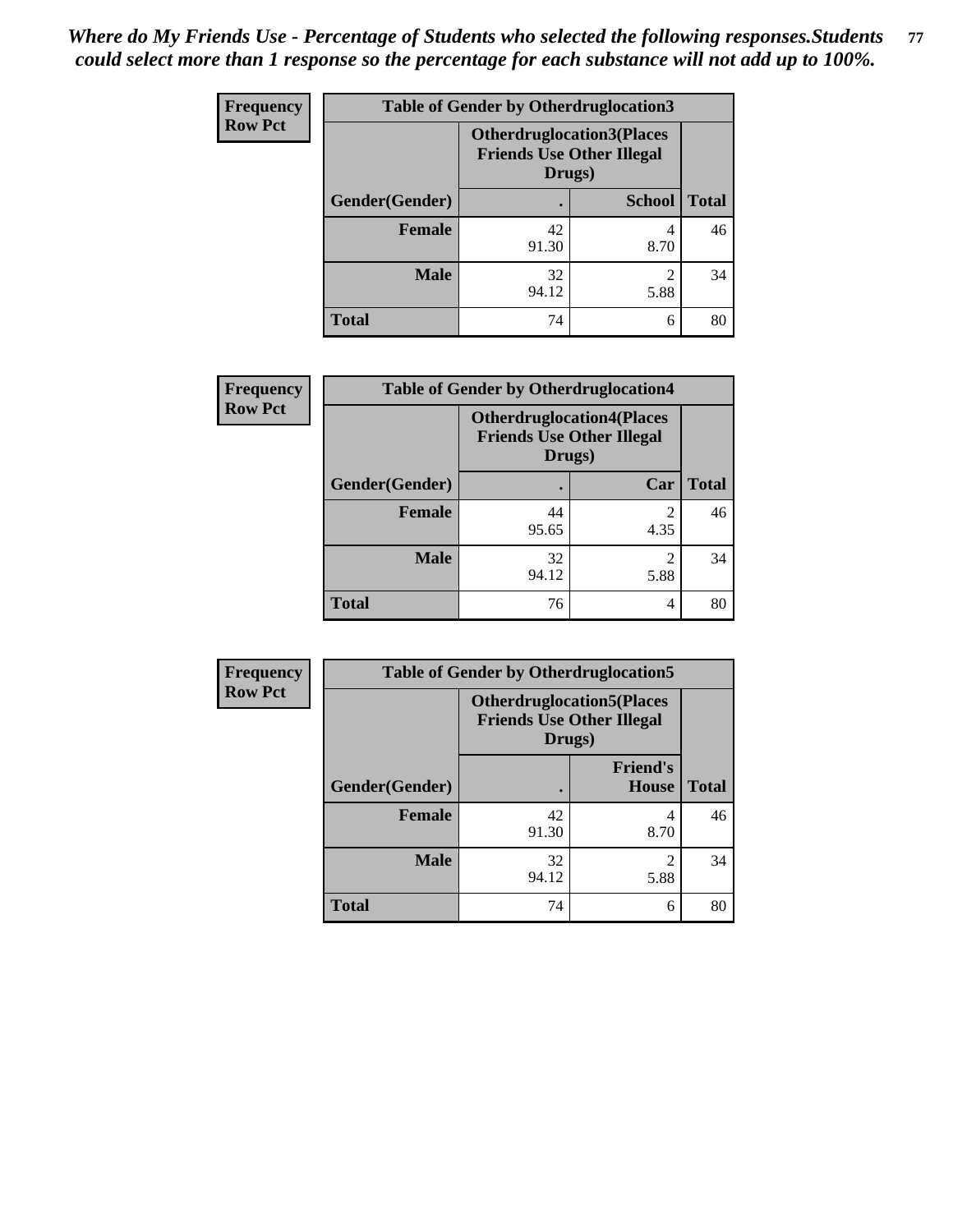| <b>Frequency</b> | <b>Table of Gender by Otherdruglocation6</b> |                                            |                                  |              |
|------------------|----------------------------------------------|--------------------------------------------|----------------------------------|--------------|
| <b>Row Pct</b>   |                                              | <b>Friends Use Other Illegal</b><br>Drugs) | <b>Otherdruglocation6(Places</b> |              |
|                  | Gender(Gender)                               |                                            | <b>Other</b>                     | <b>Total</b> |
|                  | <b>Female</b>                                | 44<br>95.65                                | 4.35                             | 46           |
|                  | <b>Male</b>                                  | 32<br>94.12                                | ◠<br>5.88                        | 34           |
|                  | <b>Total</b>                                 | 76                                         | 4                                | 80           |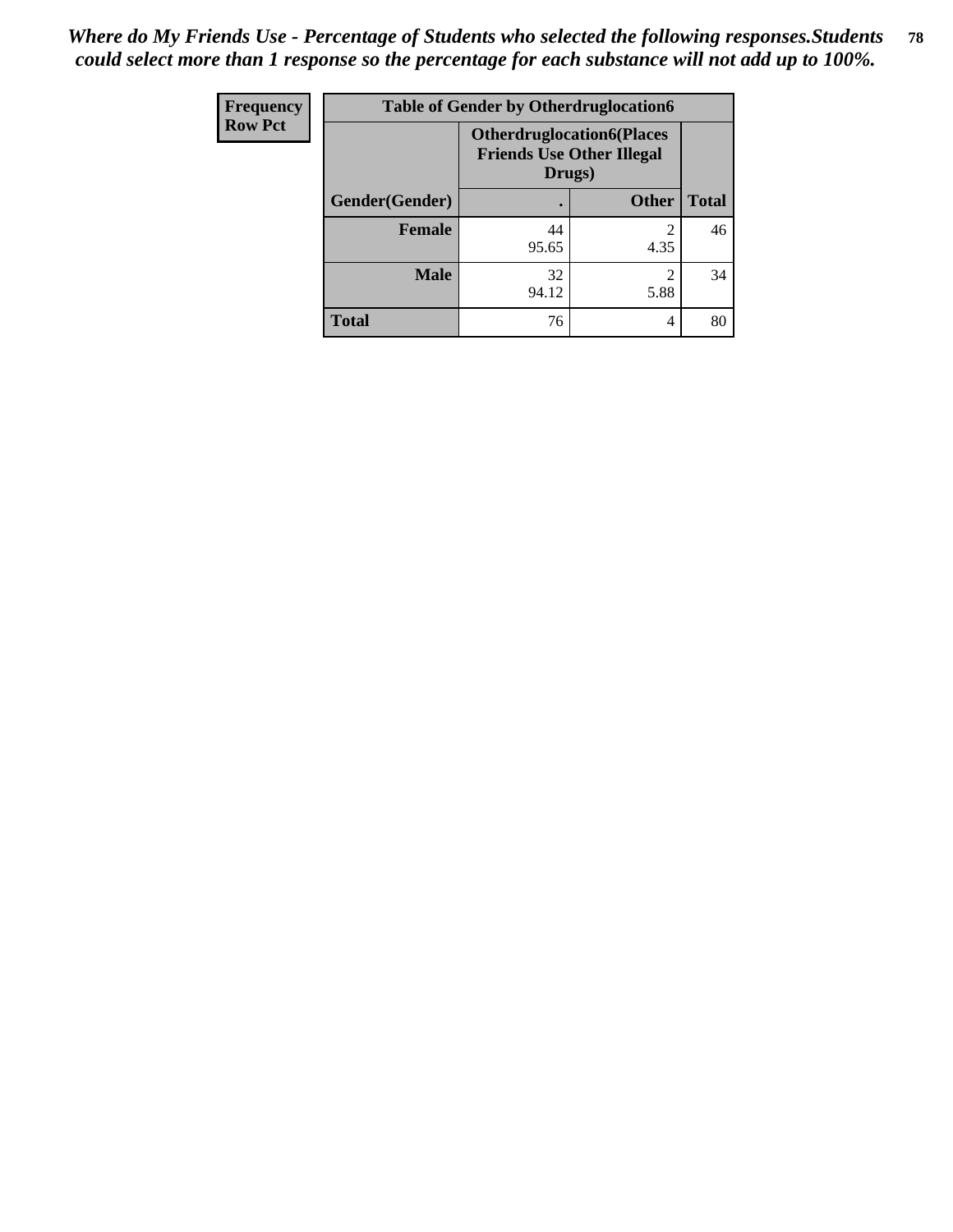| Frequency      | <b>Table of Gender by Alcoholtime1</b> |                                                          |                      |              |
|----------------|----------------------------------------|----------------------------------------------------------|----------------------|--------------|
| <b>Row Pct</b> |                                        | <b>Alcoholtime1(Times</b><br><b>Friends Use Alcohol)</b> |                      |              |
|                | Gender(Gender)                         | $\bullet$                                                | Do Not<br><b>Use</b> | <b>Total</b> |
|                | <b>Female</b>                          | 14<br>30.43                                              | 32<br>69.57          | 46           |
|                | <b>Male</b>                            | 9<br>26.47                                               | 25<br>73.53          | 34           |
|                | <b>Total</b>                           | 23                                                       | 57                   | 80           |

| <b>Frequency</b> | <b>Table of Gender by Alcoholtime2</b> |                                                          |                            |              |
|------------------|----------------------------------------|----------------------------------------------------------|----------------------------|--------------|
| <b>Row Pct</b>   |                                        | <b>Alcoholtime2(Times</b><br><b>Friends Use Alcohol)</b> |                            |              |
|                  | Gender(Gender)                         |                                                          | <b>On Way</b><br>to School | <b>Total</b> |
|                  | <b>Female</b>                          | 45<br>97.83                                              | 2.17                       | 46           |
|                  | <b>Male</b>                            | 29<br>85.29                                              | 5<br>14.71                 | 34           |
|                  | <b>Total</b>                           | 74                                                       | 6                          | 80           |

| Frequency      | <b>Table of Gender by Alcoholtime3</b> |                                                          |                                |              |
|----------------|----------------------------------------|----------------------------------------------------------|--------------------------------|--------------|
| <b>Row Pct</b> |                                        | <b>Alcoholtime3(Times</b><br><b>Friends Use Alcohol)</b> |                                |              |
|                | <b>Gender(Gender)</b>                  |                                                          | <b>During</b><br><b>School</b> | <b>Total</b> |
|                | Female                                 | 45<br>97.83                                              | 2.17                           | 46           |
|                | <b>Male</b>                            | 31<br>91.18                                              | 3<br>8.82                      | 34           |
|                | <b>Total</b>                           | 76                                                       | 4                              | 80           |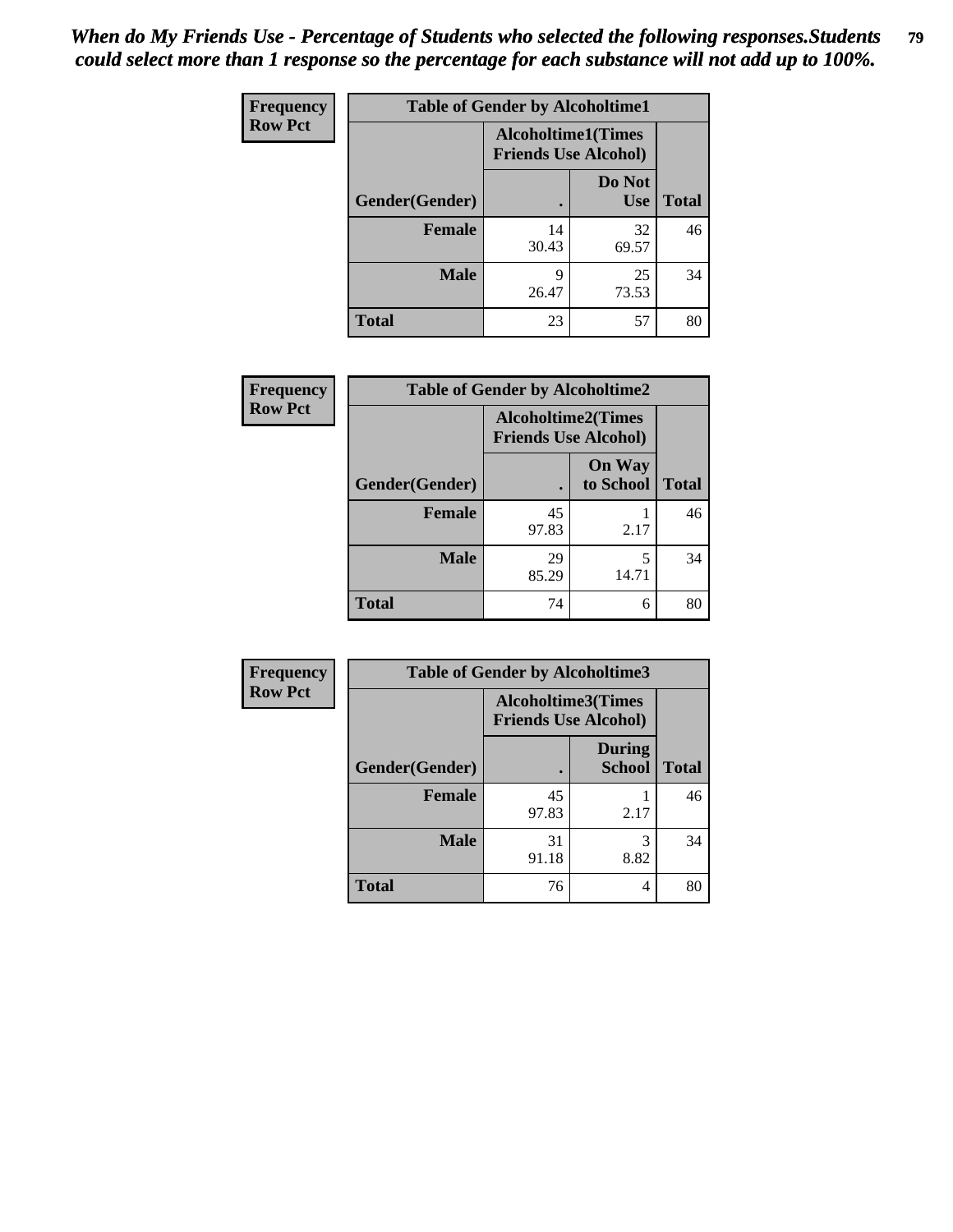*When do My Friends Use - Percentage of Students who selected the following responses.Students could select more than 1 response so the percentage for each substance will not add up to 100%.* **80**

| <b>Frequency</b> | <b>Table of Gender by Alcoholtime4</b> |                                                          |                                                       |              |
|------------------|----------------------------------------|----------------------------------------------------------|-------------------------------------------------------|--------------|
| <b>Row Pct</b>   |                                        | <b>Alcoholtime4(Times</b><br><b>Friends Use Alcohol)</b> |                                                       |              |
|                  | Gender(Gender)                         | $\bullet$                                                | <b>On Way</b><br>Home<br><b>From</b><br><b>School</b> | <b>Total</b> |
|                  | <b>Female</b>                          | 44<br>95.65                                              | 2<br>4.35                                             | 46           |
|                  | <b>Male</b>                            | 30<br>88.24                                              | 4<br>11.76                                            | 34           |
|                  | <b>Total</b>                           | 74                                                       | 6                                                     | 80           |

| <b>Frequency</b> | <b>Table of Gender by Alcoholtime5</b> |                                                          |            |              |
|------------------|----------------------------------------|----------------------------------------------------------|------------|--------------|
| <b>Row Pct</b>   |                                        | <b>Alcoholtime5(Times</b><br><b>Friends Use Alcohol)</b> |            |              |
|                  | Gender(Gender)                         | $\bullet$                                                | Weeknights | <b>Total</b> |
|                  | <b>Female</b>                          | 40<br>86.96                                              | 6<br>13.04 | 46           |
|                  | <b>Male</b>                            | 27<br>79.41                                              | 20.59      | 34           |
|                  | <b>Total</b>                           | 67                                                       | 13         | 80           |

| <b>Frequency</b> | <b>Table of Gender by Alcoholtime6</b> |                                                           |                 |              |  |
|------------------|----------------------------------------|-----------------------------------------------------------|-----------------|--------------|--|
| <b>Row Pct</b>   |                                        | <b>Alcoholtime6</b> (Times<br><b>Friends Use Alcohol)</b> |                 |              |  |
|                  | Gender(Gender)                         |                                                           | <b>Weekends</b> | <b>Total</b> |  |
|                  | Female                                 | 31<br>67.39                                               | 15<br>32.61     | 46           |  |
|                  | <b>Male</b>                            | 25<br>73.53                                               | 9<br>26.47      | 34           |  |
|                  | Total                                  | 56                                                        | 24              | 80           |  |

| Frequency      | <b>Table of Gender by Tobaccotime1</b> |                                                          |                      |              |
|----------------|----------------------------------------|----------------------------------------------------------|----------------------|--------------|
| <b>Row Pct</b> |                                        | <b>Tobaccotime1(Times</b><br><b>Friends Use Tobacco)</b> |                      |              |
|                | Gender(Gender)                         |                                                          | Do Not<br><b>Use</b> | <b>Total</b> |
|                | Female                                 | 4<br>8.70                                                | 42<br>91.30          | 46           |
|                | <b>Male</b>                            | 8<br>23.53                                               | 26<br>76.47          | 34           |
|                | <b>Total</b>                           | 12                                                       | 68                   | 80           |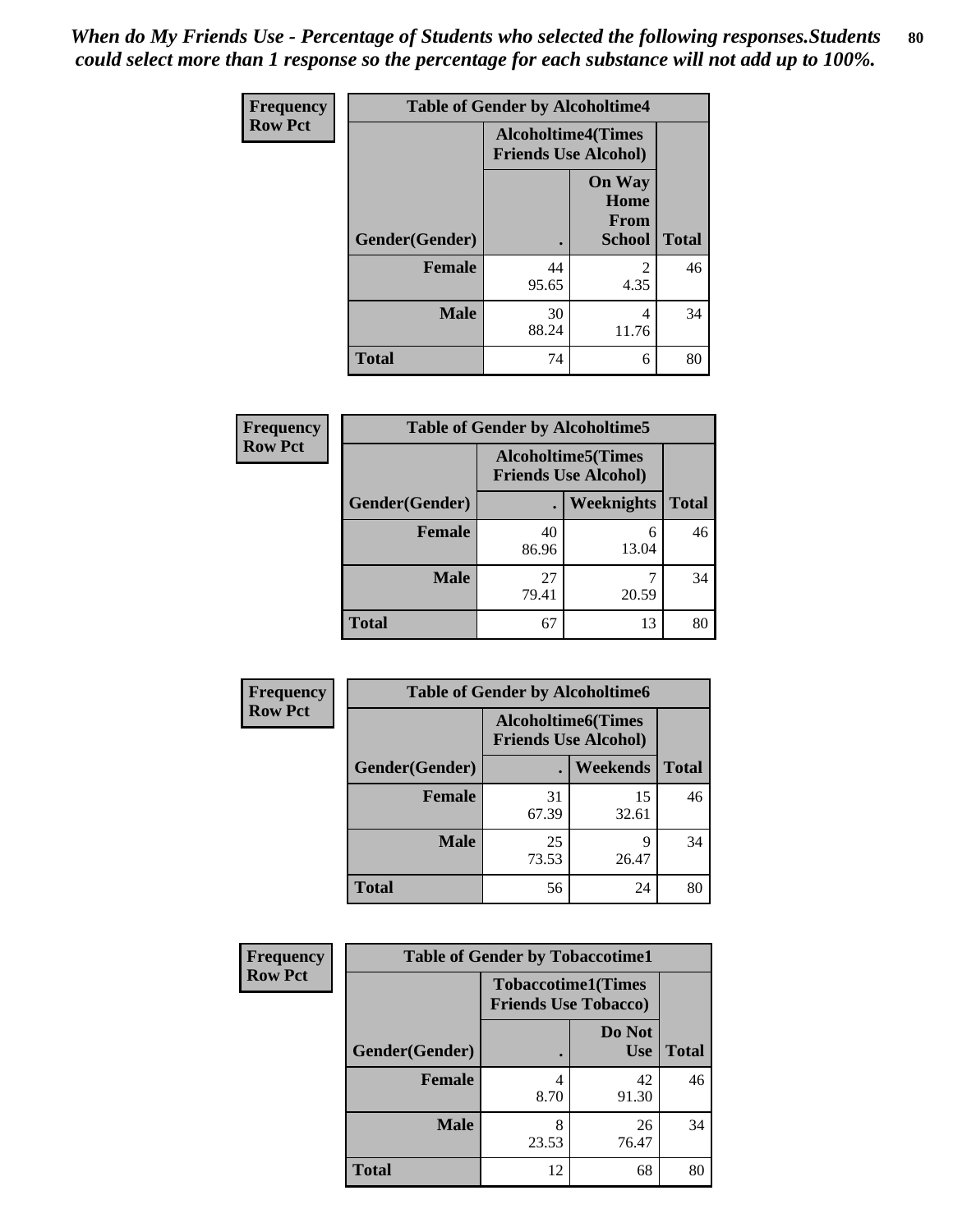*When do My Friends Use - Percentage of Students who selected the following responses.Students could select more than 1 response so the percentage for each substance will not add up to 100%.* **81**

| Frequency      | <b>Table of Gender by Tobaccotime2</b> |                                                          |                            |              |
|----------------|----------------------------------------|----------------------------------------------------------|----------------------------|--------------|
| <b>Row Pct</b> |                                        | <b>Tobaccotime2(Times</b><br><b>Friends Use Tobacco)</b> |                            |              |
|                | Gender(Gender)                         | $\bullet$                                                | <b>On Way</b><br>to School | <b>Total</b> |
|                | Female                                 | 43<br>93.48                                              | 3<br>6.52                  | 46           |
|                | <b>Male</b>                            | 28<br>82.35                                              | 6<br>17.65                 | 34           |
|                | <b>Total</b>                           | 71                                                       | 9                          | 80           |

| Frequency      | <b>Table of Gender by Tobaccotime3</b> |                                                          |                                |              |
|----------------|----------------------------------------|----------------------------------------------------------|--------------------------------|--------------|
| <b>Row Pct</b> |                                        | <b>Tobaccotime3(Times</b><br><b>Friends Use Tobacco)</b> |                                |              |
|                | Gender(Gender)                         |                                                          | <b>During</b><br><b>School</b> | <b>Total</b> |
|                | Female                                 | 44<br>95.65                                              | 2<br>4.35                      | 46           |
|                | <b>Male</b>                            | 30<br>88.24                                              | 4<br>11.76                     | 34           |
|                | <b>Total</b>                           | 74                                                       | 6                              | 80           |

| <b>Frequency</b> | <b>Table of Gender by Tobaccotime4</b> |                                                          |                                                |              |
|------------------|----------------------------------------|----------------------------------------------------------|------------------------------------------------|--------------|
| <b>Row Pct</b>   |                                        | <b>Tobaccotime4(Times</b><br><b>Friends Use Tobacco)</b> |                                                |              |
|                  | Gender(Gender)                         |                                                          | <b>On Way</b><br>Home<br>From<br><b>School</b> | <b>Total</b> |
|                  | <b>Female</b>                          | 44<br>95.65                                              | $\mathfrak{D}$<br>4.35                         | 46           |
|                  | <b>Male</b>                            | 30<br>88.24                                              | 4<br>11.76                                     | 34           |
|                  | <b>Total</b>                           | 74                                                       | 6                                              | 80           |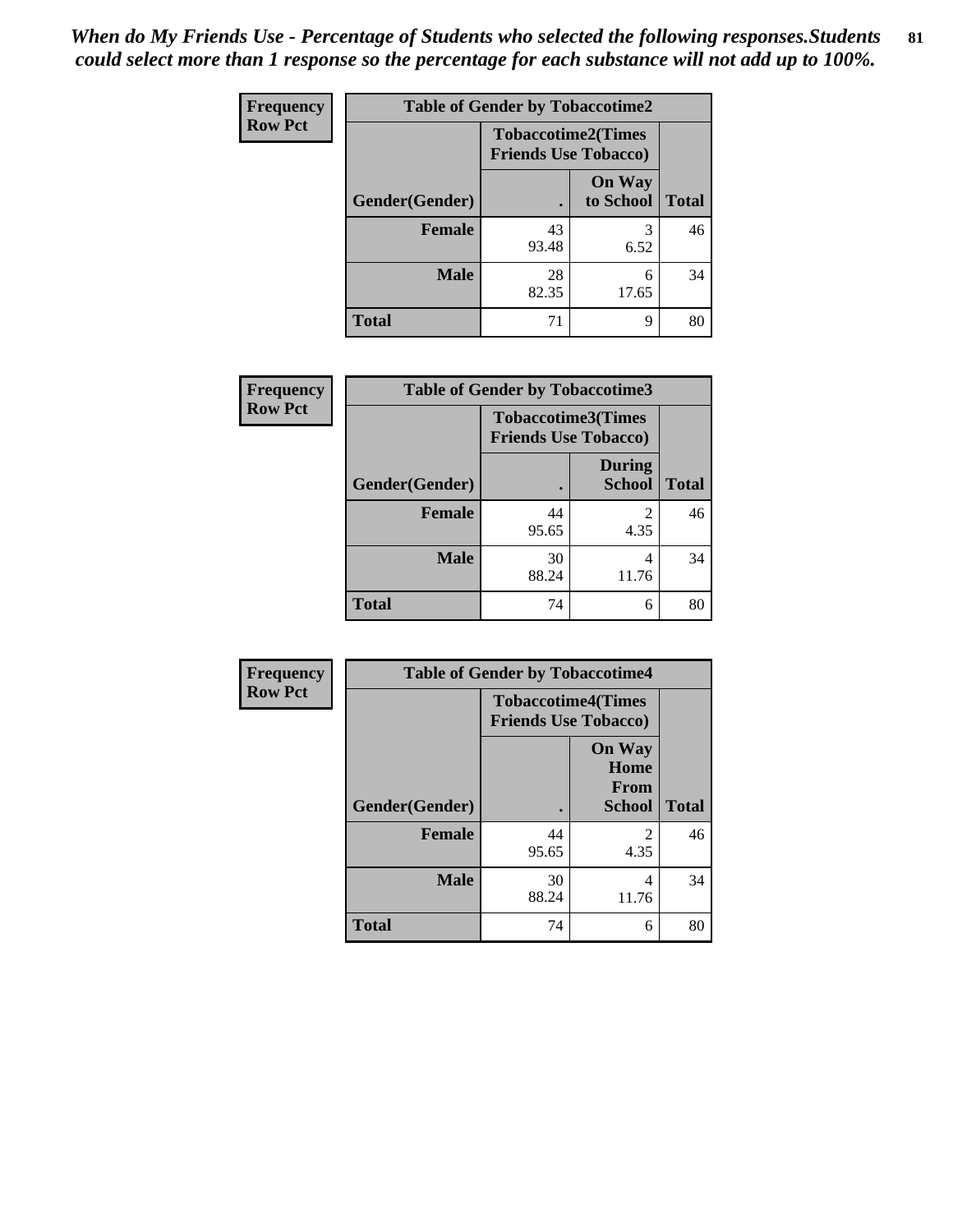| <b>Frequency</b> | <b>Table of Gender by Tobaccotime5</b> |             |                                                           |              |  |
|------------------|----------------------------------------|-------------|-----------------------------------------------------------|--------------|--|
| <b>Row Pct</b>   |                                        |             | <b>Tobaccotime5</b> (Times<br><b>Friends Use Tobacco)</b> |              |  |
|                  | <b>Gender</b> (Gender)                 |             | <b>Weeknights</b>                                         | <b>Total</b> |  |
|                  | <b>Female</b>                          | 43<br>93.48 | 6.52                                                      | 46           |  |
|                  | <b>Male</b>                            | 27<br>79.41 | 20.59                                                     | 34           |  |
|                  | <b>Total</b>                           | 70          | 10                                                        | 80           |  |

| Frequency      |                | <b>Table of Gender by Tobaccotime6</b>                   |          |              |
|----------------|----------------|----------------------------------------------------------|----------|--------------|
| <b>Row Pct</b> |                | <b>Tobaccotime6(Times</b><br><b>Friends Use Tobacco)</b> |          |              |
|                | Gender(Gender) |                                                          | Weekends | <b>Total</b> |
|                | <b>Female</b>  | 42<br>91.30                                              | 8.70     | 46           |
|                | <b>Male</b>    | 27<br>79.41                                              | 20.59    | 34           |
|                | <b>Total</b>   | 69                                                       | 11       | 80           |

| <b>Frequency</b> | <b>Table of Gender by Marijuanatime1</b> |                                |                             |              |
|------------------|------------------------------------------|--------------------------------|-----------------------------|--------------|
| <b>Row Pct</b>   |                                          | <b>Friends Use Marijuana</b> ) | <b>Marijuanatime1(Times</b> |              |
|                  | Gender(Gender)                           |                                | Do Not Use                  | <b>Total</b> |
|                  | <b>Female</b>                            | 17<br>36.96                    | 29<br>63.04                 | 46           |
|                  | <b>Male</b>                              | 13<br>38.24                    | 21<br>61.76                 | 34           |
|                  | <b>Total</b>                             | 30                             | 50                          | 80           |

| <b>Frequency</b> | <b>Table of Gender by Marijuanatime2</b> |                                                               |                            |              |
|------------------|------------------------------------------|---------------------------------------------------------------|----------------------------|--------------|
| <b>Row Pct</b>   |                                          | <b>Marijuanatime2(Times</b><br><b>Friends Use Marijuana</b> ) |                            |              |
|                  | Gender(Gender)                           |                                                               | On Way to<br><b>School</b> | <b>Total</b> |
|                  | <b>Female</b>                            | 31<br>67.39                                                   | 15<br>32.61                | 46           |
|                  | <b>Male</b>                              | 24<br>70.59                                                   | 10<br>29.41                | 34           |
|                  | <b>Total</b>                             | 55                                                            | 25                         | 80           |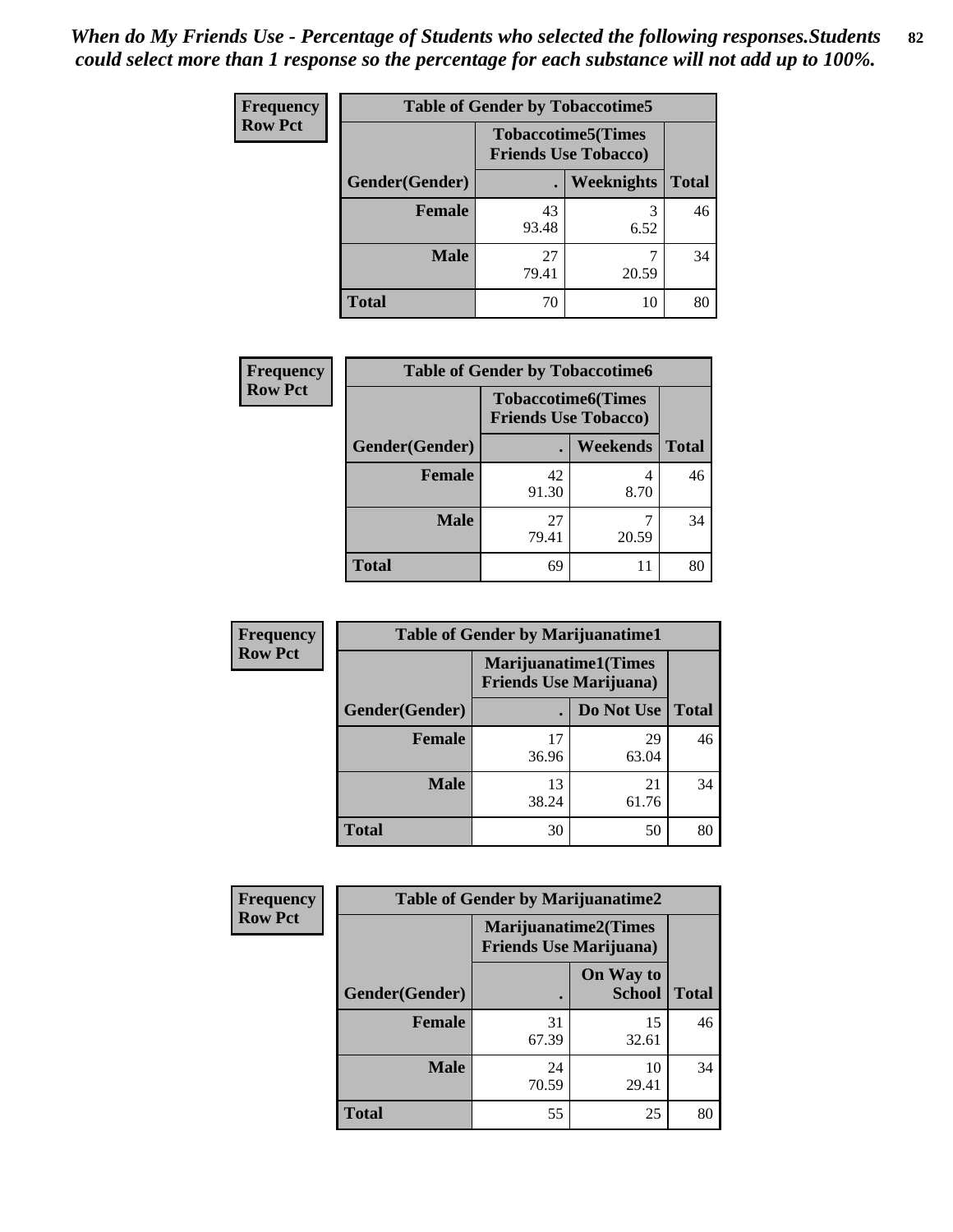| Frequency      | Table of Gender by Marijuanatime3 |                                |                                |              |
|----------------|-----------------------------------|--------------------------------|--------------------------------|--------------|
| <b>Row Pct</b> |                                   | <b>Friends Use Marijuana</b> ) | Marijuanatime3(Times           |              |
|                | Gender(Gender)                    |                                | <b>During</b><br><b>School</b> | <b>Total</b> |
|                | <b>Female</b>                     | 35<br>76.09                    | 11<br>23.91                    | 46           |
|                | <b>Male</b>                       | 26<br>76.47                    | 8<br>23.53                     | 34           |
|                | <b>Total</b>                      | 61                             | 19                             | 80           |

| Frequency      | <b>Table of Gender by Marijuanatime4</b> |                             |                                                |              |
|----------------|------------------------------------------|-----------------------------|------------------------------------------------|--------------|
| <b>Row Pct</b> |                                          | <b>Marijuanatime4(Times</b> | <b>Friends Use Marijuana</b> )                 |              |
|                | Gender(Gender)                           |                             | <b>On Way</b><br>Home<br>From<br><b>School</b> | <b>Total</b> |
|                | <b>Female</b>                            | 34<br>73.91                 | 12<br>26.09                                    | 46           |
|                | <b>Male</b>                              | 27<br>79.41                 | 7<br>20.59                                     | 34           |
|                | <b>Total</b>                             | 61                          | 19                                             | 80           |

| <b>Frequency</b> | <b>Table of Gender by Marijuanatime5</b> |             |                                                                |              |  |
|------------------|------------------------------------------|-------------|----------------------------------------------------------------|--------------|--|
| <b>Row Pct</b>   |                                          |             | <b>Marijuanatime5</b> (Times<br><b>Friends Use Marijuana</b> ) |              |  |
|                  | Gender(Gender)                           |             | Weeknights                                                     | <b>Total</b> |  |
|                  | <b>Female</b>                            | 31<br>67.39 | 15<br>32.61                                                    | 46           |  |
|                  | <b>Male</b>                              | 24<br>70.59 | 10<br>29.41                                                    | 34           |  |
|                  | <b>Total</b>                             | 55          | 25                                                             | 80           |  |

| Frequency      | <b>Table of Gender by Marijuanatime6</b> |                                                               |                 |              |  |  |
|----------------|------------------------------------------|---------------------------------------------------------------|-----------------|--------------|--|--|
| <b>Row Pct</b> |                                          | <b>Marijuanatime6(Times</b><br><b>Friends Use Marijuana</b> ) |                 |              |  |  |
|                | Gender(Gender)                           |                                                               | <b>Weekends</b> | <b>Total</b> |  |  |
|                | <b>Female</b>                            | 31<br>67.39                                                   | 15<br>32.61     | 46           |  |  |
|                | <b>Male</b>                              | 23<br>67.65                                                   | 11<br>32.35     | 34           |  |  |
|                | <b>Total</b>                             | 54                                                            | 26              | 80           |  |  |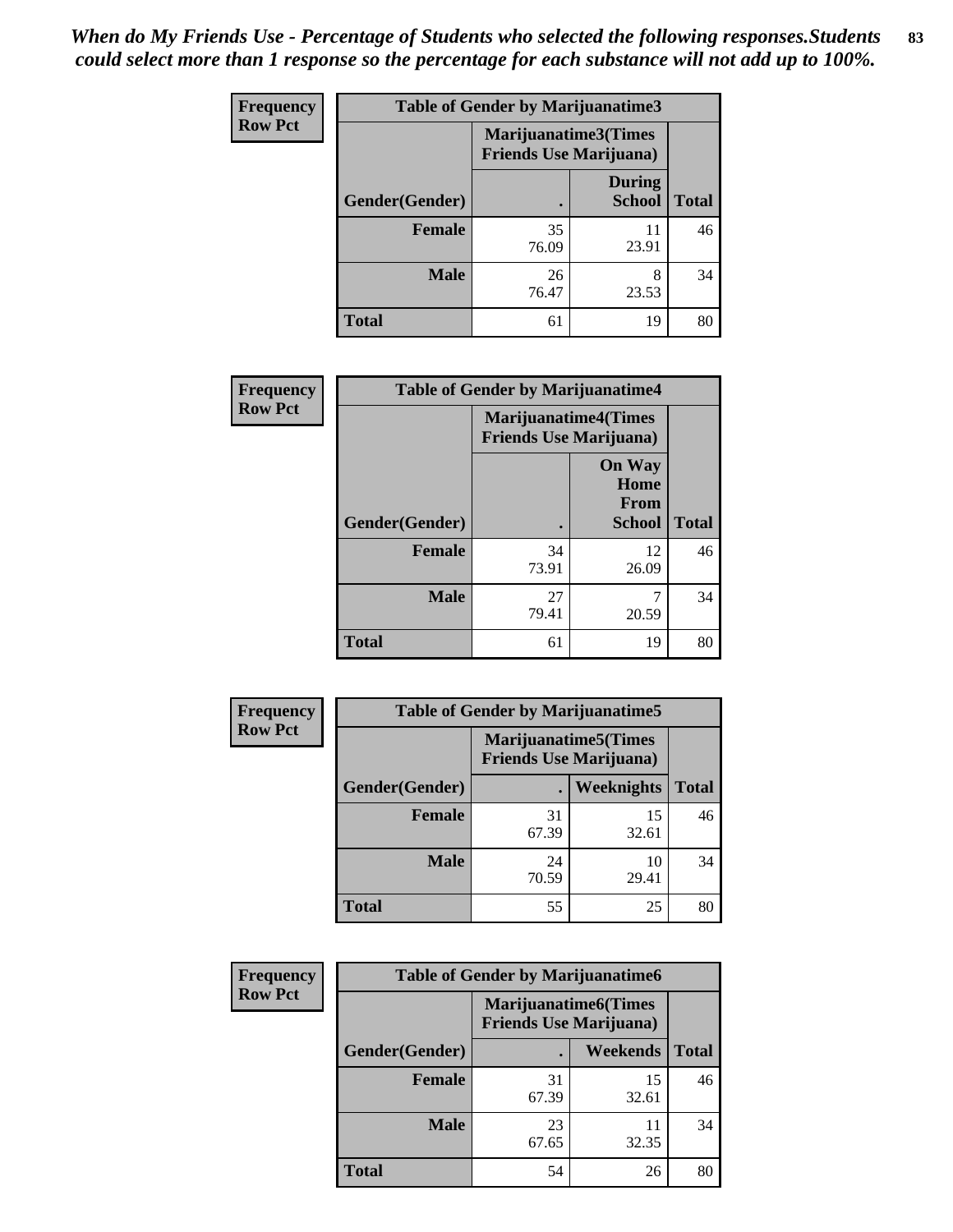| <b>Frequency</b> | <b>Table of Gender by Otherdrugtime1</b> |                                                                                    |             |              |  |
|------------------|------------------------------------------|------------------------------------------------------------------------------------|-------------|--------------|--|
| <b>Row Pct</b>   |                                          | <b>Otherdrugtime1</b> (Times<br><b>Friends Use Other</b><br><b>Illegal Drugs</b> ) |             |              |  |
|                  | Gender(Gender)                           |                                                                                    | Do Not Use  | <b>Total</b> |  |
|                  | <b>Female</b>                            | 5<br>10.87                                                                         | 41<br>89.13 | 46           |  |
|                  | <b>Male</b>                              | 3<br>8.82                                                                          | 31<br>91.18 | 34           |  |
|                  | <b>Total</b>                             | 8                                                                                  | 72          | 80           |  |

| Frequency      | <b>Table of Gender by Otherdrugtime2</b> |                        |                                                         |              |  |
|----------------|------------------------------------------|------------------------|---------------------------------------------------------|--------------|--|
| <b>Row Pct</b> |                                          | <b>Illegal Drugs</b> ) | <b>Otherdrugtime2(Times</b><br><b>Friends Use Other</b> |              |  |
|                | Gender(Gender)                           |                        | On Way to<br><b>School</b>                              | <b>Total</b> |  |
|                | <b>Female</b>                            | 43<br>93.48            | 3<br>6.52                                               | 46           |  |
|                | <b>Male</b>                              | 32<br>94.12            | $\mathfrak{D}$<br>5.88                                  | 34           |  |
|                | <b>Total</b>                             | 75                     | 5                                                       | 80           |  |

| Frequency      | <b>Table of Gender by Otherdrugtime3</b> |                       |                                                         |              |  |
|----------------|------------------------------------------|-----------------------|---------------------------------------------------------|--------------|--|
| <b>Row Pct</b> |                                          | <b>Illegal Drugs)</b> | <b>Otherdrugtime3(Times</b><br><b>Friends Use Other</b> |              |  |
|                | Gender(Gender)                           |                       | <b>During</b><br><b>School</b>                          | <b>Total</b> |  |
|                | <b>Female</b>                            | 44<br>95.65           | 2<br>4.35                                               | 46           |  |
|                | <b>Male</b>                              | 32<br>94.12           | 2<br>5.88                                               | 34           |  |
|                | <b>Total</b>                             | 76                    | 4                                                       | 80           |  |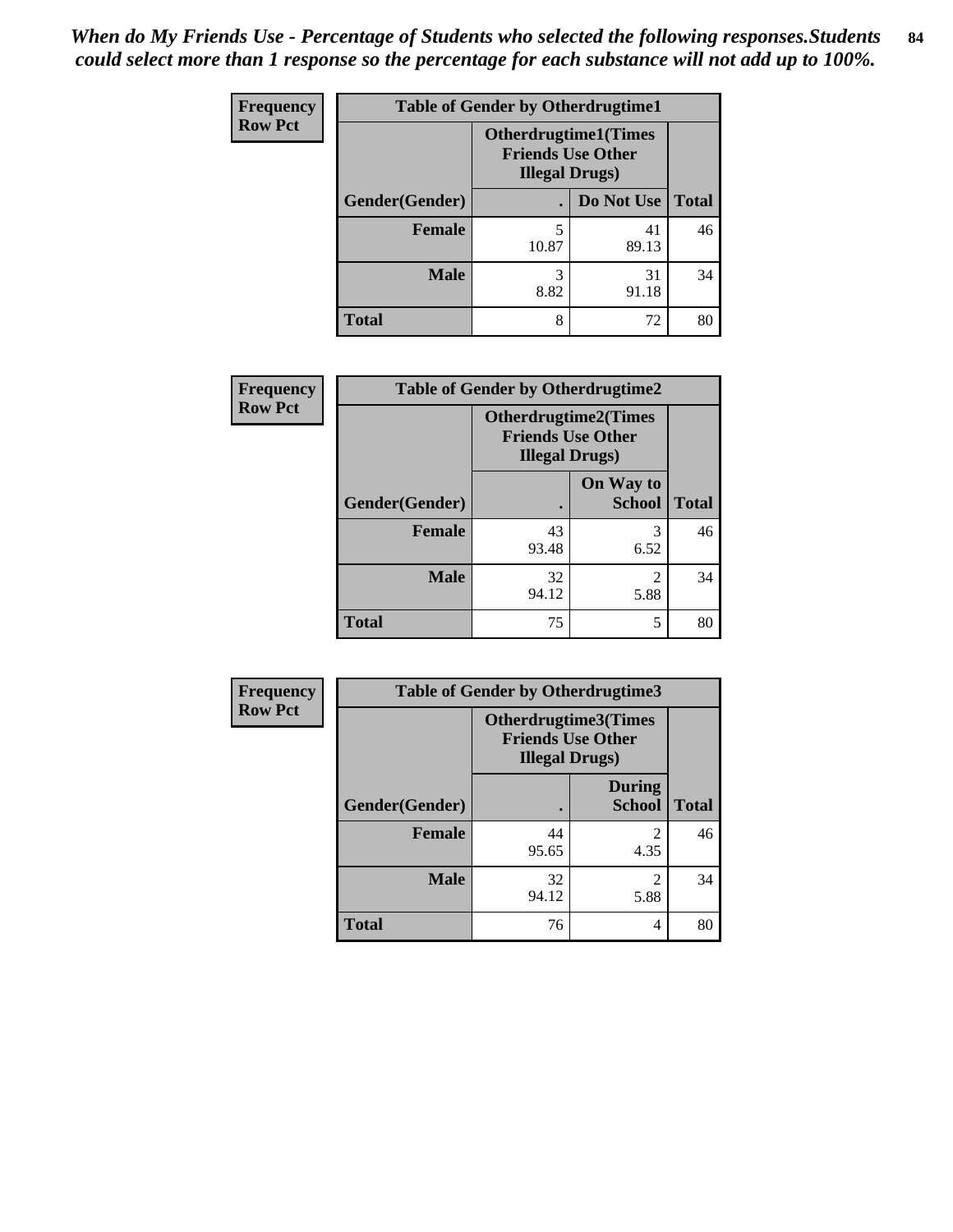*When do My Friends Use - Percentage of Students who selected the following responses.Students could select more than 1 response so the percentage for each substance will not add up to 100%.* **85**

| Frequency      | <b>Table of Gender by Otherdrugtime4</b> |                                                                                   |                                                       |              |
|----------------|------------------------------------------|-----------------------------------------------------------------------------------|-------------------------------------------------------|--------------|
| <b>Row Pct</b> |                                          | <b>Otherdrugtime4(Times</b><br><b>Friends Use Other</b><br><b>Illegal Drugs</b> ) |                                                       |              |
|                | Gender(Gender)                           |                                                                                   | <b>On Way</b><br>Home<br><b>From</b><br><b>School</b> | <b>Total</b> |
|                | <b>Female</b>                            | 44<br>95.65                                                                       | $\mathfrak{D}$<br>4.35                                | 46           |
|                | <b>Male</b>                              | 32<br>94.12                                                                       | $\mathfrak{D}$<br>5.88                                | 34           |
|                | <b>Total</b>                             | 76                                                                                | 4                                                     | 80           |

| <b>Frequency</b> | <b>Table of Gender by Otherdrugtime5</b> |                                                                                    |            |              |  |
|------------------|------------------------------------------|------------------------------------------------------------------------------------|------------|--------------|--|
| <b>Row Pct</b>   |                                          | <b>Otherdrugtime5</b> (Times<br><b>Friends Use Other</b><br><b>Illegal Drugs</b> ) |            |              |  |
|                  | Gender(Gender)                           | ٠                                                                                  | Weeknights | <b>Total</b> |  |
|                  | <b>Female</b>                            | 44<br>95.65                                                                        | 4.35       | 46           |  |
|                  | <b>Male</b>                              | 32<br>94.12                                                                        | 5.88       | 34           |  |
|                  | <b>Total</b>                             | 76                                                                                 | 4          | 80           |  |

| <b>Frequency</b> | <b>Table of Gender by Otherdrugtime6</b> |                                                                                   |                        |              |  |
|------------------|------------------------------------------|-----------------------------------------------------------------------------------|------------------------|--------------|--|
| <b>Row Pct</b>   |                                          | <b>Otherdrugtime6(Times</b><br><b>Friends Use Other</b><br><b>Illegal Drugs</b> ) |                        |              |  |
|                  | Gender(Gender)                           |                                                                                   | Weekends               | <b>Total</b> |  |
|                  | <b>Female</b>                            | 40<br>86.96                                                                       | 6<br>13.04             | 46           |  |
|                  | <b>Male</b>                              | 32<br>94.12                                                                       | $\mathfrak{D}$<br>5.88 | 34           |  |
|                  | <b>Total</b>                             | 72                                                                                | 8                      | 80           |  |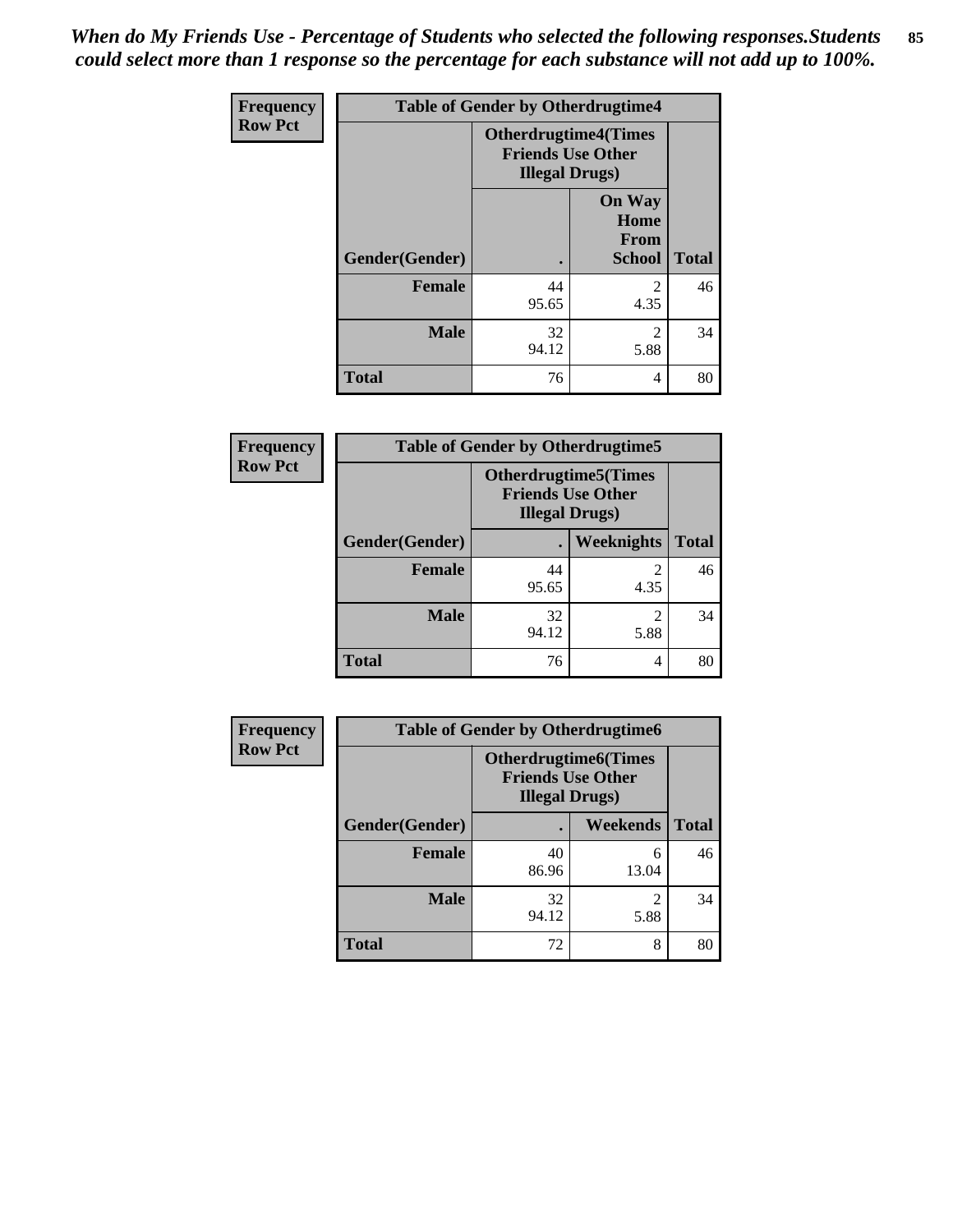# *Other Questions* **86**

| <b>Frequency</b> | <b>Table of Gender by Educationalcohol</b> |                                                                                                                                       |                |              |
|------------------|--------------------------------------------|---------------------------------------------------------------------------------------------------------------------------------------|----------------|--------------|
| <b>Row Pct</b>   |                                            | <b>Educationalcohol</b> (I<br>have been taught<br>about alcohol,<br>tobacco,<br>and other drugs<br>within the last year<br>at school) |                |              |
|                  | Gender(Gender)                             | <b>Yes</b>                                                                                                                            | N <sub>0</sub> | <b>Total</b> |
|                  | <b>Female</b>                              | 28<br>60.87                                                                                                                           | 18<br>39.13    | 46           |
|                  | <b>Male</b>                                | 15<br>44.12                                                                                                                           | 19<br>55.88    | 34           |
|                  | <b>Total</b>                               | 43                                                                                                                                    | 37             | 80           |

| Frequency      | <b>Table of Gender by Rodedrinking</b> |                                                                                                                     |                |              |  |
|----------------|----------------------------------------|---------------------------------------------------------------------------------------------------------------------|----------------|--------------|--|
| <b>Row Pct</b> |                                        | Rodedrinking(In<br>the past 30 days I<br>have ridden in a<br>car with a driver<br>who had been<br>drinking alcohol) |                |              |  |
|                | Gender(Gender)                         | Yes                                                                                                                 | N <sub>0</sub> | <b>Total</b> |  |
|                | <b>Female</b>                          | 5<br>10.87                                                                                                          | 41<br>89.13    | 46           |  |
|                | <b>Male</b>                            | 4<br>11.76                                                                                                          | 30<br>88.24    | 34           |  |
|                | <b>Total</b>                           | 9                                                                                                                   | 71             | 80           |  |

| Frequency      | <b>Table of Gender by Drugsschool</b> |                                                                                                                                     |                |              |
|----------------|---------------------------------------|-------------------------------------------------------------------------------------------------------------------------------------|----------------|--------------|
| <b>Row Pct</b> |                                       | <b>Drugsschool</b> (During<br>the past 12 months,<br>I have been offered,<br>sold,<br>or given illegal drugs<br>on school property) |                |              |
|                | Gender(Gender)                        | Yes                                                                                                                                 | N <sub>0</sub> | <b>Total</b> |
|                | <b>Female</b>                         | 2.17                                                                                                                                | 45<br>97.83    | 46           |
|                | <b>Male</b>                           | 9<br>26.47                                                                                                                          | 25<br>73.53    | 34           |
|                | <b>Total</b>                          | 10                                                                                                                                  | 70             | 80           |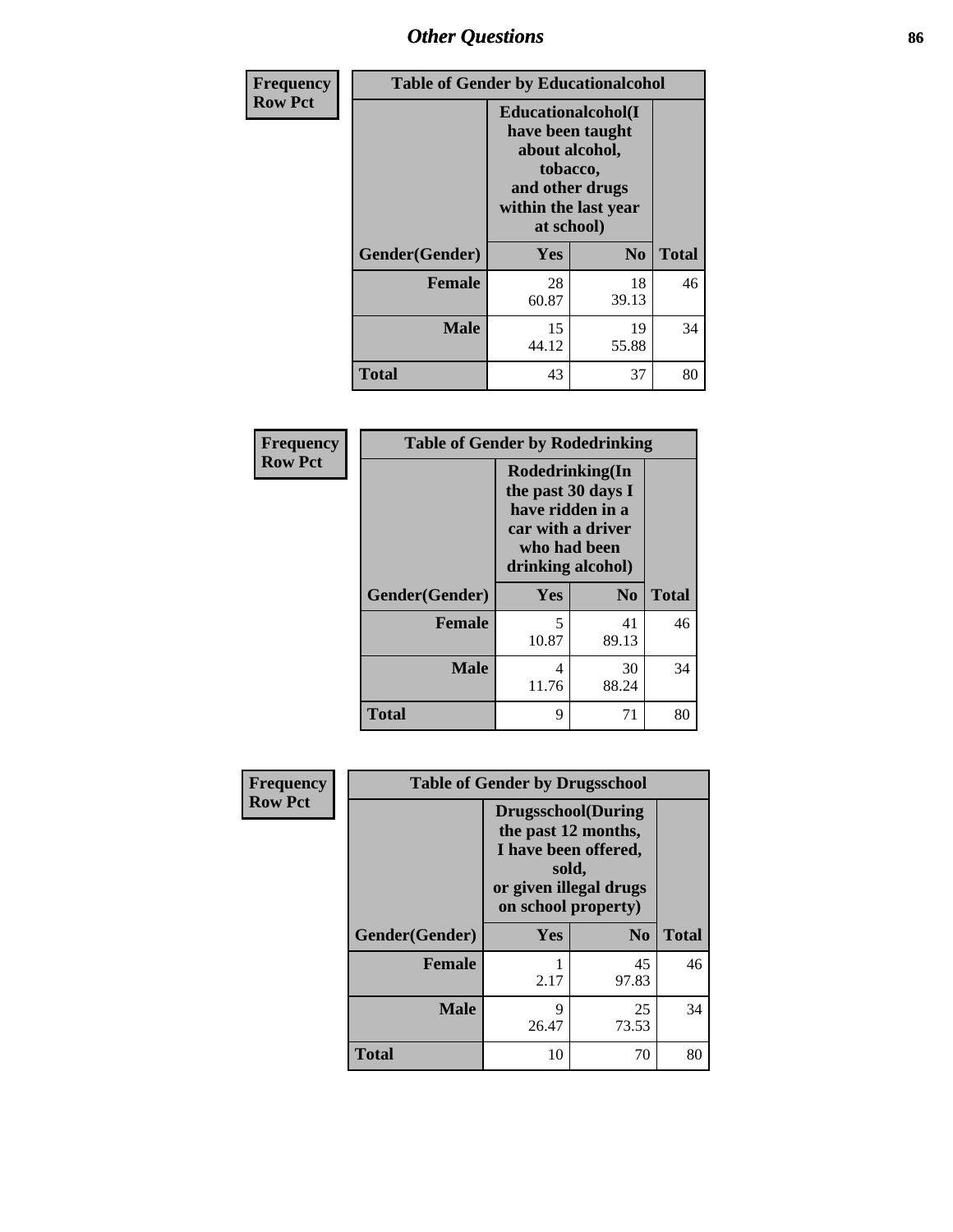*Other Questions* **87**

| <b>Frequency</b> | <b>Table of Gender by Bingedrinking</b> |                                                                                                                       |           |                |                  |              |
|------------------|-----------------------------------------|-----------------------------------------------------------------------------------------------------------------------|-----------|----------------|------------------|--------------|
| <b>Row Pct</b>   |                                         | <b>Bingedrinking</b> (I have<br>drunk five or more<br>drinks of alcohol at one<br>sitting during the last<br>30 days) |           |                |                  |              |
|                  |                                         | $\mathbf{0}$                                                                                                          | 1 or<br>2 | 10<br>to<br>19 | All<br>30        |              |
|                  | Gender(Gender)                          | <b>Days</b>                                                                                                           | days      | days           | days             | <b>Total</b> |
|                  | <b>Female</b>                           | 44<br>95.65                                                                                                           | 2.17      | 2.17           | $\Omega$<br>0.00 | 46           |
|                  | Male                                    | 33<br>97.06                                                                                                           | 0<br>0.00 | 0<br>0.00      | 2.94             | 34           |
|                  | <b>Total</b>                            | 77                                                                                                                    | 1         |                | 1                | 80           |

| Frequency      | <b>Table of Gender by Educationaids</b> |                                                                                                 |                |              |
|----------------|-----------------------------------------|-------------------------------------------------------------------------------------------------|----------------|--------------|
| <b>Row Pct</b> |                                         | <b>Educationaids</b> (I<br>have been taught<br>about HIV/AIDS<br>at school in the<br>past year) |                |              |
|                | Gender(Gender)                          | <b>Yes</b>                                                                                      | N <sub>0</sub> | <b>Total</b> |
|                | <b>Female</b>                           | 34<br>73.91                                                                                     | 12<br>26.09    | 46           |
|                | <b>Male</b>                             | 20<br>58.82                                                                                     | 14<br>41.18    | 34           |
|                | <b>Total</b>                            | 54                                                                                              | 26             | 80           |

| <b>Frequency</b> | <b>Table of Gender by Suicideconsider</b> |                 |                |              |
|------------------|-------------------------------------------|-----------------|----------------|--------------|
| <b>Row Pct</b>   |                                           | Suicideconsider |                |              |
|                  | Gender(Gender)                            | Yes             | N <sub>0</sub> | <b>Total</b> |
|                  | <b>Female</b>                             | 6.52            | 43<br>93.48    | 46           |
|                  | <b>Male</b>                               | 5.88            | 32<br>94.12    | 34           |
|                  | <b>Total</b>                              |                 | 75             | 80           |